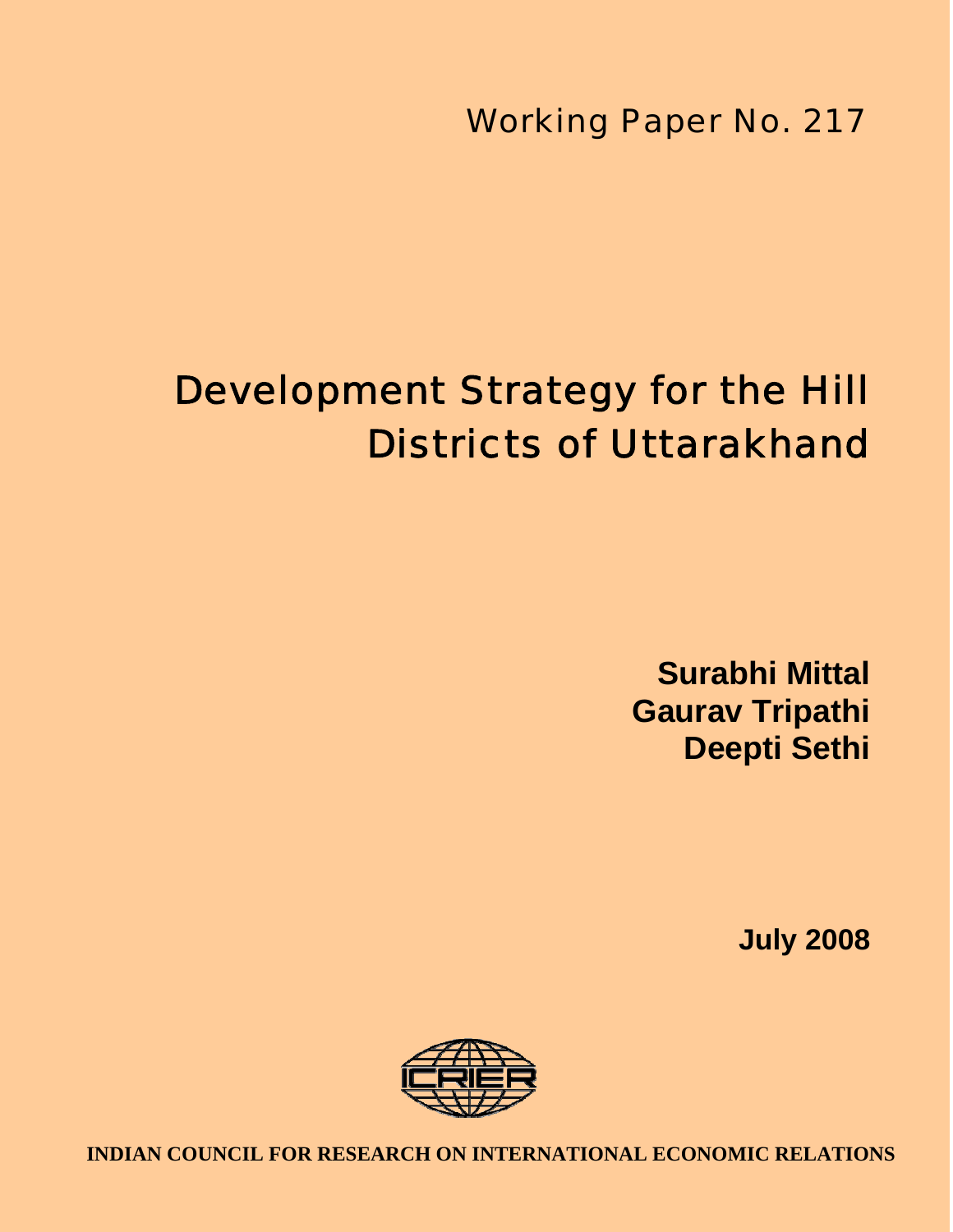# **Table of Contents**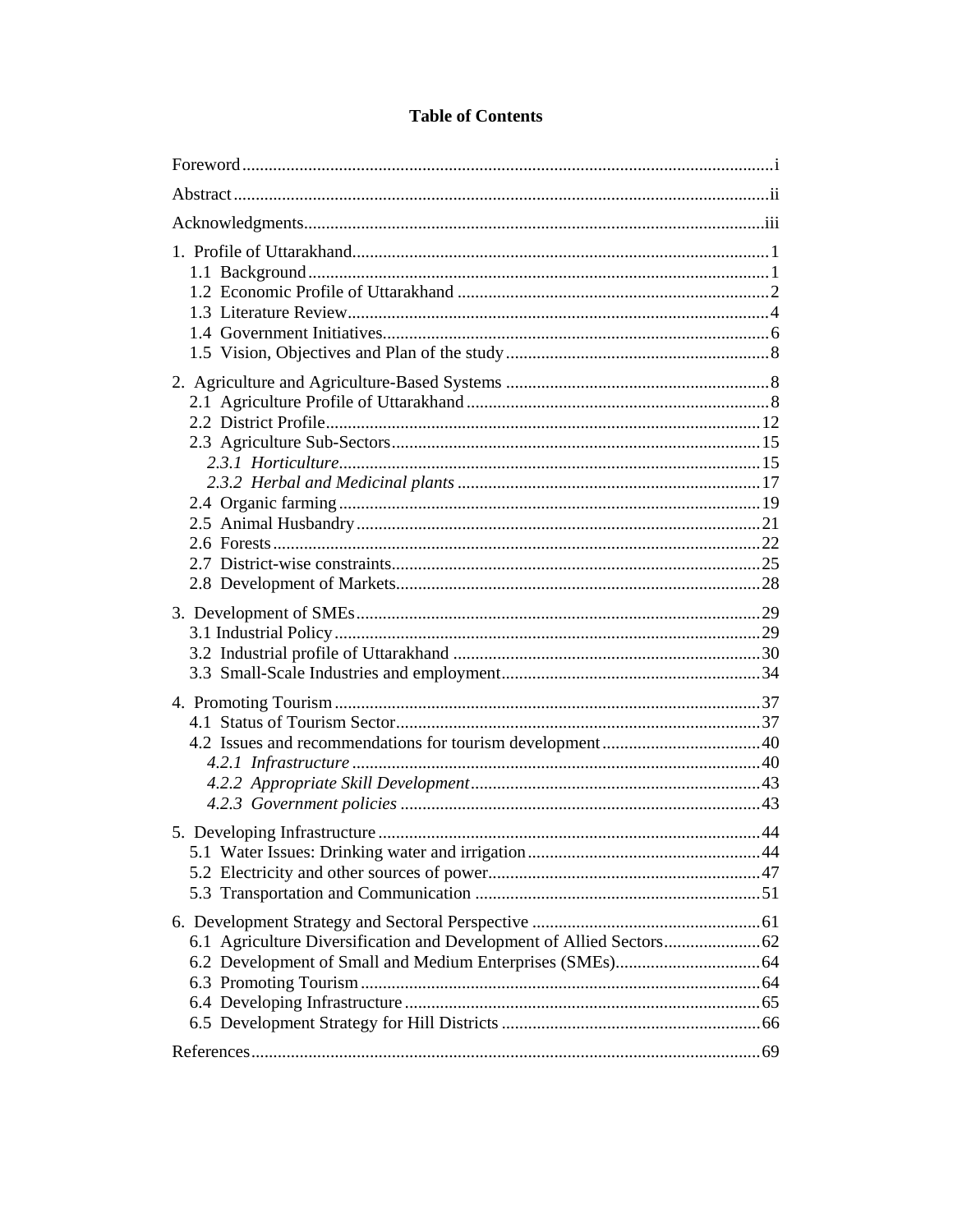# **List of Tables**

| Table 2 : Per cent share of different sectors in GDP at factor cost in Uttarakhand 2 |  |
|--------------------------------------------------------------------------------------|--|
|                                                                                      |  |
|                                                                                      |  |
| Table 5 : Area, production and yield for selected commodity groups, 2005-06  9       |  |
|                                                                                      |  |
|                                                                                      |  |
| Table 8: Distribution of Agricultural land by type of use: 2004-05  11               |  |
| Table 9 : Area and production patterns of hill districts of Uttarakhand, 2003-04  13 |  |
|                                                                                      |  |
| Table 11: Holdings and areas under different operational holding sizes, 200115       |  |
| Table 12: Average land holdings in hill districts of Uttarakhand, 2001 15            |  |
|                                                                                      |  |
|                                                                                      |  |
| Table 15 : Benefits from plantation of aromatic crops in Uttarakhand  17             |  |
| Table 16 : Clusters developed by HRDI for herbal and medicinal plants  18            |  |
|                                                                                      |  |
|                                                                                      |  |
| Table 19: Livestock statistics in hill districts of Uttarakhand, 200423              |  |
|                                                                                      |  |
| Table 21: Number of small-scale industrial units in India and Uttarakhand (2001-02   |  |
|                                                                                      |  |
| Table 22 : Factories (registered under Factories Act 2M I and 2M II Act, 1948)31     |  |
| Table 23 : Status of industrialisation in districts of Uttarakhand, 200432           |  |
| Table 24 : Per cent share in industrialisation of districts in Uttarakhand, 200433   |  |
|                                                                                      |  |
| Table 26 : Proportion of total household income by category of entrepreneurship35    |  |
|                                                                                      |  |
| Table 27 : Summary of constraints and proposed corrective action36                   |  |
|                                                                                      |  |
|                                                                                      |  |
|                                                                                      |  |
|                                                                                      |  |
|                                                                                      |  |
| Table 33 : Taxes per day on tourist vehicles in Uttarakhand and neighboring states43 |  |
| Table 34 : Drinking water supplies in hill districts of Uttarakhand, 200445          |  |
| Table 35 : Area under irrigation and different sources of irrigation in districts of |  |
|                                                                                      |  |
|                                                                                      |  |
|                                                                                      |  |
|                                                                                      |  |
| Table 39 : Profile of electricity consumption in the hill districts, 2006-07 48      |  |
| Table 40 : Rural electrification in districts of Uttarakhand, 2006-07  49            |  |
|                                                                                      |  |
| Table 42 : Communication infrastructure in hill districts of Uttarakhand, 200552     |  |
|                                                                                      |  |
| Table 44 : District wise Bank offices in Uttarakhand (As on September 2007)53        |  |
|                                                                                      |  |
|                                                                                      |  |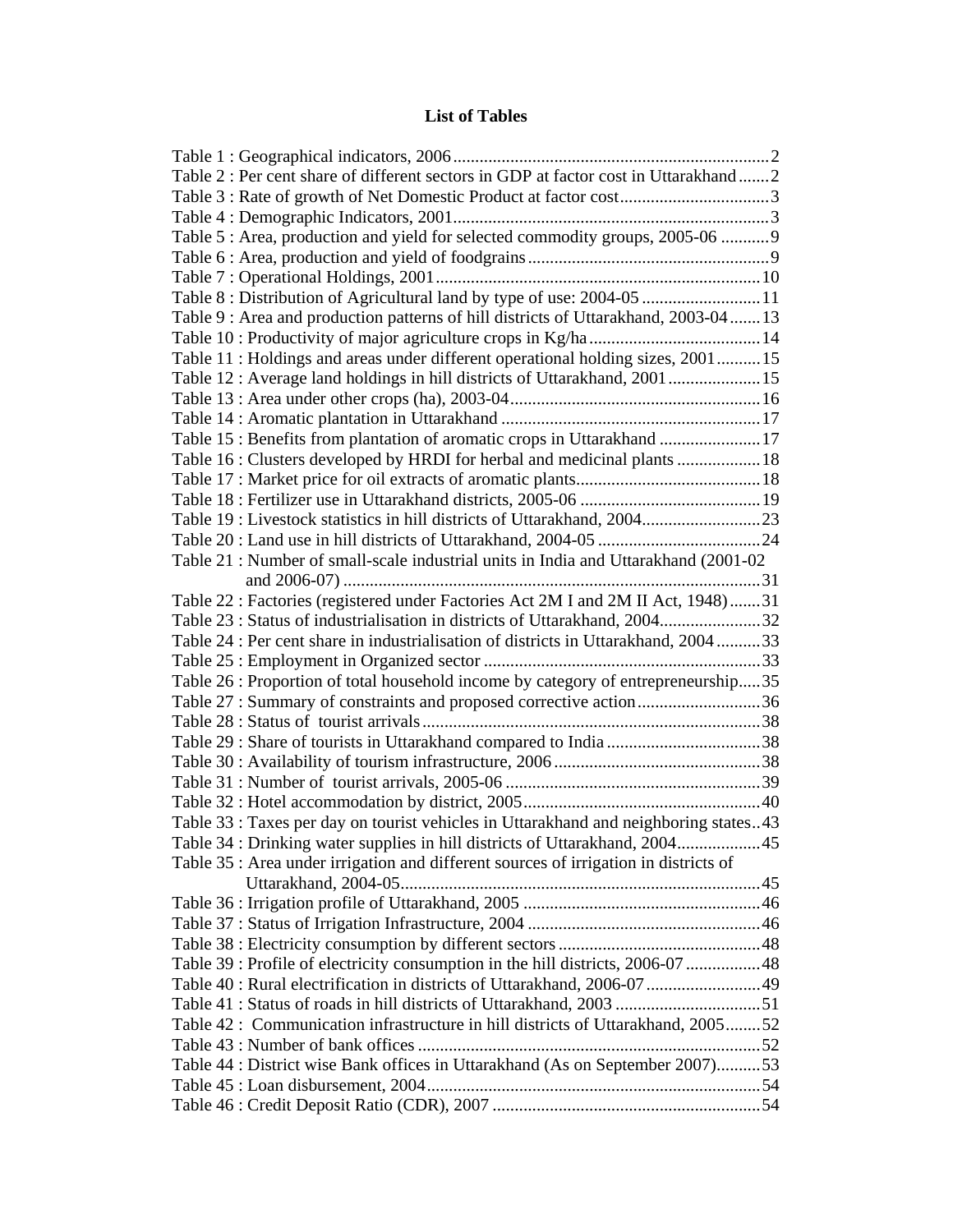| Table 47 : Sector-Wise and district-wise PLP projections for bank loans in hill |  |
|---------------------------------------------------------------------------------|--|
|                                                                                 |  |
|                                                                                 |  |
|                                                                                 |  |
|                                                                                 |  |
|                                                                                 |  |

# **List of Appendix**

| Appendix 3: Holdings and Areas under Different Operational Holding Sizes, 200174   |  |
|------------------------------------------------------------------------------------|--|
|                                                                                    |  |
|                                                                                    |  |
|                                                                                    |  |
| Appendix 7: Major Places and Tourist Arrivals in Districts of Uttarakhand, 2005-06 |  |
|                                                                                    |  |
|                                                                                    |  |
|                                                                                    |  |
|                                                                                    |  |
|                                                                                    |  |
|                                                                                    |  |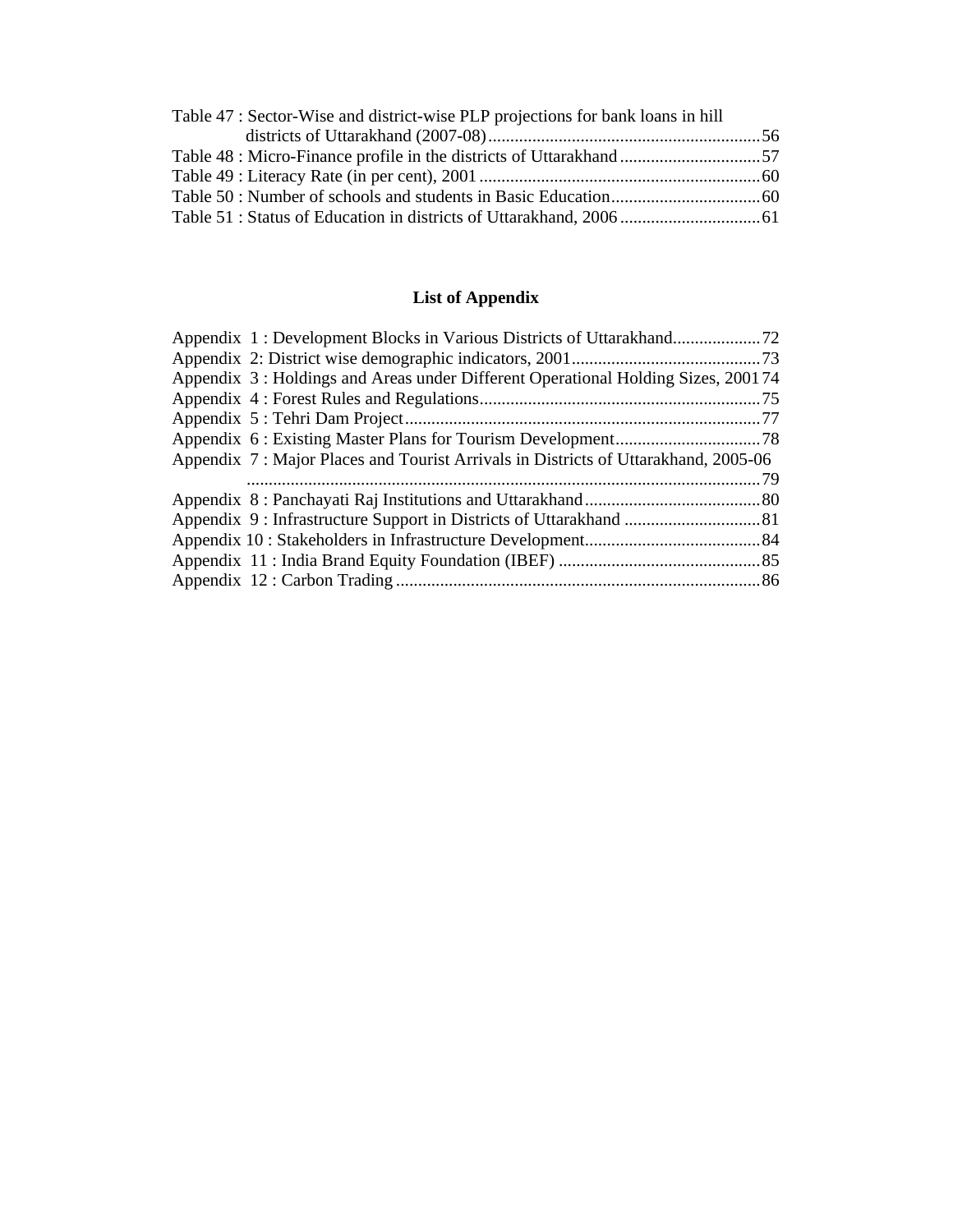#### **Foreword**

Within Uttarakhand, there is marked inequality between the hills and the plains. The hill districts palpably lag behind. Therefore, a well thought development strategy is needed to reduce this gap between the two regions. A development vision for the state should include both human and economic aspects along with environmental conservation. Also crucial for social development is the development of women, youth, and children. Therefore, to change the situation of economic and social backwardness in the hill districts, it is important to adopt a well articulated strategy that on the one hand pursues a clearly stated vision and on the other offers practical suggestions to move forward in the given context of Uttarakhand. This study makes such an attempt.

This study recommends measures for addressing the critical constraints on achieving rapid and inclusive growth, identifies sectors where hill districts have a comparative advantage, and suggests policies to exploit this comparative advantage. The study also recommends that the development strategy for Uttarakhand hills could be based on developing an ecological brand equity under the slogan of building Uttarakhand as an **Organic Green State**.

 $\mathcal{Q}$ 

**(Rajiv Kumar)**  Director & Chief Executive

July 29, 2008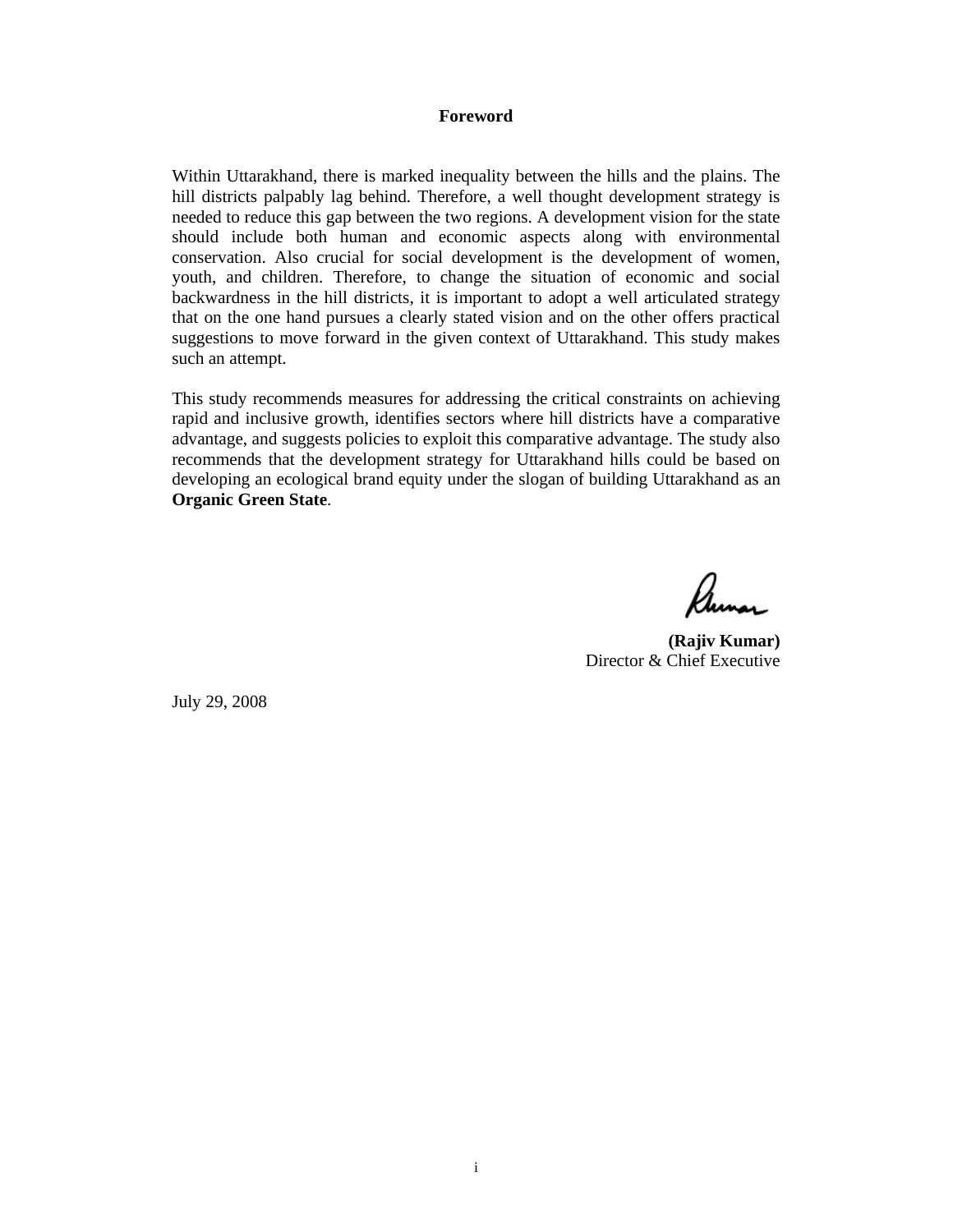#### **Abstract**

Uttarakhand, in spite of being a small state, has certain key features that make it distinct from other states of the country and highlights its potential for development. However, development has predominantly been in the plains, and the hill districts have been left behind. All the hill districts have subsistence farming as their main economic activity. Due to subsistence livelihood, migration and a remittance economy operate in the hill districts. They are land-locked with huge distances between the markets and resources. Because of these constraints, traditional agriculture cannot be the lead sector for development. Thus the state faces the challenge of promoting livelihoods to minimize migration through local employment and income generation, and to enhance the quality of life of people living in villages.

The positive features of these hill districts are that they have enormous potential for tourism, a suitable climate for high-value agriculture, and a pleasant environment due to 60 pert cent forest cover. These have to be harnessed for a development strategy. The development strategy for Uttarakhand hills should be based on developing brand equity under the name of **Organic Green State** and an Uttarakhand Brand Equity Fund should be set up. This can be achieved by working towards this common goal through infrastructure development, tourism promotion, agriculture diversification, poultry- and wool-based livelihoods, and SMEs based on the above that capture linkages with industry and tourism.

*Key Words: Uttarakhand, Development Strategy, Organic Green State JEL Classification: R11, R38* 

**\_\_\_\_\_\_\_\_\_\_\_\_\_\_\_\_\_\_\_\_\_\_\_\_\_\_\_\_\_\_\_\_\_\_\_**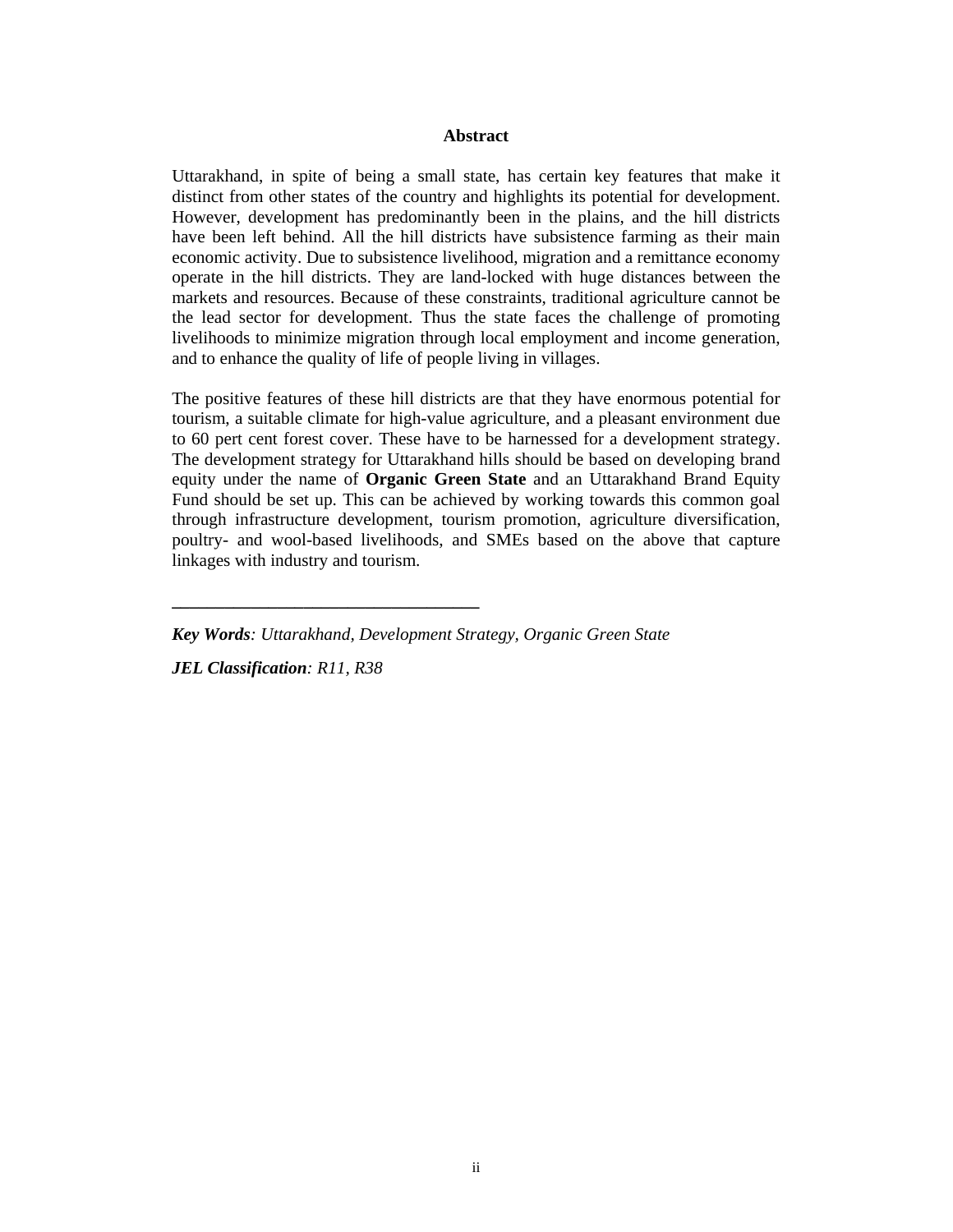#### **Acknowledgments**

This development strategy document is drawn from in-depth research done at ICRIER that is based on an extensive database, consultations and field visits. The report would not have been possible without the guidance of several individuals and organizations. First, we are grateful to CII, Dehradun for sponsoring this study. Ms. Vibha Malhotra and the team had been a great help in coordinating this study and in helping us meet important organizations and individuals in Uttarakhand. We would like to thank Dr. Rajiv Kumar, Director and CE, and Mr. Shrawan Nigam, Senior Consultant, ICRIER, for their insightful suggestions on the report.

We owe immense gratitude to Dr. Tolia, Chief Information Commissioner whose vast experience working in Uttarakhand enriched us and gave us the direction for the study. We are grateful to various organizations, NGOs, and sectoral experts who spared time to meet us and give us their views on the development of the hill districts. We wish to thank the Small Industries Development Bank of India (SIDBI), Rural Litigation and Entitlement Kendra (RLEK), Mr. Prashant Das, CGM, National Bank for Agriculture and Rural Development (NABARD), Dr. Sunil Shah, Herbal Research and Development Institute (HRDI), Ms. Jyotsana Sitling and Mr. Hooda, Livelihoods Improvement Project, Mr. Manab Chakraborty, CEO, MIMO finance, Himalayan Environmental Studies and Conservation Organization (HESCO), Ms. Binita Shah, Sr. Programme Manager, Uttarakhand Organic Commodity Board, Ms. Vandana Shiva, Navdanya, Mr. S. C. Nautiyal, Jt. Director, Industries and all the district industrial officers, Mr. Maheep Kumar, DGM, State Bank of India, Mr. Pawan Gupta, Society for Integrated Development of Himalayas (SIDH) and Mr. D.N. Mazumdar, Advisor, CII. Input given by all the CII members in a group meeting and also hourlong discussion with them individually were of immense help. Last but not the least interactions and input given by Mr. Tushar Pande and Ms. Tanuja Adhikari, Yes Bank, Delhi and Mr. Dripto Mukhopadhyay, Director, Majestic Market Research, Delhi were of great use.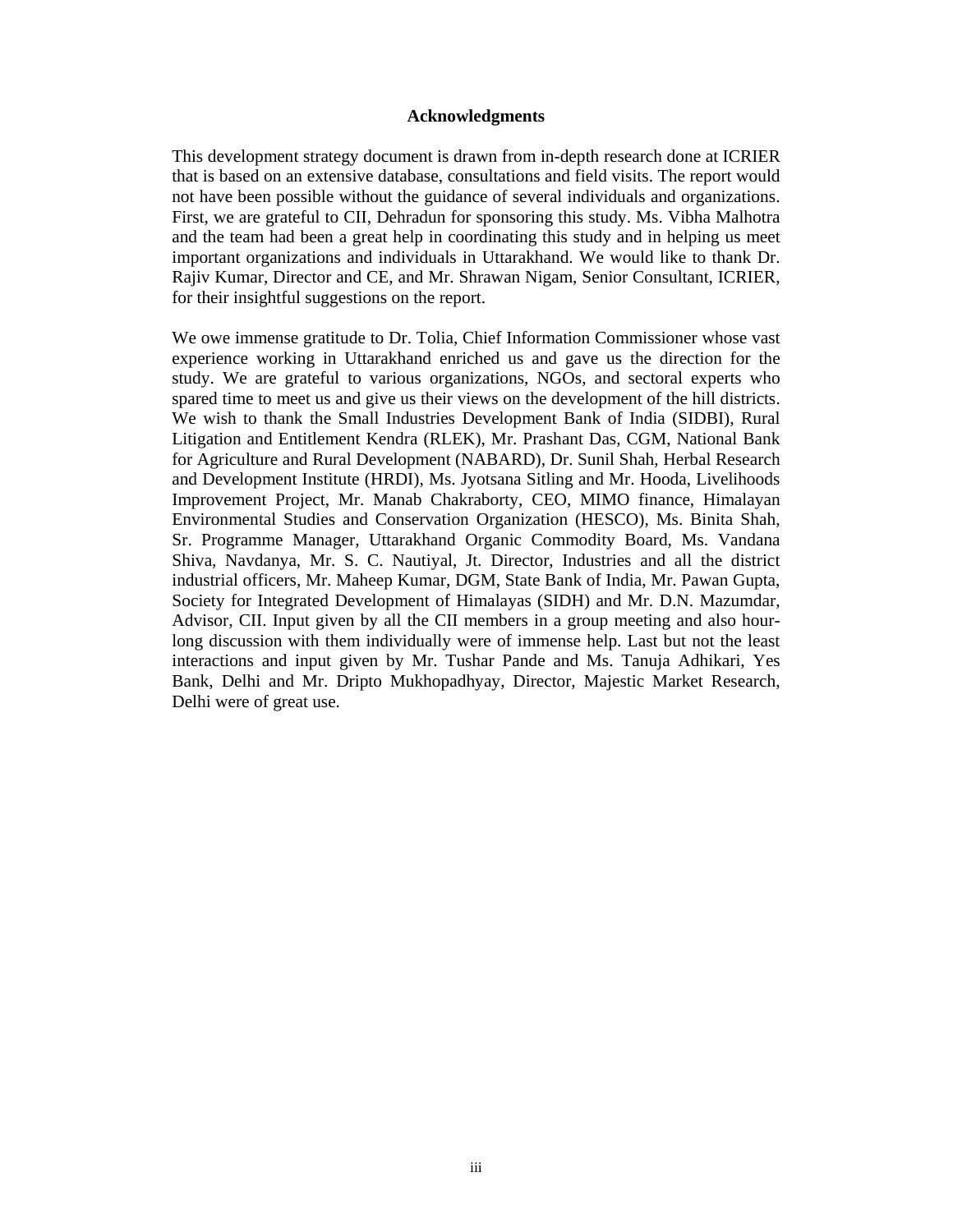# **Development Strategy for the Hill Districts of Uttarakhand**

## **1. Profile of Uttarakhand**

#### **1.1 Background**

Uttarakhand State was carved out of the state of Uttar Pradesh on November 9, 2000. It is divided into two broad regions--Garhwal and Kumaon. The state is comprised of 13 districts, namely, Chamoli, Pauri, Tehri, Uttarkashi, Dehradun, Haridwar and Rudraprayag in the Garhwal region and Nainital, Almora, Pithoragarh, Udham Singh Nagar, Champawat and Bageshwar in the Kumaon region. Of these 13 districts, four districts (Nainital, Haridwar, Dehradun and Udham Singh Nagar) have large areas in the plains, whereas the other nine districts comprise the hill region of the state. The state is further split into sub-divisions and development blocks (Appendix 1).

The formation of the new state had to fulfill the high expectations of the local people related to development and better living standards. However, within Uttarakhand there is a geographical inequality between the hills and the plains that divides the state critically. Districts in the plains are far ahead on various development indicators. In 2006-07 the state GDP grew by 10.15 per cent, the manufacturing sector grew by 17 per cent and the share of the primary sector has shrinked by 2.7 per cent. Industries have created about 2.8 lakh jobs but these are in the plains, and most of the growth due to industrialization has been restricted to the plains.

The hill region districts are less developed in terms of infrastructure, i.e., electricity, roads and irrigation. The inter-district inequality in infrastructure leads to increasing disparity in terms of income and livelihood between the hills and the plains. Low levels of income not only result in low levels of consumption and material deprivation, but also constrain human potential by restricting access to education and health facilities, thereby creating a vicious cycle of poverty.

More than three-fourths of Uttarakhand's total population depends on agriculture for their livelihood and the economy is predominantly dependent on mountain agriculture. However, the land holdings are small and fragmented, and irrigation facilities limited. Soil and water conservation is another issue for inclusive development. For physical, geographical and environmental reasons, the scope for agricultural policies based on modern input-intensive agriculture is severely constrained in the hill regions. As a result, the majority of the rural population in the hills either survives on subsistence agriculture or migrates to other parts of the country for employment. The state faces the challenge of promoting livelihoods to retain people through local employment and income generation and to enhance their quality of life.

At the same time, the hill districts of Uttarakhand have tremendous potential. The vast natural resources add to the state's attractiveness as an investment destination, especially for tourism and agriculture- and forest-based industries. Uttarakhand is the first state in the country to have created a Tourism Development Board by legislation. Also, it is the first one to be called an organic state.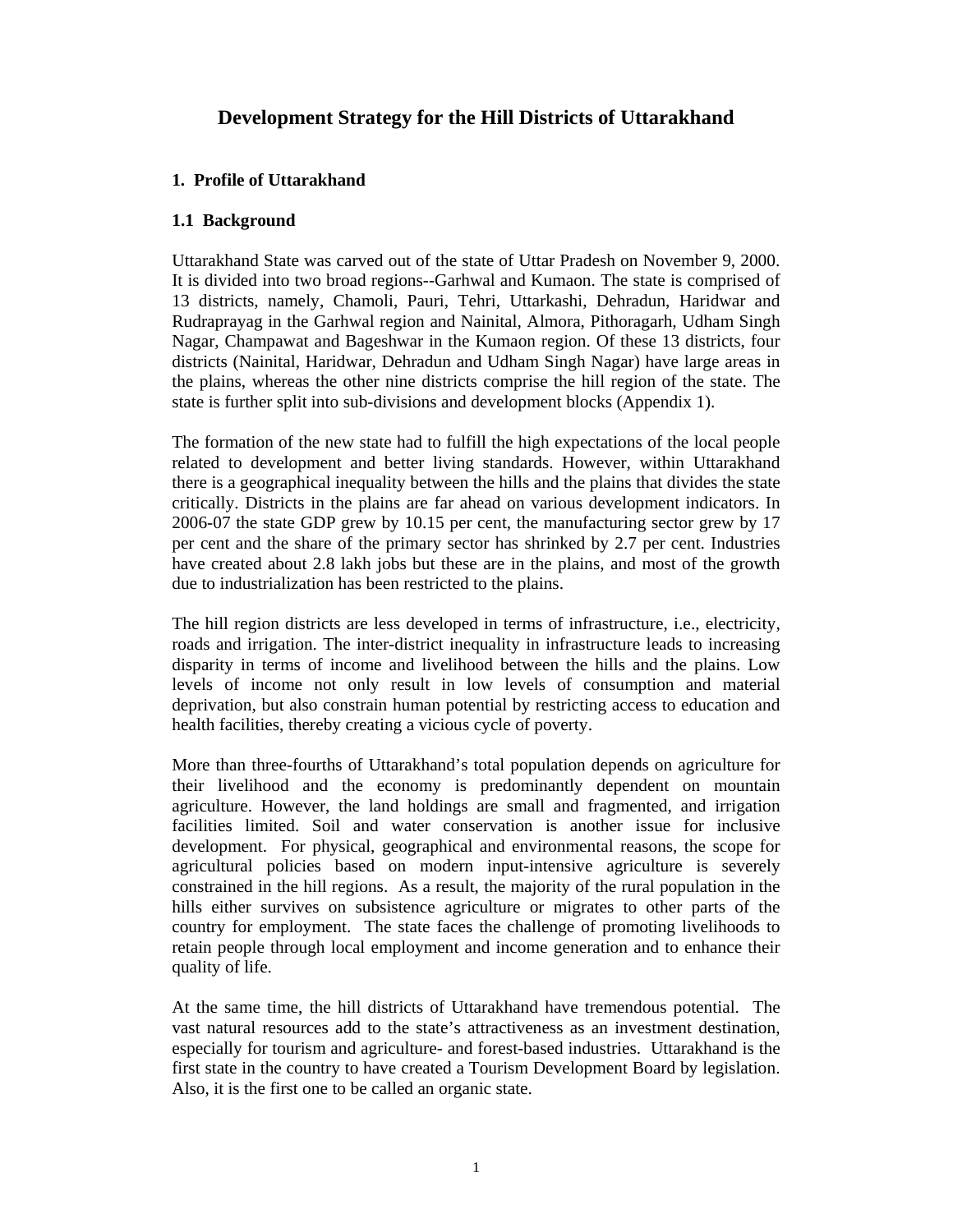This study proposes a strategy for a planned approach to rapid and inclusive growth of the hill districts. The development of agriculture and an agriculture-based system that is linked with the growth of industries and tourism can be the way towards inclusive development of the hill regions. This, along with a watershed approach, is proposed as an efficient way to improve land productivity and sustain it. New opportunities are available through the use of quality seeds suitable for hill agriculture and multicropping systems combined with animal husbandry through cattle rearing, poultry, fishing, bee-keeping, etc. Organic farming and agri-based employment opportunities need to be encouraged. The processing of fruits and vegetables, vocational training for youths, and banking and insurance in the service sector can provide livelihood security and support. Development of all these areas along with infrastructure development and better education facilities can be a direction for sustainable development of the hill regions for better quality of life to the inhabitants and to help halt migration from villages.

#### **1.2 Economic Profile of Uttarakhand**

The state of Uttarakhand encompasses a geographical area of 53,483 sq. km which accounts for only 1.63 per cent of India's area. The state contains about 4.53 per cent of India's forest area and about 3.1 per cent of India's agricultural area (Table 1). 43.6 per cent of the agricultural area is under irrigation as against the national average of 40.3 per cent and average rainfall is also above the national average. The ratio of irrigated area in the hills and plains is 10.2: 88.8 in Uttarakhand (Ref: DACNET)

| <b>Indicators</b>                 | India     | <b>Uttarakhand</b> |
|-----------------------------------|-----------|--------------------|
| Total Geographical area (sq. km.) | 3287240   | 53483 (1.63%)      |
| Area under forest (sq. km.)       | 765210    | 34651 (4.53%)      |
| Area under agriculture (ha)       | 183016000 | 5671704 (3.10%)    |
| Area under irrigation $(\%)$      | 40.3      | 43.6               |
| Average annual rainfall (mm)      | 1432      | 1547               |

#### **Table 1 : Geographical indicators, 2006**

*Sources: Indiastat (www.indiastat.com) and Uttarakhand at a Glance, 2006-07 (Govt. of Uttarakhand)* 

*Note: Figures in parentheses are the per cent share of India.* 

#### **Table 2 : Per cent share of different sectors in GDP at factor cost in Uttarakhand**

|                                            |         |                                     | (Unit: in per cent)                         |  |  |
|--------------------------------------------|---------|-------------------------------------|---------------------------------------------|--|--|
| <b>Sector</b>                              |         | <b>GDP</b><br>(At 1999-2000 prices) | <b>Average Annual</b><br><b>Growth Rate</b> |  |  |
|                                            | 2000-01 | 2006-07                             | 2000-07                                     |  |  |
| Primary                                    | 28.19   | 19.45                               | $-5.16$                                     |  |  |
| Secondary                                  | 22.25   | 31.78                               | 7.14                                        |  |  |
| Tertiary                                   | 49.57   | 48.77                               | $-0.27$                                     |  |  |
| GDP at factor cost<br>(Rs. thousand crore) | 14.30   | 23.30                               | 10.49                                       |  |  |

*Source: Directorate of Economics & Statistics of Uttarakhand and Central Statistical Organization.*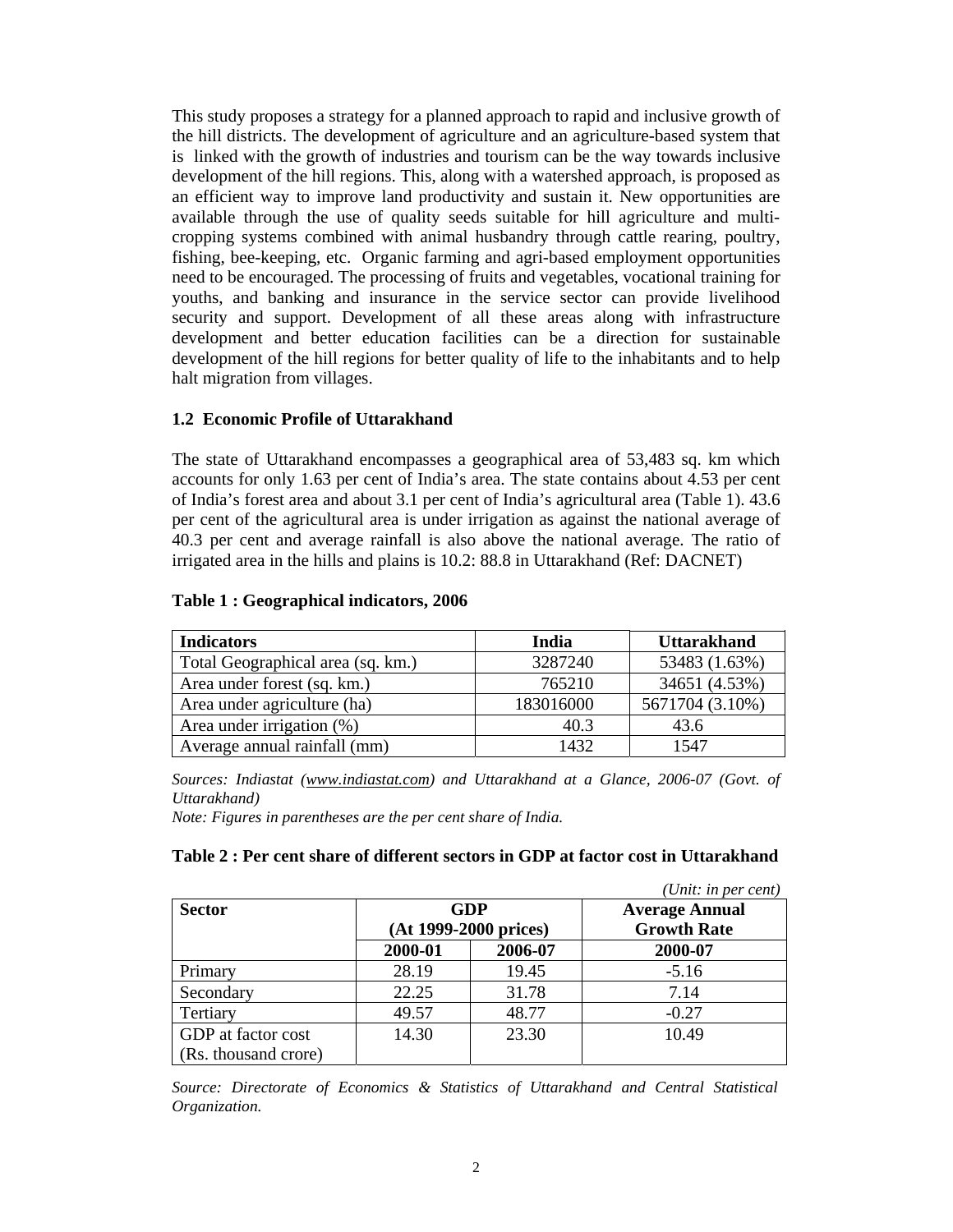In Uttarakhand the share of the primary sector in GDP has steadily decreased between 2001 and 2007 while that of the secondary sector is increasing (Table 2). Table 3 shows that there has been fluctuations in the growth rate of the state net domestic product both at current prices and constant prices, but over the years these fluctuations have stabilized and is in line with the country's net domestic product.

|             |             |       |       |       |      |       |          | (Unit: in percent) |
|-------------|-------------|-------|-------|-------|------|-------|----------|--------------------|
|             |             | 2000- | 2001  | 2002- | 2003 | 2004  | $2005 -$ | 2006-              |
|             |             | 01    | $-02$ | 03    | -04  | $-05$ | 06       | 07                 |
| At current  | India       | 7.4   | 8.5   | 7.6   | 12.3 | 12.9  | 13.7     | 15.8               |
| prices      | Uttarakhand | 13.24 | 5.98  | 14.69 | 9.03 | 7.67  | 11.28    | 13.40              |
| At 1999-    | India       | 4.1   | 5.6   | 3.4   | 8.6  | 7.3   | 9.4      | 9.6                |
| 2000 prices | Uttarakhand | 10.28 | 2.98  | 7.16  | 6.27 | 6.20  | 8.24     | 8.55               |

| Table 3 : Rate of growth of Net Domestic Product at factor cost |  |
|-----------------------------------------------------------------|--|
|-----------------------------------------------------------------|--|

*Source: Directorate of Economics & Statistics of Uttarakhand and Central Statistical Organization.* 

According to the 2001 population census, regions in the plains contain 56 per cent of the total state population, whereas the hill regions have around 44.3 per cent. Out of the total state population, 47 per cent of the female population and 42 per cent of the male population reside in the hills, and the remainder live in the plains (Table 4).

#### **Table 4 : Demographic Indicators, 20011**

|                                         | <b>Uttarakhand</b> | India         |              |          |
|-----------------------------------------|--------------------|---------------|--------------|----------|
|                                         | <b>Hills</b>       | <b>Plains</b> | <b>Total</b> |          |
| <b>Total Population (in lakhs)</b>      | 37.61              | 47.28         | 84.89        | 10287.46 |
| Male                                    | 18.21              | 25.05         | 43.26        | 5322.32  |
| Female                                  | 19.41              | 22.22         | 41.63        | 4965.14  |
| Population Growth Rate <sup>2</sup>     |                    |               | 1.93         | 2.13     |
| <b>Population Density<sup>3</sup></b>   |                    |               | 159          | 325      |
| Sex Ratio <sup>4</sup>                  |                    |               | 962          | 933      |
| Crude Birth Rate <sup>5</sup>           |                    |               | 20.9         | 23.8     |
| Crude Death Rate <sup>6</sup>           |                    |               | 7.4          | 7.6      |
| Infant Mortality Rate <sup>7</sup>      |                    |               | 42           | 58       |
| <b>Literacy Rate Total</b> <sup>8</sup> |                    |               | 71.6         | 64.8     |
| Male                                    |                    |               | 83.3         | 75.3     |
| Female                                  |                    |               | 59.6         | 53.7     |

*Source: 2001 Census.* 

 $\overline{a}$ 

<sup>&</sup>lt;sup>1</sup> District level details are presented in appendix 2.

<sup>&</sup>lt;sup>2</sup>Ratio of the difference between the population at the beginning and end of a period relative to the population at the beginning of the period, expressed as a percentage. This is for the period 1991-2001.<br><sup>3</sup> Number of people per square kilometer.

<sup>&</sup>lt;sup>4</sup> It is the number of females per 1000 males in the population. It is expressed as 'number of females per 1000 males'.

<sup>&</sup>lt;sup>5</sup> Rate of births among population of 1000.

<sup>6</sup> Rate of deaths among population of 1000.

 $<sup>7</sup>$  The number of children dying under one year of age divided by the number of live births that year.</sup> (infant mortality rate is based on a three-year period, 2004-06).

<sup>&</sup>lt;sup>8</sup> It is the percentage of literates to the total population age 7 years and above.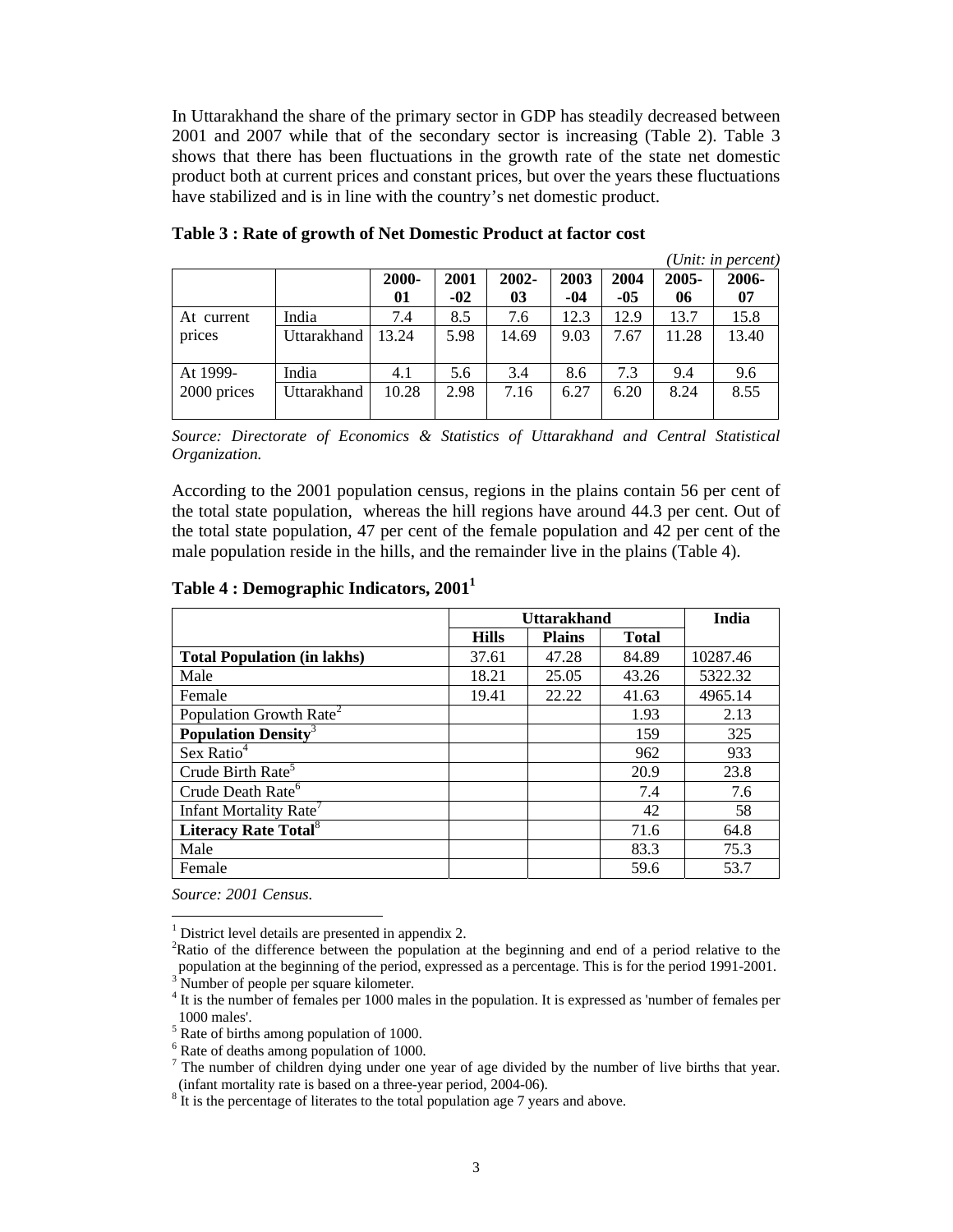Uttarakhand is sparsely populated compared to the national figure and the sex ratio is better than the national average. The health indicators do not portray a better figure than the national average but are still better than in many states.

### **1.3 Literature Review**

There are a not many research papers and books that have tried to identify growth and development in Uttarakhand in the 7-8 years since the creation of the state. Bisht (2006) argues that the state has to sustain forestry and agriculture for the survival of the people who largely live in rural and hilly areas.

A study by Kar (2007) highlights the importance of equitable growth focusing on GDP growth and distribution of growth to all sections of the population and geographical regions of the country. The study shows that the higher growth rate of the state in the initial years has helped the state to transform itself, but most of the growth has been restricted to the plains, while the hill areas have grown slowly due to structural problems. The development has been mainly in the plain districts of the state and not the hills, which have remained cut off from the rest of the country. Thus, there is a need to modify or reschedule the current schemes according to the hill districts of the state.

It is the geographical inequality between the hills and the plains of Uttarakhand that divides the state most critically. This geographical disparity manifests itself in the form of inter-district inequality, which is most acute in the areas of infrastructure like electricity, roads and irrigation. The inter-district inequality in infrastructure leads to inequality in terms of income and livelihood between the hills and the plains, and results in rampant underdevelopment in the hills while the plains are relatively prosperous. In order to change this situation, the study suggests a strategy that is based on long-term planning. The first step is to identify sectors that impede growth as well as sectors in which the region has a comparative advantage. The current state of infrastructure is clearly a constraint on development in this region and must be the focus of a strategy for inclusive growth. The study identifies priority sectors that need to be developed in order to achieve the goal of inclusive growth; these include infrastructure, health, education, horticulture and tourism.

The state's vision is to include both human and economic development (Dewan and Bahadur, 2005), and economic development should be supported with environmental conservation. Crucial for social development is the development of women, youth and children of the society. It is important to address women's development and raise awareness through education; the development of youths should focus on further training, providing employment opportunities, and making then self-reliant. They should be able to get both self-employment and wage employment. Children are the future of the state and thus their education must be emphasised. This will also help reduce and eradicate poverty in a phased planned manner. To improve the social conditions of the state, attention should be paid to indicators, such as health conditions, water availability, electricity, sanitation, and infrastructure (roads, markets, telecommunications, etc.). Agricultural productivity and movement from a traditional to a modern system are crucial for growth and development of the state and districts.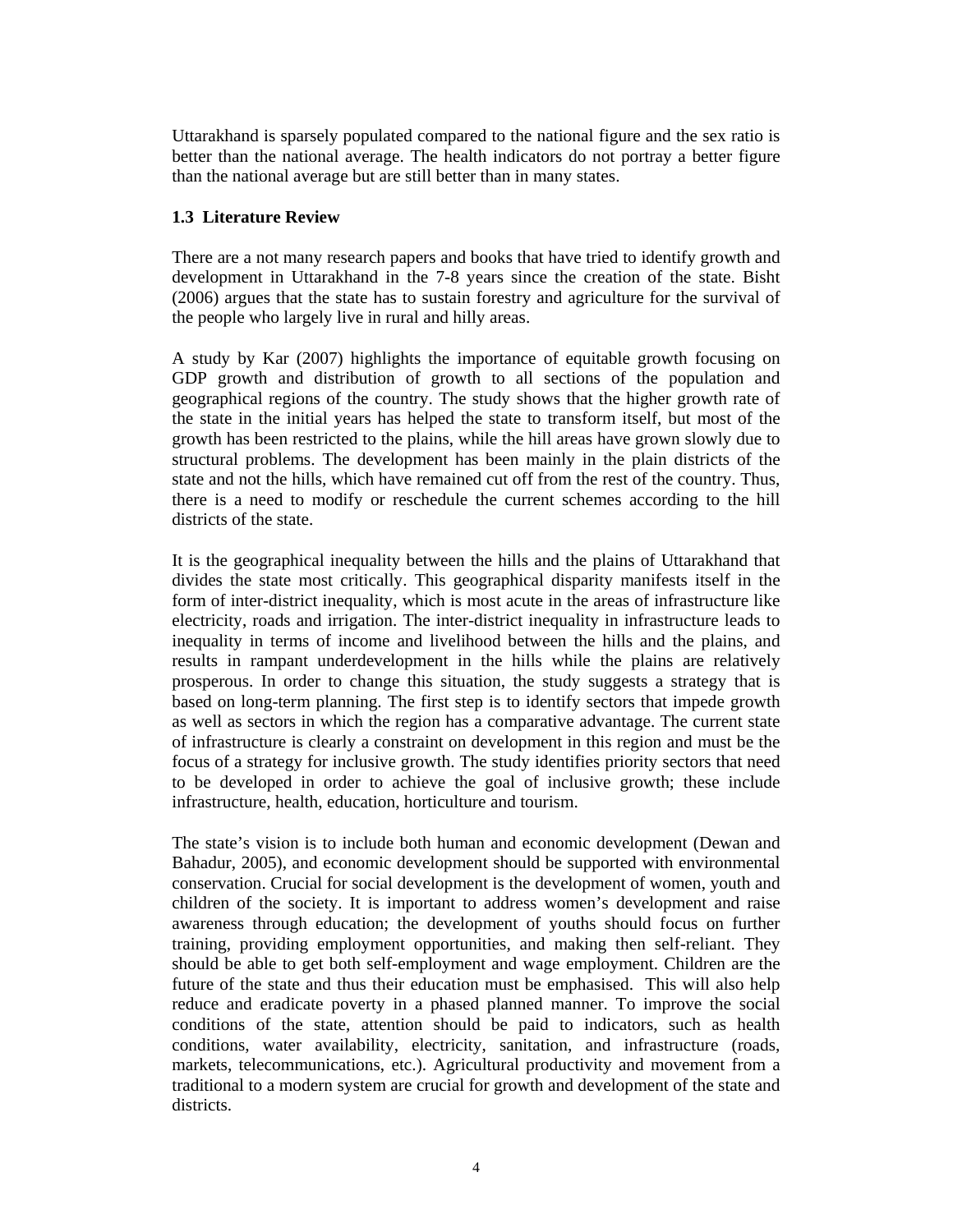Sekhar (2007) found that women's participation in the rural economy is significant. In Uttarakhand, young men generally migrate to the plains in search of employment, whereas women are left behind to cultivate the land and take care of the children and the older generation. One option to reduce the drudgery of women in agriculture is to identify alternative economic activities that are viable given the economic, social, and institutional constraints. The study highlights seven economic activities–dairy farming, mushroom cultivation, bee-keeping, quilt-making, poultry farming, papadmaking, and petty business. As alternate/supplementary economic activities, the last three, namely, poultry farming, papad-making, and petty business contribute more than 50% to household income. These activities provide a level of income higher than the poverty line income of the region.

Malhotra (2005) shows that forests play an important role in the state economy. Timber and fuel form the major produce group, while bamboo, drugs, grasses, gum, resins, etc. constitute the minor produce group. Forests are the major source of raw materials for industries, buildings, railways and other tertiary sectors, but the increased pressure on forests for fuel, fodder and timber requirements has increased the exploitation of forests. This has begun to affect the desired level of forest density and the area under forest, as well as the productivity of forests. However, large areas of degraded land in the state can be reclaimed since most of the land needs only basic water and soil conservation measures and some amount of plantation and protective work. HIMCON, a voluntary organization, is working on these issues.

The study describes how environmental legislation has slowly taken away the traditional livelihoods of vast numbers of people. Wood carvers, whose handiwork can be seen in the traditional houses, have disappeared over years, nomadic sheep and goat herders are slowly dying out and now wool has to be brought from Ludhiana; weavers find it difficult to compete with machine-made goods; and agriculture is back-breaking work that does not yield enough for subsistence. The new jobs and opportunities are concentrated in a few urban areas that are administrative centres. These jobs often need knowledge, skills, and capital that are difficult for a local person to obtain.

The study by Pai (2005) focuses on the role of Van Panchayats. About 70 per cent of the total forest land area of the state is under the forest department, but 11 per cent lies with the Van Panchayats. At present, there are 6,777 Van Panchayats managing an area of 5,241 sq. km. of a total forest area of 34,662 sq. km. in the state. The better management and performance of forests under Van Panchayats are due to .the villagers' commitment, the quality of the sarpanch's leadership, and the availability of funds. The programme covers all categories of forest areas, i.e., reserved, protected and panchayati. It is an attempt by the government to encourage community participation even in forests that are not under the jurisdiction of Van Panchayats. Women, who are the backbone of the rural economy but have been marginalized in the process of decision-making and implementation, are given due importance both in the Joint Forest Management Program (JFM) and the National Forest Policy. Women are more intimately related to and dependent on forests, because they .spend a lot of time collecting fuel and fodder from forests, fetching water, and looking after cattle. One of the objectives of the JFM has been to ensure active and effective participation of village women right from conceptualization to the implementation stage.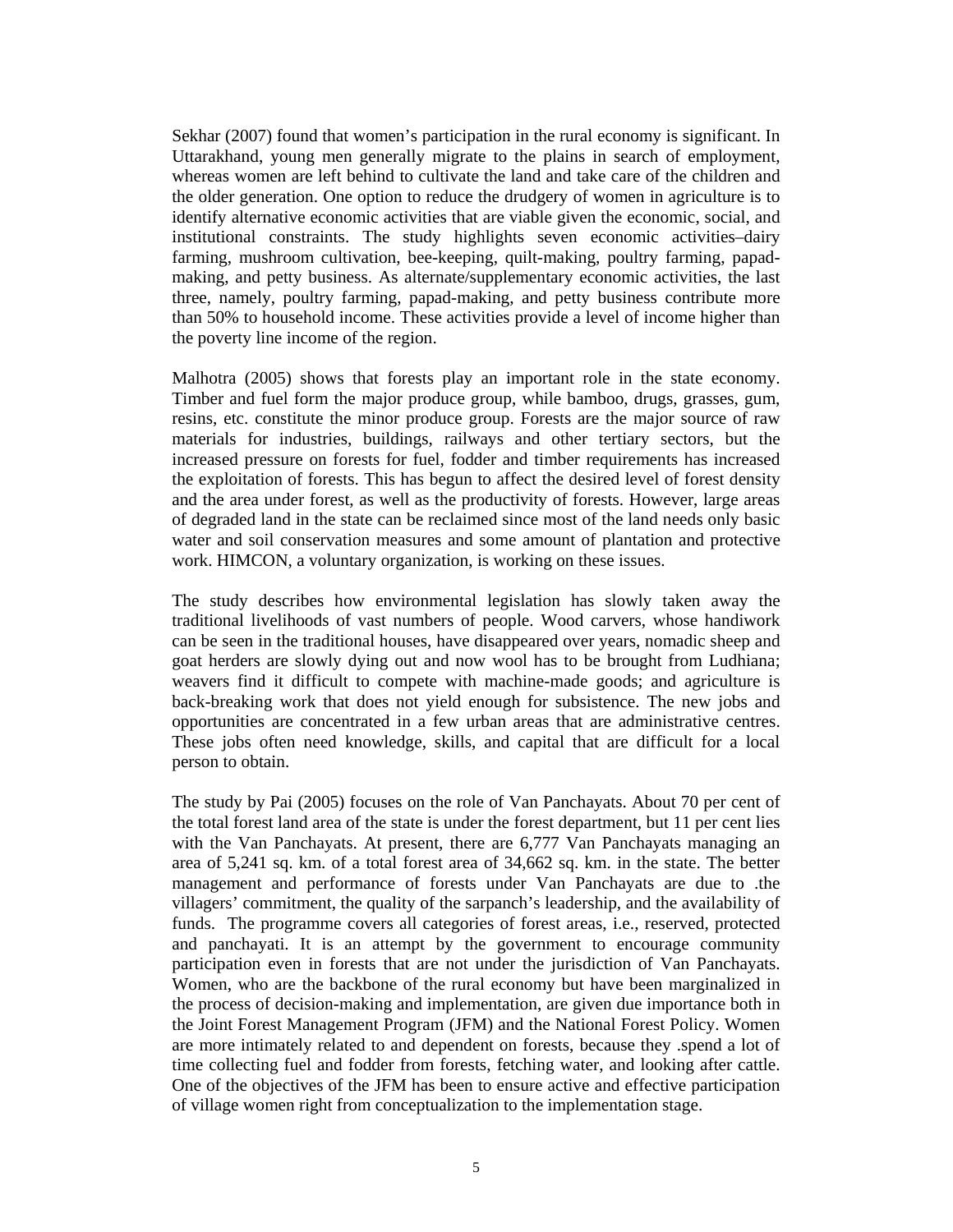Kumar (2005) has examined the potential of micro-hydropower in Uttarakhand. Apart from its large and medium hydropower potential, which is estimated to be 20,000 megawatts, Uttarakhand also has enormous potential for small, mini- and microhydropower generation. The overall hydropower potential of the state is estimated as 40,000 megawatts, which is half the additional power projected to be realized during the next two decades for the entire country. Surveys show that about 20 per cent of the total number of villages in the state are yet to be electrified. The per capita power consumption of the state is much below the national average, which itself is very low by international standards. The low per capita power consumption level is attributed to the high level of poverty, the unregulated supply of power and the un-electrified marginalized areas. The hydropower potential of Uttarakhand can be harnessed for its development and to raise the quality of life of its people. Hydro-electric power generation provides electricity at a cheaper price and in an environment-friendly manner. This crucial price advantage of hydropower-based electricity may act as a catalyst for the economic development of the state and its people by increasing their purchasing power. Hydro-electric power can be a boon in sectors of the state economy, such as agriculture, fiber-processing, and tourism. Though there are problems related to the financial viability of such decentralized power generation by the public sector, non-government community efforts have proved it to be a success. A national-level NGO, Foundation for Rural Recovery and Development (FORRAD), has assisted in setting up two community-owned hydropower stations of 20 kw in Tehri-Garhwal district. Poor people, who cannot afford electricity under government schemes, contribute labour and marginal cash as part of a community effort to gain access to reliable and cheap electricity.

On the regeneration and conservation of forest resources, Dewan and Singh (2005) say that the forest department of Uttarakhand has not been able on its own to protect the forests and their bio-diversity. The active involvement of people in conserving and managing these community conserved forest areas has resulted in high biodiversity along with meeting people's biomass requirements.

#### **1.4 Government Initiatives**

 $\overline{a}$ 

A review of the plans for hill states reveals that the main emphasis has been on the development of infrastructural facilities and social and community services during both the Fifth and the Sixth plan periods. This thrust was necessary to cover the backlog in infrastructural facilities. Production sectors and sectors that have a direct bearing on ecological preservation and restoration received less attention; these sectors were given attention during the Seventh Plan period.

The Annual Reports (since 2001) of the Planning Commission, Government of India, show that special programs were designed for the development of the hill regions. The Special Area Program of the Annual Plan 2000-01 focused on the implementation of the Hill Area Development Program (HADP). Special central assistance under the program was provided as a 90% grant and 10% loan. The funds available under  $HADP$  are divided among the designated hills areas<sup>9</sup> covered under the program. The main objectives of the program are eco-preservation and eco-restoration with an emphasis on preservation of bio-diversity and rejuvenation of hill ecology. For the hill

<sup>&</sup>lt;sup>9</sup> Designated hill areas of Assam, Tamil Nadu, Uttar Pradesh/ Uttarakhand and West Bengal.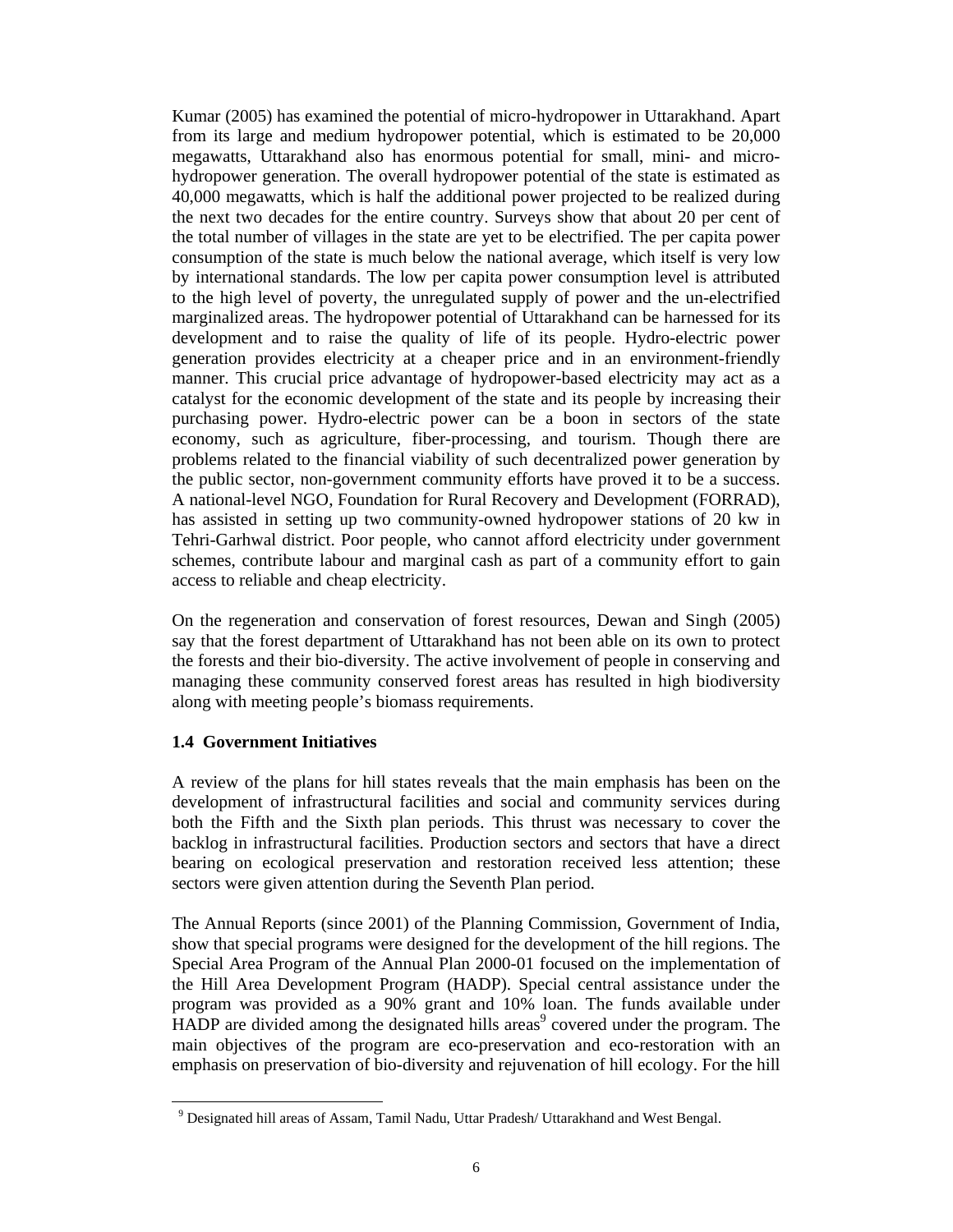areas covered under HADP, a sub-plan approach has been adopted. The concerned state government prepares the total plan consisting of flow of funds from the state plan and special central assistance made available under HADP. In its  $49<sup>th</sup>$  meeting, the National Development Council (NDC) discussed placing Uttarakhand on the list of special category states. The Planning Commission had initiated a programme for preparation of State Development Reports which includes many states including Uttarakhand. During the year, a note for the cabinet on "Granting of Special Category State status to Uttarakhand" was sent to the Cabinet Secretariat to be placed before the Cabinet for its consideration. An agenda paper to make Uttarakhand a special category state was prepared for the full Planning Commission meeting. A note on setting up the first State Finance Commissions (SFCs) of the newly-created state of Uttarakhand along with many other states was also prepared.

The Department of Elementary Education and Literacy implemented the Mahila Samakhya (MS) Program in 1989. This program recognizes the centrality of education in empowering women to achieve equality. Adopting an innovative approach which emphasizes the process rather than mere fulfillment of targets, it seeks to bring about a change in women's perceptions about themselves and society's perceptions with regard to the traditional role of women. The effectiveness of the Mahila Samakhya strategy has resulted in its being adopted by other basic education projects. Several evaluation studies have shown that the MS program has helped generate a demand for literacy, given women the strength and ability to demand accountability from government delivery systems, increased women's participation in Panchayati Raj bodies, and created an awareness of the need to struggle for a genderjust society. Disaster Management and Natural Calamity Relief programs have also been launched under the state plans. The National Rural Health Mission (NRHM) was launched in April 2005 (in the Tenth Plan) for a period of seven years (2005-12) with a view to bringing about dramatic improvement in the health system and the health status of people in the country. The Mission seeks to provide universal access to equitable, affordable and quality health-care, which is accountable and responsive to the needs of the people, reduction of child and maternal deaths as well as population stabilization, and gender and demographic balance.

The Annual Report 2008-09 of the Planning Commission, Government of India highlights the continuous state emphasis on the development of the social sector. This is also clearly reflected in both the Eleventh Plan and Annual Plan proposal. Over 37 percent of the plan outlay would be ear-marked for social services. Further acceleration to develop infrastructure -- roads and bridges, urban infrastructure, power and tourism development with the help of external aid -- has been proposed. One of the major concerns expressed by the state government is the remoteness and inaccessibility of the interior hill regions. As such areas constitute more than 50 per cent of the total land areas of the state, the government has laid its prime emphasis on construction of roads and bridges across the state and improvement in the transportation sector. Some gray areas like agriculture, soil quality, hydro-electricity, health and education have also been highlighted. The scope for improving organic farming in Uttarakhand, and public-private partnership for exploring various avenues of development in the state are under consideration. The new industrial policy of 2008 has been launched with the objective of promoting economic development of the hill and remote areas of the state where industrialization could not take place in the past.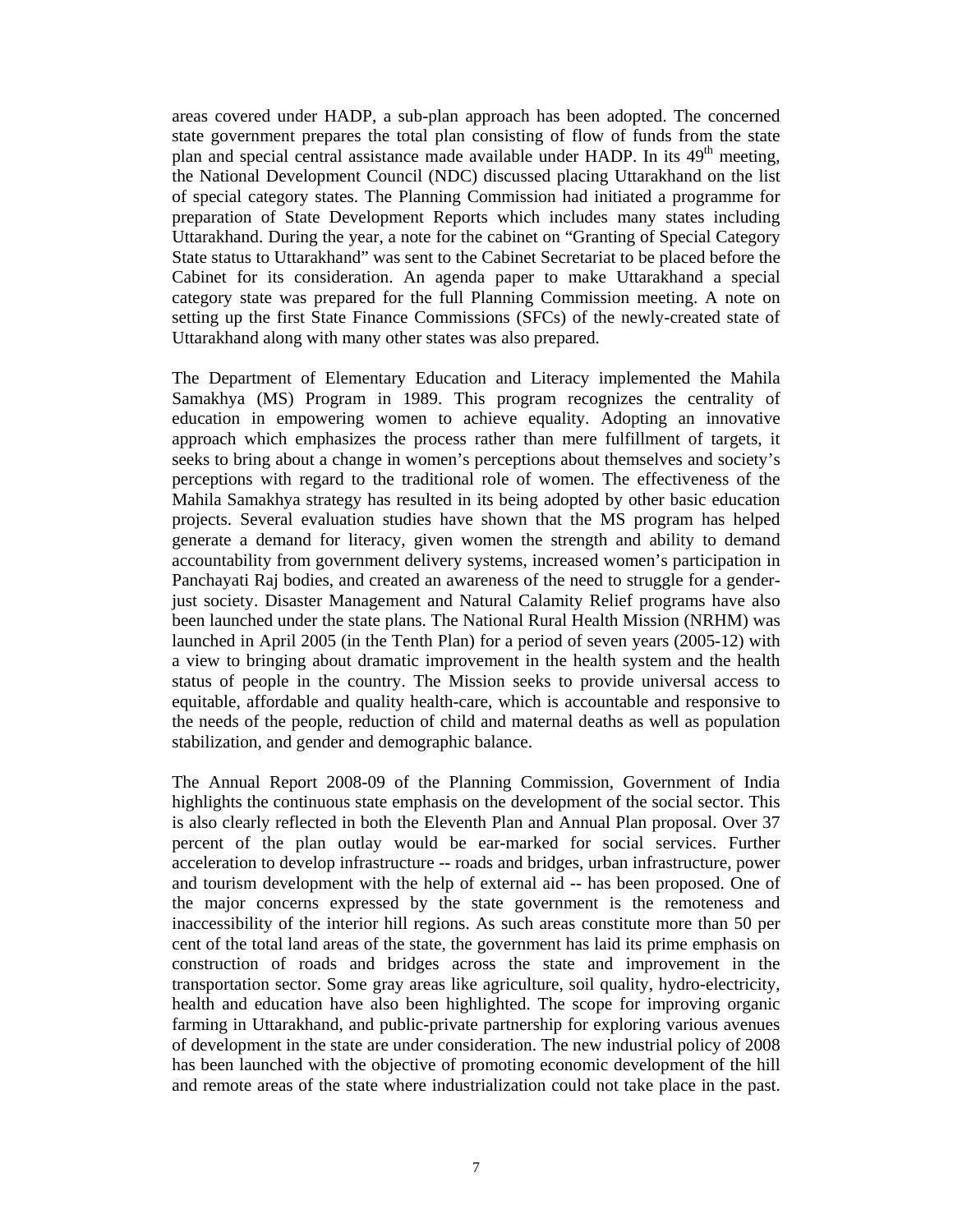Both industrial and power policies were announced together because these two sectors complement each other.

## **1.5 Vision, Objectives and Plan of the study**

In the face of economic backwardness, generating remunerative livelihoods in hill region of the state will help in the development of these nine hill districts. To change the economic and social backwardness in these hill districts it is important to adopt a strategy based on long-term planning that will take steps to counter all the problems described above. Thus the objective of the study is to identify sectors where these hill districts have a comparative advantage and prepare a strategy for inclusive growth based on district-specific requirements. Since the district-level database is not easily available, it has been constructed for all the important development indicators and presented in a tabular form in the study report in the respective sections. The information has been collected from various secondary sources, ministries, directorates, and planning boards, and interactions with stake holders. Interactions with development agencies and their programs are also presented in the form of short case studies.

The vision of the state is to include both human and economic development along with environmental conservation. Crucial for social development is the development of the women, youth and children of the society. Women's development and awareness through education, and the development of youth through more training, employment opportunities and self-reliance are important. They should be able to get both self-employment and wage employment. Children are the future of the state and thus emphasis on their education is a must. This will also help poverty reduction and eradication in a phased planned manner. To improve social conditions in the state it is necessary to improve indicators like health conditions, water availability, electricity, sanitation, and infrastructure like roads, markets, and telecommunications. Agricultural productivity and movement from traditional to modern farming techniques are essential for the growth and development of the state and districts. The identified sectors for development are agriculture, poultry and wool, infrastructure, tourism and Small Manufacturing Enterprises (SMEs) based on these sectors.

Section 2 of the paper discusses the issue of sustaining and developing agriculture and agriculture-based systems. Section 3 highlights the development of small-scale industries and other opportunities to help create employment in the hill districts. Section 4 discusses the way to propagate tourism and Section 5 deals with the issue of infrastructure development. Section 6 gives the conclusion and strategy; it also recommends measures to address critical constraints that hill regions of Uttarakhand face in its rapid inclusive growth.

# **2. Agriculture and Agriculture-Based Systems**

# **2.1 Agriculture Profile of Uttarakhand**

Agriculture development for Uttarakhand was re-examined when the state was separated from Uttar Pradesh. Since the ecosystem of the hill regions is very different from the plains, it was essential to focus on the agriculture of the hill districts of Uttarakhand in a different manner. The Green Revolution of the 1960s benefited those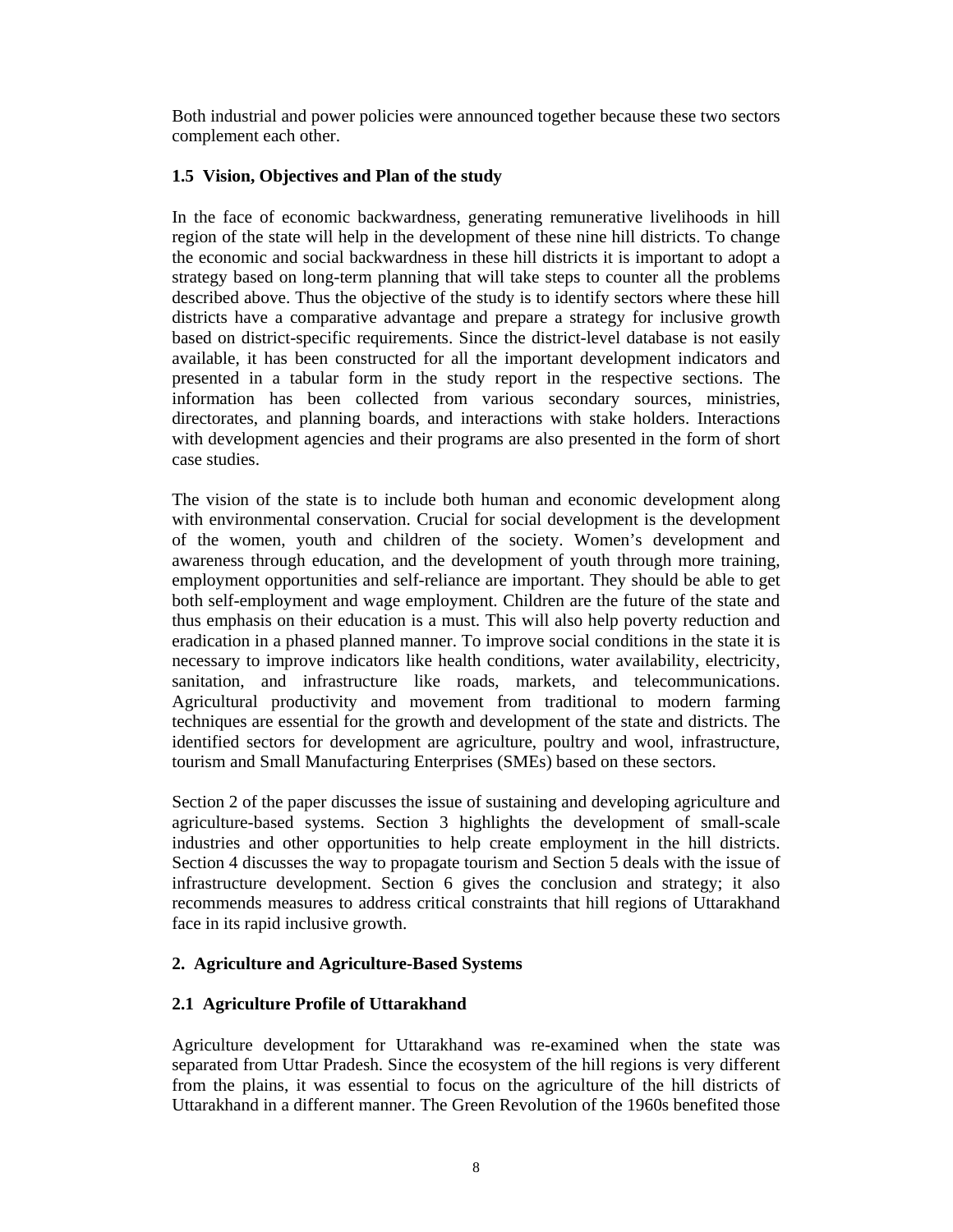areas that already had irrigation facilities, but this was not possible in the hills because of a lack of these resources. Uttarakhand is primarily an agricultural state although its share in the country's total area and production is very small. The contribution of agriculture to the state's domestic product is about  $22.4^{10}$  per cent and the population dependent on agriculture for their livelihood is about  $75-85$  per cent<sup>11</sup>. The development of the hills is primarily linked to the development of agriculture and its allied activities. Since the hills are constrained in the development of large-scale industrialisation, and due to infrastructure constraints the development of the service sector is also constrained, the growth and development of the agriculture sector remains the prime focus.

People in the hills have been primarily engaged in subsistence agriculture. The contribution of Uttrakhand to the country's total foodgrain and sugarcane production is negligible (Table 5). Table 6 shows that the area under cultivation of foodgrains in Uttarakhand has increased between 2000/01 and 2005/06, but production and yields have declined.

| <b>Commodity</b> |                         | <b>Uttarakhand</b>                       |                             |                         | <b>India</b>                             |                      |  |  |
|------------------|-------------------------|------------------------------------------|-----------------------------|-------------------------|------------------------------------------|----------------------|--|--|
| groups           | Area<br>million)<br>ha) | <b>Production</b><br>(million<br>tonnes) | <b>Yield</b><br>(kg)<br>ha) | Area<br>(million<br>ha) | <b>Production</b><br>(million<br>tonnes) | Yield<br>(kg)<br>ha) |  |  |
| Foodgrains       | 1.03                    | 1.59                                     | 1548                        | 121.60                  | 208.60                                   | 1715                 |  |  |
| Coarse cereals   | 0.27                    | 0.32                                     | 1188                        | 29.04                   | 34.07                                    | 1172                 |  |  |
| Pulses           |                         |                                          | $\qquad \qquad =$           | 22.39                   | 13.39                                    | 598                  |  |  |
| Oilseeds         |                         |                                          | -                           | 6.74                    | 7.99                                     | 1187                 |  |  |
| Sugarcane        | 0.10                    | 6.13                                     | 60733                       | 4.20                    | 281.17                                   | 66928                |  |  |

**Table 5 : Area, production and yield for selected commodity groups, 2005-06** 

*Source: Agriculture Statistics at a Glance, 2007.* 

#### **Table 6 : Area, production and yield of foodgrains**

|                                    | 2001-02            |        | 2005-06            |       |  |
|------------------------------------|--------------------|--------|--------------------|-------|--|
|                                    | <b>Uttarakhand</b> | India  | <b>Uttarakhand</b> | India |  |
| Area (million ha)                  | 0.98<br>(0.80)     | 122.78 | 1.03<br>(0.85)     | 121.6 |  |
| <b>Production (million tonnes)</b> | 1.71<br>(0.80)     | 212.85 | 1.59<br>(0.76)     | 208.6 |  |
| Yield (kg/ha)                      | 1742               | 1734   | 1548               | 1715  |  |

*Sources: Agricultural Statistics at a Glance, 2007; Fertilizer Statistics.* 

 $\overline{a}$ 

<sup>&</sup>lt;sup>10</sup> Agriculture Statistics at a Glance, 2007.

 $11$  Malhotra (2005).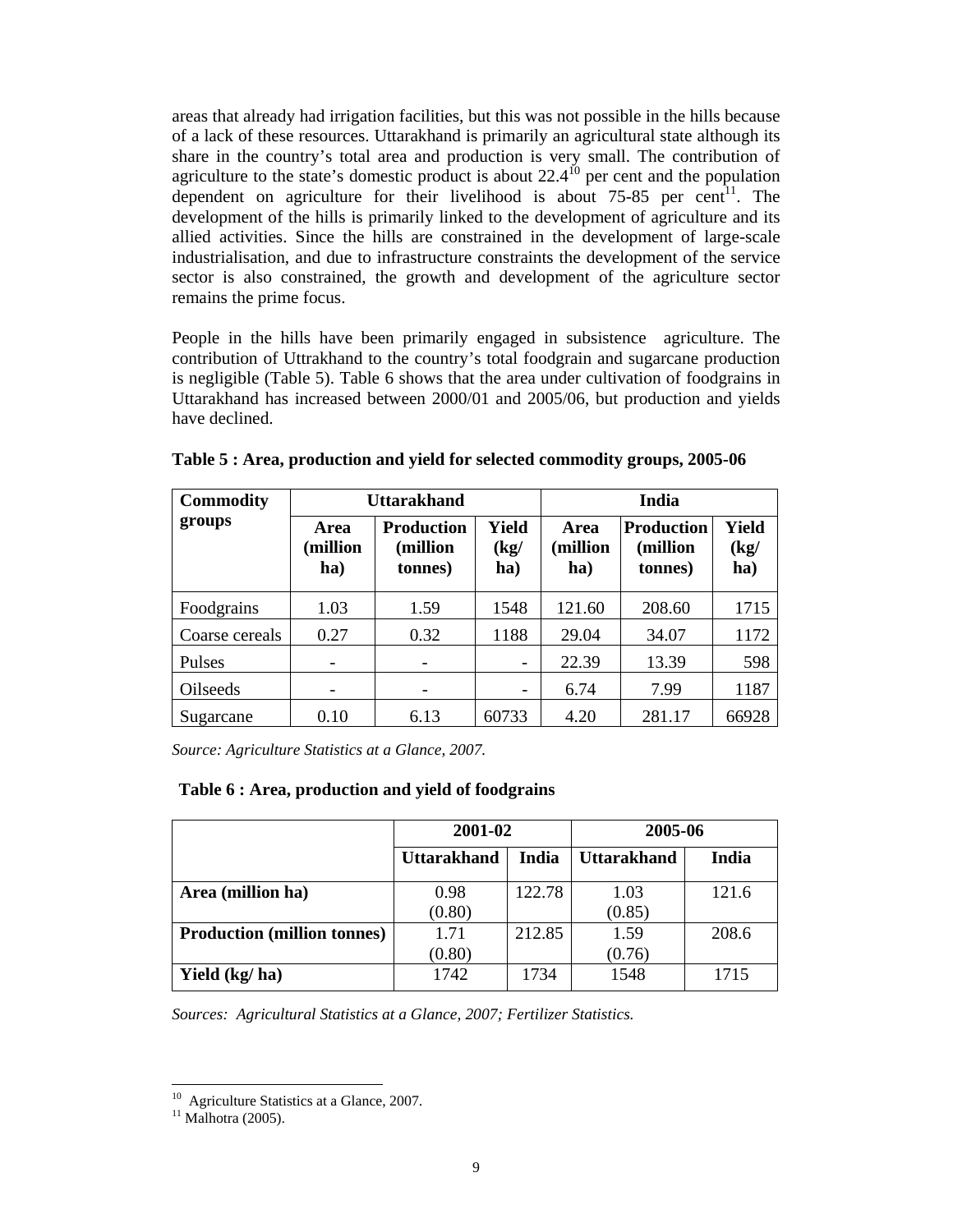The low agricultural yield reflects the small size and scattered land holdings, difficult terrain, unfavorable climatic conditions for some crops, lack of or inadequate availability of improved inputs and technology, and lack of credit and marketing facilities<sup>12</sup>. The status of operational land holdings<sup>13</sup> in Uttarakhand in Table  $\overline{7}$ highlights the small fragmented land holdings in the state. As per the agricultural census, 2001, Uttarakhand's, average land holding trends are similar to the national average. But the overall land holding average is lower than the national average because almost 70 per cent of the land holdings in Uttarakhand are marginal and 18 per cent are small.

| <b>Operational</b><br>holdings       | No. of operational<br>holdings (in '000 ha) |        | Area operated<br>(in '000 ha) |        | Average size of<br>holdings (ha) |       |  |
|--------------------------------------|---------------------------------------------|--------|-------------------------------|--------|----------------------------------|-------|--|
|                                      | Uttara-<br>khand                            | India  | Uttara-<br>khand              | India  | Uttara-<br>khand                 | India |  |
| Marginal $\left( < 1 \right)$<br>ha) | 628                                         | 76122  | 243                           | 30088  | 0.39                             | 0.40  |  |
| Small $(1-2)$ ha)                    | 158                                         | 22814  | 221                           | 32260  | 1.40                             | 1.41  |  |
| Semi-medium<br>$(2-4)$ ha)           | 78                                          | 14087  | 212                           | 38305  | 2.72                             | 2.72  |  |
| Medium $(4-10)$<br>ha)               | 24                                          | 6568   | 132                           | 38125  | 5.50                             | 5.80  |  |
| Large $(>10$ ha)                     | 1                                           | 1230   | 36                            | 21124  | 36.00                            | 17.17 |  |
| All holdings                         | 889                                         | 120822 | 844                           | 159903 | 0.95                             | 1.32  |  |

#### **Table 7 : Operational Holdings, 2001**

*Source: Agricultural Statistics at a Glance, 2007.* 

With the state's limitations in land and water resources, yields need to be improved through scientific transformation and modernization of agriculture. Thus, the development policies for the agriculture sector of the state in particular have to be oriented towards marginal and small landholders. For sustainable development, additional investment is crucial. The prime objective of the development of the agriculture system is to increase sustainability of this sector in such a manner that it provides a better livelihood option and makes the population dependent on it move from subsistence farming to a well-knit higher-income farming system and alternatives to the farming system in a diversified manner.

In many countries, there is considerable scope for bringing new areas under cultivation, but in India the scope for extension of cultivation to new land is limited.

 $\overline{a}$ 

 $12$  Dewan and Bahadur (2005).

<sup>&</sup>lt;sup>13</sup> All land which is used wholly or partly for agricultural production and is operated as one technical unit by one person alone or with others without regard to the title, legal form, size or location.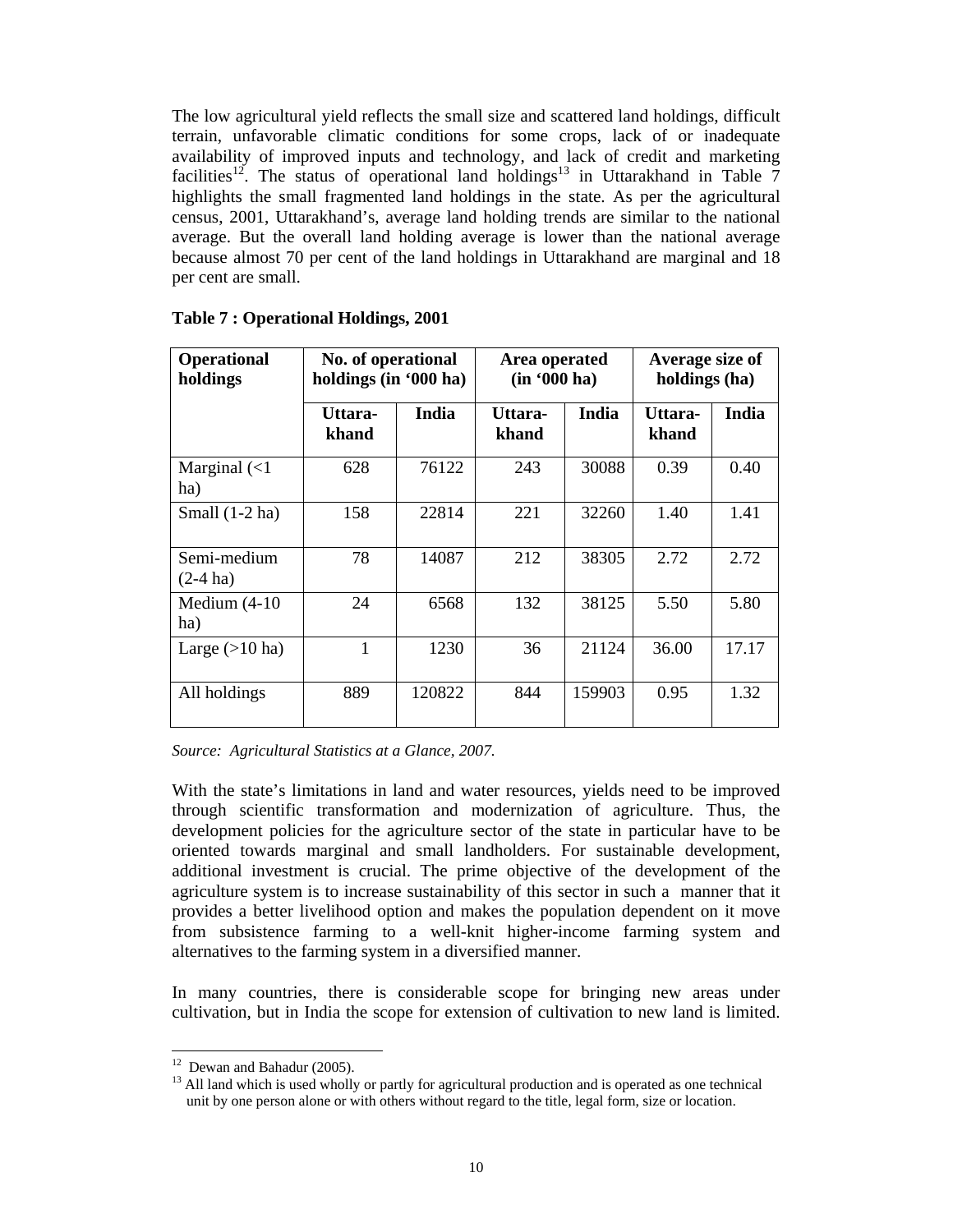Already, about 46.3 percent of the total reported area is cultivated. Culturable land (culturable wastelands, other fallow lands, permanent pastures, grazing lands, and miscellaneous tree crops), which is not currently cultivated, is estimated at about 12.5 per cent of the total (Table 8).

| <b>Characteristics</b>                                    | <b>Uttarakhand</b> | <b>India</b> |
|-----------------------------------------------------------|--------------------|--------------|
| Geographical area                                         | 5689               | 328726       |
|                                                           |                    |              |
| Area for land utilization statistics                      | 5348               | 305233       |
| Forest                                                    | 3127               | 69672        |
|                                                           | (58.5)             | (22.8)       |
| Not available for cultivation <sup>14</sup>               | 465                | 42301        |
|                                                           | (8.7)              | (13.9)       |
| Permanent pastures and other grazing lands                | 229                | 10430        |
|                                                           | (4.3)              | (3.4)        |
| Land under miscellaneous tree crops and groves not        | 252                | 3385         |
| included in net sown area                                 | (4.7)              | (1.1)        |
| Culturable wasteland <sup>15</sup>                        | 386                | 13186        |
|                                                           | (7.2)              | (4.3)        |
| Total of other uncultivated land excluding fallow<br>land | 868                | 27000        |
| Fallow lands other than current fallow land               | 71                 | 10720        |
|                                                           | (1.3)              | (3.5)        |
| Current fallow land                                       | 41                 | 14220        |
|                                                           | (0.8)              | (4.7)        |
| Total fallow land                                         | 112                | 24941        |
| Net sown area                                             | 776                | 141319       |
|                                                           | (14.5)             | (46.3)       |
| Total cropped area                                        | 1289               | 190911       |
| Cropping intensity                                        | 166.1              | 135.1        |
| Agriculture land/Cultivable land /Culturable land         | 1527               | 182829       |

**Table 8 : Distribution of Agricultural land by type of use: 2004-05** 

*Source: Agricultural Statistics at Glance, 2007.* 

 $\overline{a}$ 

*Note: Units in '000 hectares; figures in parentheses are per cent of reported area for land utilization statistics.*

 $14$  This would include forest area under non-agricultural use, barren and uncultivable land.

<sup>&</sup>lt;sup>15</sup> The area under culturable wasteland does not represent the area which is really culturable, as it may not be possible to bring under cultivation large parts of the area, except at a huge cost.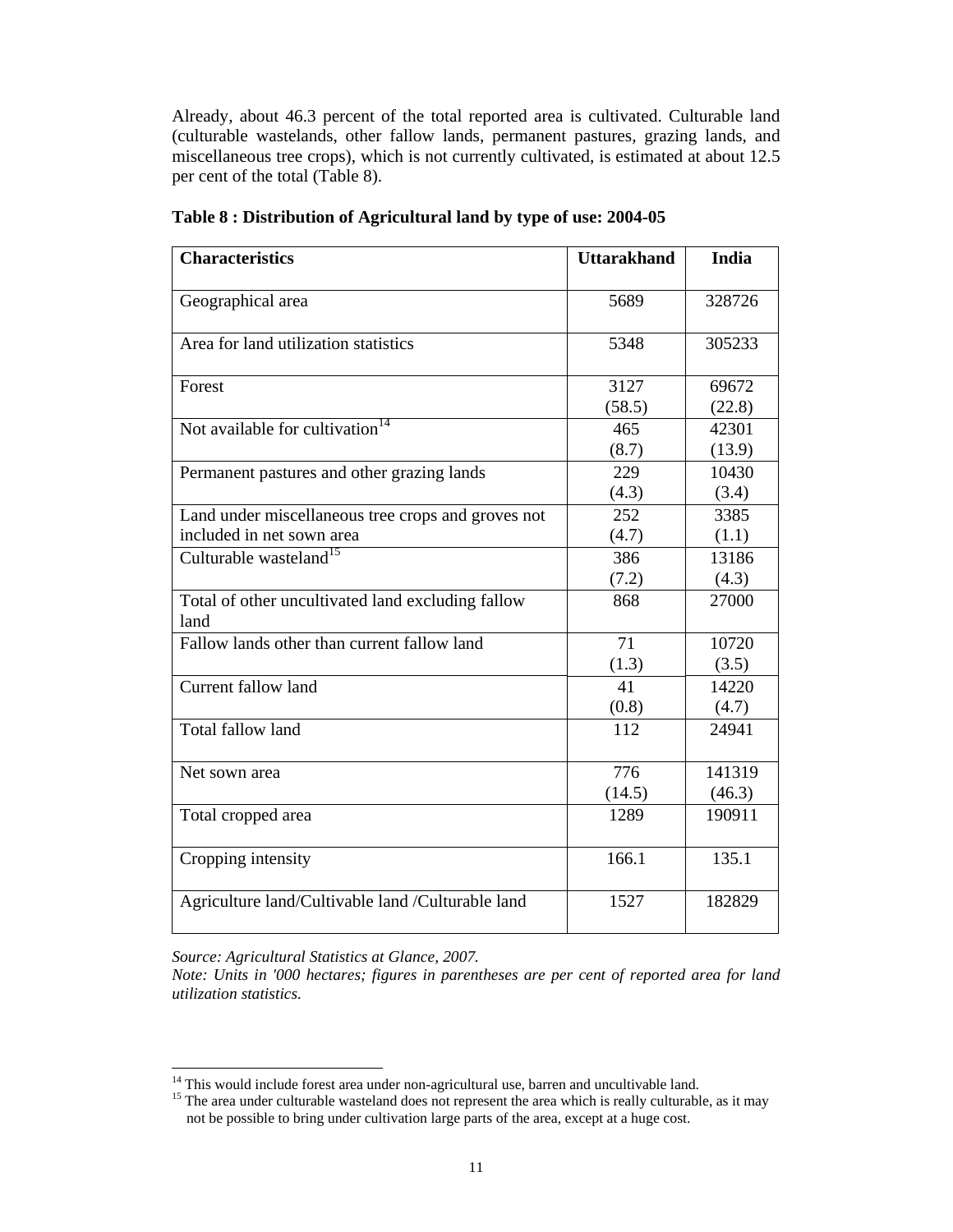Uttarakhand, in contrast, has only 14.5 per cent of its area under cultivation and almost 60 per cent area under forest. Culturable wasteland is around 7.2 per cent. Most of this area is occupied by marginal and sub-marginal lands, and the extension of cultivation to this area will be expensive, since it requires extensive work for soil and water conservation, irrigation and reclamation.

## **2.2 District Profile**

When hill districts of the state are examined more closely, agriculture emerges as the main activity of all the hill districts. Since most of the land is covered with forest there is very little scope for diversification. However, some districts have already diversified into alternative farm-based activities like fruits and vegetables, aromatic and medicinal plantations and some have also tried to extract the potential from animal husbandry activities like dairy and poultry. Forest trees also offer an alternative source of livelihood. This section discusses the present trends in hill districts and the constraints, and suggests alternative opportunities available with each district.

The cropping pattern of the hill districts is mainly based on traditional agriculture. Table 9 presents the cropping pattern in each of the hill districts and the production of these crops. In almost all the hill districts, rice, wheat, mandwa, and sanwa remain the main crops with the maximum area under cultivation. The major crops of each districts are highlighted in the table; for example, barley is an important crop for Pithoragarh both in terms of area and production. Production is mainly for selfconsumption and distribution in village markets; there is not much statistical evidence of development of mandis and markets to dispose off any surpluses.

As expected, the yields are not very high in Uttarakhand as a whole and also the productivity of the hill districts is generally lower than the state average (Table 10). This is because of the small and fragmented land holdings, low use of quality seeds, limited irrigation facilities, lack of extension and low farm mechanisation. The details of the operational holdings and district-wise average land holdings are presented in Table 11 (actual numbers in Appendix 3). Due to the small size of the land holdings, farm mechanization was not technically feasible. On an average, about two-third of the land holdings are marginal in size with an average land of less than 0.66 ha in all the districts. Specifically, in Bageshwar almost 90 per cent of the land holdings are marginal with 70 per cent of the total area under them. Pauri Garhwal has a better situation with only 50 per cent of the land holdings as marginal and only 18 per cent area under it. The average land holding size in Pauri is also above one hectare (Table 12). Uttarkashi and Chamoli also have a relatively better situation than other hill districts of Uttarakhand.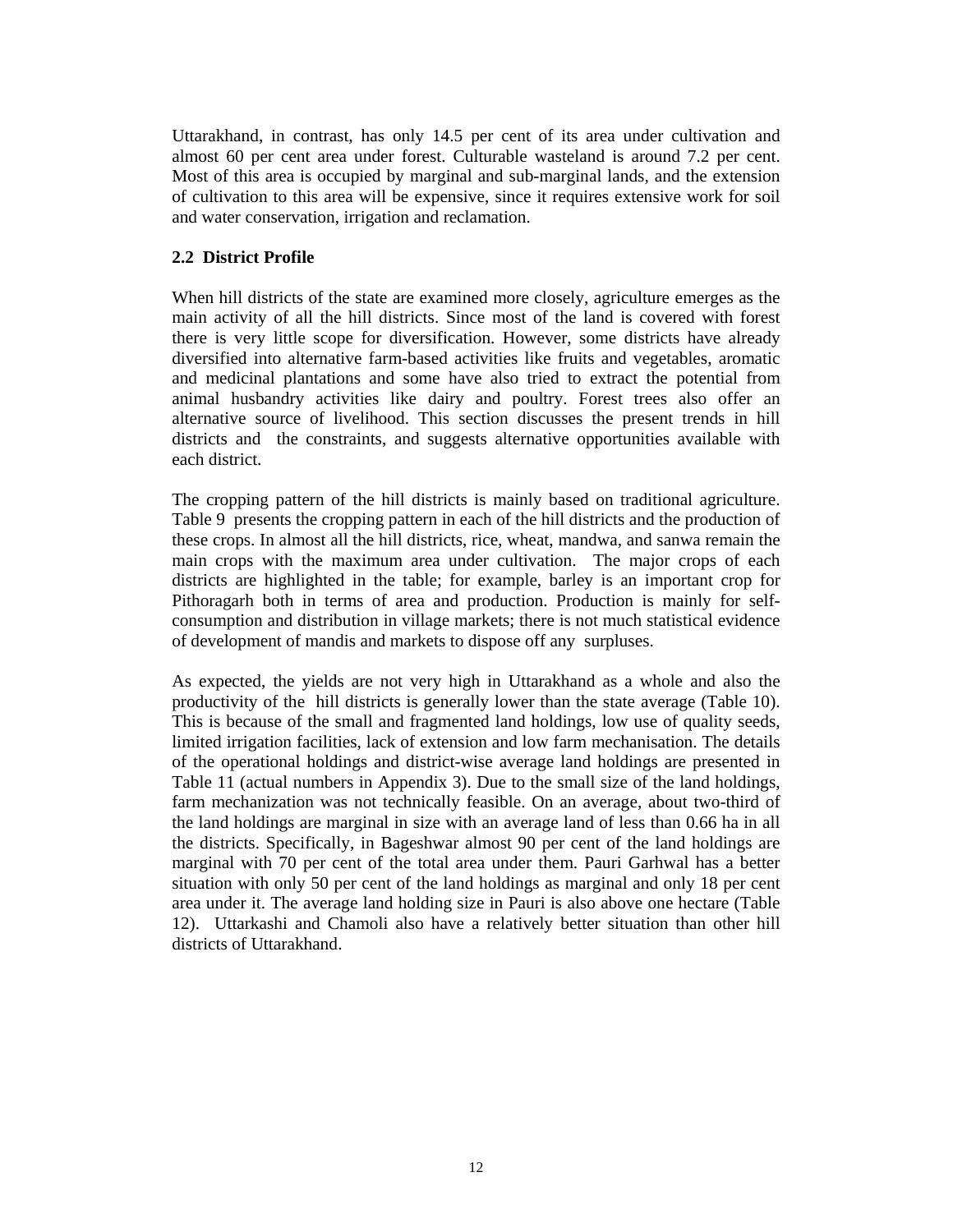| <b>Crops</b>                 | <b>Almora</b>  | <b>Bageshwar</b> | <b>Chamoli</b>   | Champawat        | Pauri Garhwal  | Pithoragarh     | Rudraprayag     | <b>Tehri Garhwal</b> | <b>Uttar Kashi</b> |
|------------------------------|----------------|------------------|------------------|------------------|----------------|-----------------|-----------------|----------------------|--------------------|
| Area (in hectares)           |                |                  |                  |                  |                |                 |                 |                      |                    |
| Rice                         | 23908          | 10775            | 12210            | 8369             | 25455          | 24190           | 10646           | 15880                | 9884               |
| Wheat                        | 46220          | 14015            | 15263            | 13015            | 36641          | 30338           | 10663           | 25083                | 15643              |
| <b>Barley</b>                | 2873           | 1685             | 1598             | 1275             | 6115           | 13187           | 1286            | 1559                 | 175                |
| <b>Bhatt</b>                 | 1669           | 1421             | 26               | 144              | 3              | 620             | 375             | 38                   | 48                 |
| Gahat                        | 190            | 197              | 451              | 764              | 3118           | 1060            | 191             | 2641                 | $\overline{604}$   |
| Maize                        | 5881           | $\overline{435}$ | 8195             | 809              | 3162           | 3828            | 190             | 2211                 | 5982               |
| Manduwa*                     | 34578          | 5770             | 10888            | 8212             | 27096          | 9135            | 6755            | 16693                | 5640               |
| Sanwa*                       | 14134          | 1536             | 2327             | 1697             | 18503          | 891             | 2471            | 20824                | 2613               |
| Total cereal                 | 132714         | 38097            | 36931            | 30978            | 52636          | 98370           | 95446           | 77228                | 48033              |
| Rajma                        |                | 36               | 33               | 77               | 384            | 284             | 98              | 864                  | 2195               |
| Chana                        | 31             | 8                |                  | $\overline{36}$  | 82             | $\overline{70}$ |                 | 161                  | 4                  |
| Masoor                       | 278            | 1384             | 194              | 1140             | 117            | 3876            | 24              | 633                  | 240                |
| Urad*                        | 839            | 745              | 419              | 751              | 3160           | 699             | 230             | 1422                 | $\overline{593}$   |
| Arhar*                       | 5              | 3                | 117              |                  | 526            |                 | 49              | 702                  | 180                |
| Peas*                        | 40             | 12               | 9                | 59               | 26             | 116             | $\overline{2}$  | 242                  | 342                |
| Total pulses                 | 729            | 1721             | 1342             | 2313             | 5548           | 5769            | 716             | 7003                 | 2868               |
| <b>Total</b> foodgrains      | 138064         | 34807            | 52730            | 29916            | 142605         | 86322           | 32251           | 89812                | 42234              |
| <b>Production (in tones)</b> |                |                  |                  |                  |                |                 |                 |                      |                    |
| Rice                         | 24487          | 16223            | 15151            | 10678            | 29011          | 31870           | 13947           | 23632                | 16476              |
| Wheat                        | 31189          | 13639            | 14561            | 21015            | 34091          | 37340           | 11729           | 33895                | 18393              |
| <b>Barley</b>                | 2018           | 1876             | 1978             | 1841             | 5557           | 15716           | 1340            | 1557                 | 203                |
| <b>Bhatt</b>                 | 1150           | 853              | 17               | 94               | $\overline{2}$ | 492             | 289             | 13                   | 37                 |
| Gahat                        | 152            | 144              | 379              | 588              | 1939           | 864             | 132             | 2113                 | 438                |
| Maize                        | 6569           | 581              | 11382            | 1072             | 4259           | 4743            | 242             | 3804                 | 7969               |
| Manduwa*                     | 27597          | 11139            | 17389            | 13074            | 38013          | 11710           | 9939            | 22846                | 7308               |
| Sanwa*                       | 11192          | 1568             | 4001             | 2583             | 22546          | 1121            | 2942            | 30340                | 2775               |
| Total cereal                 | 100192         | 37563            | 38206            | 42813            | 50661          | 118468          | 71680           | 88946                | 58790              |
| Rajma                        | $\overline{0}$ | $\boldsymbol{0}$ | $\overline{27}$  | $\mathbf{0}$     | 316            | 270             | 23              | 502                  | 2469               |
| Chana                        | 16             | 10               |                  | 35               | 79             | 43              |                 | 6                    | $\overline{c}$     |
| Masoor                       | 174            | $\overline{731}$ | 113              | $\overline{654}$ | 80             | 2481            | 16              | 378                  | 100                |
| Urad*                        | 310            |                  | $\overline{174}$ |                  | 1311           | 287             | $\overline{76}$ | 590                  | 213                |
| Arhar*                       |                |                  | 88               |                  | 393            |                 | 27              | 525                  | 90                 |
| Peas*                        | 18             | 17               | $\overline{12}$  | 82               | 36             | 81              |                 | 335                  | $\overline{212}$   |
| <b>Total pulses</b>          | 489            | 931              | 748              | 1436             | 2939           | 3678            | 339             | 4780                 | 2347               |
| Total foodgrains             | 122662         | 43307            | 64527            | 42046            | 153400         | 106578          | 39560           | 125761               | 56985              |

# **Table 9 : Area and production patterns of hill districts of Uttarakhand, 2003-04**

*Note:\* Crops have data for the latest available year, i.e, 2002-03.*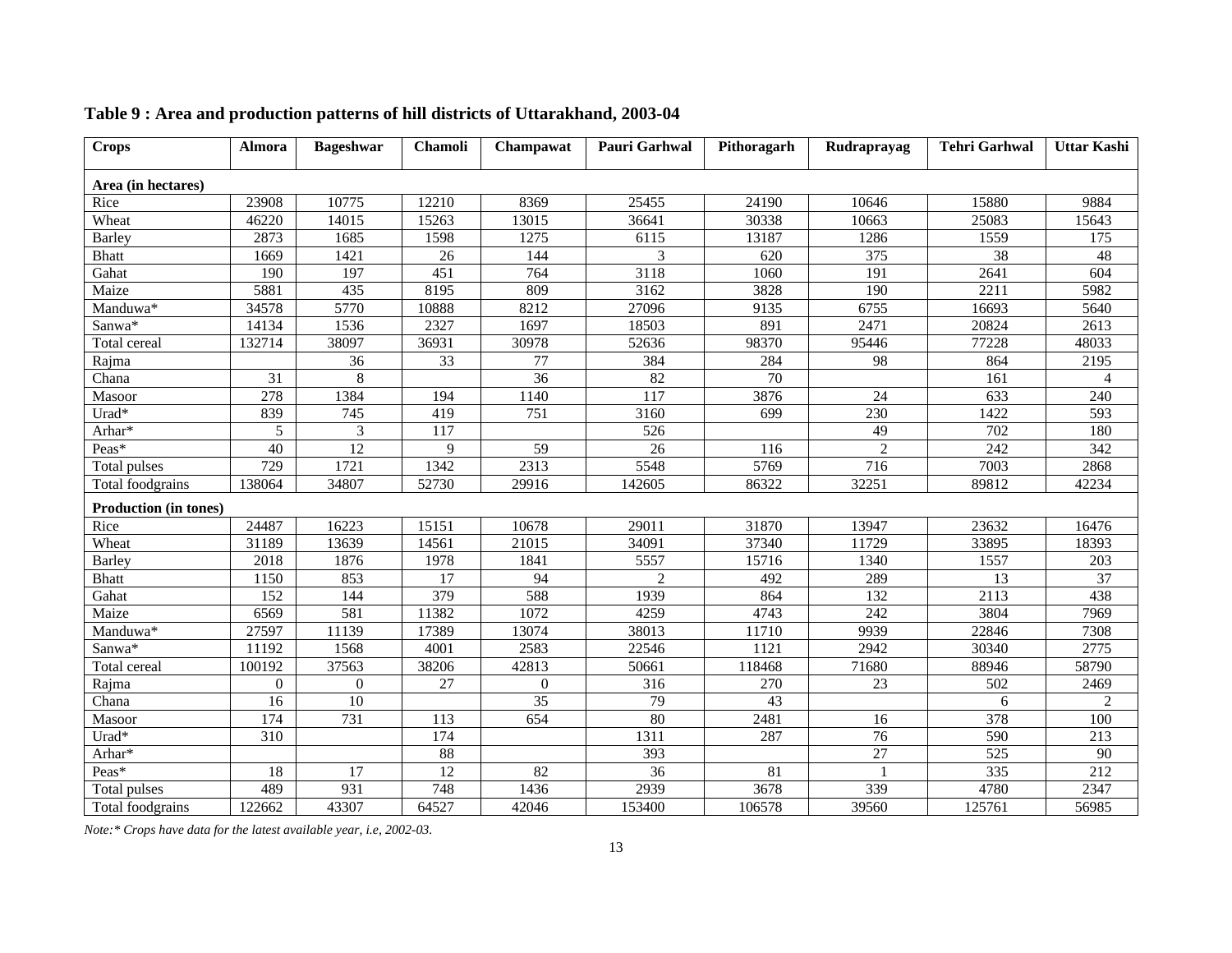| <b>Commodities</b> | Uttarakhand | Almora | <b>Bageshwar</b> | Chamoli | <b>Champawat</b> | Pauri   | Pithoragarh | Rudraprayag | <b>Tehri</b> | Uttarkashi |
|--------------------|-------------|--------|------------------|---------|------------------|---------|-------------|-------------|--------------|------------|
|                    |             |        |                  |         |                  | Garhwal |             |             | Garhwal      |            |
|                    |             |        |                  |         |                  |         |             |             |              |            |
| Rice               | 1,746       | 1,022  | 1,407            | 1,274   | 1,169            | 1,091   | 1,317       | 1,488       | 2,434        | 1,626      |
|                    |             | (C)    | (B)              | (D)     | (C)              | (C)     | (D)         | (A)         | $(A+)$       | (A)        |
| Wheat              | 1,853       | 1,088  | 1,637            | 1,338   | 1,526            | 1,170   | 1,338       | 1,258       | 1,230        | 1,575      |
|                    |             | (C)    | (A)              | (D)     | (B)              | (C)     | (D)         | (B)         | (D)          | (B)        |
| <b>Barley</b>      | $--$        | 1,031  | 1,675            |         |                  |         |             |             |              |            |
|                    |             | $(-)$  | $(-)$            |         |                  |         |             |             |              |            |
| Mandua             | 1,383       | 1,177  | 1,474            |         |                  | 1,403   |             |             |              |            |
|                    |             | (A)    | $(A+)$           |         |                  |         |             |             |              |            |
| Sava               | $--$        | 1,143  | 1,679            |         |                  | 1,219   |             |             |              |            |
|                    |             | $(-)$  | $(-)$            |         |                  |         |             |             |              |            |
| Maize              | 1,086       | 1,275  | 1,025            | 1,165   | 1,539            | 1,146   | 1,239       | 962         | 948          | 1,055      |
|                    |             | $(A+)$ | (A)              | $(A+)$  | $(A+)$           | $(A+)$  | (D)         | (A)         | (A)          | (B)        |
| Urad               | 746         | 415    |                  |         |                  | 415     |             |             |              |            |
|                    |             | (B)    |                  |         |                  |         |             |             |              |            |
| Masur              | 746         | 818    |                  |         |                  | 818     |             |             |              |            |
|                    |             | $(A+)$ |                  |         |                  |         |             |             |              |            |
| Gram               | 746         | 972    |                  |         |                  | 972     |             |             |              |            |
|                    |             | $(A+)$ |                  |         |                  |         |             |             |              |            |
| Potatoes           | 15,835      | 22,536 | 22,536           | 22,536  |                  |         |             |             |              | 22377      |
|                    |             | $(-)$  | $(-)$            | $(A+)$  |                  |         |             |             |              |            |
| Arhar              | 746         | $- -$  |                  |         |                  | 748     |             |             |              |            |
|                    |             | $(-)$  |                  |         |                  |         |             |             |              |            |
| Mustard            | 762         | 1,073  | 1,023            |         |                  |         |             |             |              |            |
|                    |             | $(A+)$ | $(A+)$           |         |                  |         |             |             |              |            |
| Oilseeds           | 1,023       |        |                  | 926     |                  |         |             |             |              |            |
|                    |             |        |                  | (B)     |                  |         |             |             |              |            |

**Table 10 : Productivity of major agriculture crops in Kg/ha** 

*Note: Classification: A – D.I. is between 85% and 99.9%; B - D.I. is between 70% and 84.9%; C - D.I. is between 50% and 69.9%; D – D.I. is less than 50%. Sources: Potential Linked Credit Plan, 2007-2008; National Bank for Agriculture and Rural Development (NABARD); Uttaranchal Regional Office, Dehradun.*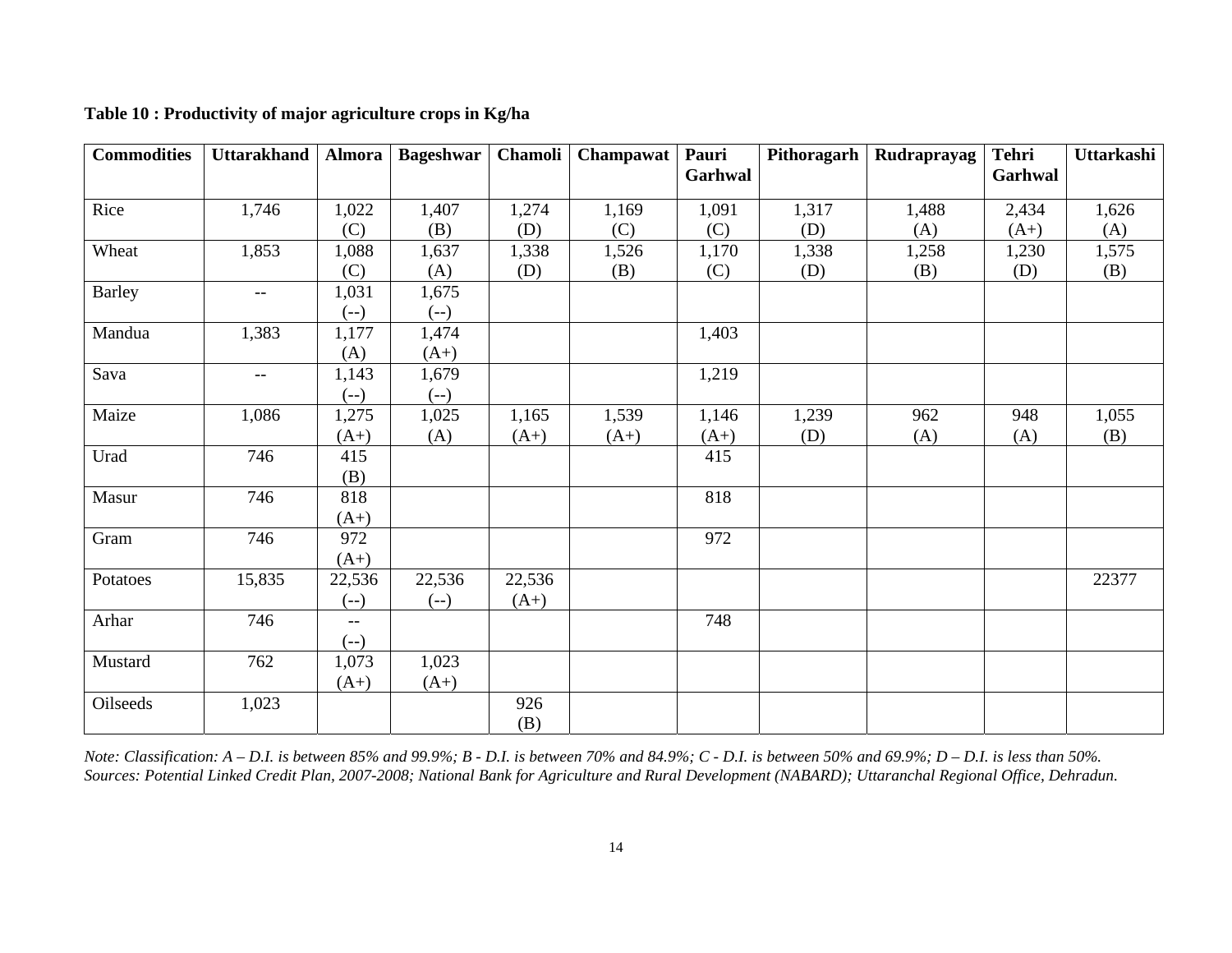| (Unit: in per cent)   |                          |      |                       |      |                |             |  |
|-----------------------|--------------------------|------|-----------------------|------|----------------|-------------|--|
| <b>Hill Districts</b> | <b>Marginal holdings</b> |      | <b>Small holdings</b> |      | Medium & large |             |  |
|                       |                          |      |                       |      | holdings       |             |  |
|                       | <b>Number</b>            | Area | <b>Number</b>         | Area | <b>Number</b>  | <b>Area</b> |  |
| Almora                | 77.1                     | 49.0 | 17.8                  | 32.2 | 5.1            | 18.7        |  |
| Bageshwar             | 90.1                     | 69.8 | 8.4                   | 22.1 | 1.5            | 8.1         |  |
| Chamoli               | 68.2                     | 26.2 | 19.7                  | 30.4 | 12.1           | 43.4        |  |
| Champawat             | 75.0                     | 43.6 | 18.0                  | 31.0 | 6.9            | 25.5        |  |
| Pauri Garhwal         | 50.5                     | 18.2 | 28.3                  | 30.1 | 21.2           | 51.7        |  |
| Pithoragarh           | 86.5                     | 65.5 | 11.1                  | 24.0 | 2.4            | 10.4        |  |
| Rudraprayag           | 80.2                     | 46.7 | 15.0                  | 31.7 | 4.8            | 21.6        |  |
| Tehri Garhwal         | 69.1                     | 33.8 | 22.2                  | 35.7 | 8.8            | 30.5        |  |
| Uttarkashi            | 67.5                     | 21.3 | 17.3                  | 27.0 | 15.2           | 51.7        |  |

**Table 11 : Holdings and areas under different operational holding sizes, 2001** 

*Source: Computed from data available in Uttarakhand at a Glance, 2006-07.*

| Table 12, Avelage land holdings in this districts of Uttarakhand, 2001 |                 |              |                         |         |  |  |
|------------------------------------------------------------------------|-----------------|--------------|-------------------------|---------|--|--|
| <b>Hill districts</b>                                                  | <b>Marginal</b> | <b>Small</b> | <b>Medium and large</b> | Average |  |  |
| Almora                                                                 | 0.47            | 1.34         | 2.72                    | 0.74    |  |  |
| Bageshwar                                                              | 0.39            | 1.33         | 2.73                    | 0.51    |  |  |
| Chamoli                                                                | 0.36            | 1.43         | 3.34                    | 0.93    |  |  |
| Champawat                                                              | 0.47            | 1.39         | 2.97                    | 0.81    |  |  |
| Pauri Garhwal                                                          | 0.48            | 1.42         | 3.26                    | 1.34    |  |  |
| Pithoragarh                                                            | 0.47            | 1.34         | 2.73                    | 0.62    |  |  |

Rudraprayag | 0.38 | 1.40 | 2.96 | 0.66 Tehri Garhwal  $\begin{array}{|c|c|c|c|c|c|} \hline 0.42 & 1.38 & 2.97 & 0.85 \ \hline \end{array}$ Uttarkashi 0.30 1.49 3.26 0.95

**Table 12 : Average land holdings in hill districts of Uttarakhand, 2001** 

*Source: Computed from data available in Uttarakhand at a Glance, 2006-07. Note: Units in hectares*

# **2.3 Agriculture Sub-Sectors**

The majority of Uttarakhand agriculture is rainfed and there is not much surplus for the market. As a result most of the able-bodied men have migrated to other places in search of employment. Only women are left in the hills and they have started looking after the farms. The challenge is to change this structure and create employment through agriculture. This could be done by diversifying the agricultural pattern so as to create alternative income and better living standards. The alternative areas of diversification are towards horticulture crops, spices and condiments, tea plantations, and herbal and medicinal plants. Development of organic farming is another option for agriculture-based hill regions. Development of animal husbandry and forest resources are already a part of hill livelihood, which has limitations on its further expansion.

# *2.3.1 Horticulture*

In addition to staple foods, the hill districts of Uttarakhand have diversified into the production of condiments and spices like chillies, ginger, and garlic. The area under these is as high as 2275 ha in Almora, 1098 ha in Champawat and 962 ha in Pithoragrh (Table 13). Some areas in Pauri grow sugarcane also. The area under fruit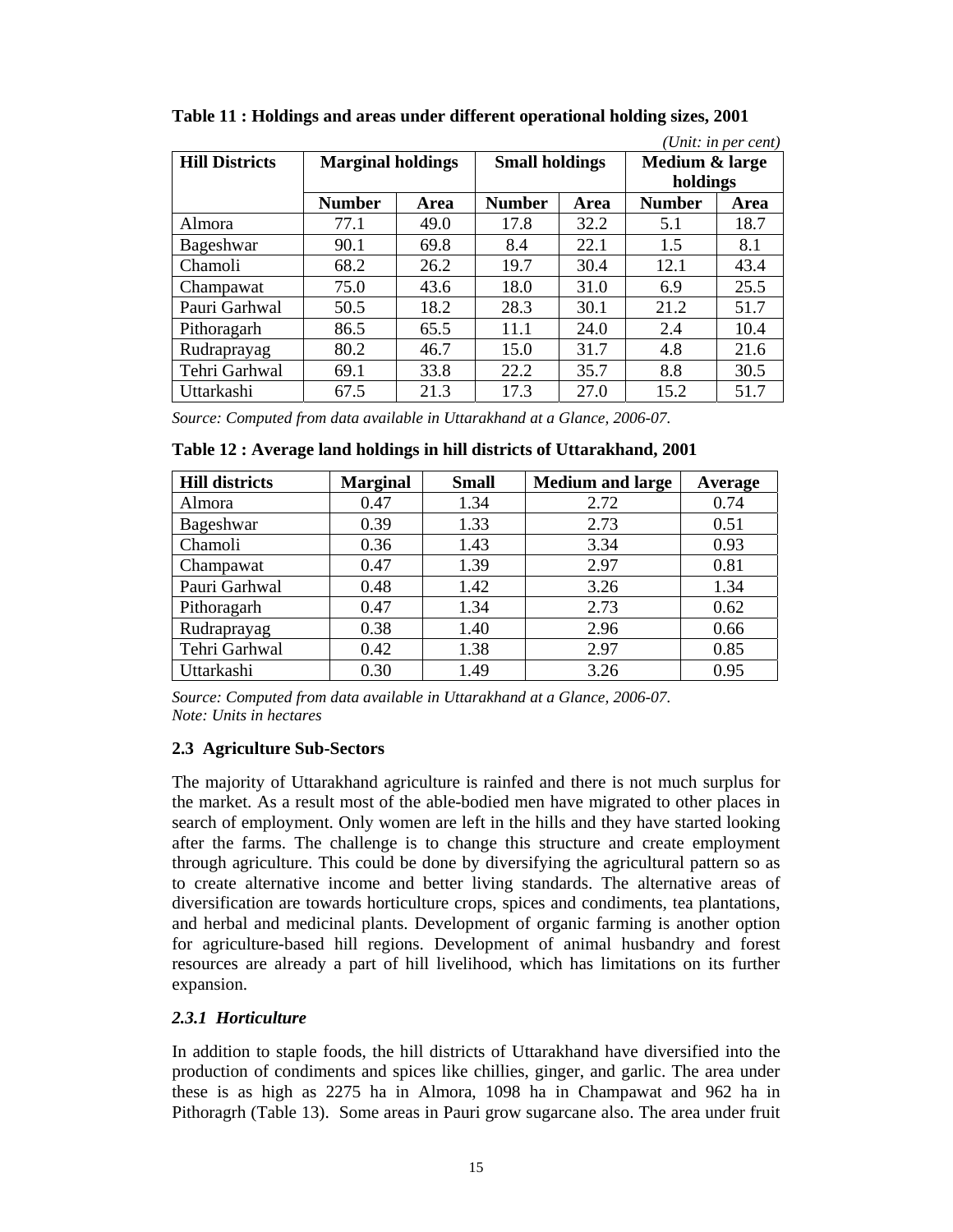| <b>Commodities</b>                          | <b>Almora</b> | <b>Bageshwar</b> | <b>Chamoli</b> | Cham             | Pauri          | <b>Pithor</b> | <b>Rudrap</b>  | <b>Tehri</b> | <b>Uttar</b>   |
|---------------------------------------------|---------------|------------------|----------------|------------------|----------------|---------------|----------------|--------------|----------------|
|                                             |               |                  |                | pawat            | Garhwal        | agarh         | rayag          | Garhwal      | kashi          |
| Sugarcane                                   |               |                  |                | 17               | 18             |               |                |              |                |
| Other sugar                                 |               |                  |                |                  | 10             |               |                |              |                |
| <b>Total Sugar</b>                          |               |                  |                | 17               | 28             |               |                |              |                |
| Chillies                                    | 1865          | 109              | 180            | 569              | 703            | 440           | 116            | 490          | 88             |
| Ginger                                      | 69            | 8                | 6              | 282              | 27             | 107           |                | 216          |                |
| Garlic                                      | 170           | 21               | 49             | 126              | 41             | 198           | 15             | 35           | 11             |
| Other condiments & spices                   | 171           | 84               | 89             | 121              | 34             | 217           | 12             | 17           | 23             |
| Total condiments & spices                   | 2275          | 222              | 324            | 1098             | 806            | 962           | 143            | 758          | 123            |
| Mangoes                                     |               |                  | $\overline{2}$ | 48               | 56             |               |                | 5            |                |
| Citrus fruits                               |               |                  | $\overline{7}$ |                  |                |               |                |              | $\overline{2}$ |
| Apples                                      | 67            |                  |                |                  |                |               | $\overline{4}$ |              | 419            |
| Others fruits                               | 34            |                  | 3              | 12               | 14             |               | 6              |              | 78             |
| Total fresh fruits                          | 101           |                  | 13             | 62               | 72             |               | 10             | 5            | 499            |
| Dried fruits                                |               |                  |                |                  |                |               |                |              | 5              |
| Total fruits                                | 101           |                  | 13             | 62               | 73             |               | 10             | 5            | 504            |
| Potatoes                                    | 854           | 433              | 2500           | 742              | 612            | 667           | 124            | 1313         | 2148           |
| Onions                                      | 286           | 152              | 51             | 227              | 481            | 287           | 22             | 126          | 25             |
| Others vegetables                           | 1844          | 174              | 101            | 1173             | 237            | 1693          | 30             | 1081         | 235            |
| <b>Total Vegetables</b>                     | 2984          | 759              | 2652           | 2142             | 1330           | 2647          | 176            | 2520         | 2408           |
| <b>Total Fruits and vegetables</b>          | 3085          | 759              | 2665           | 2204             | 1403           | 2647          | 186            | 2525         | 2912           |
| Total food crops                            | 130245        | 38917            | 51840          | 40796            | 122434         | 85655         | 31006          | 96917        | 39965          |
| Sesamum                                     | 177           | 23               | 27             | 33               | 116            | 21            | 17             | 463          | 676            |
| Rapeseed & mustard                          | 483           | 61               | 532            | $\overline{516}$ | 505            | 530           | 340            | 1270         | 997            |
| Soybean                                     | 319           | 60               | 249            | 139              | 348            | 1343          | 70             | 580          | 99             |
| Other oilseeds                              | 32            |                  | 33             | 123              | $\overline{7}$ | 40            | $\overline{7}$ | 10           | $\overline{3}$ |
| Total oilseeds                              | 1013          | 144              | 841            | 812              | 988            | 1934          | 434            | 2323         | 1776           |
| Tea                                         | $\mathbf{1}$  | 43               | 11             |                  |                |               |                |              |                |
| Total drugs, narcotics and plantation crops | $\mathbf{1}$  | 43               | 25             | $\overline{4}$   | 9              |               | 1              | 3            | 1              |
| Fodder crops                                |               | 8                |                | 108              | 84             |               |                |              |                |
| Other non-food crops                        | 5             | 68               | 59             | 38               |                |               |                |              |                |
| Total non-food crops                        | 1019          | 263              | 925            | 962              | 1081           | 1934          | 435            | 2326         | 1778           |

# **Table 13 : Area under other crops (ha), 2003-04**

*Source: DACNET website, Ministry of Agriculture, Government of India.*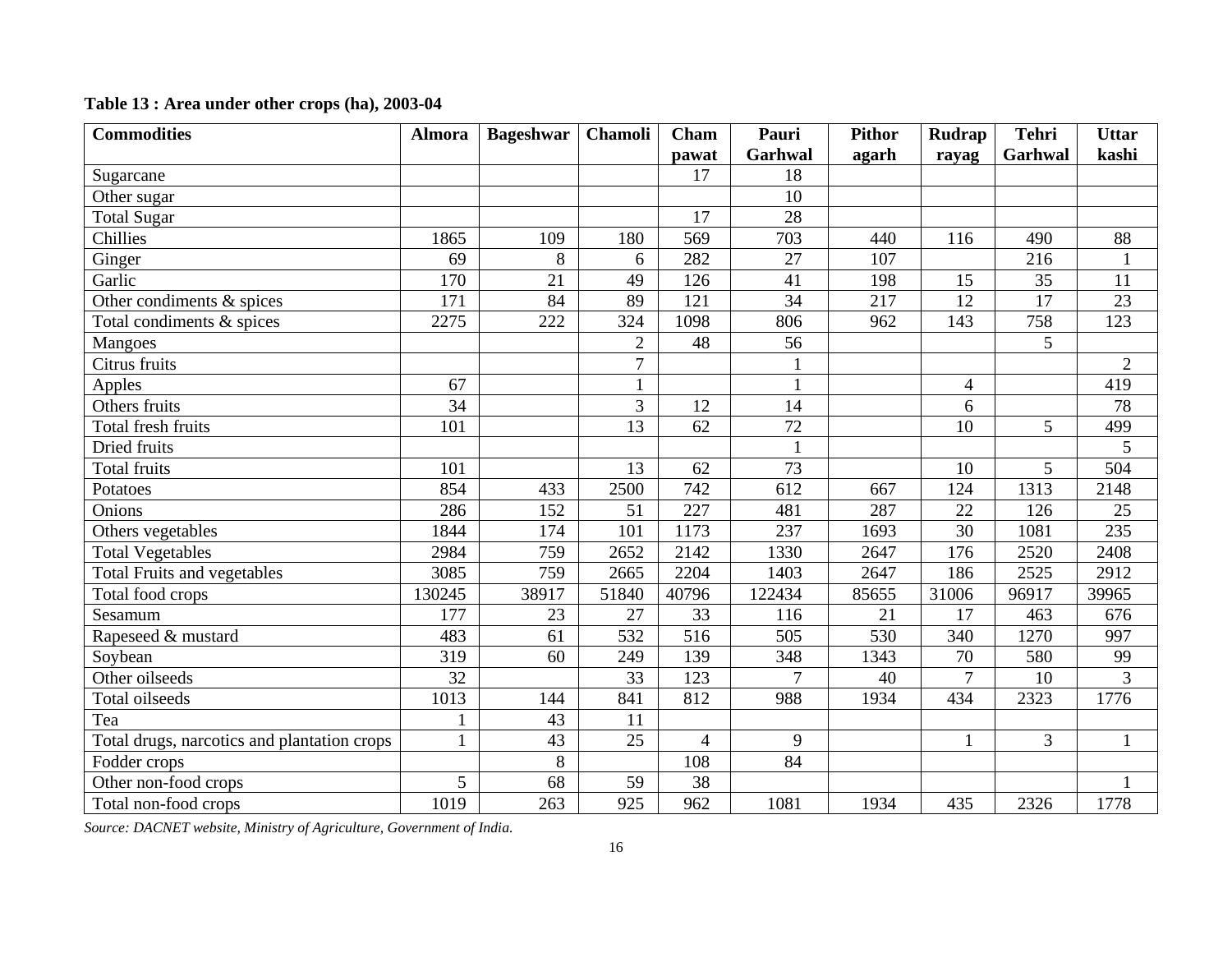cultivation is quite high in Uttarkashi and, in almost all the hill regions, substantial areas are under vegetable cultivation. There is great potential for diversification into oilseeds like sesamum, rapeseed, mustard and soybean that will contribute towards increasing income in the hill regions.

# *2.3.2 Herbal and Medicinal plants*

Uttarakhand has observed an increase in the area under cultivation of aromatic and medicinal plants. Table 14 shows that the number of farmers engaged in cultivation of aromatic plants in Uttarakhand has dramatically increased from 301 in 2003-04 to 2714 in 2006-07 and the area under aromatic plants has increased ten-fold. Also the production of essential oils has increased ten times from 12 quintals in 2003-04 to 128 quintals in 2006-07. This positive attitude of farmers towards aromatic plant cultivation is because of the high returns from this crop. Intercropping of aromatic plants with food grains can also help diversify the income basket for small and marginal farmers.

| Year    | <b>No. of farmers</b> | Area under aromatic<br>plants (in hectares) | <b>Production of</b><br>essentials (in quintals) |
|---------|-----------------------|---------------------------------------------|--------------------------------------------------|
| 2003-04 | 301                   | 34                                          |                                                  |
| 2004-05 | 587                   | 100                                         |                                                  |
| 2005-06 | 1198                  | 194                                         | 74                                               |
| 2006-07 | 2714                  | 382                                         | 128                                              |

#### **Table 14 : Aromatic plantation in Uttarakhand**

*Source: Collected from HRDI.* 

Aromatic plants helped farmers generate a revenue of Rs. 35.38 lakhs in 2006-07 and created employment of around 1910 (Table 15). Farmers can derive huge benefits by diversifying into the cultivation of aromatic plants.

| <b>Years</b> | <b>Revenue generated</b><br>(in lakhs) | <b>Employment</b><br>provided (no.) | <b>Districts benefited</b><br>through training<br>farmers |
|--------------|----------------------------------------|-------------------------------------|-----------------------------------------------------------|
| 2003-04      | 4.07                                   | 170                                 | 279                                                       |
| 2004-05      | 11.02                                  | 500                                 | 1410                                                      |
| 2005-06      | 21.49                                  | 970                                 | 2587                                                      |
| 2006-07      | 35.38                                  | 1910                                | 3050                                                      |

*Source: Collected from HRDI.*

These benefits have been generated with the help of the Herbal Research and Development Institute (HRDI) that works on aromatic plants used in cosmetics, soaps, and perfumes. Although the productivity of land in the hills is very low, there is a huge demand and ready market for aromatic plants. . The HRDI has identified areas in selected hill regions where these crops can be grown and adopted a clustered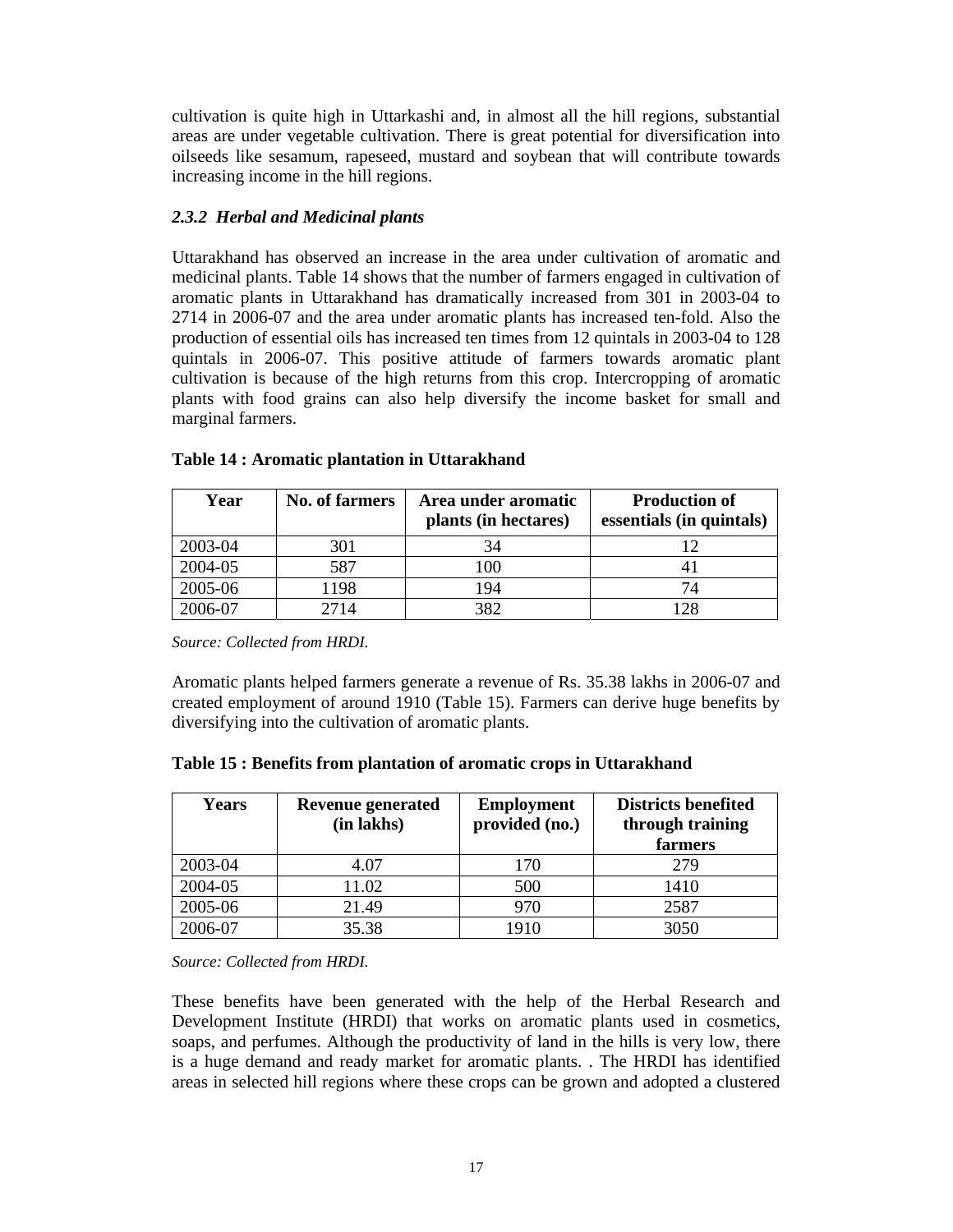approach that includes production and processing. Table 16 shows the clusters in hill districts where the HRDI is active.

| <b>S. No.</b> | <b>Clusters</b>                  | <b>State-Assisted</b> | <b>Private</b> |
|---------------|----------------------------------|-----------------------|----------------|
|               | Almoria: Rajwal, Dhali and Jatti |                       |                |
|               | Pauri Garwal: Pokhal and Aita    |                       |                |
| 3             | Chamoli: Joshimath and Gopeshwar |                       |                |
|               | Pithoragarh: Thal                |                       |                |

**Table 16 : Clusters developed by HRDI for herbal and medicinal plants** 

There are 25 clusters in Uttarakhand with the exception of Uttarkashi, Tehri, Champawat, and Bageshwar. Of these clusters, 6-7 are privately funded. The clusters train farmers to cultivate these plants. The fuel required to process these plants can be obtained from the residue of lemon grass after the oil has been extracted from their leaves. The HRDI is planning to expand the number of clusters. In this cluster approach, they provide free seeds to farmers who are below the poverty line. The institute gets involved in promotional activities which include subsidies, free planting material, technology training, and other technical assistance. The HRDI gets benefits from the National Horticulture Board (NHB) and the National Medicinal Planting Board (NMPB). For large-scale cultivation, these boards provide 20 per cent subsidy along with a 20 per cent matching grant by the state government. Credits are also arranged through the State Bank of India (SBI) and other Indian banks.

There is huge commercial value in the oils and essences extracted from aromatic and medicinal plants. Aromatic plants like lemon grass, citronella, palmarosa, chamomilla, tulsi, geranium, naramotha, Japanese mint, khas, and genda are used extensively in the cosmetics industry. Table 17 presents the approximate rate at which different oil extracts are sold in the market.

| Name of plant | Rate for oil (per kg)                      |
|---------------|--------------------------------------------|
| Lemon grass   | Rs. 345                                    |
| Geranium      | Rs. 3200                                   |
| Rose          | Rs 2 lakhs and rose water Rs. 30 per liter |
| Tulsi         | Rs. 250                                    |
| Stevia        | Rs. 100                                    |
| Chamomilla    | Rs. 12000                                  |
| Patcholi      | Rs. 2500                                   |
| Palmarosa     | Rs. 500                                    |

**Table 17 : Market price for oil extracts of aromatic plants** 

The main problems are the high cost of processing and the difficulty of getting buyers to the processing units. Oil extracted from plants is not linked with the pharmaceutical industry because of low production. Since limited quantities of aromatic and medicinal plants are produced, buyers are not able to establish linkages. There is scope for medicinal plants and medicinal trees like tejpatta, amla, harad, and bhagera are being planted. There is high demand for ritha but the forest department has not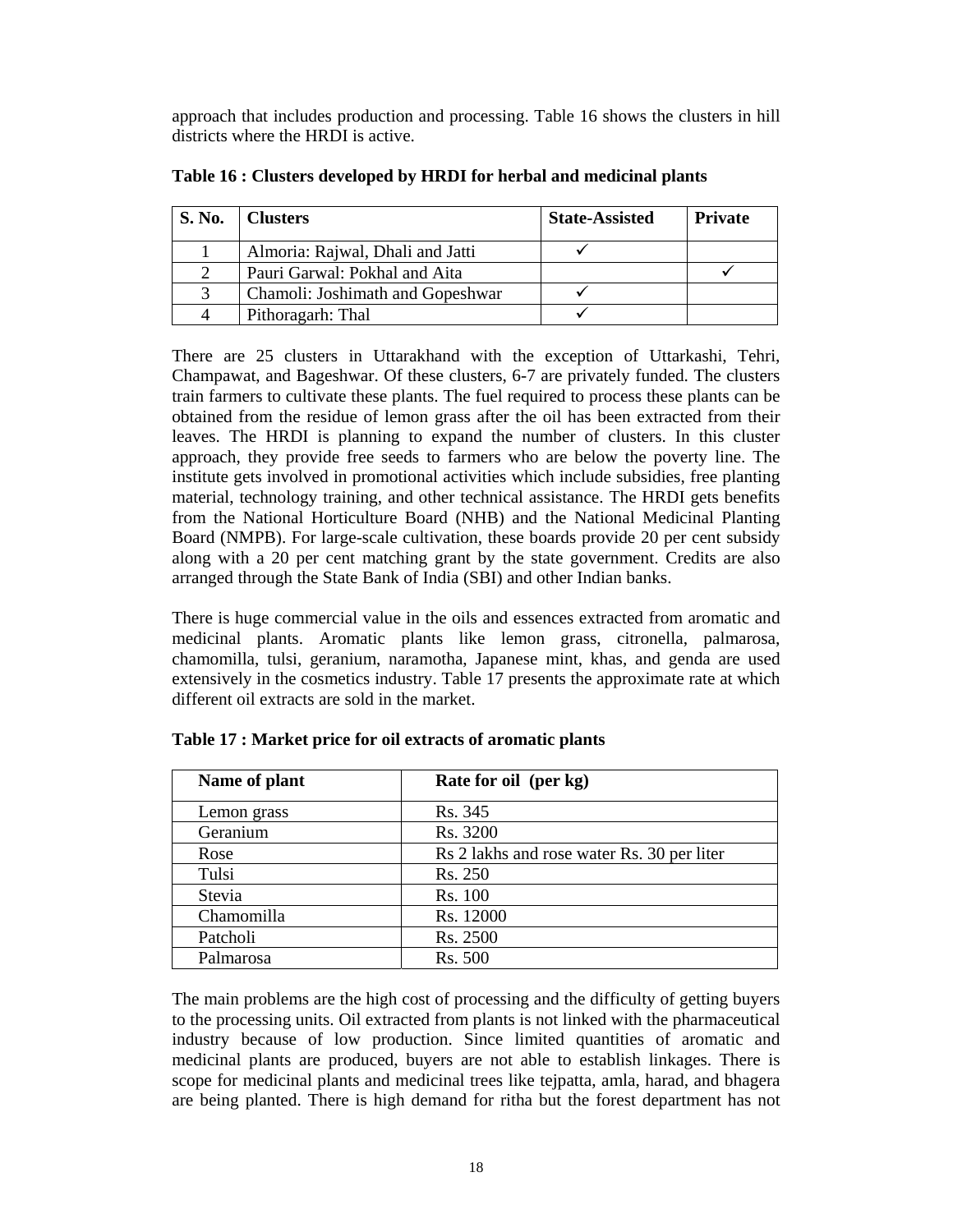taken any initiatives. For medicinal plants, support prices by the government are required because of long-term plantation. To increase production and productivity it is important to establish the cluster approach and low-cost processing. Forest cooperation has made 3-4 mandis where auctions take place. No government initiative has been taken in the case of aromatic plants.

There is a great deal of potential for the development of these crops in the hill regions without much heavy investment. The HRDI has tried to install processing units among the clusters of farmers close to their farms. When the area under aromatic plant cultivation exceeds 2 hectares, a disseleration unit with a capacity of 2 quintals is set up; when the area is 5 hectares, the disseleration unit has a capacity of 5 quintals and costs about 6 lakhs. The institute also has storage facilities where farmers can store their oil extracts if they are not sold at an appropriate price in the market. There is a need to take appropriate measures for improving productivity and production of herbal and medicinal plants and their trade in the state. Although the extension activities of the KVKs perform better in Uttarakhand, they still need to reach the hill regions in a more efficient way. Medicinal and aromatic plants can be a strong option for diversification but linkages with the market should be developed.

# **2.4 Organic farming**

Yield levels can be effectively raised in a stable and sustainable manner only by adopting organic farming methods, since extensive use of chemical fertilizers ultimately leads to soil deterioration. As per statistics, the use of fertilizers in the hill districts is very low (Table 18). In Uttarakhand around 10,000 ha land is under organic farming, covering over 15,000 farmers and 45 crops. The key objective of diversifying towards organic farming is to improve crop productivity, soil health and the price of the output, and thus the income of the farmers. Organic products have a parallel market which, if captured in a strategic manner, can lead to the rapid development of these hill districts.

| <b>District</b> | <b>Fertilizer</b><br>consumption | <b>Nitrogen</b> | <b>Phosphorus</b> | <b>Potash</b> |
|-----------------|----------------------------------|-----------------|-------------------|---------------|
| Almora          | 360                              | 256             | 88                | 16            |
| Bageshwar       | 264                              | 201             | 54                | 9             |
| Chamoli         | 219                              | 123             | 91                | 5             |
| Champawat       | 231                              | 137             | 80                | 14            |
| Pauri Garhwal   | 322                              | 256             | 65                |               |
| Pithoragarh     | 316                              | 186             | 111               | 19            |
| Rudraprayag     | 65                               | 44              | 21                | 0             |
| Tehri Garhwal   | 248                              | 149             | 92                |               |
| Uttarkashi      | 666                              | 268             | 388               | 10            |
| Dehradun        | 3898                             | 2920            | 842               | 136           |
| Hardwar         | 31851                            | 23754           | 6740              | 1357          |
| Nainital        | 8414                             | 6050            | 1894              | 470           |
| <b>US Nagar</b> | 73768                            | 53942           | 13208             | 6618          |

# **Table 18 : Fertilizer use in Uttarakhand districts, 2005-06**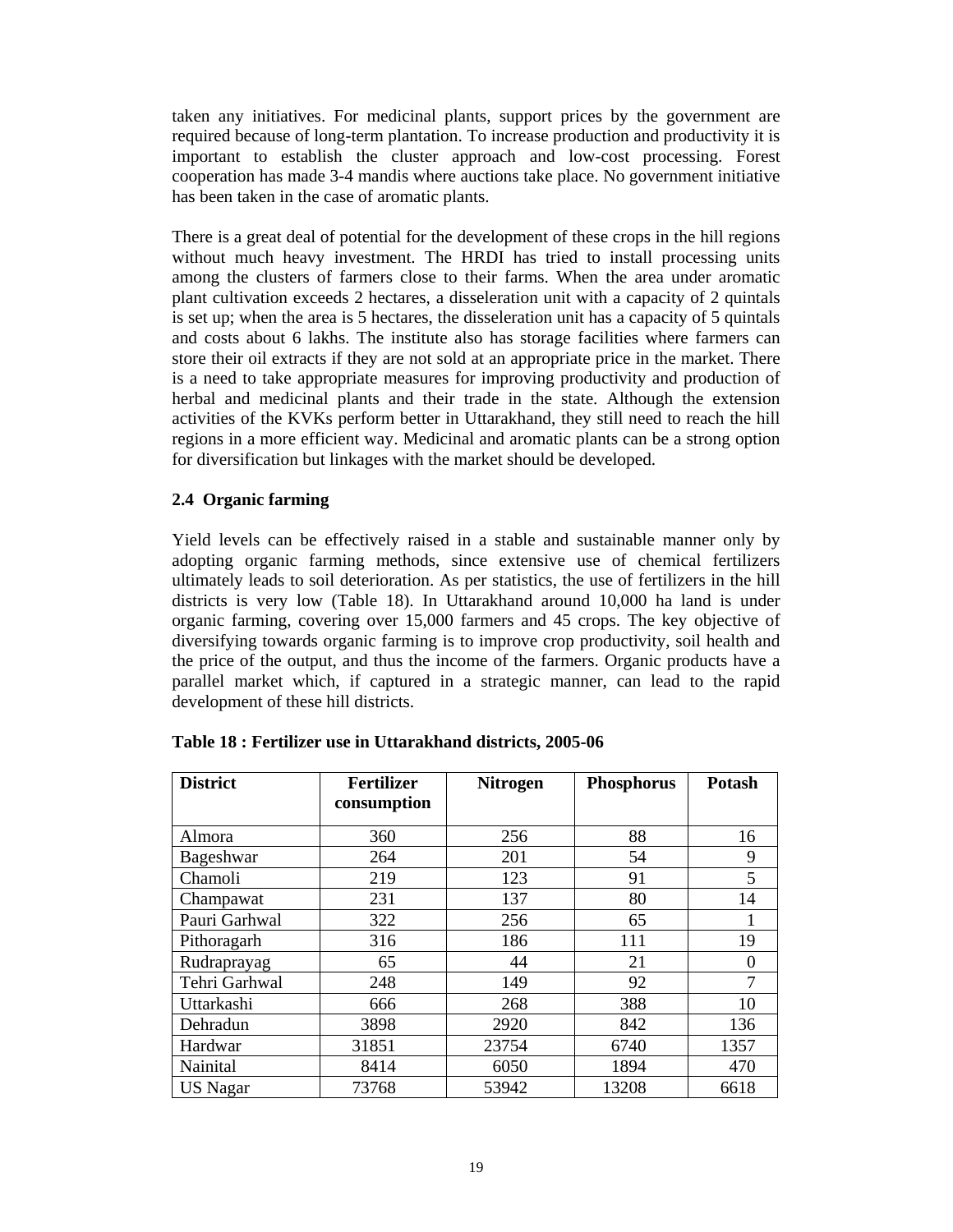The hill regions are disconnected from the plains due to a poor road network and, thus, fertilizer is limited and expensive. This has increased the number of organic activities and farmers growing organic produce. Uttarakhand is the first state of the country to be declared an organic state. Due to this, a great need was felt to constitute an organization to promote and coordinate dispersed organic activities and efforts for organic farming in the state. The Uttarakhand Organic Commodity Board (UOCB) came into existence<sup>16</sup>. The role of the Board is to promote organic farming in the state and to provide options in diversifying towards organic farming. One achievement of the UOCB is that 42 commodities have been identified as market-potential produce and information about market demand has been passed on to producer groups through nodal agencies in Kumaon and Garhwal. The UOCB has an export market for basmati rice and spices, such as chillies, coriander, and amaranth. There is also a demand for millet and kidney beans. Training in organic food processing and value addition have been imparted to the producer groups, but lack of infrastructural facilities is a major constraint. It is necessary to integrate the farmers to generate surplus for exports, but the physical geography of the hill villages makes this difficult.

Another issue that emerges in marketing and making agriculture a commercial venture is **branding** the products so that they can be sold globally. The same product when produced by different farmer groups under different brand names usually does not reach the international market. It is important to market these products under a major brand name. It is crucial for the benefits to directly reach the producer. Value addition and product development are also important mandates of the UOCB. New innovative ideas need to go into this objective to make the organic produce of the hill districts compete with other products available in the market.

The UOCB has conducted an impact assessment of the farmers engaged in organic farming to understand how small measures of interventions can help aggregate quantitative changes in the life of the community. The findings of this study (UOCB, 2007) show that in the hilly regions organic farming can reduce the costs of producing the major crops--mandua and lentils--by 16.6 per cent and 10 per cent, respectively; in fact, average production per hectare of these two crops has increased by 45 per cent and 9 per cent, respectively. The market price of almost all organic products is higher than the price of conventional farming products. The market price for organically grown mandua is at least 150 times more than for the non-organic product. There is also a positive impact on soil fertility that, in turn, impacts the quality and yield of the produce. The program has increased farmers' skills and knowledge about organic farming, composting methods and value-addition techniques. Organic farming interventions have also led to a decrease in health ailments that has had a positive impact on the environment. In terms of employment generation there has been a mixed response from the farmers. At least 51 per cent agree that employment opportunities have increased due to organic farming intervention; at the same time, a large percentage of farmers feel that this new agricultural technology is unable to

 $\overline{a}$ 

<sup>&</sup>lt;sup>16</sup> On 19 May 2003, the UOCB was registered under the Societies Registration Act, 1860 and acts as the nodal agency of the state to enhance organic activities in agriculture and allied sectors like horticulture, medicinal aromatic plants & herbs, and animal husbandry throughout the state. The board works with the mission statement "To Make Uttarakhand the Organic Capital of India" and the Vision Statement "To Achieve Sustainable Rural Development in the State of Uttarakhand through Organic Farming".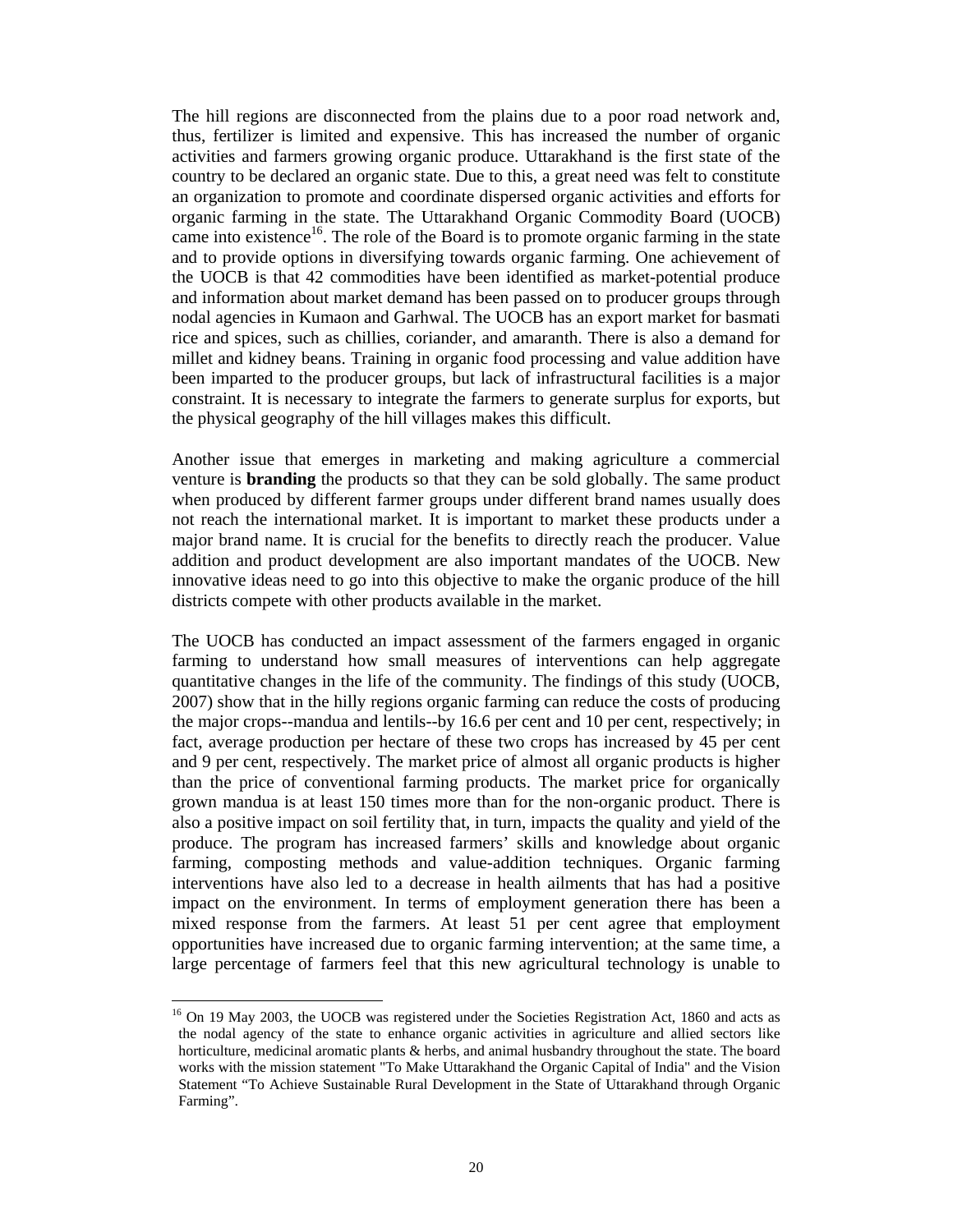create a significant number of new employment opportunities. The report<sup>17</sup> concluded that setting up three institutions in marketing, credit and watershed management would considerably enhance the move towards organic farming in the state.

#### *Case Study: Organic Farming*

*The main program of the centre of organic farming (COF) is the development of products and market linkages. In the past two years COF along with the Uttarakhand Organic Board (UOCB) has taken steps to develop market linkages in the domestic and international market. In the hill regions the development of backward and forward linkages has always been a major challenge for the supply management model. In this unique model around 500 bio-villages are directly linked with one another so that there is scope for exponential expansion of the linkages without actually increasing the number of members in the chain. In the past two years, the model has been tested for different terminal markets as well as for specific food fairs The major supply chain members are the producer groups, trainers, service providers, wholesalers and retailers. Facilitation of retail sales of organic commodities packaged by producer groups through "Saras" marketing centers in Dehradun, Haldwani and other districts is constantly being encouraged. The UOCB has also facilitated the retailing of its organic commodities from producer groups through private outlets like "SARV, Handicraft Emporium" in Dehradun and outlets in other cities. More organic producer groups / federations are being directly linked with the retail outlets for the supply of value-added products. Marketing of organic vegetables from three clusters of bio-villages in the Ramgarh belt, Bhagwanpur, Doiwala and Chamba have been initiated. Most of these villages have been successfully linked to the markets and have provided reasonable premiums to the farmers. Vegetables are being marketed to the two Maharishi Ashrams in Uttarkashi on a monthly basis. The Ramgarh belts have connected with Heritage Foods, Delhi for a range of continental and offseason vegetables. Plans to facilitate the sale of organic vegetables grown by organic producer groups in Dehradun and other cities through the existing "Saras" marketing center in Dehradun, Nainital and other districts are in the offing.* 

*For the domestic market, COF made generic agreements with 26 marketing agencies engaged in the marketing and sales of organic produce within the country. These agencies are registered with the COF marketing cell and then introduced to the farmer groups. The number of agencies interested in marketing organic produce in the domestic market is increasing at a very rapid rate. A regular market for the sale of organic produce is linked with the 35 outlets of 'Kendriya Bhandar' in Delhi.* 

#### **2.5 Animal Husbandry**

 $\overline{a}$ 

The state of Uttarakhand encompasses a livestock population of 4,943,000, which accounts for 1.02 per cent of India's figure. Although this figure is quite small, dairy and poultry farming are essential alternatives to traditional farming in the hill regions of Uttarakhand. It can be seen from Table 19 that the infrastructure for livestock is minimal and even scarce in some districts. Among the districts, Pauri Garhwal district has the highest number of livestock, because of the high number of desi cows. In the case of poultry also, the same district has predominance over other districts, followed by Almora, Champawat and Pithoragarh. Almora and Pithoragarh come after Pauri

 $17$  An impact assessment study (UOCB, 2007) done for the UOCB covering small sample of 100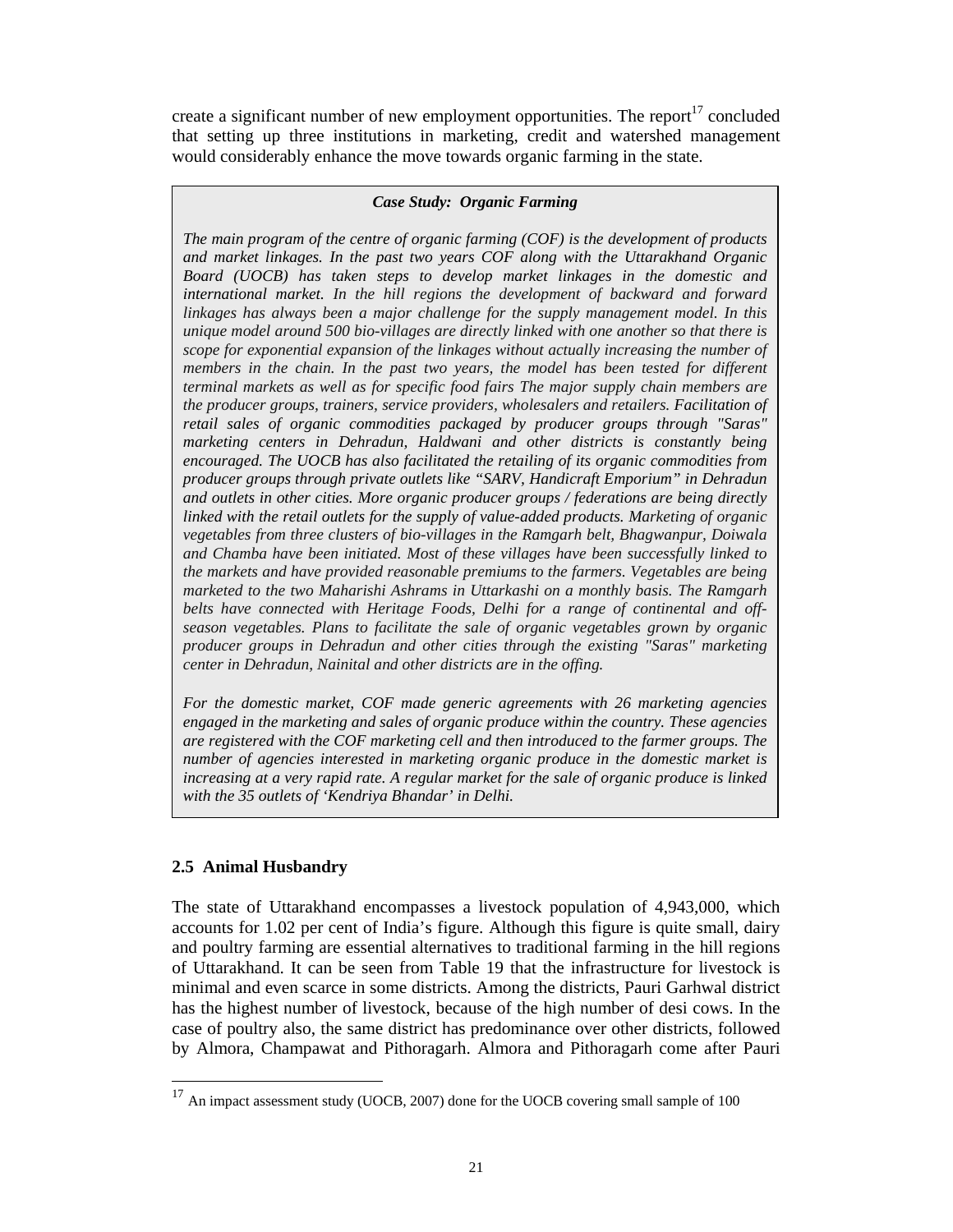Garhwal in the case of total livestock; these two districts also have the highest number of goats. Although Pauri has the highest number of livestock, the percentage of pasture and grazing land (5.2%) is small compared to Almora (6.5%) and Pithoragarh (13.0%) (Table 20). This problem can be overcome by using part of the forest area for grazing.

Horses and mules are the backbone of the rural transport system in Uttarakhand and during 2003-04 the maximum number was registered in Uttarkashi, followed by. Garhwal (Pauri and Tehri) and Chamoli. Increasing road connectivity may be responsible for reducing the population of horses and mules in future. Champawat has the lowest number of sheep (both desi and cross-breed) with a great difference from other districts, while Uttarkashi has registered the maximum number of sheep. Sheeprearing for wool can be a good opportunity for alternative liveihood. Yak, which are used for tourism, have a presence only in Pithoragarh and Uttarkashi and a marginal presence in Chamoli. Buffaloes are the main milch animals, contributing 62 per cent in milk production (State Focus Paper 2006-07, NABARD).

# **2.6 Forests**

Forests play an important role in the economy of the state. Timber and fuel form the major produce group, while bamboo, drugs, grasses, gum and resins etc., the minor produce group. Forests are the major source of raw materials for industries, buildings, railways and other tertiary sectors. There is an increased pressure on forests for fuel, fodder and timber requirements that is having an effect on the desired level of forest density and productivity of forests. The destruction and degradation of forests are taking a heavy toll on soil and water resources, making the land less productive and leading to impoverishment of the rural population.

It is essential to regenerate degraded forest and wasteland<sup>18</sup>. A large area of degraded land in the state can be reclaimed as most of the land needs only basic water and soil conservation measures and some amount of plantation and protective work. HIMCON, a voluntary organization, is working on the issues. Agro-forestry can play an immensely important role in the rural economy. The wasteland can be converted to grow plants, fodder and fuel.

As shown in Table 20 all the hill districts have more than 60 per cent of the area under forest. Thus, many of the livelihood options in these regions depend on forest-based products. There are large tracts of fallow and uncultivable land in the hill regions due to absentee landlords. Barren land can be utilized for non-farming activities and land that is left uncultivated due to lack of credit, inputs, etc can be adopted by organizations and clusters and diverted towards high-value cultivation. The maximum pasture and grazing land is in Bageshwar, Champawat and Pithoragarh; this is crucial for better fodder availability for livestock in these districts. Champawat also has large tracts of fallow land due to poverty, lack of water and the un-remunerative nature of farming.

 $\overline{a}$ 

<sup>18</sup> Malhotra (2005).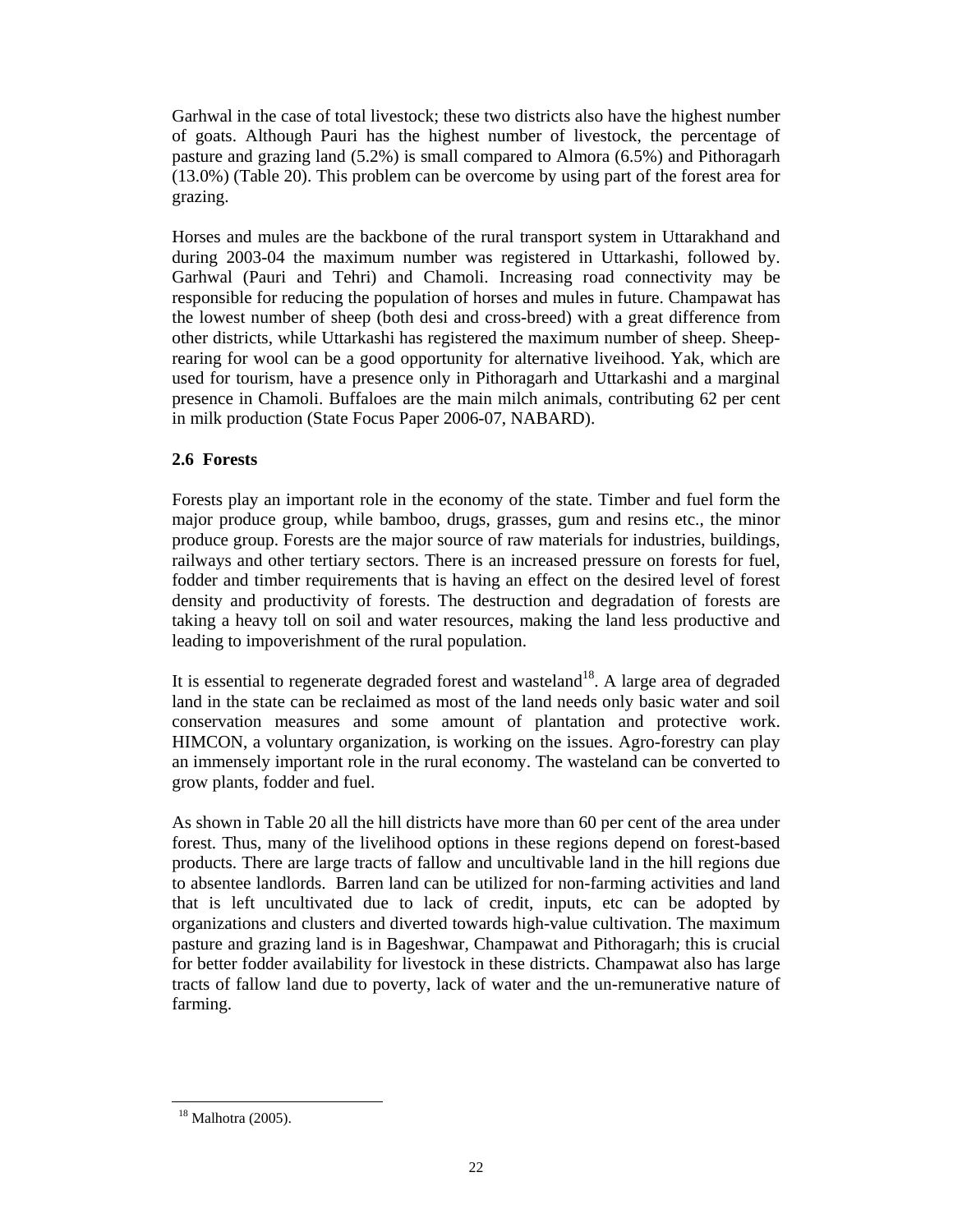| <b>Livestock</b>         | <b>Almora</b> | <b>Bagesh</b> | <b>Chamoli</b> | Champawat | Pauri    | Pitho  | <b>Rudra</b>   | <b>Tehri</b> | Uttarkashi |
|--------------------------|---------------|---------------|----------------|-----------|----------|--------|----------------|--------------|------------|
|                          |               | war           |                |           | Garhwal  | ragarh | prayag         | Garhwal      |            |
| Veterinary hospitals     | 34            | 10            |                |           |          |        |                |              |            |
| Livestock centres        | 64            | 17            | 46             | 18        | 82       | 51     | 25             | 67           | 31         |
| Cattle                   | 237743        | 121121        | 188455         | 99637     | 357553   | 240748 | 102428         | 123160       | 106827     |
| Desi cows (total, incl.  | 108936        | 58340         | 89948          | 47061     | 225141   | 136677 | 53192          | 51222        | 45173      |
| calves)                  |               |               |                |           |          |        |                |              |            |
| Cross-breed cows         | 7404          | 1103          | 5309           | 9118      | 7738     | 14623  | 1330           | 1077         | 8117       |
| (total, incl. calves)    |               |               |                |           |          |        |                |              |            |
| Desi bulls (total, incl. | 118933        | 61442         | 83140          | 40165     | 123056   | 86772  | 46974          | 69659        | 50535      |
| calves)                  |               |               |                |           |          |        |                |              |            |
| Cross-breed bulls        | 2470          | 236           | 10058          | 3293      | 1618     | 2676   | 932            | 1202         | 3002       |
| (total, incl. calves)    |               |               |                |           |          |        |                |              |            |
| <b>Buffaloes</b>         | 109728        | 42250         | 55153          | 37621     | 66372    | 86877  | 37222          | 115050       | 38690      |
| Yak                      | $\theta$      | $\Omega$      | 5              | $\Omega$  | $\Omega$ | 242    | $\overline{0}$ | $\Omega$     | 104        |
| Sheep                    | 4890          | 19983         | 45651          | 58        | 33963    | 32804  | 15636          | 14811        | 101268     |
| Goats                    | 171732        | 81105         | 78162          | 48492     | 150575   | 145173 | 39726          | 101981       | 95593      |
| Horses & mules           | 1545          | 1710          | 5008           | 1194      | 3713     | 2140   | 1673           | 5014         | 6144       |
| Donkeys                  | 17            | 17            | 7              | $\Omega$  | 243      | 4      | 8              | 50           | 59         |
| Pigs                     | 771           | 72            | 374            | 605       | 980      | 151    | 130            | 480          | 2646       |
| <b>Total livestock</b>   | 526426        | 266258        | 372815         | 187607    | 613399   | 508139 | 196823         | 360546       | 351331     |
| Total poultry            | 62579         | 14737         | 18864          | 56658     | 68611    | 50506  | 5606           | 29393        | 39429      |
| Hens/cocks/chicks        | 62567         | 14724         | 18864          | 56324     | 68557    | 50478  | 5606           | 29393        | 39429      |
| Other birds              | 12            | 13            | $\overline{0}$ | 334       | 54       | 28     | $\overline{0}$ | $\Omega$     | $\Omega$   |
| Other animals (dogs $\&$ | 19722         | 9529          | 15342          | 10028     | 20724    | 17438  | 5265           | 6982         | 37751      |
| rabbits)                 |               |               |                |           |          |        |                |              |            |

**Table 19 : Livestock statistics in hill districts of Uttarakhand, 2004**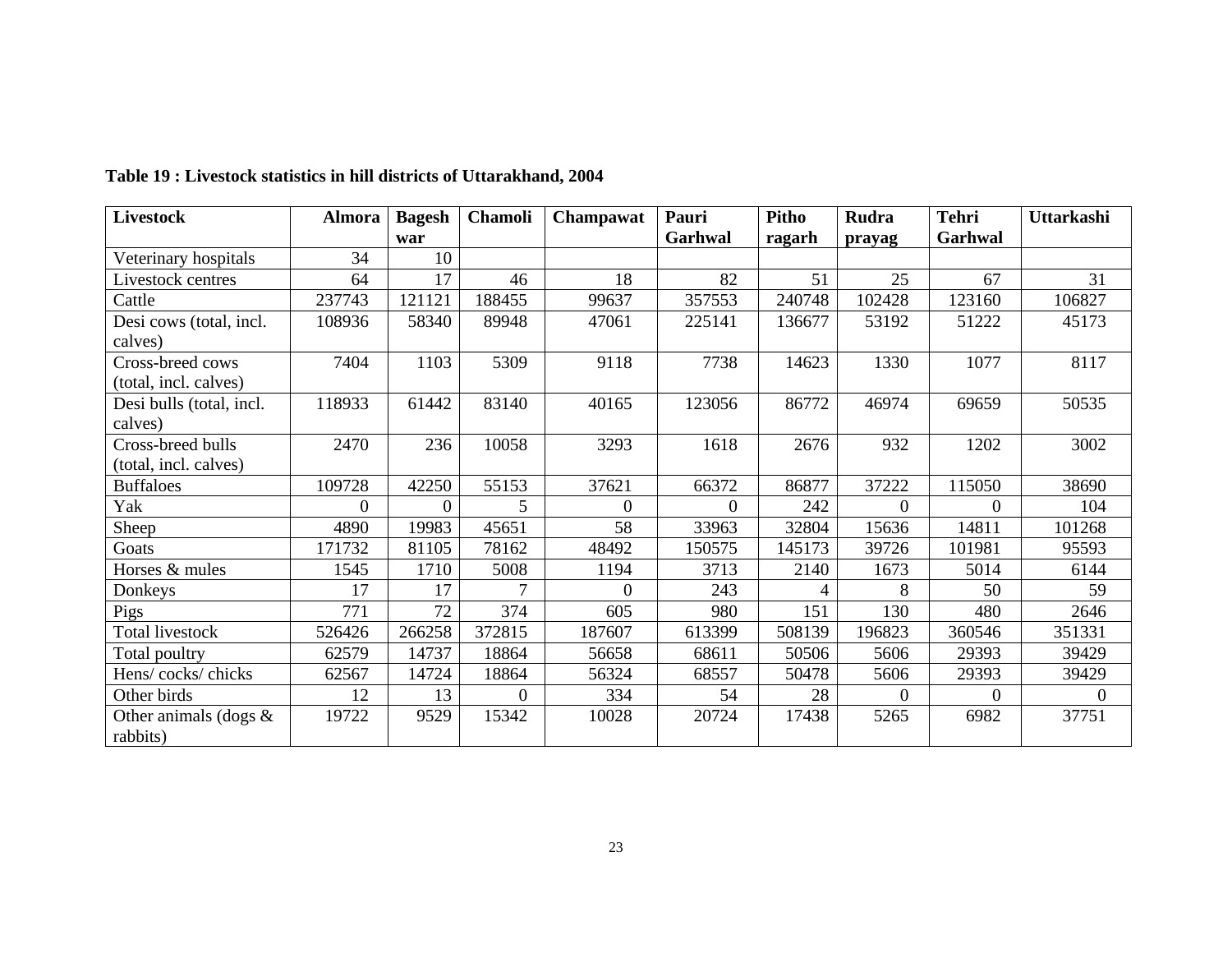| Table 20 : Land use in hill districts of Uttarakhand, 2004-05 |  |
|---------------------------------------------------------------|--|
|---------------------------------------------------------------|--|

*(Unit: in per cent)* 

| <b>Hill districts</b> | Forest<br>area | <b>Culturable</b><br>waste | Barren &<br>unculturable<br>land | <b>Fallow</b> | <b>Pasture</b><br>$\boldsymbol{\&}$<br>grazing<br>land | Misc.,<br>tree crops<br>and<br>groves | Net area<br>sown (area<br>under<br>agriculture) | Land put to<br>non-<br>agricultural<br>uses | $Fallow +$<br>cultivable<br>waste |
|-----------------------|----------------|----------------------------|----------------------------------|---------------|--------------------------------------------------------|---------------------------------------|-------------------------------------------------|---------------------------------------------|-----------------------------------|
| Almora                | 50.7           | 9.1                        | 5.5                              | 1.9           | 6.5                                                    | 5.8                                   | 17.7                                            | 2.7                                         | 11.0                              |
| Bageshwar             | 51.6           | 7.9                        | 3.2                              | 2.4           | 12.9                                                   | 9.7                                   | 10.2                                            | 2.2                                         | 10.3                              |
| Chamoli               | 59.7           | 5.7                        | 18.7                             | 0.2           | 5.9                                                    | 4.8                                   | 4.1                                             | 0.9                                         | 5.9                               |
| Champawat             | 55.5           | 6.4                        | 2.3                              | 4.1           | 8.0                                                    | 11.1                                  | 10.7                                            | 2.0                                         | 10.4                              |
| Pauri                 | 57.2           | 5.7                        | 5.3                              | 3.9           | 5.2                                                    | 8.3                                   | 12.0                                            | 2.3                                         | 9.6                               |
| Pithoragarh           | 50.0           | 9.9                        | 5.1                              | 1.4           | 13.0                                                   | 6.5                                   | 11.7                                            | 2.5                                         | 11.3                              |
| Rudraprayag           | 76.4           | 3.4                        | 3.1                              | 0.6           | 1.8                                                    | 4.9                                   | 8.5                                             | 1.3                                         | 4.0                               |
| Tehri                 | 66.3           | 16.1                       | 1.1                              | 2.6           | 0.1                                                    | 0.0                                   | 12.6                                            | 1.1                                         | 18.7                              |
| Uttarkashi            | 88.8           | 0.3                        | 4.6                              | 0.7           | 1.0                                                    | 0.5                                   | 3.4                                             | 0.6                                         | 1.0                               |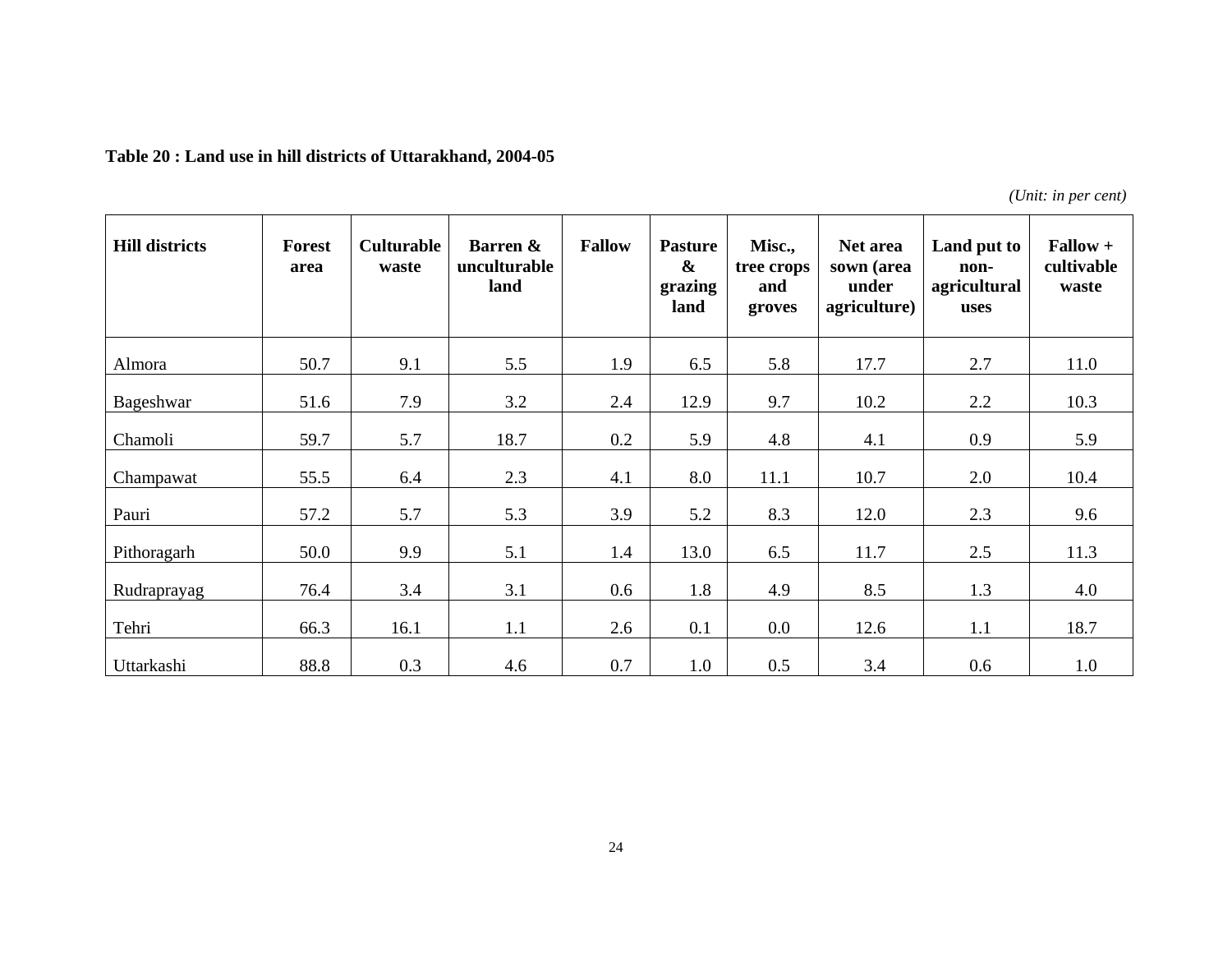The forest department of Uttarakhand has not been able to protect the forests and their bio-diversity on its own. These are managed with the help of the Van Panchayat (Appendix 4), sacred groves, traditional forest panchayats, privately-owned community managed forests, and even the reserve forests managed by people<sup>19</sup>. The active involvement of people in conserving and managing these forests can result in high biodiversity along with meeting people's bio-mass requirements.

# **2.7 District-wise constraints**

In all the hill districts farming and crop husbandry are the main economic activities. These districts also engage in dairy and poultry farming to diversify their source of earnings. The expansion of agriculture is limited due to limited irrigation facilities. Overall low productivity, shortage of inputs and lack of marketing have confined production to self-consumption. Agriculture technology mission schemes have been launched in these districts to increase productivity, but their impact has not reached the farms. In terms of marketing besides the development of local, well-integrated mandis, the amended APMC act needs to be implemented.

**Almora** is basically active in crop husbandry and dairy development. On the marketing front a *Saras* marketing facility has been set up, which has tried to solve problems related to marketing facilities. There are 70 storage go-downs in the district, but they are in poor condition and are mainly used by government agencies. This is true of other districts also. Although the district has a large population that is dependent on dairy farming, the district does not have a milk route. For animal husbandry also breed-improvement technology and programs are not available in the district. There is an acute shortage of hatcheries too.

**Bageshwar** is known for its beauty. The Gomati and Saryu are the main rivers flowing through this district. This district is characterized by small villages scattered at varied heights. The district consists of ridges and valleys that make agriculture difficult. Hence, large portions of the district remain forested. The district is rich in timber and forest plants. Dairy is the main activity in this district. On the infrastructure side, it has a milk-chilling plant that can handle a capacity of 2,000 litres per day. Although there are 75 milk societies in the districts, two of the four milk routes have closed down because they were uneconomical. These milk routes need to be re-opened as commercial ventures and rural haats should be developed. Due to the suitable climate, poultry is very successful especially in meeting the needs of the plains; again, the main hurdle is the lack of infrastructure but this sector can be commercially developed.. The women of the district are engaged in rural handicrafts but there is lack of skill upgrading, innovation and market linkages for this activity. There is no animal mandi in the district and the closest are in Pantnagar and Kashipur. On the extension side there is a shortage of staff and technical support, green fodder, vaccination, breeding facilities, insurance, etc. There is also a problem of limited grazing land to rear sheep and goats.

In **Chamoli**, the Alakananda is the largest river. The area under assured irrigation is almost negligible but there is potential to bring areas under irrigation through lift irrigation and rainwater harvesting. Currently, the only source of water for irrigation is surface water and there is limited scope for exploiting ground water. For irrigation,

 $\overline{a}$ 

<sup>&</sup>lt;sup>19</sup> Dewan and Singh (2005)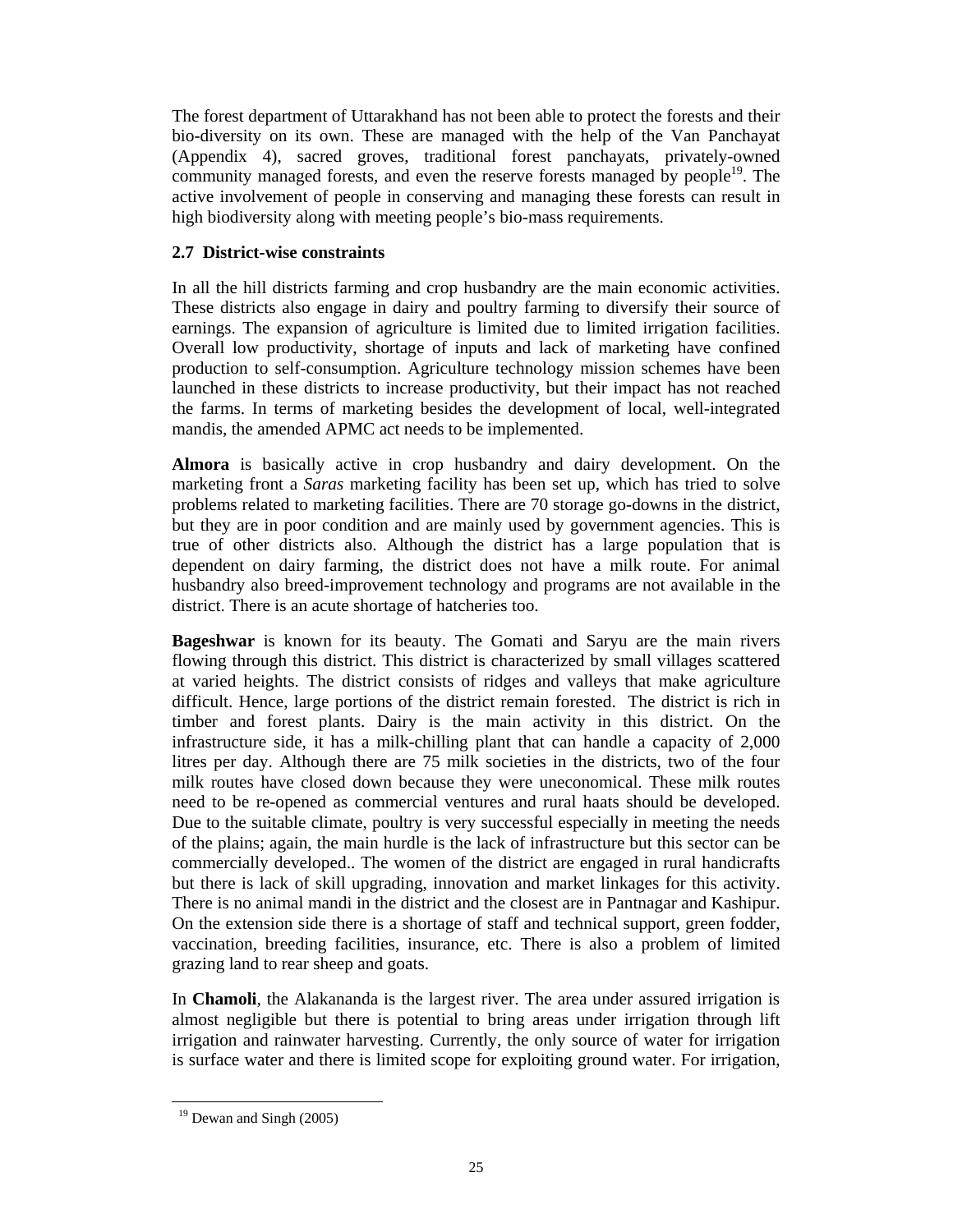new hydrams need to be built and the old ones better maintained. Dairy and poultry farming are also important in the district. There are nine milk routes in the district but only two are operational. The district milk federation is trying to operate an additional milk route. There is no hatchery unit for poultry. The district also lacks a regulated mandi and the lack of veterinary institutes, fodder, water, and vaccine are further constraints. Chamoli has 2,000 gharats--water mills with wooden runners-- where the power output is 0.25 kva but these are running at only 20 per cent efficiency. The major food crops are buckwheat, paddy, maize, mandua, potato, vegetables, rajma and ramdana.

**Champawat** is the most backward hill district of Uttarakhand and has the maximum amount of hill terrain. Only 8 per cent of the net cultivated area is irrigated. As in other districts, agriculture is the main economic activity but the district has diversified into cultivating fruits and vegetables. Since few chemicals and fertilizers are used, the organically-grown produce commands a higher price. However, the district lacks inputs, infrastructure and technical know-how. The land holdings are small and scattered and there is no assured market for commercial production. Due to poor soil health and soil erosion caused by heavy rainfall and landslides, productivity is affected. There are 21 seed stores and fertilizer depots with a capacity of 490 tonnes, and 15 go-downs and four plant protection depots. KVK and soil testing are available at Lohaghat. However, irrigation facilities need to be developed although around 100 ha area was brought under irrigation last year and about 500 ha area last year was brought under HYV seeds. There is a need to develop Krishak haats and mandis at Tanakpur, which will help solve problems linked to shortage of seed supply. The district is rich in high-value medicinal plantations but cultivable land is limited. It has a suitable climate for tea plantation, sericulture and floriculture, but storage facilities are a problem. For dairy development there is a shortage of green fodder and feed due to which milk yield is low.

**Pauri Garhwal** is the largest hill district of the state. Small villages are scattered at different heights. Due to heavy rainfall, there is a lot of soil erosion. This district faces serious problems in terms of seed quality and lack of credit, drinking water, power supply, and milch animals; there are few milk routes and there has been reckless deforestation. The irrigated area is only 8.5 percent of the net cropped area. Farming is the main activity and organic cosmetic ingredients are produced. 105 villages have been declared organic villages. Thus there is a need for bio-fertilizers and biopesticides.

Since **Pithoragarh** district is on the border with Nepal and China; international trade can be developed with minimum transportation costs. Huge water resources in the districts have attracted hydropower projects. The main farming activities are organic horticulture, off-season vegetables, and medicinal plants along with wool-based products and dairy farming. Farmers have changed the cropping pattern and opted for commercial farming, but traditional farming needs to be preserved. However, the district is able to generate marketable surplus only for vegetables and spices. There is a need to support farming through infrastructure development; for example, at present there is only one soil testing laboratory, and there is a need for watershed programs and farm mechanization despite the small size and fragmented nature of the farm holdings. An integrated cereal, pulse and oilseed development program is being implemented. This district has been identified under AEZ for medicinal plants, such as atish, kutki, jatyamansi, chiraita, tagar, and kuth. There are only 122 registered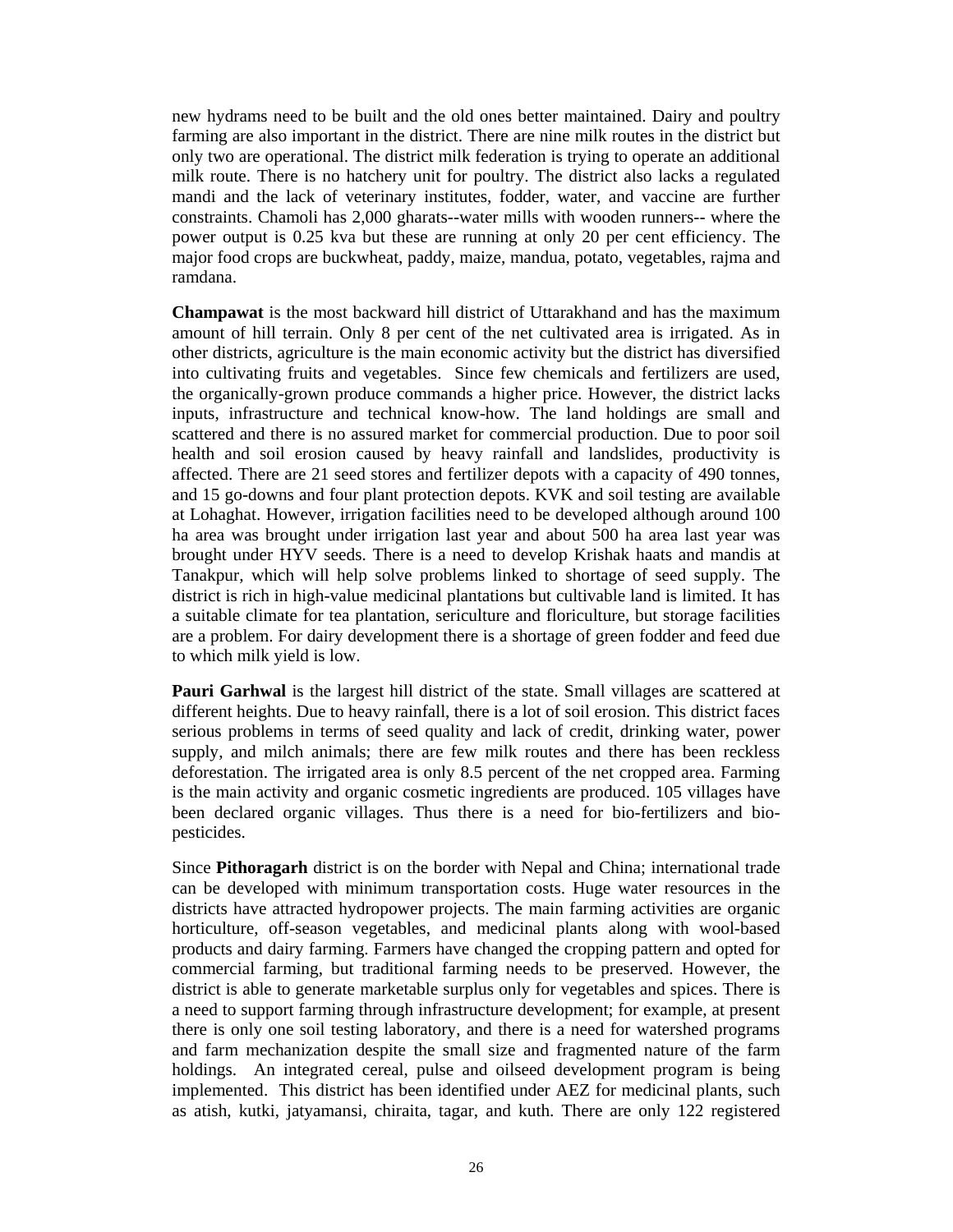growers for medicinal plants. The district has a suitable climate for tea plantation but lacks processing and post-harvest storage facilities. The district has a shortage of milk and poultry. The major food crops are paddy, wheat, madua, oats, finger millet (koda), and buckwheat. For commercial purposes, potatoes, rajma, garlic, ginger, mustard, pulses and soybean are grown. The major plantation crops are sisal, bamboo/ ringal, and chura, while horticulture crops are apples, apricots, pears, peaches, plums, citrus fruits, walnuts, litchi, and mangoes.

**Rudraprayag** was carved from Chamoli and Tehri. Its major crops are wheat, paddy, mandua, sava, barley, pulses, off-season vegetables and potatoes. The area under irrigation is negligible but irrigated areas can be created through rainwater harvesting. As in other districts, kisan credit card schemes are operational but due to small operational holdings the scope for farm mechanization is minimal. The climate of the district is suitable for fruits like malta, apples, pears, and walnuts besides aromatic plants and medicinal plants like lemon grass geranium, kutki, and stevia. Dairy development can be a viable activity, but there are constraints in the veterinary department, fodder, vaccination, etc. There is a need to develop poly-houses for offseason vegetables. Farmers are not aware of fertilizer use and also need to diversify crop production. There are two community-based training centers for fruit preservation and the development of medicinal and aromatic plants; Gopeshwar at Chamoli is the nodal point. For forest and wasteland development, central schemes have slowed down. There is a need for land development and vermin-composting. For dairy farming, there are only four milk collection centers and six milk routes. But the non- availability of quality milch animals due to the absence of an organized cattle market is a constraint as is a small chilling plant. Also there is need to develop poultry farming as an alternative livelihood.

In **Tehri Garhwal,** the Yamuna River forms the western border and the other rivers are the Bhagirathi, Bhilangana and Alaknanda. There is very low use of fertilizer in the district mainly because of the non-availability of essential agricultural inputs like quality seeds, fertilizers, plantation materials, veterinary services, poultry hatchery units, animal feed units, and power supply. The milk routes have not been developed. Due to the development of the Tehri Dam (Appendix 5), a lot of fertile land has been submerged in the catchment reservoir of the Tehri hydel development project. Although farming is the main activity, there is little cultivation and farming is only at subsistence levels. The major crops are coarse millets like jhangora and mandua, unirrigated crops like dry paddy, mandua, barley, and jhangora, and produce like apples, potatoes, green peas, cabbage, and cauliflower, good quality spices like ginger chilly, and turmeric, and off-season peas, cabbage, french beans, potatoes, tomatoes, etc.

**Uttarkashi** has the maximum livestock. The net sown area is only 3.3 per cent and land holdings are fragmented. There is a lack of HYV, organic manure, and biopesticides. Vegetable cultivation is done in the Ganga and Yamuna valleys where irrigation is available either through ghuls or hill channels. Although KVK is operational in this district, there is a need to educate farmers on adequate technology and mechanization. This district has been covered under AEZ for medicinal and aromatic plants. But there is a need for timely supply of seeds/ plantation material, improved marketing, cold storage and transportation facilities. The major food crops are paddy, wheat, maize, manduwa, sava (coarse millet), rajma, urad, garath, soybean, mustard, and til. The vegetables grown are potatoes, tomatoes, radish, cabbage,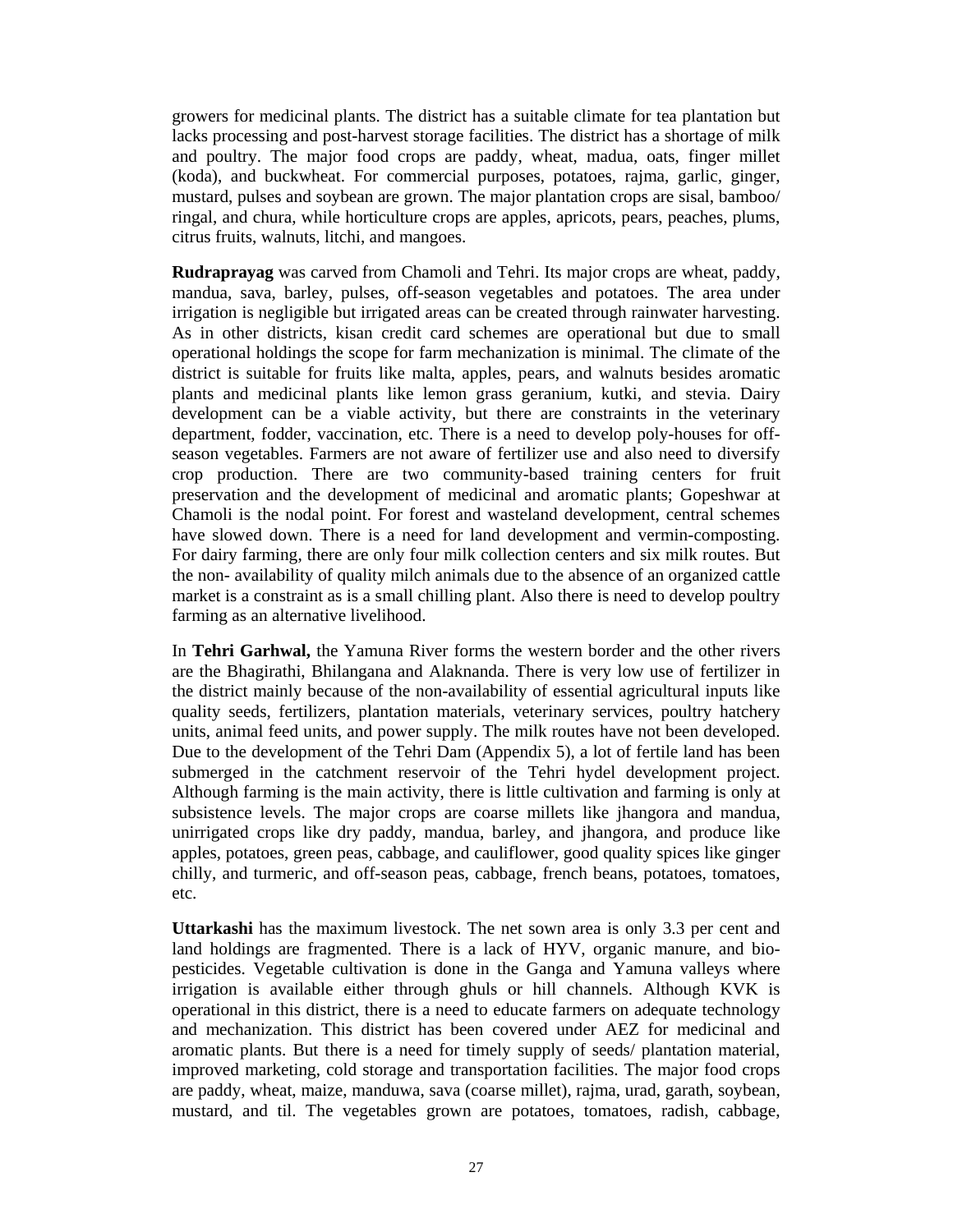cauliflower, brinjals, french beans, and cucumbers; the fruits are apples, peaches, walnuts, apricots, citrus fruits, pears, and plums. Medicinal herbs include kuth, kuttki, sarpgandha, jatamasi, chiraita, and tagar.. Milk availability in the district is low and the milk societies require capital to develop infrastructure and markets. There is also no fodder depot. Cattle bought from outside are less adaptable to the cold weather of Uttarkashi and thus cross-breeding is needed within the district, but vaccine is a constraint. Since Uttarkashi is rich in livestock, wool-rearing is a viable option. There is a wool-marketing centre near Rishikesh, but for the past few years it is unable to procure wool and farmers are not able to sell their products.

### **2.8 Development of Markets**

The status of agricultural market development in the different hill districts of Uttarakhand does not present a very good picture. Almora has a strong market linkage that is even better than the state average. However, the agricultural markets in Pauri and Tehri districts are very weak, while Bageshwar, Chamoli, Champawat, Pithoragarh, Rudraprayag and Uttarkashi do not have any organized agricultural market setup in the region<sup>20</sup>.

If alternative agriculture and agriculture-based activities are to be developed in the hill districts, the most crucial factor is to link the producers with the markets. Markets for vegetables and coarse cereals should be developed as they have very good potential in almost all the hill districts. Herbal hubs and aromatic plantation in the hills can be developed using the cluster approach and contract farming. These plants should be grown organically. People should be trained and get employment in sorting and packing activities. Besides setting up market infrastructure, non-profit agencies are also needed for an intermediary role between the backward and forward links. A brand name needs to be created for each product before it is sold; this will help producers get good returns. Some examples are bhatt (native soya) which is a very nutritious and high-value crop; there are many other such crops--amaranth, jhangara (millet) and ragi—that are in huge demand by the health-conscious urban population. Correct estimates of market requirements along with its strategic implementation can link producers to these consumers and create better incomes. The government is creating small-scale local processing units and cooperatives of communities, thereby reducing the role of middlemen. Navdanya has created a group of women who are involved in processing and has trained them.

#### *Case Study – Navdanya*

*The development of the hills has to be linked with the unique features of its climate and biodiversity and the limitations of large-scale industrialization. There has to be a different approach to the development of infrastructure in the hills. Women are the main capital for the development of Uttarakhand. They work very hard and go to the forests to get fuel, etc. Navdanya has tapped the ecology, biodiversity, and women's participation in the hills and managed to double farmers' income. It has 3,000 farmer members across India. They have set up research conservation training farms where organic farming, which is low-cost and chemical-free, is being propagated. A participatory agency provides seeds, which Navdanya further distributes to farmers who are members. Navdanya has set up women's groups and trained them in food processing. To increase profits, more value-added services have been created and low-cost production techniques adopted. They propagate agriculture, wool- rearing, agro- processing, etc as an alternative source of income for hill people.* 

Ī

<sup>20</sup> *Potential Linked Credit Plan, 2007-2008.*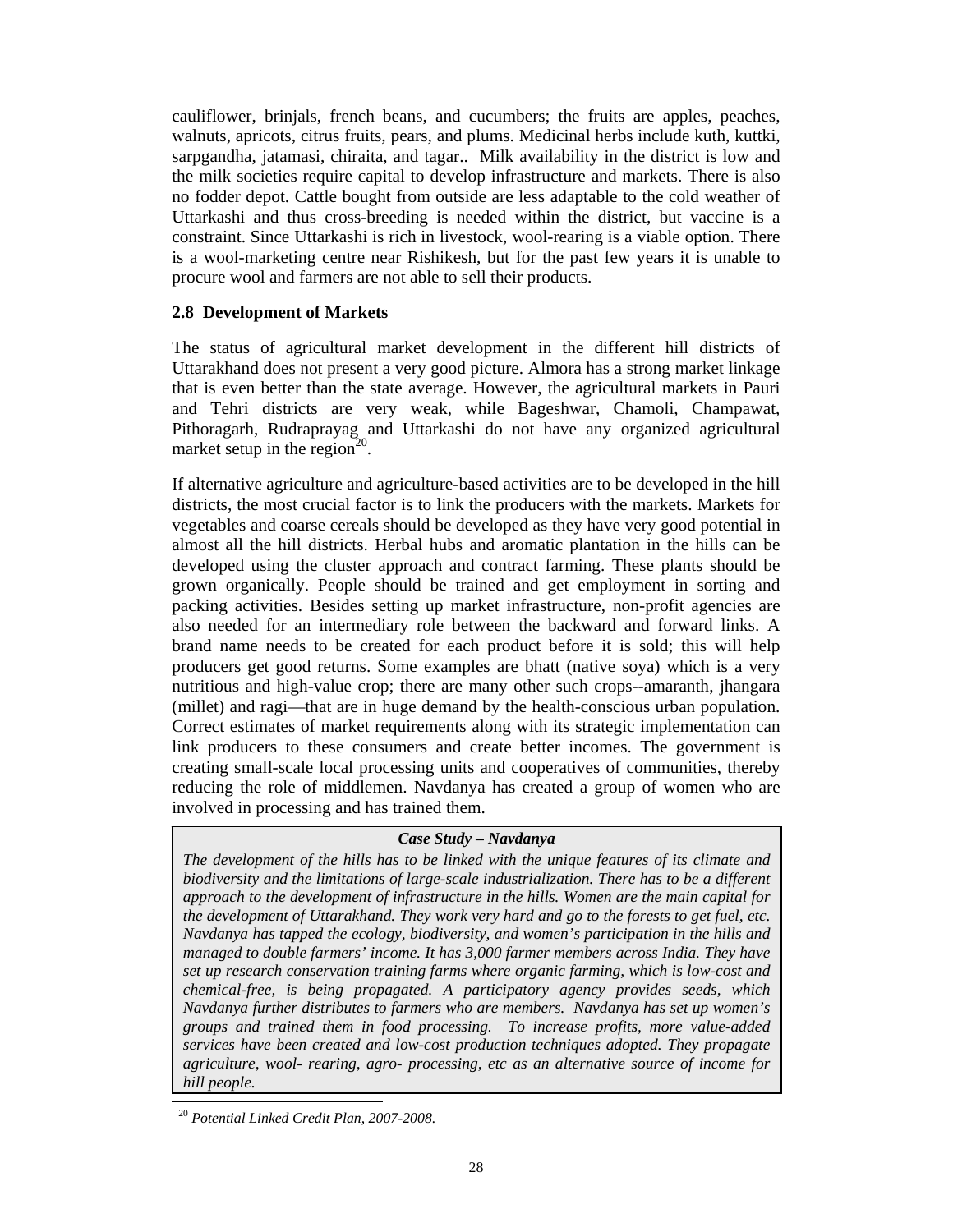On the input side, informed market linkages also need to be developed. The quality and price at which the seeds, fertilizers and pesticides are made available can be improved if proper information, awareness and linkages are made available. This will add to the income of the hill farmers as they can reduce the cost of production and also get better yields. Decentralization is also required; the government needs to play a participatory role with the communities to devise special markets for specific regions. Markets for unique biodiversity products should be developed in the hills.

Terminal markets have been created by the government to strengthen market linkages. These markets aim to enhance the participation of private sector players by providing state-of-the-art market infrastructure for perishable food products. The modern Terminal Market in Chandigarh is the first terminal market to be set up in India. Chandigarh emerged as a natural choice for setting up the terminal market as it serves as a market for fruits, vegetables, flowers and other perishable products for the adjoining villages of Punjab, Haryana, Himachal Pradesh, Uttarakhand and western Uttar Pradesh. The well-developed physical infrastructure, road and electronic connectivity, and availability of adequate power and water resources have made Chandigarh a focal point for catering to the needs of farmers as well as consumers. The market is not yet fully functioning. It caters to the needs of districts in the plains of Uttarakhand, but it is not accessible to people in the hill regions. In such a situation, it is important to either create low-cost collection centers and facilities linking the hill region to the terminal market in Chandigarh or alternatively such terminal markets (that may be smaller in size) can be created in one of the common identified regions of Uttarakhand. However, the surplus generated for the hills might not be large enough to make it economically viable to transport the products to Chandigarh, nor would it be possible for hill farmers to acquire such assets. Another upcoming feature is the development of mandis through private investment. Reliance and ITC are planning to set up agri-businesses in a major way in Uttarakhand with the state government offering bulk licenses to set up private mandis that provide a better deal to farmers. This might help farmers get better prices at the farm gate.

Other measures taken by the state government are the creation of Basmati Export Zones, and the decision to set up medicinal and agro-food export zones and create its own dry port facilities in the plains at Dehradun and Pant Nagar. This will help link the hill districts with districts in the plains and also add to the development of hill people. The state has potential to export certain products but the constraint is low investment in infrastructure and need to create a low cost-sustainable supply chain.

#### **3**. **Development of SMEs**

#### **3.1 Industrial Policy**

Uttarakhand has seen strong industrialization during the past five years, but that was mainly in the plains, following the special package announced by the Centre in 2003. Thus an Integrated Industrial Development Policy 2008 was launched in February especially for the industrial development of hilly and remote areas in the state. This policy has aimed at the economic development of the hill region. With the objective of inclusive growth, the main concentration is now on the hill districts. This policy aims to accelerate industrial development in the industrially backward and remote hill districts of the state, to develop industrial infrastructure, and to encourage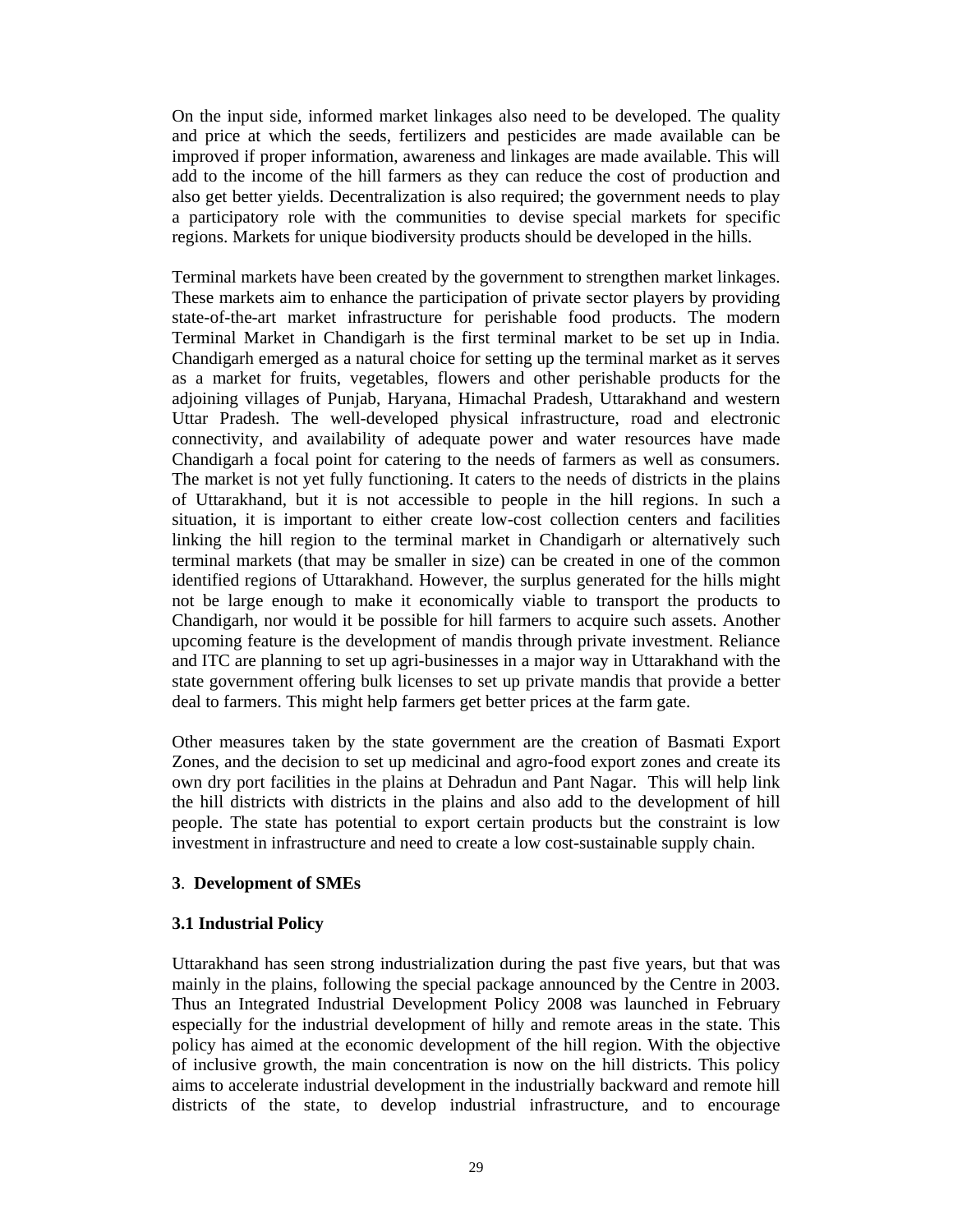entrepreneurial development through market encouragement and financial support to entrepreneurs. The creation of employment opportunities along with the removal of economic backwardness is expected to help control the migration of the population towards the plains and other states in search of better livelihoods. This policy targets industries in the manufacturing and services sectors. These steps are in addition to the Industrial Policy, 2003, which aimed to provide a comprehensive framework to enable a facilitative, investor-friendly environment to ensure rapid and sustainable industrial development in Uttarakhand and, through this, to generate additional employment opportunities and to bring about a significant increase in the State Domestic Product and eventual widening of the resource base of the state.

The policy looks at providing single-window facilitation in the state to expedite project clearances and to provide an investor-friendly climate. It also looks to provide and facilitate expeditious land availability for setting up industrial ventures and infrastructure projects. The policy aims to provide assured, good quality, uninterrupted and affordable power for industries and to simplify and rationalize labour laws and procedures in line with current requirements while ensuring that workers get their due share in the economic prosperity of the state. For small-scale industries, cottage, khadi and village industries, handicrafts, and the silk and handloom sectors, it will assist them in modernization and technological upgrading and provide necessary common facilities and backward and forward linkages, including product design and marketing support so as to make them globally competitive and remunerative.

The State Infrastructure & Industrial Development Corporation of Uttarakhand Limited<sup>21</sup> (SIDCUL), a government of Uttarakhand enterprise, was incorporated as a limited company in the year 2002 to promote industrial development in the state. It provides financial assistance to promote industries and develop industrial infrastructure in the state of Uttarakhand directly or through Special Purpose Vehicles, Joint Ventures, assisted companies, etc. Most of its major industrial infrastructure has been developed in the plains with limited concentration in the hills. Some of its major projects include the Integrated Industrial Estate at BHEL in Haridwar, the Integrated Industrial Estate at Pantnagar, an IT Park in Dehradun, Pharma City in Selaqui, Dehradun, the Growth Centre at Pauri, and the Integrated Industrial Estate at Sitarganj. SIDCUL enables industrial projects to be set up in a short time. The Corporation administers all promotional schemes of the government for industries and uses the single-window system.

## **3.2 Industrial profile of Uttarakhand**

Against this background, this section of the paper examines the status of industrialization and employment in the state of Uttarakhand and hill districts of the state. Table 21 presents the overall comparison of the state of industrialization in Uttarakhand and India. There has been an impressive increase of 18 per cent in SSI units in India from 2001-02 to 2006-07 and in Uttarakhand this increase is 22.8 per cent. Of these SSIs registered units showed an increase of about 50 per cent and unregistered of about 15 per cent in Uttarakhand, whereas the figures for India are 32 per cent and 15 per cent, respectively. This increase in scale of SSIs in Uttarakhand

 $\overline{a}$ 

<sup>21</sup> http://www.sidcul.com/sidculweb/home.aspx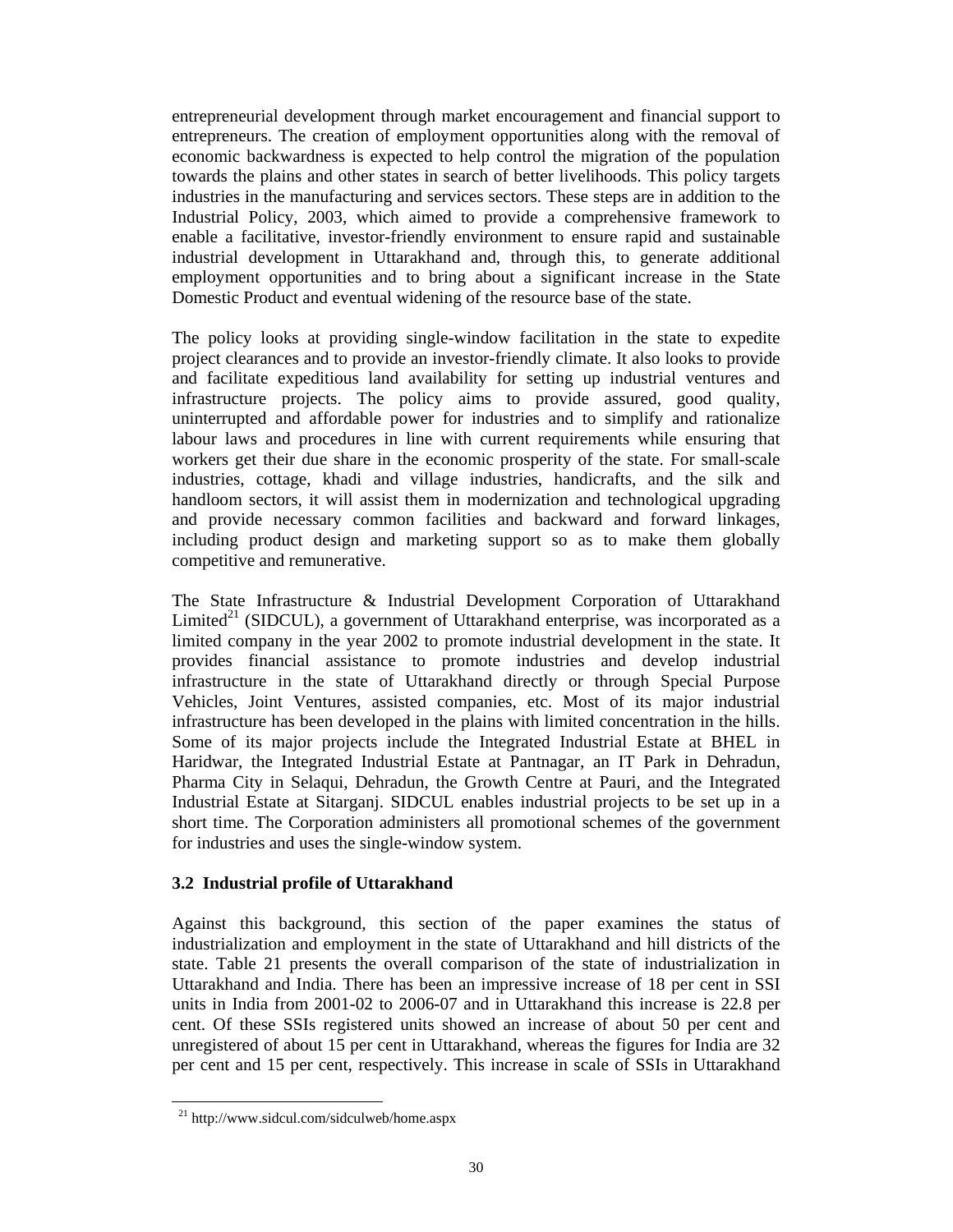can be attributed to the industrial policy of 2003. Thus, after the industrial policy of 2008 is implemented, the industrialization process is expected to strengthen even in the hill regions.

| <b>Type of Industry</b>    | <b>Uttarakhand</b> |         | India    |          |
|----------------------------|--------------------|---------|----------|----------|
|                            | 2001-02            | 2006-07 | 2001-02  | 2006-07  |
| Small-scale Industry units | 106484             | 137618  | 10521190 | 12843774 |
| Registered                 | 15285              | 30268   | 1374974  | 2031910  |
| Un-registered              | 91199              | 107350  | 9146216  | 10811864 |

**Table 21 : Number of small-scale industrial units in India and Uttarakhand (2001-02 and 2006-07)** 

*Source: Indiastat (www.indiastat.com). Outsourced from Annual Report 2001-02, 2003-04 Ministry of SSI, Govt. of India and various Annual Surveys of India.* 

| Table 22 : Factories (registered under Factories Act 2M I and 2M II Act, 1948) |  |  |  |  |
|--------------------------------------------------------------------------------|--|--|--|--|
|--------------------------------------------------------------------------------|--|--|--|--|

|                                  | Uttara-<br>khand | India    | Uttara-<br>khand | India    | Uttara-<br>khand | <b>India</b> |
|----------------------------------|------------------|----------|------------------|----------|------------------|--------------|
|                                  |                  | 2001-02  |                  | 2004-05  | Per cent         |              |
|                                  |                  |          |                  |          | increase         |              |
| No. of factories                 | 698              | 128549   | 752              | 136353   | 7.18             | 5.72         |
| No of workers                    | 27317            | 5857848  | 35349            | 6599298  | 22.72            | 11.24        |
| Total persons<br>engaged         | 40880            | 7750366  | 51762            | 8453624  | 21.02            | 8.32         |
| Net Value Added                  | 82468            | 14430212 | 194801           | 25990686 | 57.67            | 44.48        |
| Gross fixed capital<br>formation | 22028            | 7015145  | 77726            | 7458995  | 71.66            | 5.95         |
| <b>Profits</b>                   | 2439             | 3488385  | 105677           | 14460199 | 97.69            | 75.88        |

*(Units: Value Rs. in Lakhs & Others in Number)* 

*Source: Indiastat (www.indiastat.com) Outsourced from Annual Report 2001-02, 2003-04 Ministry of SSI, Govt. of India and Various Annual Surveys of India.* 

Similarly, Table 22 shows that the relative improvement in industrialisation in Uttarakhand has been much better than in the country over the period 2001-04. In Uttarakhand over the periods 2001-02 and 2004-05 the number of factories increased by 7.2 per cent with an increase in workers of about 23 per cent. Gross fixed capital formation increased by 72 per cent and profits by 98 per cent. This shows a very positive impact on the employment status in the state as a result of industrialisation.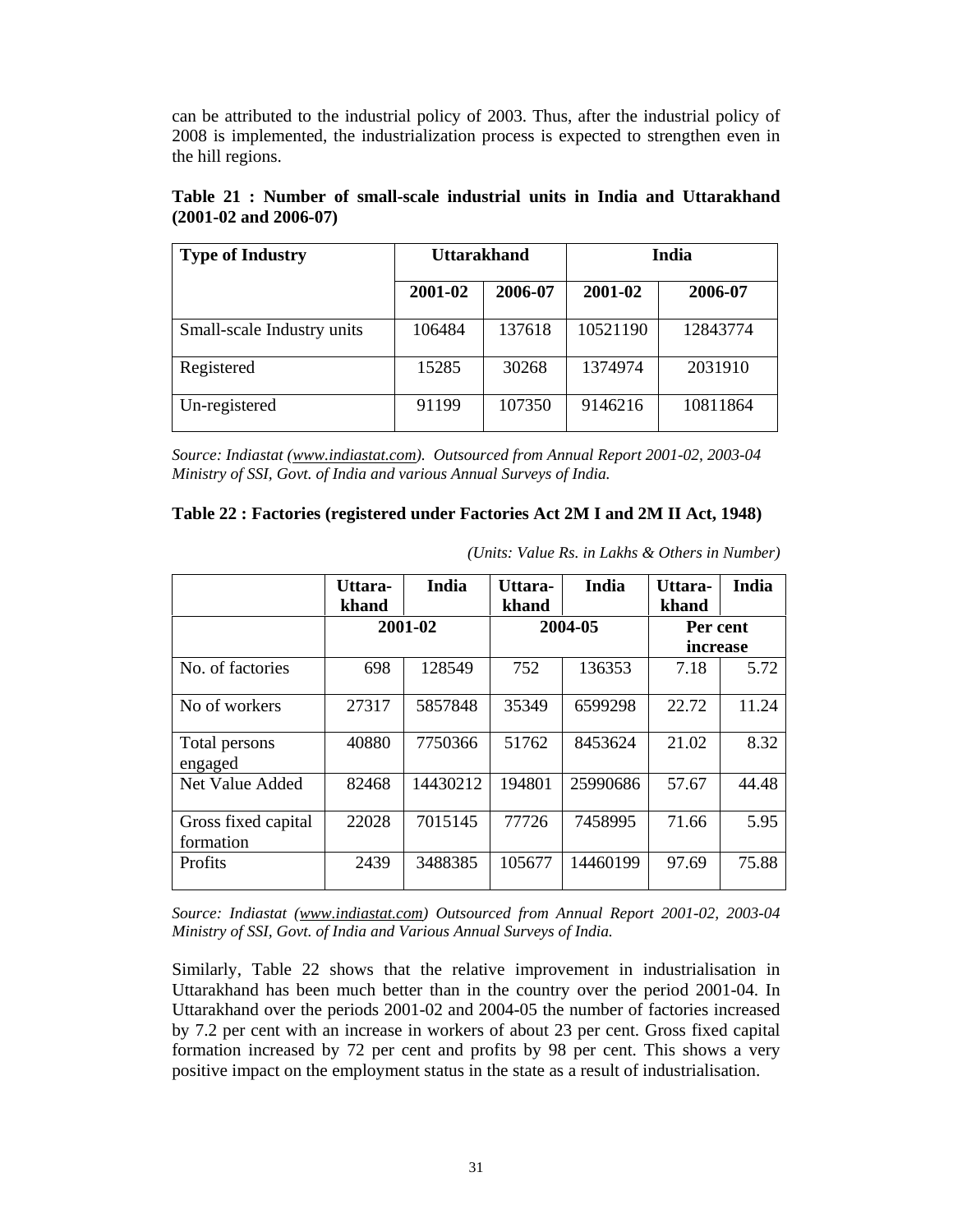Table 23 shows the status of industrialisation in the districts of Uttarakhand. Table 24 shows these numbers as a percentage of the total for Uttarakhand. It is clear from the table that industrialisation took place in the plains of Uttarakhand much before it did in the hill regions. Dehradun, Haridwar, Nainital and Udham Singh Nagar have about 89 per cent of the factories set up in Uttarakhand. Also of all the workers engaged in Uttarakhand, 94 per cent are employed in the plains. Many of these workers have migrated from the hill districts or even from neighbouring states. Among the hill regions it is only Almora that has set up small-scale industries and Khadi/ Gram Udyogs. Almora has about 31.3 per cent of the state's small-scale industries, which is similar to that in Haridwar and also about 13.7 per cent of the Khadi and Gram Udyogs. The number of employees of khadi units and SSIs in Almora are about 9.8 per cent and 38.9 per cent, respectively. Pithoragarh has shown a relatively better setting up of Khadi and Gram Udyogs in relation to other hill districts. Bageshwar, Champawat, Rudraprayag and Uttrakhshi are the least industrialised hill districts, where even the setting up of Khadi and Gram Udyogs is almost negligible. It is expected that the new industrial policy will focus on these districts.

| <b>District</b> | Khadi/               | <b>Small-</b>                     | <b>Total</b>          | <b>Total</b>         | No. of         | No. of  |
|-----------------|----------------------|-----------------------------------|-----------------------|----------------------|----------------|---------|
|                 | Gram<br><b>Udyog</b> | <b>Scale</b><br><b>Industries</b> | employees<br>of khadi | employees<br>of SSIs | factories      | workers |
|                 | units                | (SSIs)                            | units                 | <b>Factories</b>     |                |         |
|                 |                      |                                   |                       | act                  |                |         |
| Almora          | 1608                 | 3463                              | 2154                  | 14906                | 9              | 486     |
| Bageshwar       | 47                   | 614                               | 104                   | 823                  | 5              | 375     |
| Chamoli         | 1299                 | 185                               | 1305                  | 364                  |                |         |
| Champawat       | 190                  | 422                               | 400                   | 985                  | $\overline{7}$ | 33      |
| Pauri Garhwal   | 1523                 | 542                               | 1759                  | 1175                 | 49             | 3189    |
| Pithoragarh     | 1689                 | 1106                              | 2637                  | 1660                 | $\overline{2}$ | 94      |
| Rudraprayag     | 72                   | 289                               | 143                   | 627                  |                |         |
| Tehri Garhwal   | 1129                 | 254                               | 2162                  | 613                  | 34             | 780     |
| Uttarkashi      |                      | 155                               |                       | 231                  | $\mathbf{1}$   | 160     |
| Dehradun        | 2529                 | 346                               | 8651                  | 1353                 | 171            | 22156   |
| Hardwar         | 1608                 | 3463                              | 2154                  | 14906                | 127            | 14654   |
| Nainital        | 18                   | 152                               | 80                    | 486                  | 118            | 8875    |
| <b>US Nagar</b> | 42                   | 76                                | 375                   | 208                  | 438            | 27490   |

**Table 23 : Status of industrialisation in districts of Uttarakhand, 2004**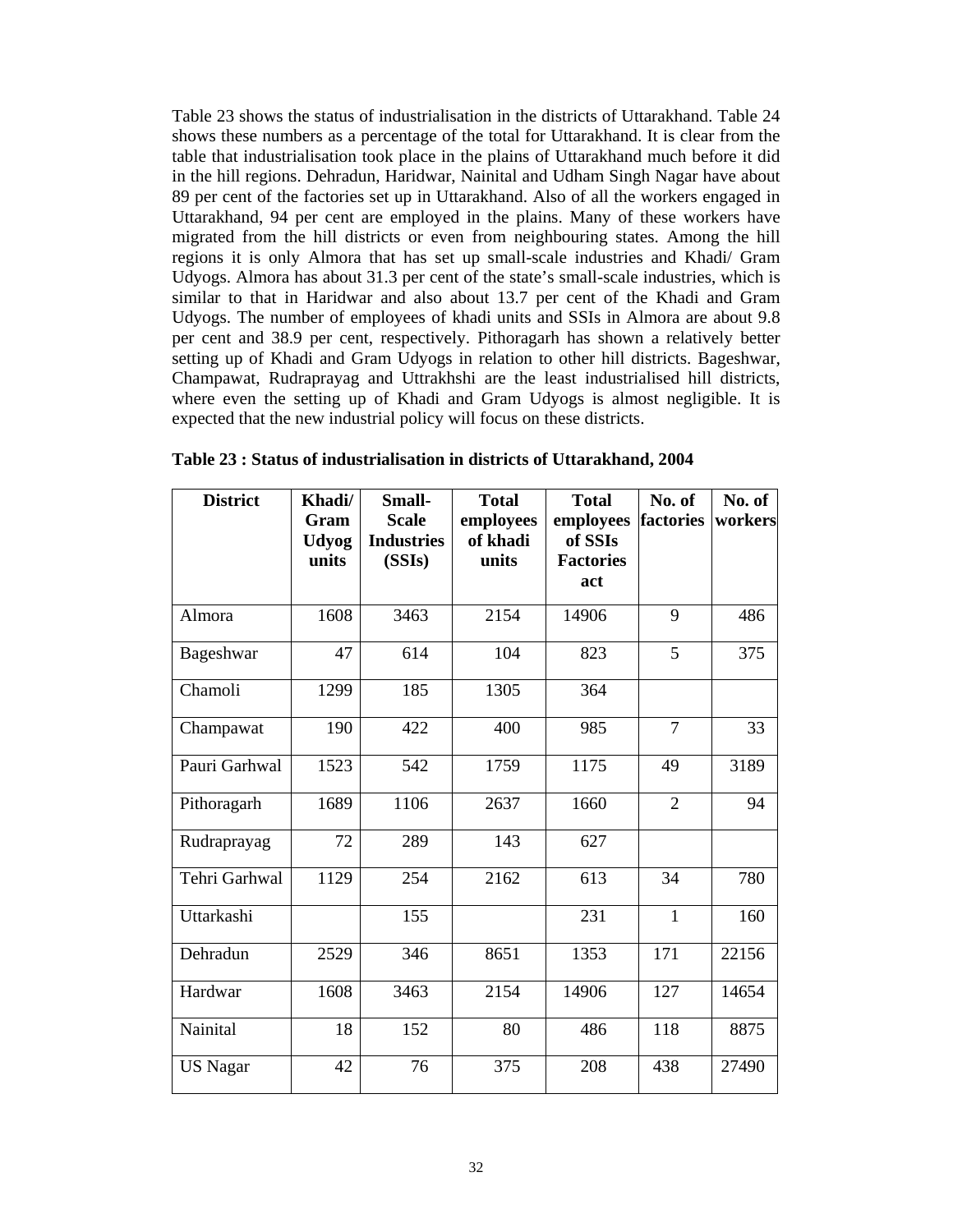| <b>District</b> | Khadi/<br>Gram<br><b>Udyog</b><br>units | <b>Small-</b><br><b>Scale</b><br><b>Industries</b><br>(SSIs) | <b>Total</b><br>employees<br>of khadi<br>units | <b>Total</b><br>employees<br>of SSIs<br><b>Factories</b><br>act | No. of<br>factories | No. of<br>workers |
|-----------------|-----------------------------------------|--------------------------------------------------------------|------------------------------------------------|-----------------------------------------------------------------|---------------------|-------------------|
| Almora          | 13.7                                    | 31.3                                                         | 9.8                                            | 38.9                                                            | 0.9                 | 0.6               |
| Bageshwar       | 0.4                                     | 5.5                                                          | 0.5                                            | 2.1                                                             | 0.5                 | 0.5               |
| Chamoli         | 11.1                                    | 1.7                                                          | 6.0                                            | 0.9                                                             |                     |                   |
| Champawat       | 1.6                                     | 3.8                                                          | 1.8                                            | 2.6                                                             | 0.7                 | 0.0               |
| Pauri Garhwal   | 13.0                                    | 4.9                                                          | 8.0                                            | 3.1                                                             | 5.1                 | 4.1               |
| Pithoragarh     | 14.4                                    | 10.0                                                         | 12.0                                           | 4.3                                                             | 0.2                 | 0.1               |
| Rudraprayag     | 0.6                                     | 2.6                                                          | 0.7                                            | 1.6                                                             |                     |                   |
| Tehri Garhwal   | 9.6                                     | 2.3                                                          | 9.9                                            | 1.6                                                             | 3.5                 | 1.0               |
| Uttarkashi      |                                         | 1.4                                                          |                                                | 0.6                                                             | 0.1                 | 0.2               |
| Dehradun        | 21.5                                    | 3.1                                                          | 39.5                                           | 3.5                                                             | 17.8                | 28.3              |
| Hardwar         | 13.7                                    | 31.3                                                         | 9.8                                            | 38.9                                                            | 13.2                | 18.7              |
| Nainital        | 0.2                                     | 1.4                                                          | 0.4                                            | 1.3                                                             | 12.3                | 11.3              |
| <b>US Nagar</b> | 0.4                                     | 0.7                                                          | 1.7                                            | 0.5                                                             | 45.6                | 35.1              |

**Table 24 : Per cent share in industrialisation of districts in Uttarakhand, 2004** 

The public sector has remained the major source of employment in the organized sector for Uttarakhand as well as for India. It is evident from Table 25 that employment in the state public sector has registered a negative growth rate between the period 2001 to 2005. However, the state private sector has reported positive employment growth.

| Year                     | Uttarakhand   |                |              | India         |                |              |
|--------------------------|---------------|----------------|--------------|---------------|----------------|--------------|
|                          | <b>Public</b> | <b>Private</b> | <b>Total</b> | <b>Public</b> | <b>Private</b> | <b>Total</b> |
| 2001-02                  | 228.4         | 36.9           | 265.3        | 18773.4       | 8432.1         | 27205.5      |
| 2002-03                  | 214.6         | 32.3           | 246.9        | 18449         | 8534.2         | 26983.2      |
| 2003-04                  | 220.8         | 36.8           | 257.6        | 18196.7       | 8246           | 26442.7      |
| 2004-05                  | 224.0         | 37.3           | 261.3        | 18006.6       | 8451.1         | 26457.7      |
| <b>Rate of</b><br>growth | $-0.3$        | 1.64           | $-0.03$      | $-1.38$       | $-0.28$        | $-1.03$      |

|  |  | Table 25 : Employment in Organized sector |
|--|--|-------------------------------------------|
|--|--|-------------------------------------------|

*(Unit: employment in '000)*

*Source: Indiastat (www.indiastat.com). Outsourced from Ministry of Labor and Employment.*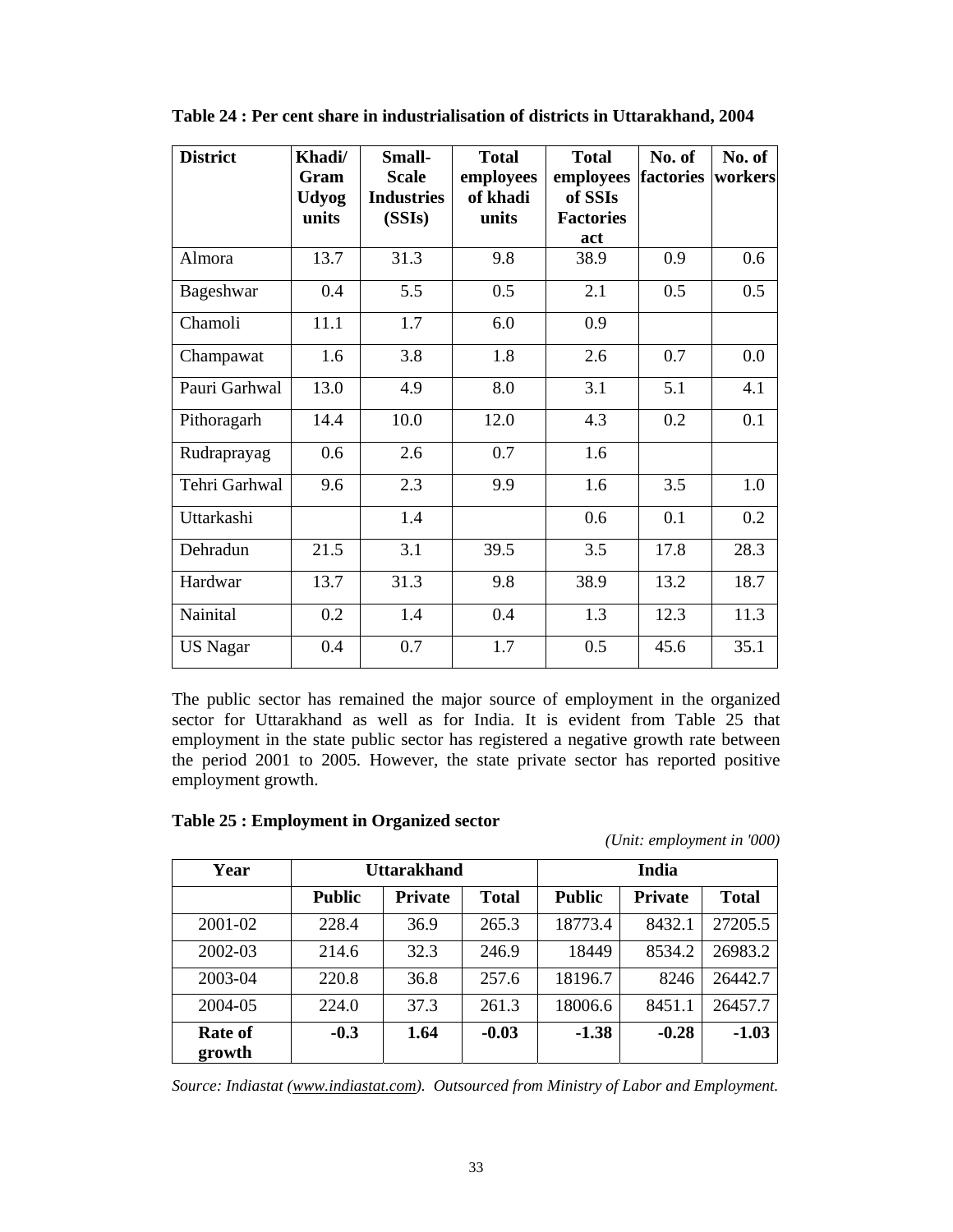## **3.3 Small-Scale Industries and employment**

Industrialization is an opportunity for people of the hill regions and it is not only production but also activities related to tourism and agriculture that can be given the status of industries. For successful industrialization, participation of women and inhouse employment need to be given importance. For the development of the hill regions, creation of feasible employment opportunities is very important. Industrial activity in the hill regions can be tapped in local agro-based industries (e.g. herbs, fruits, frozen tulsi, fruit juices, and jams) and handicraft industries (e.g., shawls which are warmer than quilts). There is a need to provide the latest technology and easy accessibility to raw materials in order to improve the output. At the local level it is necessary to create cooperatives of small-scale industries, as well as good artisan cooperatives that will coordinate with an external marketing agency to sell the products. Some of these employment opportunities are presented in the form of the case studies of the Himalayan Environmental Studies and Conservation Organization (HESCO) and the Ajeevika program.

Most crucial for the development of any business is the development of entrepreneurial skills. Since in the hill regions men have migrated towards the plains and it is the women who are engaged in various activities, it is important to develop the entrepreneurial skills of women. There are a number of alternative economic activities that women can engage in but these petty businesses are unable to yield reasonable levels of income to the households. This is due to various constraints like raw materials and services in the case of dairy farming, lack of technical guidance and marketing in bee-keeping, and lack of awareness and marketing facilities in the case of mushroom cultivation. Households engaged in petty business mainly face credit problems. Here the role of micro-credit institutions becomes very important.

## *Case Study: HESCO*

*HESCO is involved in many activities involving village women to make them self-sustained and add to the family income. They go to the places where there are agricultural activities and train people. They are financed by the project as well as by the WISE group (Women Initiation for Self Employment that has been proposed by NABARD. They sell their products under the brand name SUVAS (name by army people) and WISE (name by women). This activity can be taken up in a single room and does not require much investment. They have in-house trainers for this activity. They involve women in these activities irrespective of their qualifications. Various activities that are undertaken to create livelihood opportunities are fruit preservation (squashes, pickles) and rural bakery, in which they make biscuits from mandua, chaulie and millet. Brand names attached to these products are WISE. The activities and products include pulse processing, spice processing, bio-crafts and handicrafts, candle-making using wax from bee-hives, hand-made paper, envelopes, and greeting cards. With fibers from Ringal, products like bags, dolls, wall hanging, carpets, and furniture are created. They are also involved in making sweets from local crops, which are often sold at temples and other religious places as prasad. They sell HESCO ladoos as prasad and have an annual turnover of around Rs. 36 lakhs. Women and villagers are also given training to contain soil erosion, and use water mills for alternative activities like power generation and grinding rice and wheat. Making use of solar energy for electricity is also taught. Bio-mass activities, like using bio-mass to make charcoal through pyrolizer and using this coal in bakery units, are taught.*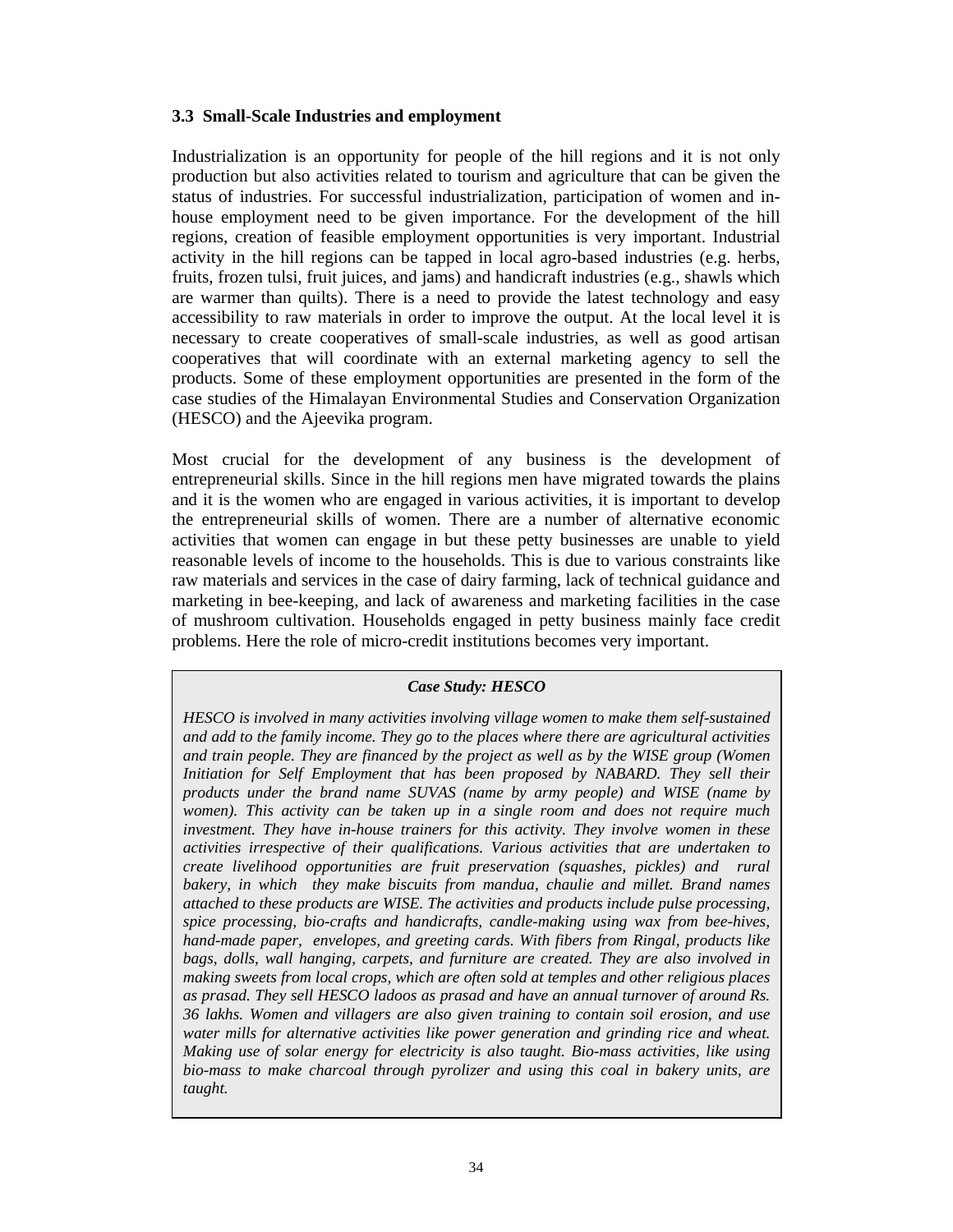#### *Case Study: Ajeevika*

*The Uttarakhand livelihood improvement project for the Himalayas, known as Ajeevika, is being implemented by the Uttaranchal Gramya Vikas Samiti (UGVS) run by Jyotsana Sitling. They work specifically for hill regions. To date they have helped 42,690 households in 17 blocks of 5 districts. For each household 6-7 baskets of options are available. The target group is poor people, the physically and mentally handicapped, and people with small landholdings who do not have any other assets. They play two roles: (a) Social win- Under this wing they interact with companies. Institutional, transactional and financial capacity building is done by the government. (b) Business wing- It is handled by venture capital companies and provides business development services. They have SMEs focusing on micro-level economic activities. They are also involved in business services and have various business models. They have an institutional framework with governments. If this project proves successful, it can be used for rural empowerment in other regions too. They use a business development model; through the sub-sector, the project will support the development of livelihoods that are based on micro-enterprise.* 

In the case of small home-processed food products, marketing facilities pose a major bottleneck. The government should adopt successful models like "lizzat papad" to make some of these activities economically viable. The study by Sekhar, 2007 showed that development of entrepreneurship levels in women helps provide them with a level of income that is higher than poverty line income (Table 26). Although there is potential for income generation in the case of mushroom cultivation and beekeeping, it remained untapped mainly because of constraints and indicates that certain corrective action should be taken (Table 27). A case study of Rural Litigation and Entitlement Kendra (RLEK) shows how creating awareness and training can also help in the development of entrepreneurial skills.

| <b>Activity</b>         | <b>Farm income</b> | <b>Entrepreneurial</b><br>income | <b>Wage income</b> |
|-------------------------|--------------------|----------------------------------|--------------------|
| Dairy farming           | 74                 | 23                               | 3                  |
| Poultry farming         | 40                 | 58                               | 3                  |
| Papad-making            | $\Omega$           | 86                               | 14                 |
| Mushroom<br>cultivation | 100                | $\theta$                         | $\Omega$           |
| Bee-keeping             | 80                 | 20                               | $\Omega$           |
| Quilt-making            | 59                 | 13                               | 28                 |
| Petty business          | 19                 | 70                               | 12                 |

**Table 26 : Proportion of total household income by category of entrepreneurship** 

*(Unit in per cent)*

*Source*: IEG Working paper, C.S.C. Sekhar.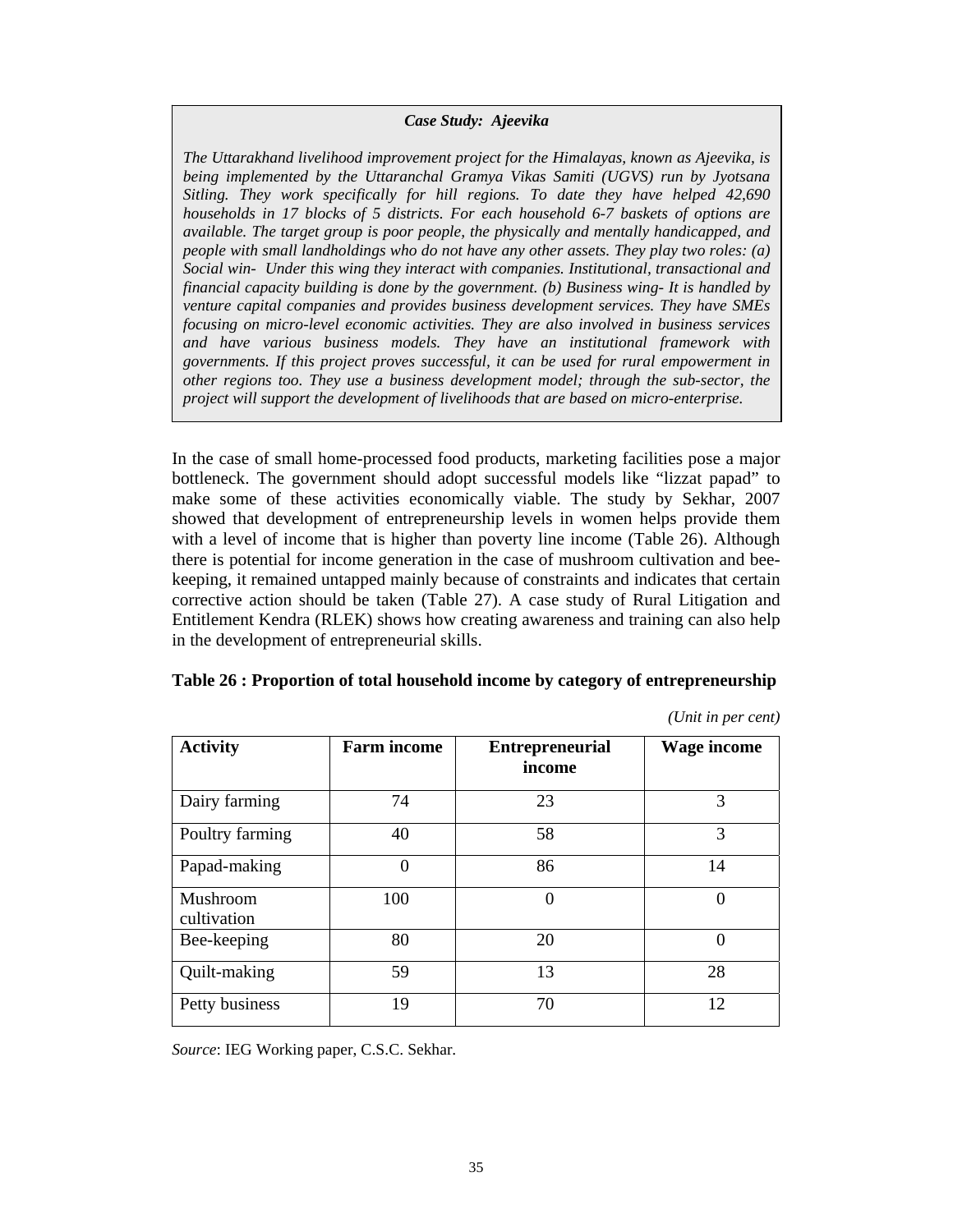| <b>Activity</b> | <b>Problems/Constraints</b>  | <b>Suggested Corrective Action</b>  |
|-----------------|------------------------------|-------------------------------------|
| Dairy farming   | Feed/fodder, animal health   | Provision of health-care facilities |
|                 | services                     |                                     |
| Papad-making    | Availability of finance,     | Credit provision through rural      |
|                 | marketing facilities         | banks, SHGs and thrift groups,      |
|                 |                              | collectivizing marketing through    |
|                 |                              | co-operatives                       |
| Mushroom        | Technical guidance and       | Provision of training and           |
| cultivation     | marketing facilities         | developing marketing                |
| Bee-keeping     | Technical guidance and       | Provision of training and           |
|                 | marketing facilities         | developing marketing                |
| Quilt-making    | Inadequate payment by        | Ensure timely and adequate          |
|                 | contractors, health problems | payment, provision of health-care.  |
| Petty business  | Availability of finance      | Credit provision through rural      |
|                 |                              | banks, development of SHGs and      |
|                 |                              | thrift groups                       |

**Table 27 : Summary of constraints and proposed corrective action** 

*Source: Sekhar (2007).* 

## *Case Study: Rural Litigation and Entitlement Kendra (RLEK)*

*RLEK is involved in training women to participate in the Panchayat System. They have a legal literacy program where they make women aware of their rights. In Bageshwar, RLEK runs a Jan Shiksha Sansthan for vocational sources and 18 schools in remote areas. For these 18 schools, RLEK works in partnership with villages that provide land to them. Foreign units also help them for the same. The Law Ministry and Labor Ministry are helpful for adult education. Another unit run by RELK is the State Resource Centre for Adult Education, which a technical support agency. The Ministry of Human Resource and Development has set up a State Resource Centre (SRC) in every state that is totally funded by the GOI. SRCs provide technical assistance which includes research, monitoring and evaluation, setting the curriculum, and material preparation. SRC also provides vocational training which covers the reproductive and productive age group of 15-35 years. It includes training in mobile repair. In Champawat, there is one model centre where illiterates make envelopes from scrap and earn Rs. 50 per day. Embroidery, Jardogi, and making chalk are other options.* 

*RLEK runs the Panchayati Rule Gender Awareness Training Institution (PRGATI). The main focus of these programs is women's empowerment. Women participate actively. They escort women to blocks to develop their leadership qualities and once they win, they train them in their development. They have 281 self-help groups (SHGs) in the whole of Uttarakhand, e.g., in Chakrata block, Uttarkashi and in Tehri. Since agriculture is the main activity for women in the hills and men migrate for better jobs, women need to be more empowered and aware of the proper utilization of money. RLEK helps them develop their skills. Women face many problems, e.g., they have to pay high interest on borrowed money and many times their money is blocked when they invest. They do not have information about different schemes operating in banks. It has been suggested that there should be some centers which pass on this information to them. They organize open forums, conferences, seminars and workshops to provide information on the gender perspective and make women more aware. Evidence shows that they are doing quite well despite being uneducated and the importance of being aware should be emphasized.*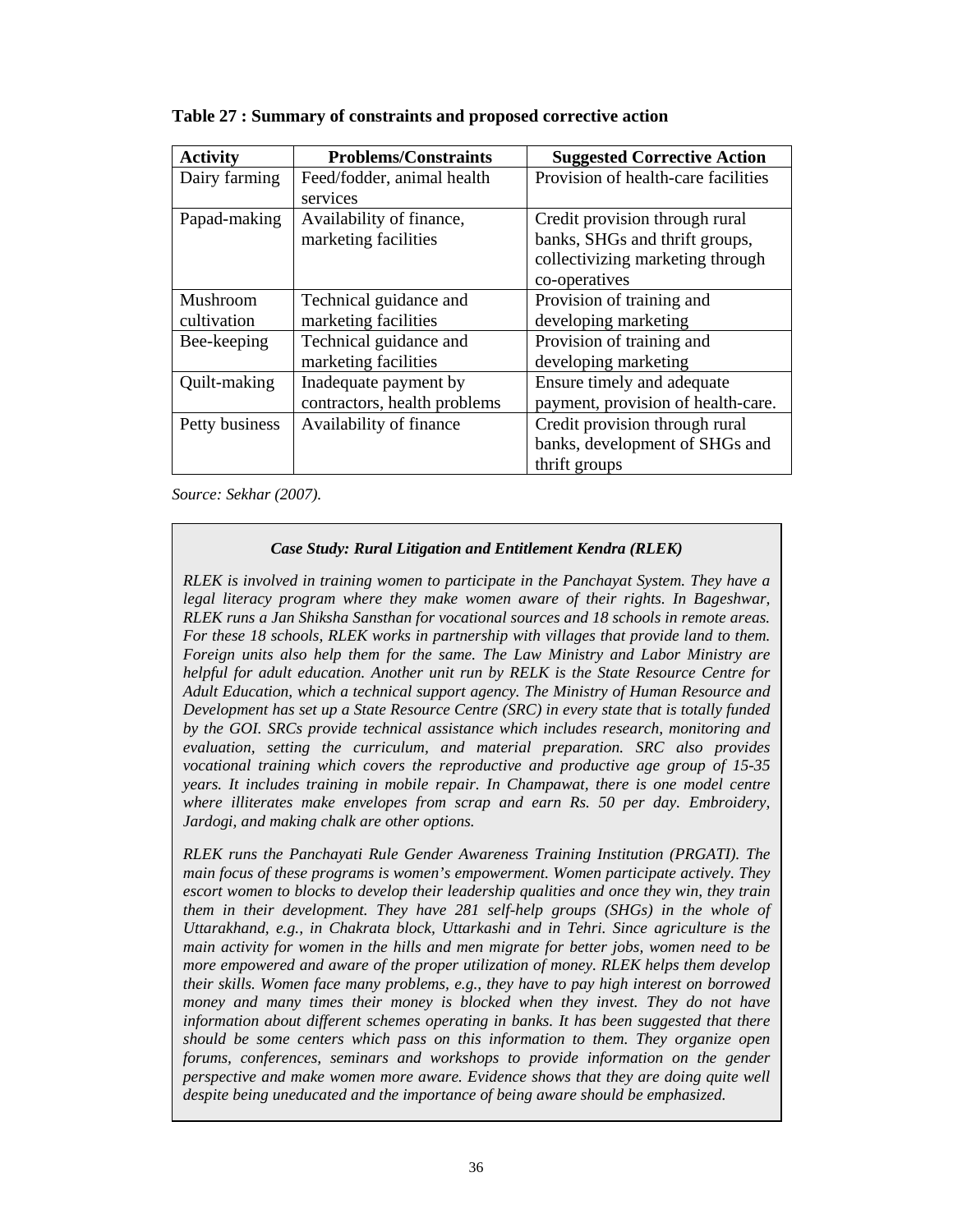## **4. Promoting Tourism**

An Uttarakhand Tourism Development Master Plan for 2007-22 has been developed that is coordinated by the Government of India, Government of Uttarakhand, United Nations Development Programme (UNDP) and World Tourism Organization. The aim of this plan is to develop high-quality sustainable tourism infrastructure, facilities and products in the prime tourism zones of Uttarakhand state. The plan attempts to identify, define and describe these zones and their unique resources. It also proposes how such resources can be utilized to create different viable and sustainable natureand culture-based products of various standards. The prevailing resources of the Garhwal and Kumaon regions need to be utilized along with trying to sort out the problems associated with the development of tourism in these regions.

There is wide and diversified demand for tourism in this state from both the domestic and international markets in terms of content and standard of facilities and utilities. The state attracts tourists for pilgrimages, cultural tourism, nature tourism, adventure tourism, wildlife tourism, eco-tourism, and amusement and leisure tourism. The approach to tourism development in Uttarakhand has to be based on the strengths of this state. Since Uttarakhand is rich in natural beauty with a unique mountain environment as well as rich historical and cultural assets, diverse products have to be designed for various categories of people who travel to this state for different motives. Along with the development of tourism, the present environment assets must be conserved and the areas where deterioration has taken place should be upgraded and improved.

The main problem in the development of the state is proper infrastructure to support sustainable tourism. Tourist zones have to be connected by formal and informal links in the form of roads, trails, tracks, and thematic circuits. The seasonality of different kinds of tourism and tourists to be attracted should be taken into account, so as to create employment for year-round tourism. The tourism plan needs to develop new tourist options that target different types of tourists as well as showcase the culture, handicrafts, and cuisine of that tourist option. Proper publicity and marketing are required along with the development of skills in tourism sub-sectors to provide worldclass service. Training institutions that impart skills and partnerships with the public sector to develop the resources need to be integrated into this plan. Resources have to be mobilized for marketing and creating infrastructure. There are already some master plans by the government for both the Gharhwal and Kumaon regions (Appendix 6) that need to be implemented appropriately and in integration with upcoming government plans.

## **4.1 Status of Tourism Sector**

Trends of tourist arrivals show that in Uttarakhand both foreign and domestic tourists have gradually increased. The per cent change in number of foreign tourists over the previous year was lower in Uttarakhand than in India until 2003-04, but after that the state witnessed growth in the number of foreign tourists (Table 28). However, overall tourist arrivals in Uttarakhand are much lower than arrivals in India. As shown in Table 29, of the total number of tourists who arrive in India only 3-4 per cent visit Uttarakhand. This situation has remained unchanged since the state was created in 2001. Among tourists, the majority are domestic tourists and the foreign tourist share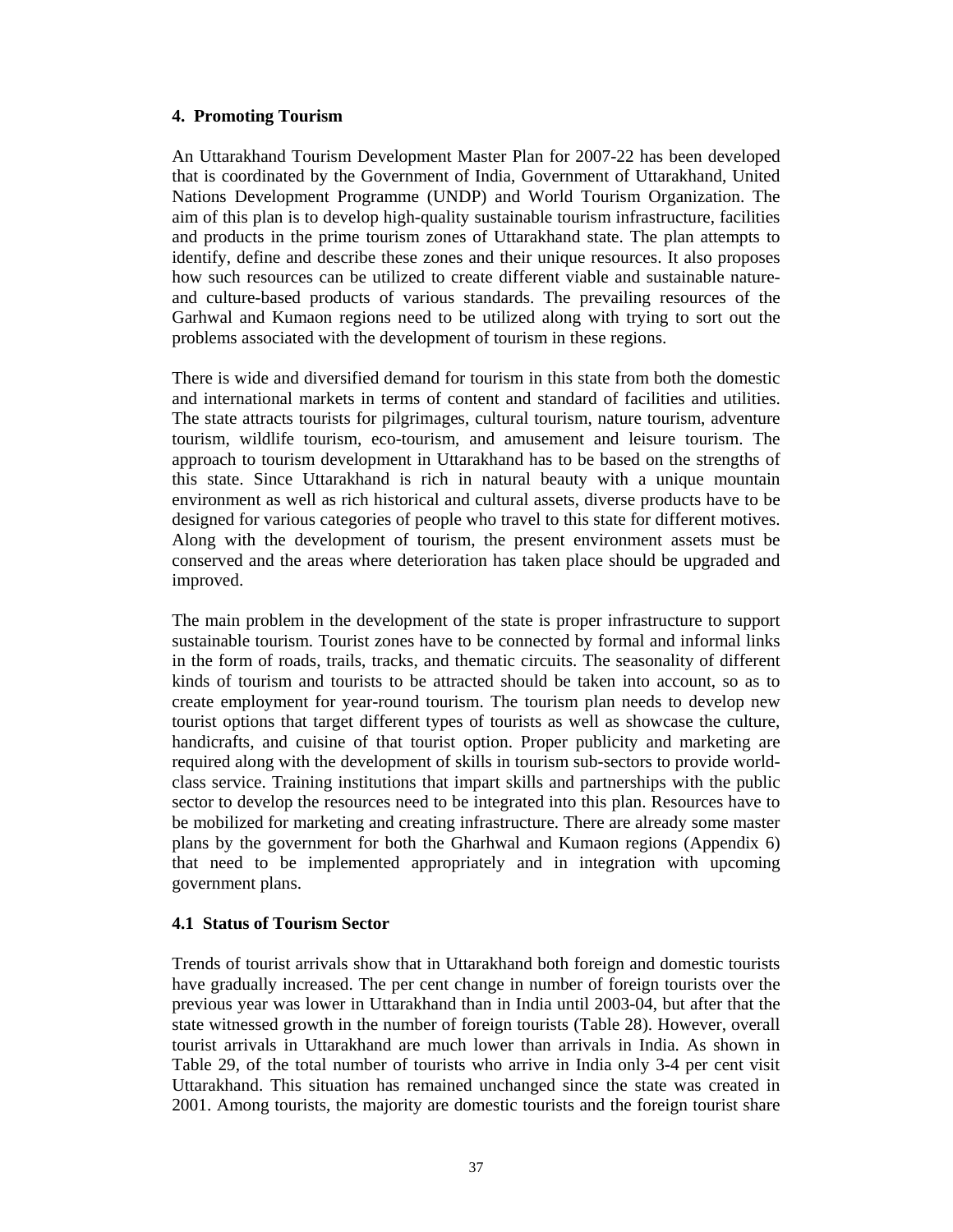is less than 1 per cent. This portrays a gloomy picture of state tourism development and also shows that there is a lot of potential for developing this sector.

| Year | <b>Tourist to Uttarakhand</b> |                 |         |              | <b>Tourists to India</b> |         |
|------|-------------------------------|-----------------|---------|--------------|--------------------------|---------|
|      | <b>Total</b>                  | <b>Domestic</b> | Foreign | <b>Total</b> | <b>Domestic</b>          | Foreign |
| 2001 | 9.60                          | 9.55            | 0.04    | 241.91       | 236.47                   | 5.44    |
| 2002 | 10.65                         | 10.61           | 0.05    | 274.76       | 269.60                   | 5.16    |
| 2003 | 10.89                         | 10.84           | 0.06    | 315.75       | 309.04                   | 6.71    |
| 2004 | 11.78                         | 11.72           | 0.06    | 374.52       | 366.23                   | 8.36    |
| 2005 | 14.29                         | 14.22           | 0.08    | 392.08       | 390.47                   | 9.94    |
| 2006 | 19.45                         | 19.36           | 0.10    | 472.56       | 461.16                   | 11.40   |

## **Table 28 : Status of tourist arrivals**

*Source: Central Statistical Organisation.* 

## **Table 29 : Share of tourists in Uttarakhand compared to India**

*(Unit: Percentage)* 

| Year | <b>Uttarakhand</b> | <b>Domestic Tourists</b> | <b>Foreign Tourists</b> |
|------|--------------------|--------------------------|-------------------------|
| 2001 | 3.97               | 4.04                     | 0.82                    |
| 2002 | 3.88               | 3.93                     | 0.87                    |
| 2003 | 3.45               | 3.51                     | 0.82                    |
| 2004 | 3.15               | 3.20                     | 0.75                    |
| 2005 | 3.65               | 3.64                     | 0.76                    |
| 2006 | 4.12               | 4.20                     | 0.84                    |

## **Table 30 : Availability of tourism infrastructure, 2006**

| <b>Infrastructure</b>       | <b>Number</b> | <b>Availability of</b><br>infrastructure<br>(per million<br>people per year) | <b>Availability of</b><br><i>infrastructure</i><br>(per thousand<br>people per day) |
|-----------------------------|---------------|------------------------------------------------------------------------------|-------------------------------------------------------------------------------------|
| Important tourist places    | 238           |                                                                              |                                                                                     |
| Tourist rent houses         | 163           | 8.38                                                                         | 22.96                                                                               |
| Night shelters              | 28            | 1.44                                                                         | 3.94                                                                                |
| Hotels and guest houses     | 1993          | 102.47                                                                       | 280.73                                                                              |
| Dharamshalas                | 789           | 40.57                                                                        | 111.14                                                                              |
| Beds in tourist rest houses | 6562          | 337.38                                                                       | 924.32                                                                              |
| Beds in night shelters      | 1300          | 66.84                                                                        | 183.12                                                                              |

*(Unit: Million)*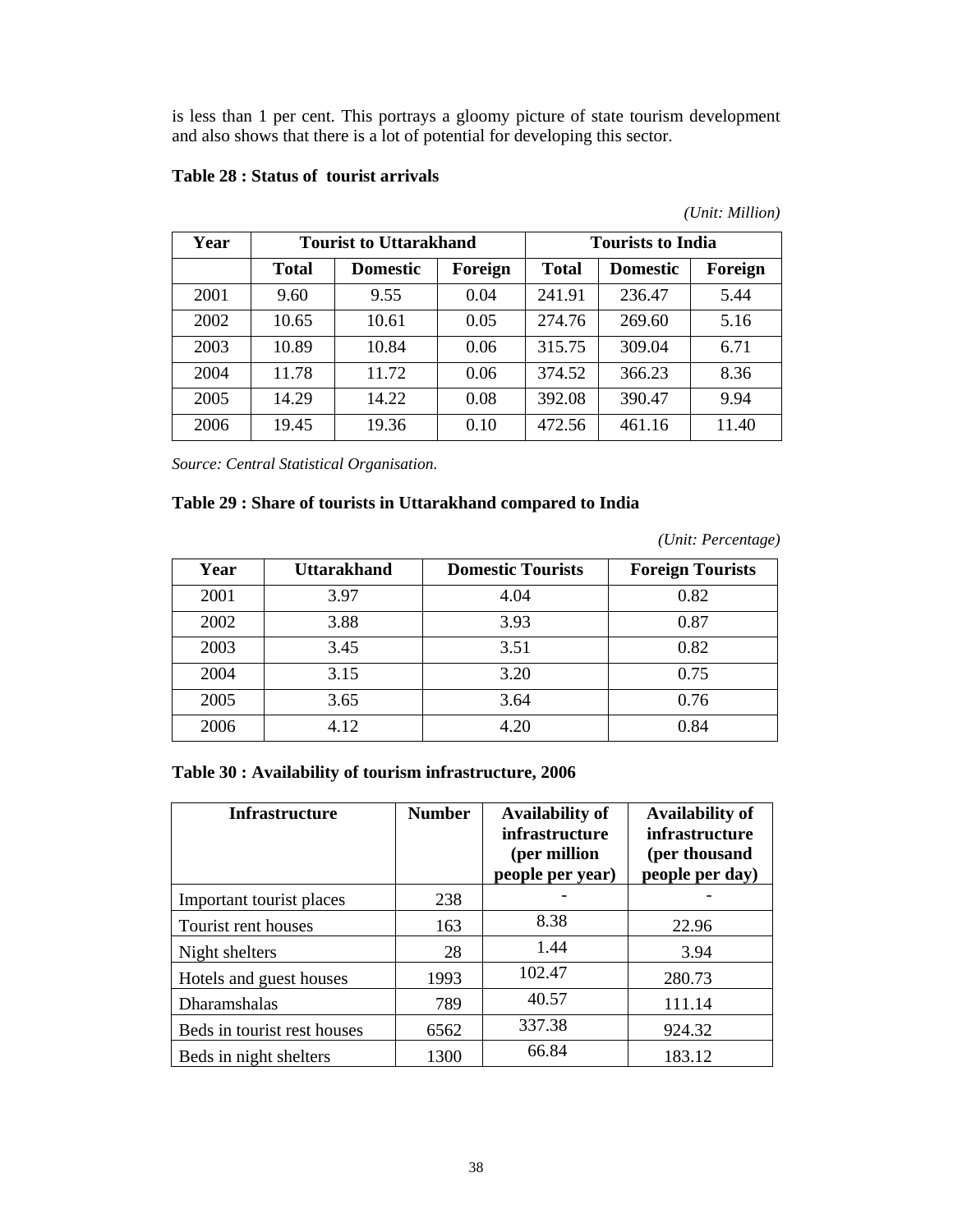Even seven years after the creation of the state and despite the potential for all kinds of tourism, the state is not able to attract tourists because of the poor tourism infrastructure. The total number of tourist arrivals in Uttarakhand was 19.45 million in 2006; with the infrastructure facilities currently available the situation is very poor. Table 30 shows that per annum Uttarakhand has only 8.4 tourist rent houses per million tourists, 102.5 hotels and guest houses per million tourists, and 337 beds available for every million tourists.

| <b>District</b>         | <b>Domestic tourists</b> | <b>Foreign tourists</b> | <b>Total</b> |  |
|-------------------------|--------------------------|-------------------------|--------------|--|
| Almora                  | 225333                   | 5101                    | 230434       |  |
| Chamoli                 | 1670176                  | 3078                    | 1673254      |  |
| Pauri Garhwal           | 522180                   | 9835                    | 532015       |  |
| Pithoragarh             | 193947                   | 1136                    | 195083       |  |
| Rudraprayag             | 493824                   | 1092                    | 494916       |  |
| Tehri Garhwal           | 591033                   | 8699                    | 599732       |  |
| Uttarkashi              | 804032                   | 1511                    | 805543       |  |
| Dehradun                | 2361254                  | 20573                   | 2381827      |  |
| Haridwar                | 6283726                  | 11012                   | 6294738      |  |
| Nainital                | 616594                   | 12504                   | 629098       |  |
| <b>US Nagar</b>         | 67946                    | 220                     | 68166        |  |
| Uttarakhand             | 13830045                 | 74761                   | 13904806     |  |
| Hill districts          | 4500525                  | 30452                   | 4530977      |  |
|                         | (32.54)                  | (40.73)                 | (32.59)      |  |
| Districts in the plains | 9329520                  | 44309                   | 9373829      |  |
|                         | (67.46)                  | (59.27)                 | (67.41)      |  |

| Table 31 : Number of tourist arrivals, 2005-06 |  |  |  |  |  |  |  |
|------------------------------------------------|--|--|--|--|--|--|--|
|------------------------------------------------|--|--|--|--|--|--|--|

*Source: Compiled from district statistics from Monthly Review of Uttaranchal Economy by the Regional Monitoring Service of CMIE.* 

*Note: Details on Bageshwar and Champawat are not available.* 

At the district level, regions in the plains have relatively better infrastructure. Of the total number of tourists visiting the state, 67 per cent visit regions in the plains and only 33 per cent venture into the hill regions (Tables 31 and 32). In terms of foreign tourists, 40.73 percent go to hill districts and of the domestic tourists 32.54 per cent visit the hills of Uttarakhand.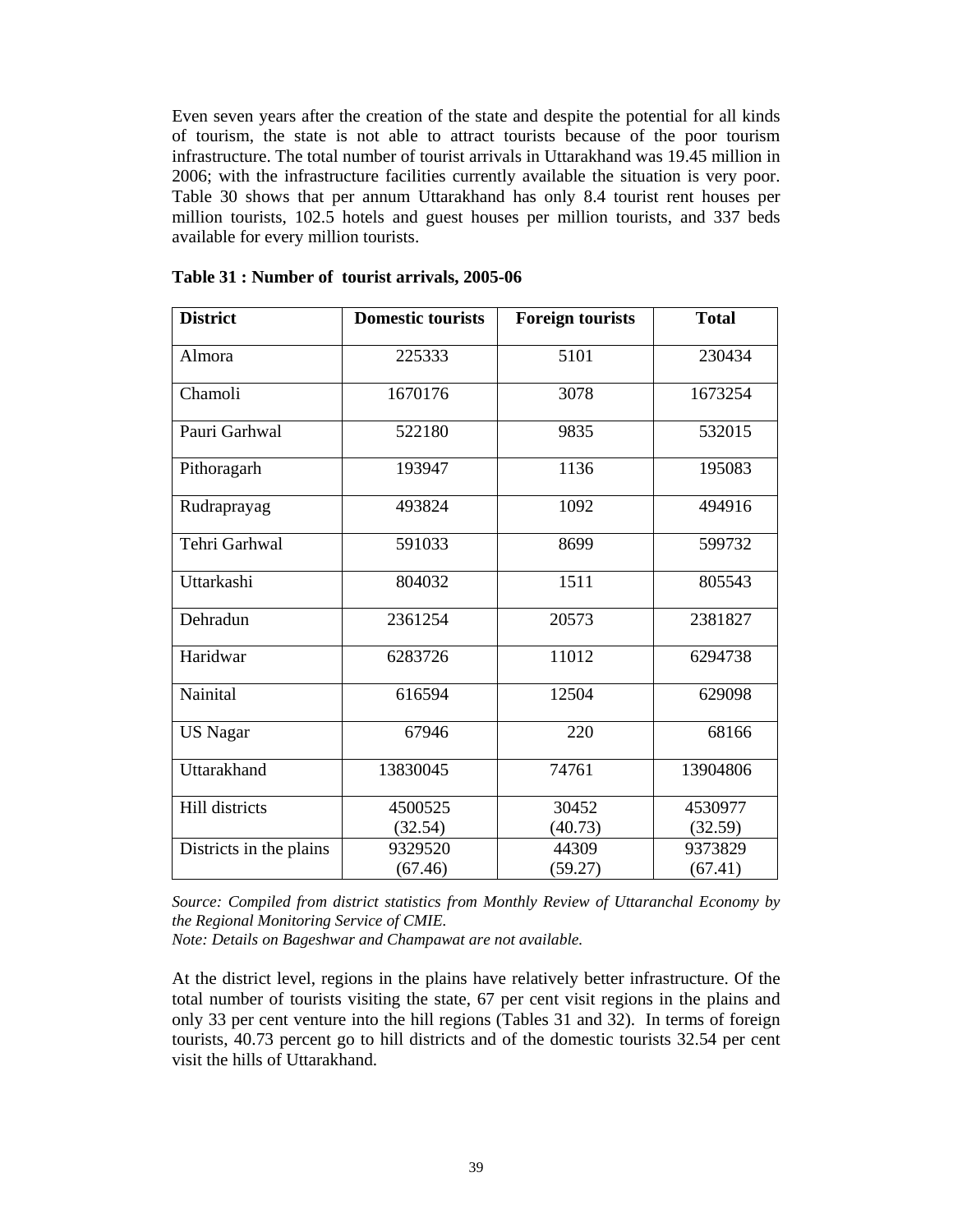| <b>District</b> | <b>Number</b> | <b>Number</b> | <b>Number</b> | <b>Rooms</b> | <b>Beds</b> | Av. no. |
|-----------------|---------------|---------------|---------------|--------------|-------------|---------|
|                 | <b>of</b>     | <b>of</b>     | of beds       | per          | per         | of beds |
|                 | establish-    | rooms         |               | establish-   | establish-  | per     |
|                 | ments         |               |               | ment         | ment        | room    |
| Dehradun        | 317           | 6150          | 15283         | 19.4         | 48.2        | 2.5     |
| Haridwar        | 22            | 4294          | 9120          | 19.3         | 41.1        | 2.1     |
| Tehri           | 79            | 706           | 7747          | 8.9          | 98.1        | 11.0    |
| Garhwal         |               |               |               |              |             |         |
| Pauri           | 131           | 3849          | 16206         | 29.4         | 123.7       | 4.2     |
| Garhwal         |               |               |               |              |             |         |
| Uttarkashi      | 132           | 1594          | 3496          | 12.1         | 26.5        | 2.2     |
| Rudraprayag     | 155           | 1434          | 4584          | 9.3          | 29.6        | 3.2     |
| Chamoli         | 240           | 2527          | 9087          | 10.5         | 37.9        | 3.6     |
| U S Nagar       | 47            | 753           | 1464          | 16.0         | 31.1        | 1.9     |
| Nainital        | 126           | 2320          | 6094          | 18.4         | 48.4        | 2.6     |
| Champawat       | 26            | 257           | 638           | 9.9          | 24.5        | 2.5     |
| Almora          | 76            | 815           | 2139          | 10.7         | 28.1        | 2.6     |
| Bageshwar       | 27            | 399           | 1057          | 14.8         | 39.1        | 2.6     |
| Pithoragarh     | 70            | 679           | 1444          | 9.7          | 20.6        | 2.1     |
| Total           | 1648          | 25777         | 78359         | 15.6         | 47.5        | 3.0     |

**Table 32 : Hotel accommodation by district, 2005** 

*Note:* Data includes hotels, guesthouses, ashrams, dormitories and GMVN/KMVN facilities. *Source*: Tourist Board.

#### **4.2 Issues and recommendations for tourism development**

The issues that hinder the effective marketing of the state as a tourism destination are lack of awareness of Uttarakhand as a tourism destination; ineffective branding of the state; lack of a marketing strategy and expensive annual campaigns that are not sufficiently focused; development and operational issues; and the virtual nonexistence of public-private sector coordination. In the international market there is little awareness of Uttarakhand as a tourism destination with the exception of Rishikesh and Haridwar for religious visitors, Dehradun for being the capital city, Nainital as a hill resort, Udham Singh Nagar for commercial visitors, and Corbett National Park for its famous tiger reserve. However, tourism in the state is making its presence felt in the international market and adventure tour operators are also approaching this region. There is immense potential for tourism in the hill districts (Appendix 7) and developing a coherent plan to attract tourists is of prime importance for the development of the hill region.

## *4.2.1 Infrastructure*

Issues in infrastructure development pertain to transportation, electricity and drinking water supply, telecommunications, emergency services, restaurants and hotels, and waste disposal (these are discussed in detail in the next section).

Transport linkages within the state and to the rest of the country are critical. Urban public transport needs must be addressed within an urban renewal planning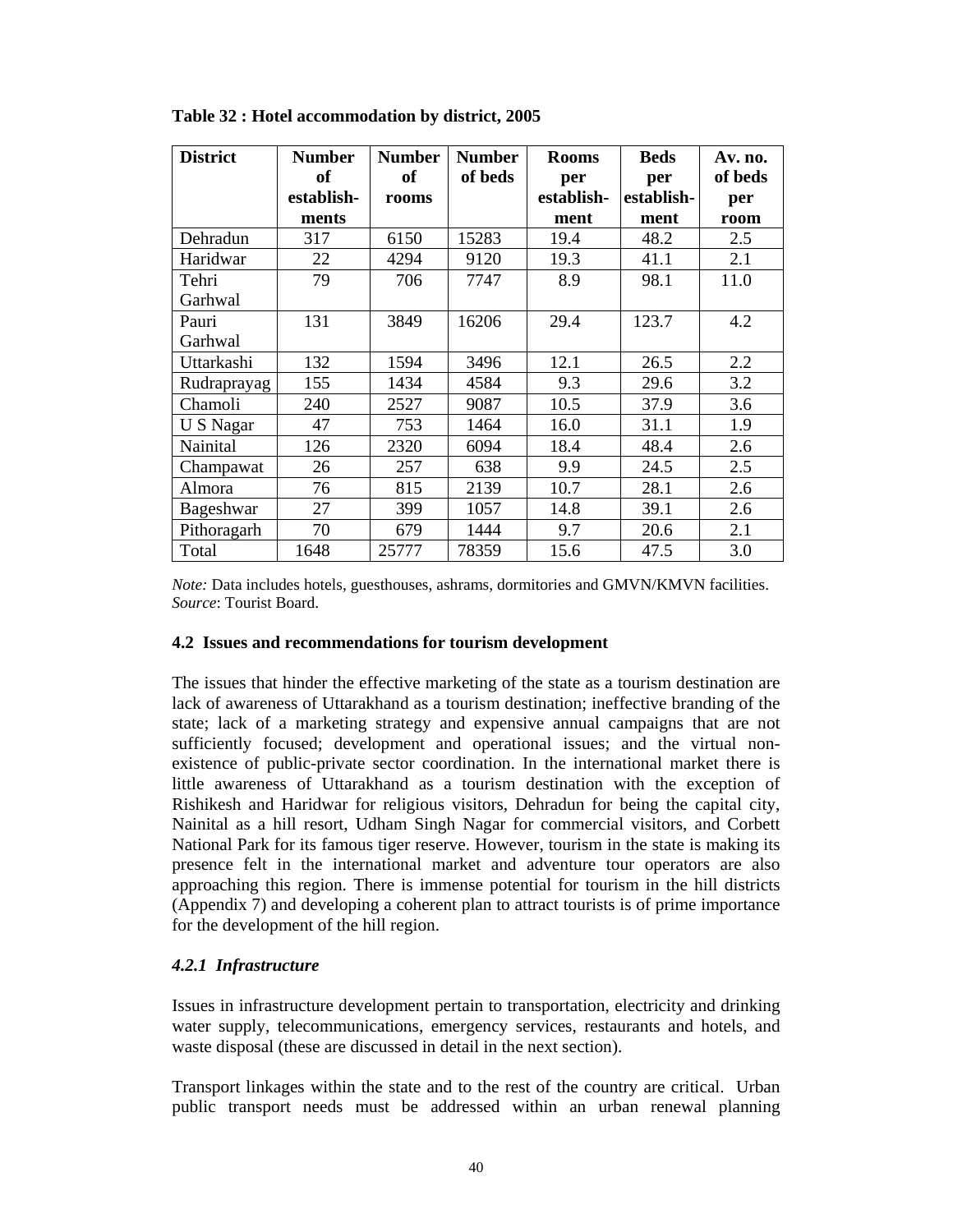framework. Within the state, buses and taxis need to be added in every district to handle increased passenger loads. In addition, an efficient and competitive level of service should be introduced; routes, schedules and fares should be advertised, tickets should be sold over the Internet, and a variety of transport options offered to provide varying levels of service. To reach inaccessible places, cable cars and ropeways offer an alternative to roads but care must be taken to embed such infrastructure into the scenery to minimize their visual impact. On Tehri Lake a car and passenger ferry service can help cut the travel time between the north and south shores of the lake; this would also serve as a tourist attraction.

Railways, roadways and airways should be developed to link the state with the rest of the country and reduce travel time. Electrification of the remainder of the Delhi-Dehradun line will make travel faster. It is recommended that railway connections should be created between Jolly Grant airport and the Delhi-Dehradun line to allow future rail access to the airport. In addition, schedules and connections in coordination with the Delhi urban rail system should be improved.

No further recommendations beyond those brought forward by the Aviation Master plan has recommended plans for connecting the state with international and national airports. However, air links are being developed and six airplane strips have been proposed in the hills by the government. Helicopters services should also be introduced; for these services, facilities for refueling and hangers within the state have been proposed along with the installation of beacons at major helipads to allow operations during bad weather. These services will attract NRIs and wealthy travelers, increasing the number of tourists and resulting in development.

A frequent criticism is that the positive effects of tourism development do not reach the local population and income generated from this sector might get drained out instead of being utilized within the state. Three types of tourists visit Uttarakhand. High-end tourists come on weekends and spend a lot of money on hired taxis but that does not contribute to the local economy. Pilgrims stay 10-15 days and the money they spend filters down directly to the economy of Uttarakhand. Modern tourists who come for a holiday spend money on their stay, which directly benefits the local population, but they cause pollution, which is at a heavy cost to the environment.

It is important to set up motels on small pieces of land to strength tourism. In tourist areas, toilets and restaurants should be provided. Panchayats (Appendix 8) can be involved to facilitate this construction activity and generate employment within the villages rather than getting laborers from neighboring states.

There is tremendous scope for religious tourism in the Garhwal region. The government should develop the route to Badrinath. Basic facilities for tourists, particularly women and children, need to be developed especially along the Haridwar-Badrinath route (Char dham plan is already with the government) and s*ulabh shauchalays* should be set up every twenty kilometers. Class tourism for NRIs can also be promoted by improving facilities in the region; for this, a public-private partnership model can be developed.

For the Kumaon region, the focus should be general tourism. Currently, the government is implementing a Rs. 12-13 crore project for cleanliness in Nainital and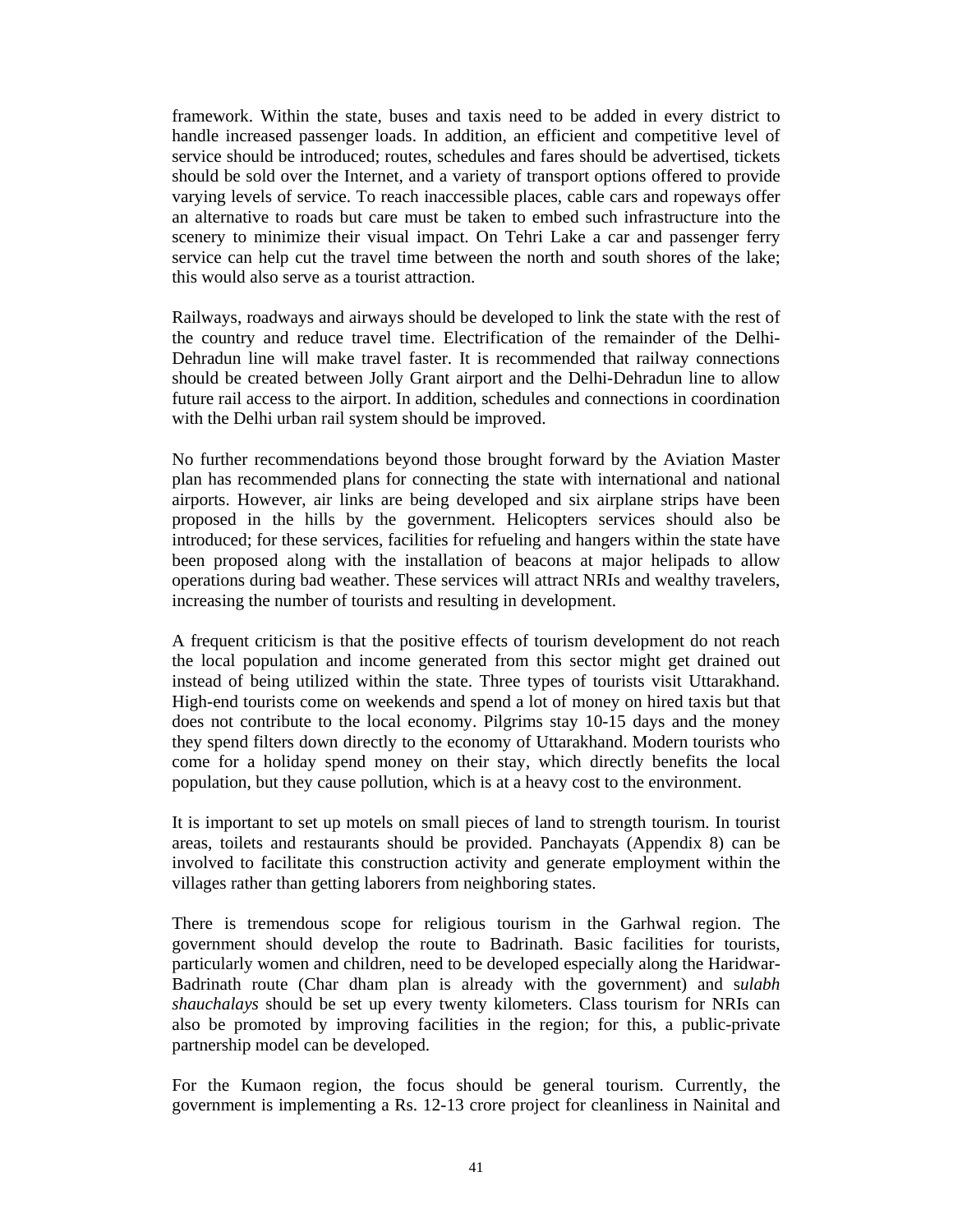the Tehri dam area is a potential tourist spot. Cities can be created that focus on medical tourism including medication as well as medication teaching. Spiritual tourism also needs to be leveraged to generate employment for the locals and revenue for the state by creating adequate infrastructure at spiritual destinations. The Vaishno Devi temple model is suitable for Uttarakhand and can prove to be a growth and development driver that adds to the income of the state.

#### *Vaishno Devi: Model to be followed*

*India has been blessed with diverse religious places and Vaishno Devi is one of them. It has emerged as an economic boon for Katra. The base camp itself generates an income of Rs 474.36 crore per annum. This has been made possible by the Shri Mata Vaishno Devi Shrine Board which was set up in August, 1986. The main objective of the Act was to provide better management and governance of the Holy Shrine of Shri Mata Vaishno Devi Ji and its endowments, including the appurtenant lands and buildings. Since the takeover the Shrine Board has constantly strived to provide all facilities to devotees visiting the Holy Cave Shrine of Shri Mata Vaishno Devi with the result that pilgrimages*  to this holy place increased tremendously --from 13.95 lakhs to 69.50 lakhs in 2006. *Efforts are still ongoing to further improve facilities for pilgrims and provide state-ofthe-art facilities in every sphere.* 

*Rapid improvement was carried out with board funds. In a short time the entire stretch of track to Bhawan covering a distance of over 12 km. has been laid with tiles and made pucca for the convenience of pilgrims; an alternate track measuring 5.5 km has been constructed and has 70 shelter sheds covering a distance of nearly 4 km. Pilgrims can rest at these shelter sheds, also called Vishram Sthals. A large number of parapets have been constructed and railings provided. Moreover, the entire track has been well illuminated with approximately 1,200 High Power Sodium Vapour (HPSV) lamps Over 100 toilet blocks with more than 600 seats including Western-style toilets have been constructed at regular distances all along the track. A total of 125 water points and 50 water coolers have been installed on the track to make clean drinking water available to the pilgrims. The Board also provides free accommodation for devotees at Adkuwari, Sanjichatt and Bhawan. Many Bhojanalayas that provide wholesome and hygienic food on a no-profit basis are being run at Bhawan, Adhkuwari, Sanjhichhat and at Vaishnavi Dham/Saraswati Dham in Jammu. Well-equipped medical centers manned by professionals have been set up at Banganga, Adhkuwari and Bhawan. There is a 24 hour charitable dispensary at Katra. At Sanjichhat there is a 24-bed hospital with all*  facilities. Round- the- clock medical facilities including an ICU are available at *Bhawan. At all the important locations cloak rooms and blanket stores are available. Ponies, pithus and palanquins are available at fixed rates. A helicopter facility on the Katra-Sanjhichhat route is also available through Deccan Aviation. Banks, police stations, and post offices are available at all important locations.* 

To prevent soil erosion, trails, steps, simple drainage channels, and slope protection have to be created. This creates a neat infrastructure and also protects the environment. Along the trail quality rest stops that have toilets and waste disposal facilities should be created. For tourists who are interested in nature walks, walkways need to be created. Frequent pedestrian areas are also proposed. Rope bridges and river crossings provide excursions as well as security for travelers. The existing rope bridges need to be maintained and a similar style followed for new bridges. Low-cost but safe river crossings over seasonal rivers are also suggested.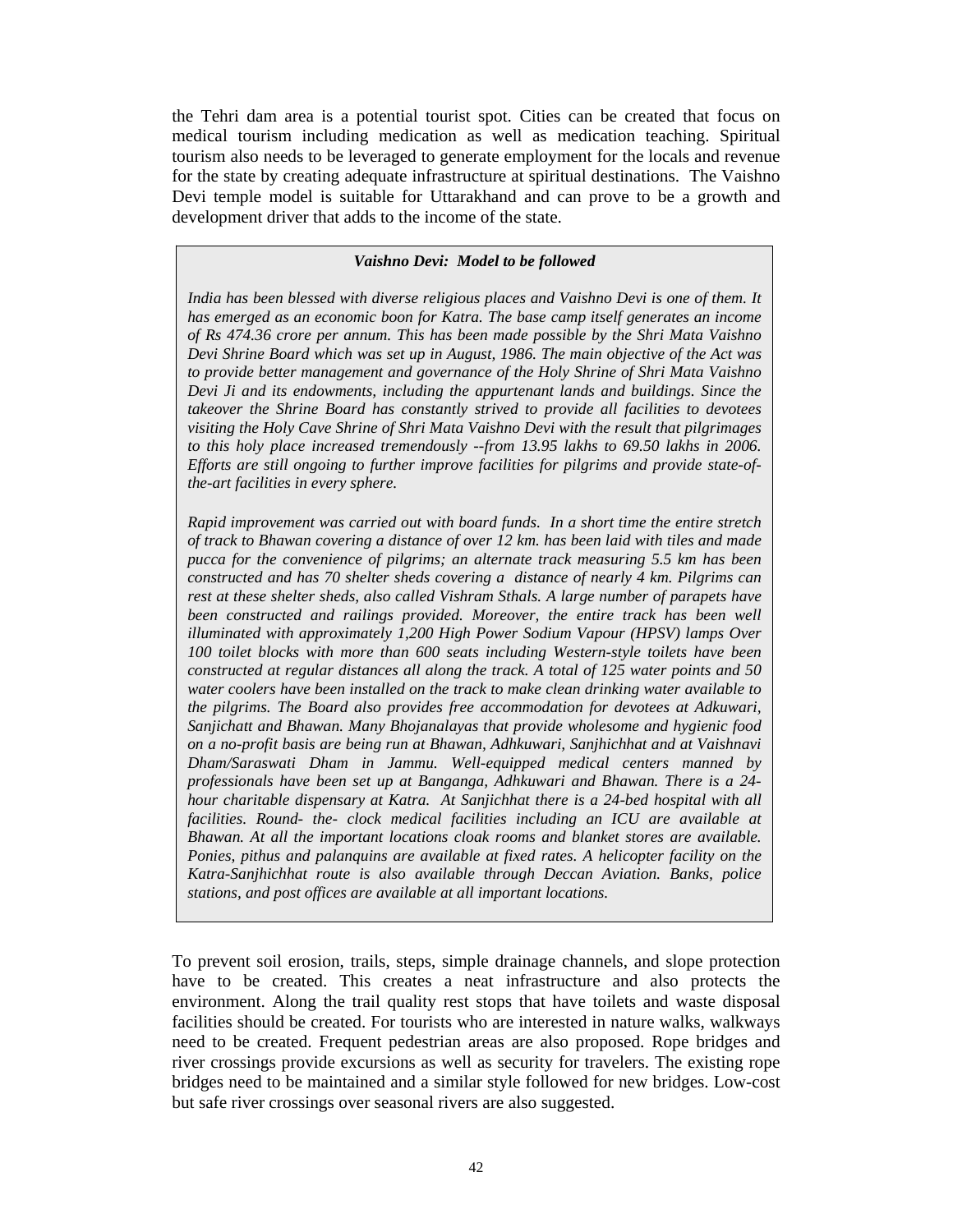## *4.2.2 Appropriate Skill Development*

Models like the "Veer Chand Garhwali Programme" should be developed; this is the model of the "Village Inherited Tourism Mode", in which each household has a separate room for tourists, but the government will have to provide funds and investment. This model is also good as a self-employment scheme. To ensure that the benefits of local tourism actually reach the villagers, it is important to involve women in restaurant activities, youths as drivers of taxis and guides, and local uneducated men as porters. There is a need to develop human resources and hold capacitybuilding training programmes. The supply of competent managers does not meet the demand for mid- and high-level managers and, even at the policy planning level, they are in short supply. There is a shortage of quality institutions and teachers to impart training to the new generation and to upgrade the skills required for foreign tourism. The level of education is quite good but there are a large number of unemployed educated youth in the hills. There is an immediate need o improve the communication skills of personnel in the hospitality industry. There is a similar requirement for organizing local training of personnel employed at front offices, housekeeping, food production, restaurant services, travel agencies, etc. These training programmes can be organized off-season. To meet the manpower requirements of the accommodation sector alone, the state should set up at least one training institute without any further loss of time. Skills in English and other languages should be given high priority.

## *4.2.3 Government policies*

There is potential to re-use the existing local resources to develop tourism in Uttarakhand. The social and cultural environment of the state is prepared to take up tourism as a major opportunity to create jobs. Though tourism is considered to be an industry, the benefits are not accessible to the state. There is still no proper tourism management plan; added to it is the problem of lack of connectivity. In Uttarakhand, the tax load on tourist vehicles is much higher than that in other states like Himachal Pradesh and Jammu & Kashmir (Table 32). Also, these states charge a single entry tax, unlike Uttarakhand which charges tax at multiple points. Therefore, tour operators discourage tours to Uttarakhand. Hence, there is a need to reduce the tax differences to tap the tourist potential of the state when there is competition from other states.

## **Table 33 : Taxes per day on tourist vehicles in Uttarakhand and neighboring states**

*(Unit: In Rupees)* 

| <b>State</b>            | <b>Bus</b> | <b>Small vehicle</b> | Times tax is paid   |
|-------------------------|------------|----------------------|---------------------|
| <b>Himachal Pradesh</b> | 333        | 130                  | Single entry tax    |
| Jammu & Kashmir         | 300        | 120                  | Single entry tax    |
| Uttarakhand             | 1800       | 350                  | Multiple places tax |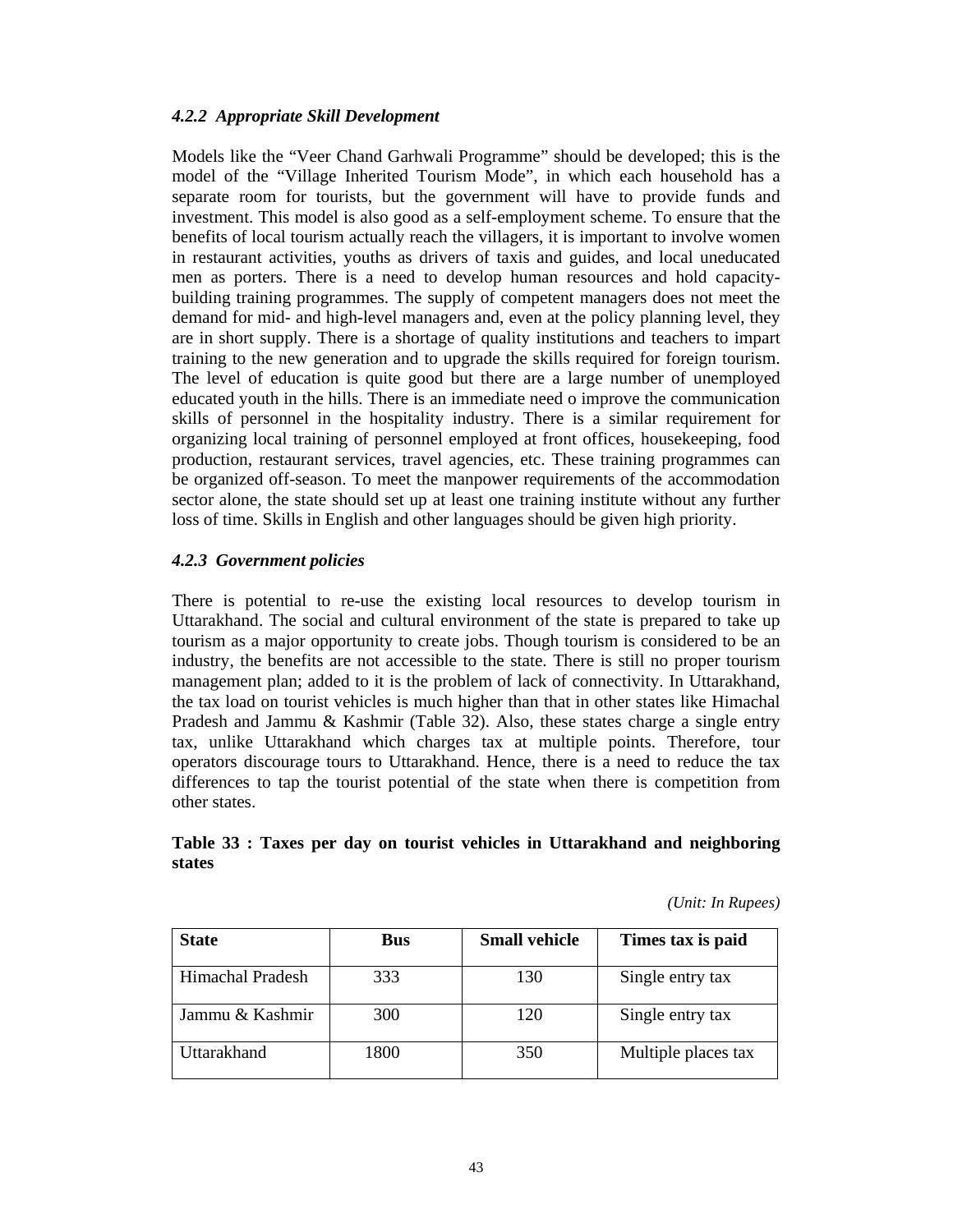## **5. Developing Infrastructure**

 $\overline{a}$ 

In the earlier sections of the paper, it has been repeatedly envisaged that infrastructure development is one of the biggest constraints that the state faces for its development and growth. The situation of infrastructure is even worse in the hill regions because of the difficult terrain. The major infrastructural issues to be discussed are drinking water and irrigation facilities, electricity, transportation and communication facilities, banking infrastructure, and social infrastructure like housing and education (Appendices 8 and 9).

## **5.1 Water Issues: Drinking water and irrigation**

Uttarakhand has acute water scarcity. Water is a problem both for drinking and for irrigation. The high population growth in Uttarakhand over the decades has placed enormous pressure on its natural resources, mainly forests. The forest cover has been significantly reduced both in density and area, which has created other serious problems like soil erosion and loss of water-storage capacity in the hill areas. It has increased the scarcity of water as the natural springs started drying. Increased loss of top-soil (soil erosion) combined with a drop in already poor irrigation facilities have affected agriculture and the large population dependent on it. Further, it has added to the plight of the hard-working women for whom natural water sources provide water for daily household use.

The government of Uttarakhand has been working on various programmes and plans to rectify the problem. A comparative analysis of the performance of five different approaches to meeting the drinking water needs of the rural areas shows that the traditional community management approach performs best. However, all the approaches failed to achieve equity in access to drinking water. It is recommended that the issue of drinking water supply must be part of integrated water resources management, and water resources management itself must be part of an integrated natural resource management plan, based on a watershed development approach<sup>22</sup>. Panchayati Raj institutions must play an active role regarding control and management of water, land, and forest resources.

At present in Uttarakhand drinking water supplies are available to 15,545 villages, covering about 64.65 lakhs of the population. At the district level, the coverage of drinking water supply seems to be very good in Rudraprayag with almost 100 per cent of the population covered (Table 34). However, in other hill districts the situation is not so good. The worst are the districts of Champawat and Uttarkashi where only 75 per cent and 80 per cent of the population, respectively, have access to drinking water.

<sup>&</sup>lt;sup>22</sup> Watershed refers to a contiguous area draining into a single water body or a water course or it is a topographical area having a common drainage. This means that the rainwater falling on an area coming within a ridgeline can be harvested and will flow out of this area through a single point. Some refer it as a catchment area or river basin.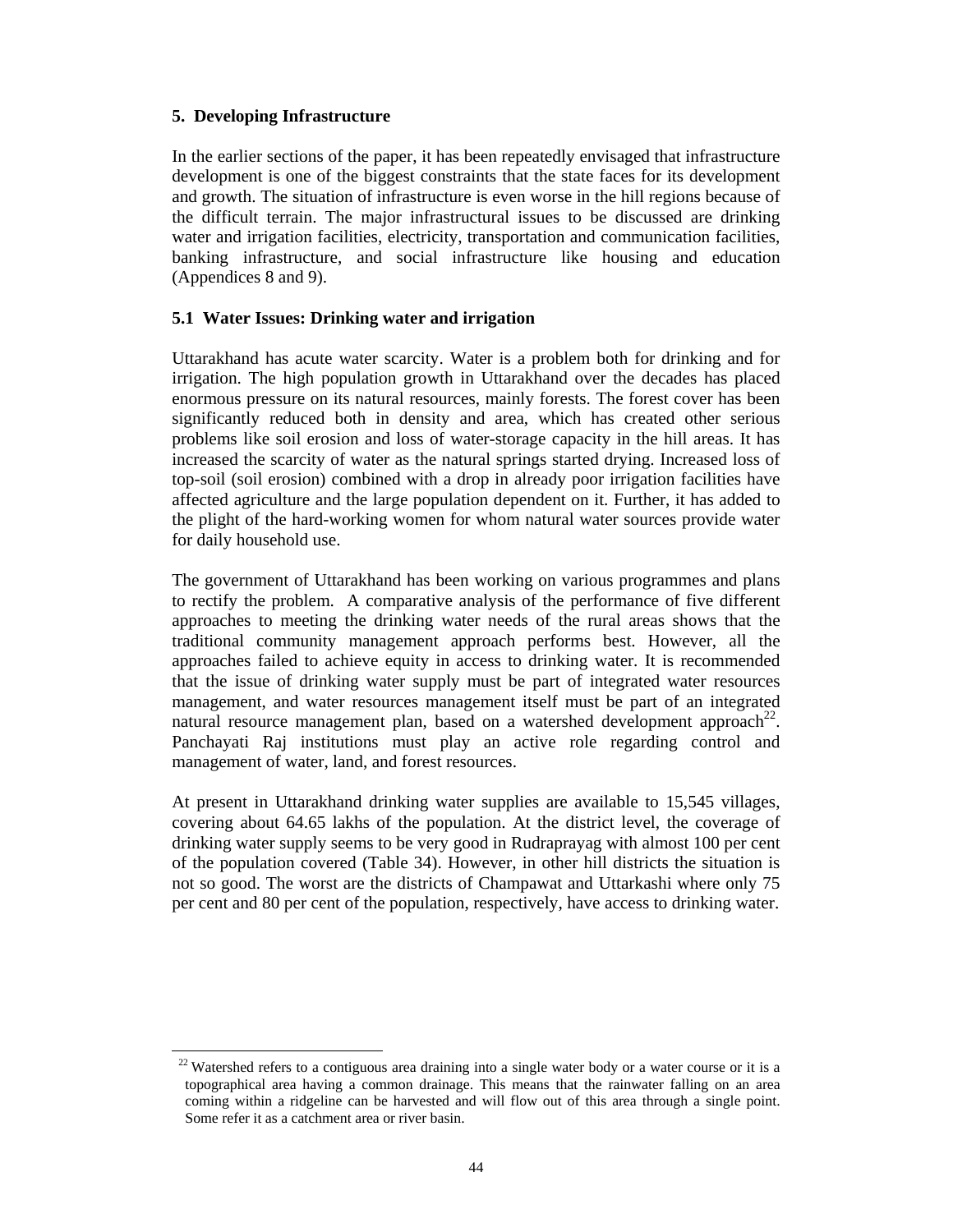| <b>Hill districts</b> | <b>Population</b> | Per cent of | <b>Number of villages</b> |                          |  |
|-----------------------|-------------------|-------------|---------------------------|--------------------------|--|
|                       | covered (no.)     | population  | <b>Fully covered</b>      | <b>Partially</b>         |  |
|                       |                   | covered     |                           | covered                  |  |
| Almora                | 577545            | 91.6        | 2127                      | 28                       |  |
| Bageshwar             | 233285            | 93.5        | 845                       | 13                       |  |
| Chamoli               | 315377            | 85.2        | 1154                      |                          |  |
| Champawat             | 169011            | 75.3        | 642                       | 9                        |  |
| Pauri Garhwal         | 606033            | 86.9        | 3098                      | $\overline{2}$           |  |
| Pithoragarh           | 399922            | 86.5        | 1553                      | 13                       |  |
| Rudraprayag           | 250891            | 100.0       | 652                       | -                        |  |
| Tehri Garhwal         | 543843            | 89.9        | 1760                      | $\overline{\phantom{a}}$ |  |
| Uttarkashi            | 235016            | 79.7        | 583                       | -                        |  |

**Table 34 : Drinking water supplies in hill districts of Uttarakhand, 2004** 

*Source*: Sankhyakik Patrika, 2004-05.

Since agriculture is the main source of livelihood, irrigation infrastructure is one of the prime requirements for Uttarakhand. The major sources of irrigation in Uttarakhand are the canal system, tube wells, lift irrigation, ghuls (hill channels), water-harvesting tanks (hauzas), hydrams, shallow tube wells and deep tube wells in the Tarai belt. The gross irrigated area of the state is 549,345 ha and the net irrigated area is 337,696 ha (Table 35), of which only 12 per cent is in the hill districts and 88 per cent in the plains. Of the total area irrigated through various irrigation sources, the hill districts have 19.6 per cent of the state's canal-irrigated area, 52 per cent of the state's tank-irrigated area and 60 per cent of the state's area irrigated by other sources. Only 44 per cent of the cropped area is irrigated by the present irrigation system of which about 81 per cent is in the plains (Table 36).

| Unit: in hectare   |        |              |                |              |               |              |
|--------------------|--------|--------------|----------------|--------------|---------------|--------------|
| <b>Districts</b>   | Canals | Tanks/       | Tube           | <b>Other</b> | Net irrigated | <b>Gross</b> |
|                    |        | <b>Ponds</b> | wells          | sources      | area          | irrigated    |
|                    |        |              |                |              |               | area         |
| Almora             | 2982   | $\theta$     | $\Omega$       | 2006         | 4988          | 9832         |
| Bageshwar          | 2724   | $\theta$     | $\theta$       | 1279         | 4003          | 7943         |
| Chamoli            | 1044   | 118          | $\theta$       | 423          | 1585          | 2928         |
| Champawat          | 1657   | 252          | 120            | 352          | 2381          | 4283         |
| Pauri Garhwal      | 3602   | $\theta$     | 613            | 3492         | 7707          | 14271        |
| Pithoragarh        | 633    | 147          | $\overline{0}$ | 3182         | 3962          | 7056         |
| Rudraprayag        | 1961   | $\theta$     | $\theta$       | 656          | 2617          | 5100         |
| Tehri Garhwal      | 947    | $\theta$     | $\theta$       | 7572         | 8519          | 16296        |
| Uttarkashi         | 3166   | $\theta$     | $\theta$       | 1894         | 5060          | 9084         |
| Dehradun           | 12038  | 325          | 3266           | 5235         | 20864         | 33660        |
| Haridwar           | 14476  | 96           | 90667          | 1925         | 107164        | 150269       |
| Nainital           | 23292  | $\Omega$     | 4262           | 462          | 28016         | 40153        |
| US Nagar           | 27198  | 61           | 107301         | 6270         | 140830        | 248470       |
| <b>Hills</b>       | 18716  | 517          | 733            | 20856        | 40822         | 76793        |
|                    | (19.6) | (51.8)       | (0.4)          | (60.0)       | (12.1)        | (14.0)       |
| <b>Plains</b>      | 77004  | 482          | 205496         | 13892        | 296874        | 472552       |
|                    | (80.4) | (48.2)       | (99.6)         | (40.0)       | (87.9)        | (86.0)       |
| <b>Uttarakhand</b> | 95720  | 999          | 206229         | 34748        | 337696        | 549345       |

**Table 35 : Area under irrigation and different sources of irrigation in districts of Uttarakhand, 2004-05**  *(Unit: in hectare)*

*Source: Directorate of Economics & Statistics, Ministry of Agriculture, Govt. of India*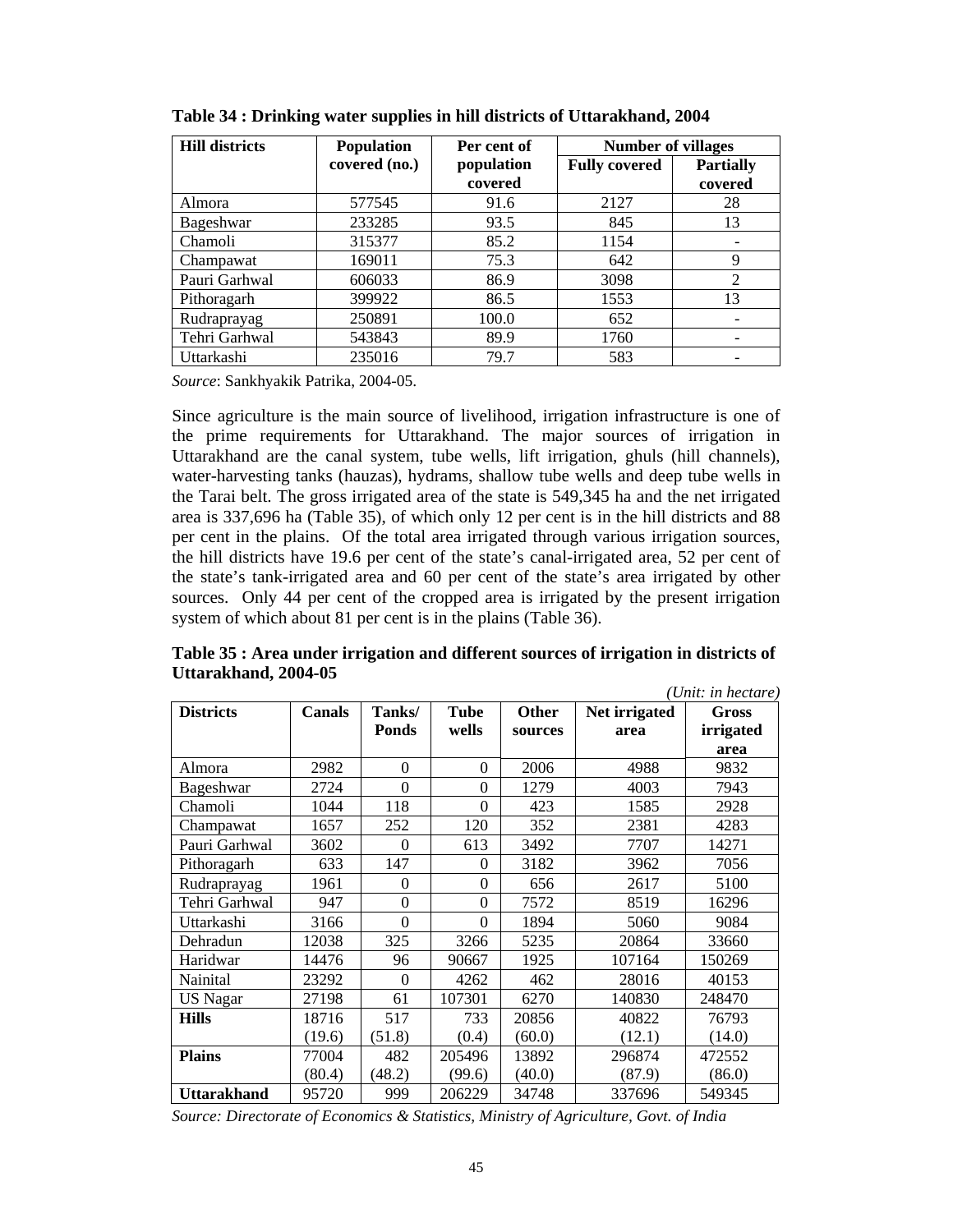| <b>Districts</b>         | <b>Net</b><br>cropped<br>area (Ha) | <b>Net</b><br>irrigated<br>area (Ha) | $%$ of net<br>irrigated area<br>from net<br>cropped area | <b>Share in</b><br>total<br>irrigated<br>area |
|--------------------------|------------------------------------|--------------------------------------|----------------------------------------------------------|-----------------------------------------------|
| Almora                   | 82605                              | 4988                                 | 6.0                                                      | 1.5                                           |
| <b>Bageshwar</b>         | 21718                              | 4003                                 | 18.4                                                     | 1.2                                           |
| Chamoli                  | 34869                              | 1585                                 | 4.5                                                      | 0.5                                           |
| Champawat                | 25400                              | 2381                                 | 9.4                                                      | 0.7                                           |
| Pauri Garhwal            | 80677                              | 7707                                 | 9.6                                                      | 2.3                                           |
| Pithoragarh              | 48072                              | 3962                                 | 8.2                                                      | 1.2                                           |
| Rudraprayag              | 19983                              | 2617                                 | 13.1                                                     | 0.8                                           |
| Tehri Garwal             | 61256                              | 8519                                 | 13.9                                                     | 2.5                                           |
| Uttarkashi               | 27363                              | 5060                                 | 18.5                                                     | 1.5                                           |
| Dehradun                 | 46972                              | 20864                                | 44.4                                                     | 6.2                                           |
| Haridwar                 | 120159                             | 107164                               | 89.2                                                     | 31.7                                          |
| Nainital                 | 46584                              | 28016                                | 60.1                                                     | 8.3                                           |
| <b>Udham Singh Nagar</b> | 151072                             | 140830                               | 93.2                                                     | 41.7                                          |
| <b>Hills</b>             | 401943                             | 40822                                | 10.2                                                     | 12.1                                          |
| <b>Plains</b>            | 364787                             | 296874                               | 81.4                                                     | 87.9                                          |
| <b>Uttarakhand</b>       | 766730                             | 337696                               | 44.0                                                     | 100.0                                         |

### **Table 36 : Irrigation profile of Uttarakhand, 2005**

*Source: Directorate of Economics & Statistics, Ministry of Agriculture, Govt. of India* 

| <b>Districts</b> | Length of<br>canals | <b>Tube wells</b><br>(State) | <b>Pump sets</b><br>(no.) | Area under<br>irrigation |
|------------------|---------------------|------------------------------|---------------------------|--------------------------|
|                  | (km)                | (no.)                        |                           | $(\%)$                   |
| Almora           | 538                 |                              |                           | 5.94                     |
| Bageshwar        | 382                 |                              |                           | 18.85                    |
| Chamoli          | 383                 |                              |                           | 5.11                     |
| Champawat        | 217                 | 10                           |                           | 8.55                     |
| Pauri Garhwal    | 928                 | 102                          | 980                       | 9.58                     |
| Pithoragarh      | 401                 |                              |                           | 9.66                     |
| Rudraprayag      | 269                 |                              |                           | 12.08                    |
| Tehri Garhwal    | 519                 |                              | 19                        | 14.98                    |
| Uttarkashi       | 661                 |                              |                           | 16.06                    |

**Table 37 : Status of Irrigation Infrastructure, 2004** 

In the hill regions the irrigation infrastructure is very poor (Table 37). A large portion of the agricultural area is situated above rivers, with the result that they cannot be irrigated using the gravity system (surface water system) and can only be irrigated through lift irrigation. The lift irrigation technique is sophisticated and cost-effective; it is implemented through an automatic pumping device known as a hydraulic ram pump or hydram. Hydrams, which do not use any external energy or power such as diesel or petrol, work on the principle of the water hammer and convert the available static head to kinetic energy. Water can be carried to a height of 30 times above the available head. However, to make more water available for irrigation and to reduce the wear and tear on the plant, for the time being the department is trying to lift water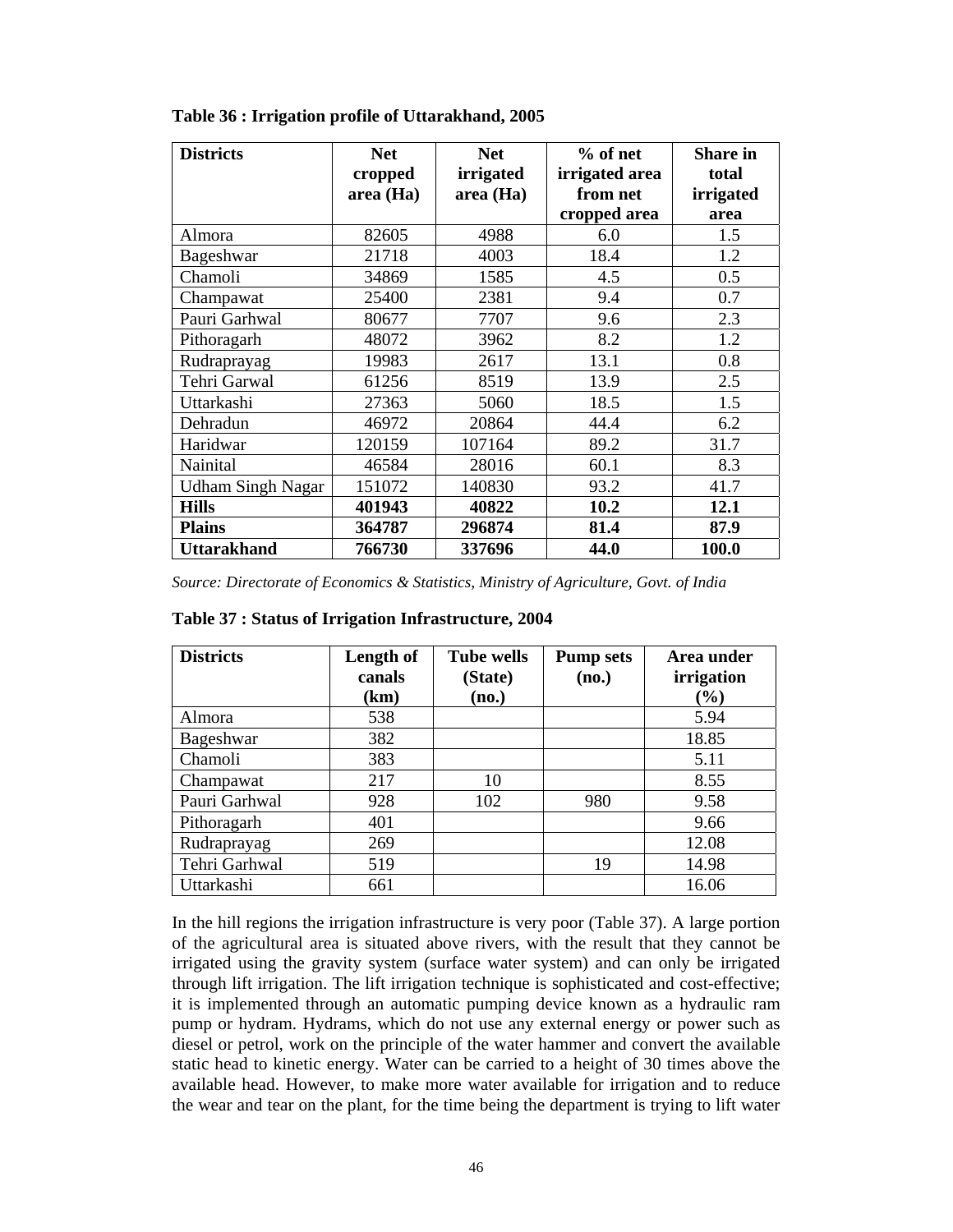only up to 15 times the height of the head. The lift irrigation technique can act as an important tool to improve the status of irrigation in Uttarakhand, in particular the hill districts. The advantage is that the land below the supply channel (guhls) can be irrigated directly from the supply channel; in addition, by increasing the scale of the supply channel, water mills for grinding wheat and other cereals can be driven. Consequently, dependence on power and diesel will be reduced, new employment opportunities will be created, the nutritional value of the cereals will remain intact, and labor will be saved. Also, the maintenance expense is minimal and has no adverse impact on the environment.

A traditional but effective canal irrigation system (guhls) is used to irrigate the fields using gravitational force which brings water from a distance of many kilometers. These guhls were maintained by the local beneficiaries until they were taken up by the minor irrigation department of the state government. Another traditional irrigation method which is prominent in Uttarakhand is water mills. The water mills, known as gharats in Uttarakhand, have traditionally been used for milling grain and extracting oil. The estimated number of water mills varies from  $3,500^{23}$  to 70,000. These water mills, with little technological upgradation, can also be employed for hydropower generation. Now, the water millers have an increased level of awareness and access to the technology required to upgrade water mills to be used as micro/small hydropower plants. NGOs like HESCO have been instrumental in successfully implementing several micro-hydropower projects in the state. The contribution of institutions like HESCO for promoting water mills to generate hydropower is significant and noticeable, especially since government efforts in this direction have not produced the desired results. Public sector organizations found these micro-plants too expensive and were unable to recover the costs; thus, financially these were not viable in the long term. The NGO approach basically involves large-scale community participation which makes the installation as well as running of the micro-plant economical. This results in the sustainability of the plant after it is completed. The grain milled by these micro-hydro plants, gharats, are being sold in the market under the brand name Gharat flour which has been well-received by customers. The use of the water mills as microhydropower plants will not only meet the consumer power requirements at remote villages but also generate a vocation for the people. Definitely, it is one of the main avenues for sustainable and inclusive development of the hill regions.

## **5.2 Electricity and other sources of power**

Electricity consumption in the domestic sector of Uttarakhand has been quite substantial and higher than the country's average, but over the years this proportion has shifted in favor of the industrial sector. In 2001-02 around 45 per cent of the total electricity consumption was in the domestic sector which dropped to 29 per cent by 2006-07. With the increasing demand from the industrial sector, in 2006-07 almost 40 per cent of the total electricity consumption was by industries (Table 38). The share of electricity consumption for farming purposes has declined substantially from 14.4 per cent in 2001-02 to 9.9 per cent although the total actual electricity consumption has marginally increased.

The consumption of electricity in different sectors in the hill regions is shown in Table 39. However, of the total state electricity consumption very little is consumed

 $\overline{a}$  $23$  Dewan and Bhadur (2005)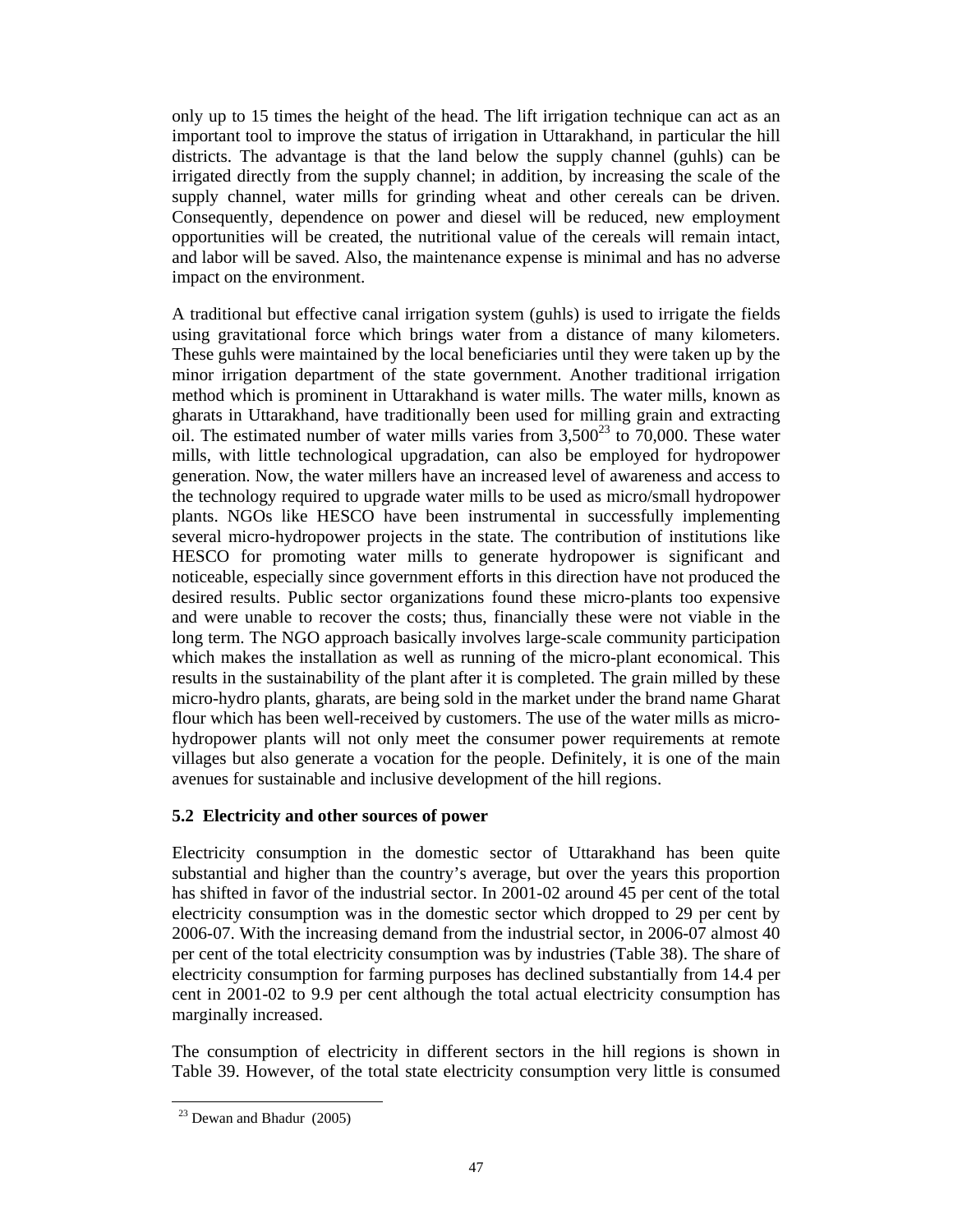by the hill districts. It is mainly four districts in the plains where electricity consumption is the maximum. This shows the poor situation of electrification in the hill districts of Uttarakhand.

| <b>Sectors</b> |         | <b>Uttarakhand</b> |               | India         |
|----------------|---------|--------------------|---------------|---------------|
|                | 2001-02 | 2006-07            | 2001-02       | 2005-06       |
| Domestic       | 996.26  | 1126.99            | 79,694,000.0  | 103,368,000.0 |
|                | (44.7)  | (29.0)             | (24.7)        | (24.9)        |
| Commercial     | 254.20  | 582.63             | 24,139,000.0  | 34,761,000.0  |
|                | (11.4)  | (15.0)             | (7.5)         | (8.4)         |
| Industrial     | 475.90  | 1569.73            | 107,296,000.0 | 149,092,000.0 |
|                | (21.4)  | (40.4)             | (33.3)        | (35.9)        |
| Agriculture    | 321.17  | 385.62             | 81,673,000.0  | 95,685,000.0  |
|                | (14.4)  | (9.9)              | (25.3)        | (23.0)        |
| <b>Others</b>  | 181.57  | 220.99             | 29,657,000.0  | 32,393,000.0  |
|                | (8.2)   | (5.7)              | (9.2)         | (7.8)         |
| <b>Total</b>   | 2229.09 | 3885.96            | 322459000.00  | 415299000.00  |

#### **Table 38 : Electricity consumption by different sectors**

*Note: Others include street lighting, water works and traction & railways. Figures in parentheses are the per cent share.* 

*Source:Indiastat (www.indiastat.com) Outsourced from Ministry of Statistics and Programme Implementation, GOI and Uttarakhand Power Corporation Limited.* 

**Table 39 : Profile of electricity consumption in the hill districts, 2006-07** 

| <b>Indicator</b>     | <b>Domestic</b> | <b>Commercial</b> |         | <b>Industrial Agriculture</b> | <b>Others</b> | Electricity |
|----------------------|-----------------|-------------------|---------|-------------------------------|---------------|-------------|
| <b>Specification</b> |                 |                   |         |                               |               | consumption |
| Almora               | 58584           | 11115             | 1613    | 781                           | 16523         | 88616       |
| Bageshwar            | 15408           | 3766              | 2654    | 444                           | 775           | 23047       |
| Chamoli              | 43644           | 3520              |         | 640                           | 305           | 48109       |
| Champawat            | 14706           | 4216              | 1560    | 225                           | 372           | 21079       |
| Pauri Garhwal        | 38746           | 8062              | 1230    | 369                           | 16176         | 64583       |
| Pithoragarh          | 31850           | 3742              | 557     | 836                           | 6851          | 43836       |
| Rudraprayag          | 12196           | 1459              | 593     | 897                           | 14            | 15159       |
| Tehri Garhwal        | 31137           | 73713             | 41853   | 604                           | 6216          | 153523      |
| Uttarkashi           | 48660           | 3128              | 3098    | 1360                          | 43            | 56289       |
| Uttarakhand          | 1036480         | 539780            | 1230020 | 406700                        | 224540        | 3437520     |
| Per cent share       | 2.85            | 2.09              | 0.43    | 0.15                          | 2.11          | 1.50        |
| of hill districts    |                 |                   |         |                               |               |             |

*(Unit: Thousand killowatt*)

*(Unit: M.U. Watt)* 

Around 96 per cent of the rural villages in Uttarakhand are provided with electricity by Uttarakhand Power Corporation Ltd. UREDA, Micro-Hydel and Kuteer Jyoti connections are also prevalent but in less so in villages. Table 40 presents the status of electrified villages in districts of Uttarakhand. Of the hill districts only Pauri has 20 per cent of its villages electrified by Uttarakhand Power Corporation Ltd. and 10.5 per cent by Kuteer Jyoti connections. Almora and Tehri Garhwal have about 13 percent and 7-9 per cent villages electrified through these two sources of electrification. The status of village electrification in the remaining hill districts is very poor.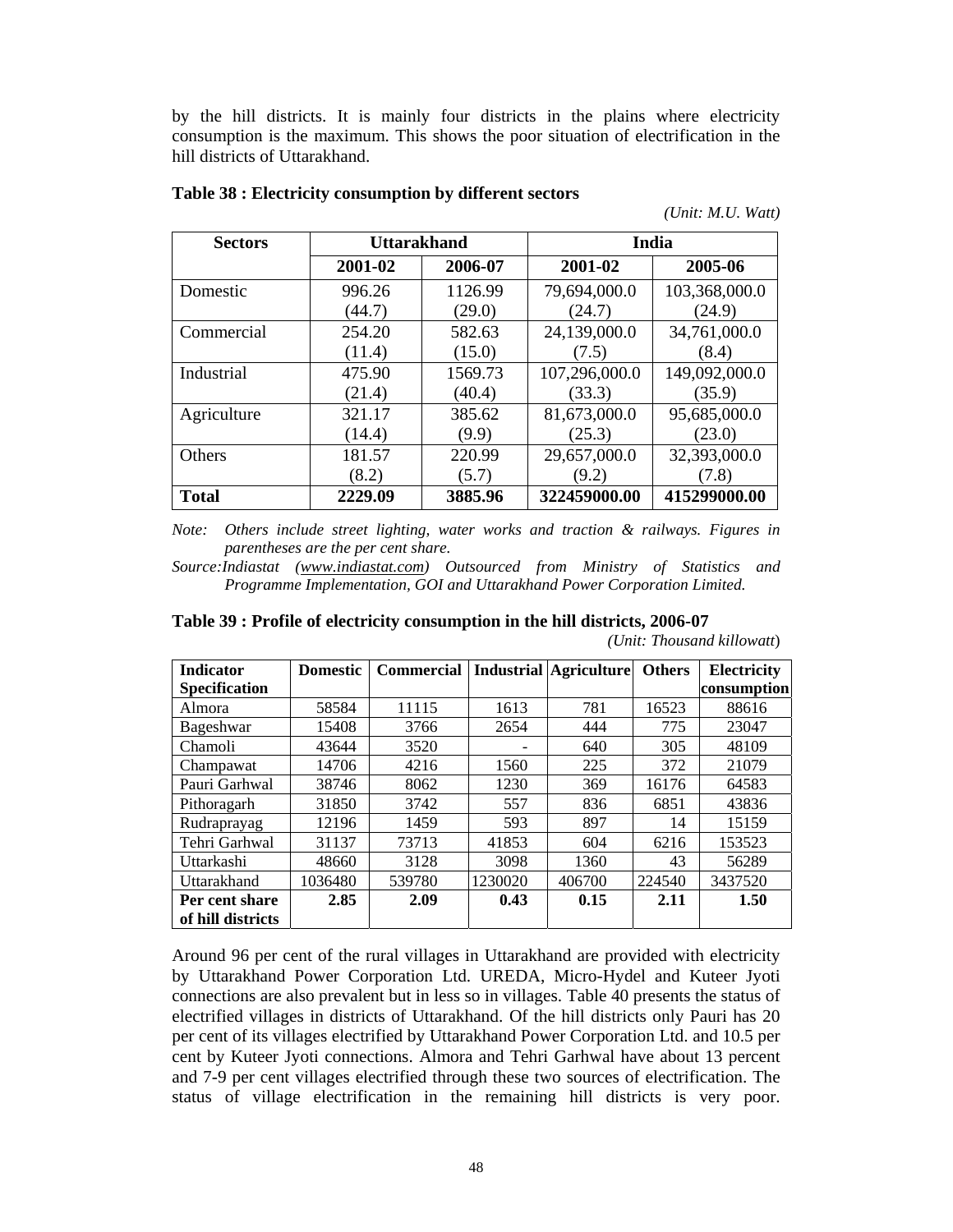| <b>Districts</b>   | Number of villages electrified under                          |                                           |                                    | Per cent share of villages electrified              |                                           |                                    |  |
|--------------------|---------------------------------------------------------------|-------------------------------------------|------------------------------------|-----------------------------------------------------|-------------------------------------------|------------------------------------|--|
|                    | <b>Uttarakhand</b><br><b>Power</b><br><b>Corporation Ltd.</b> | <b>Energised</b><br>pump<br>set/tube well | <b>Kuteer Jyoti</b><br>connections | <b>Uttarakhand Power</b><br><b>Corporation Ltd.</b> | <b>Energised</b><br>pump<br>set/tube well | <b>Kuteer Jyoti</b><br>connections |  |
| Almora             | 1994                                                          | $\overline{0}$                            | 11034                              | 13.66                                               | 0.00                                      | 7.93                               |  |
| Bageshwar          | 781                                                           | $\overline{0}$                            | 6922                               | 5.35                                                | 0.00                                      | 4.97                               |  |
| Chamoli            | 983                                                           | $\overline{0}$                            | 11340                              | 6.73                                                | 0.00                                      | 8.15                               |  |
| Champawat          | 634                                                           |                                           | 5864                               | 4.34                                                | 0.01                                      | 4.21                               |  |
| Pauri Garhwal      | 2956                                                          | $\overline{2}$                            | 14585                              | 20.25                                               | 0.01                                      | 10.48                              |  |
| Pithoragarh        | 1340                                                          | $\boldsymbol{0}$                          | 14029                              | 9.18                                                | 0.00                                      | 10.08                              |  |
| Rudraprayag        | 498                                                           | $\overline{0}$                            | 9461                               | 3.41                                                | 0.00                                      | 6.80                               |  |
| Tehri Garhwal      | 1805                                                          | $\overline{0}$                            | 12650                              | 12.36                                               | 0.00                                      | 9.09                               |  |
| Uttarkashi         | 653                                                           | $\overline{0}$                            | 9498                               | 4.47                                                | 0.00                                      | 6.82                               |  |
| Dehradun           | 757                                                           | 434                                       | 15308                              | 5.18                                                | 2.19                                      | 11.00                              |  |
| Nainital           | 1068                                                          | 384                                       | 8032                               | 7.31                                                | 1.93                                      | 5.77                               |  |
| <b>US</b> Nagar    | 653                                                           | 11183                                     | 10736                              | 4.47                                                | 56.32                                     | 7.71                               |  |
| Haridwar           | 479                                                           | 7853                                      | 9713                               | 3.28                                                | 39.55                                     | 6.98                               |  |
| <b>Uttarakhand</b> | 14601                                                         | 19857                                     | 139172                             | 100.00                                              | 100.00                                    | 100.00                             |  |

# **Table 40 : Rural electrification in districts of Uttarakhand, 2006-07**

*Source: Uttarakhand Power Corporation Ltd.*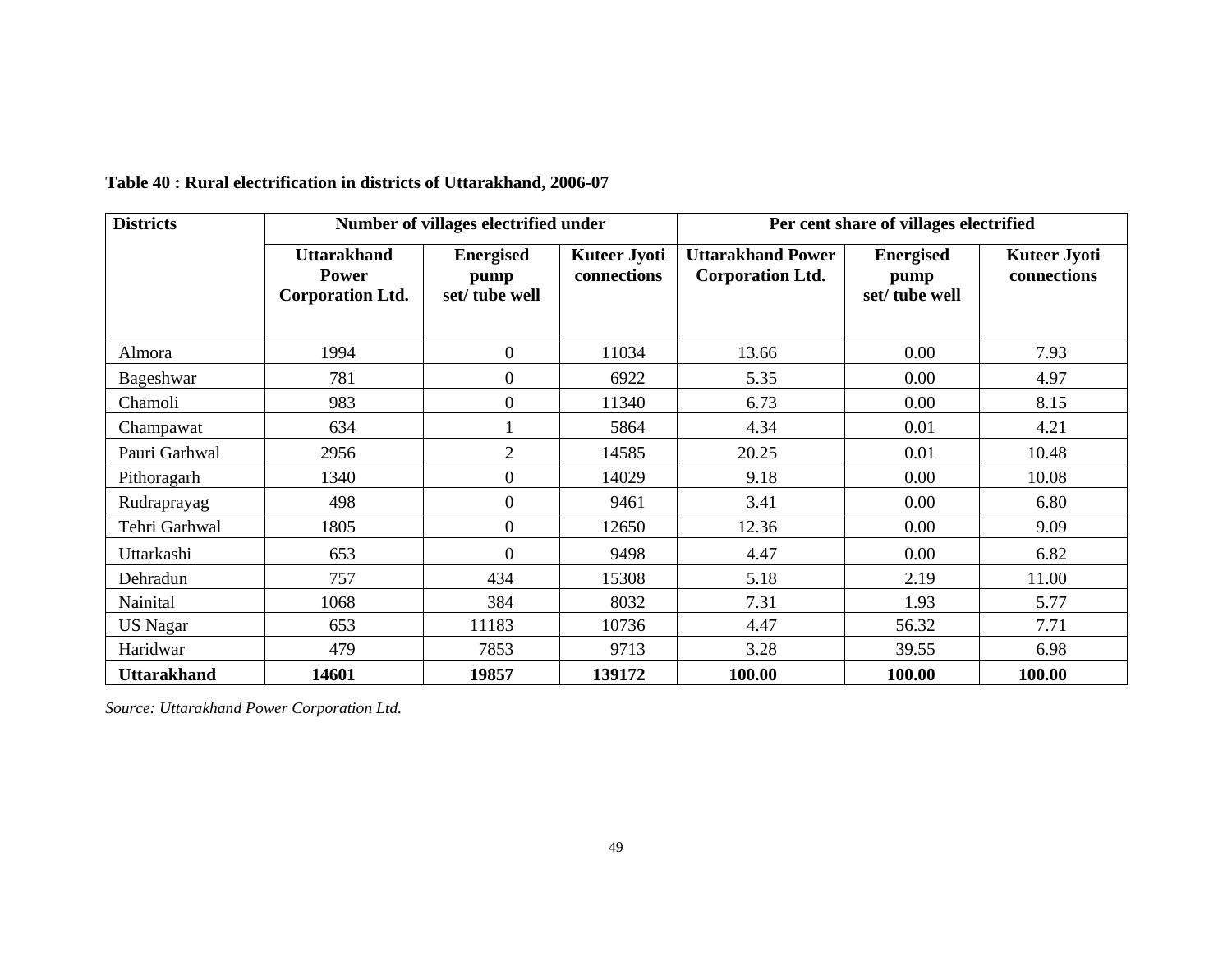Power supply through the grid system to interior villages in mountainous terrain is expensive and challenging due to poor load characteristics, adverse topographical features, harsh weather conditions, scattered households and low population density. Though there are problems related to the financial viability of such decentralized power generation by the public sector, non-government community efforts have proved to be a success. A national-level NGO, Foundation for Rural Recovery and Development (FORRAD), has helped set up two community-owned hydropower stations of 20 kw in Tehri Garhwal district. Poor people, who cannot afford electricity under government schemes, contribute labour and marginal cash as their contribution to their community's efforts to get access to reliable and cheap electricity. The key to the success of these power stations is community participation, willingness to work persistently by building local capability to maintain the unit, and making full use of this power either by using it themselves or by selling surplus power to the national grid.

Uttarakhand has got enormous potential for hydropower generation. Apart from its large and medium hydropower potential, which is estimated to be 20,000 megawatts, it also has huge potential for small, mini- and micro- hydropower generation<sup>24</sup>. An estimate puts the overall hydropower potential of the state at 40,000 megawatts. The hydropower potential of the state can be harnessed for its development and to raise the quality of life of its people. Hydro-electric power generation provides electricity at a cheaper price and in an environment-friendly manner. This crucial price advantage of hydropower electricity may act as a catalyst for the economic development of the state and its people by increasing their purchasing power.

Availability of cheap power by way of inexpensive water lifting systems for irrigation will boost agriculture. It will also encourage establishing agro-processing units such as milling, drying, and threshing, and cultivators will be able to process the crops in the village. Fiber-processing, and other processing activities like carding, spinning, dyeing, drying, and calendaring can be mechanized with small-scale technology to reduce the processing time by at least a third. Availability of cheap power coupled with appropriate technology for processing fibers will enable people to add value at competitive rates. Availability of low-cost power, particularly in remote areas, can be instrumental in providing basic comforts and facilities sought by tourists, which will in turn will help attract more tourists to the region. If sufficient low-cost electricity is available, it will act as an incentive for people to use it for cooking and heating, rather than using wood (currently, around 80 per cent of the people use wood as fuel); this will help protect the forests and environment. Better-conceptualized initiatives and planned management of the existing watermill resources of Uttarakhand can give effective results for power generation for domestic use.

Alternative energy sources like solar energy should be encouraged. HESCO has demonstrated certain advances in this source of energy. An investment in this direction can be both a cheaper and more eco-friendly source of electrification. Solar installations should be complemented with battery banks. Solar installations that are connected to the grid must be allowed to feed electricity into the grid and compensated at the same rates they pay for electricity consumption. It is important to decentralize energy generation to overcome transmission impasses. Since the climate

 $\overline{a}$ 

<sup>24</sup> Kumar, 2005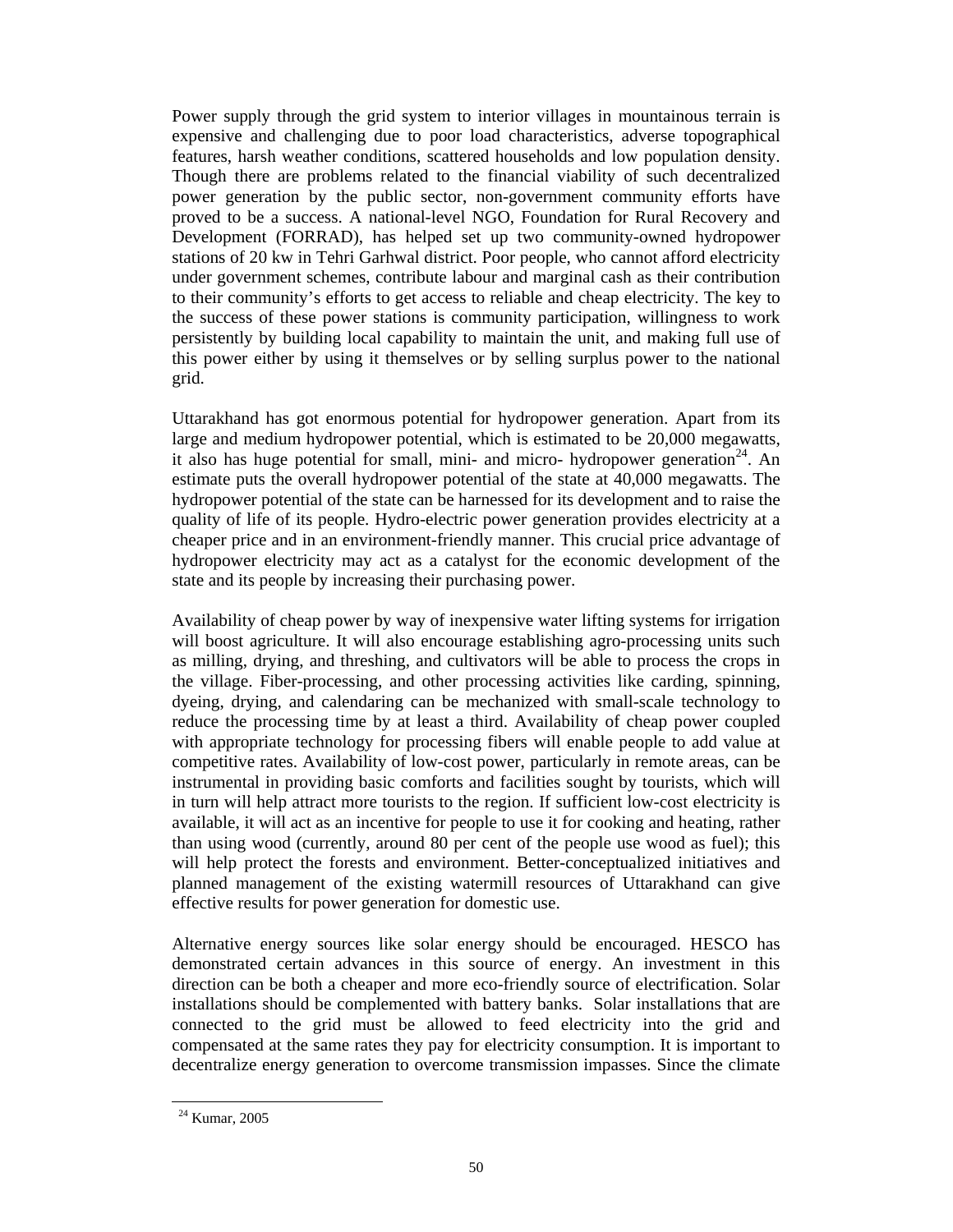of Uttarakhand is cold, it is important to propagate solar water heaters and reduce the reliance on electric water heaters, thereby helping electricity suppliers to overcome shortages. Due to the mountain terrain, it is difficult to transport CNG and LGP cylinders for cooking; in these cases also solar cookers and solar panels can be used.

## **5.3 Transportation and Communication**

Roads and connectivity with other regions, villages and states is a big problem in Uttarakhand hill regions. The main problem is the maintenance of the roads due to heavy rainfall, soil erosion and even snow fall in certain regions. Road maintenance is usually undertaken by the PWD but as seen in Table 41, in the case of hill districts the maintenance is usually done by urban local bodies and district panchayats are not involved. In terms of road infrastructure, only Almora, Pauri and Uttarkashi are linked to national highways. District roads are the fewest, but indicators to judge their quality and all-weather usage are not available.

| <b>Hill Districts</b> |            | Length of the road<br>maintained by |                                                              | Length of the road linked with |                          |                                   |                                                   |  |
|-----------------------|------------|-------------------------------------|--------------------------------------------------------------|--------------------------------|--------------------------|-----------------------------------|---------------------------------------------------|--|
|                       | <b>PWD</b> | <b>District</b><br>panchayats       | <b>Urban</b><br>local<br><b>bodies</b><br>&<br><b>Others</b> | <b>National</b><br>highways    | <b>State</b><br>highways | <b>Major</b><br>district<br>roads | <b>Other</b><br>district<br>and<br>rural<br>roads |  |
| Almora                | 129        |                                     | 46                                                           | 105                            | 203                      | 1253                              |                                                   |  |
| Bageshwar             |            |                                     |                                                              |                                | 36                       | 162                               | 253                                               |  |
| Chamoli               |            |                                     | 147                                                          |                                | 64                       | 62                                | 680                                               |  |
| Champawat             |            | 7                                   |                                                              |                                | 15                       | 54                                | 390                                               |  |
| Pauri Garhwal         |            |                                     | 53                                                           | 54                             | 323                      | 114                               | 2413                                              |  |
| Pithoragarh           |            |                                     | 5                                                            |                                | 98                       | 23                                | 429                                               |  |
| Rudraprayag           |            |                                     |                                                              |                                |                          |                                   |                                                   |  |
| Tehri Garhwal         |            |                                     | 123                                                          |                                | 74                       | 161                               | 1067                                              |  |
| Uttarkashi            |            |                                     | 28                                                           | 95                             | 46                       | 51                                | 872                                               |  |

**Table 41 : Status of roads in hill districts of Uttarakhand, 2003** 

*(Unit: in Kilometers)* 

It is important to link these districts with one another, state highways and national highways, because only after the roads are constructed is it possible to link them with the markets, which are a must for the development of agriculture and allied sectors. It is recommended that Uttarakhand should be linked with the freight corridor. Between the villages of the hill districts, a simple and cost-effective trolley system should be introduced, because road transport fails when it rains or snows. This will also help develop every district, town and village as a tourism hub and provide employment. Roads connections and maintenance should be given priority and all the important destinations of each district should be linked; moreover, the responsibility should be assigned to a single agency at a decentralized level.

The infrastructure of communications services in the hill regions is also poor. Table 42 shows that around 76 per cent of the state's post offices are in the hill regions. Pauri has the maximum number of post offices while Champawat has the fewest. Telegraph office coverage is only 25 per cent in the hills and only 26 percent of the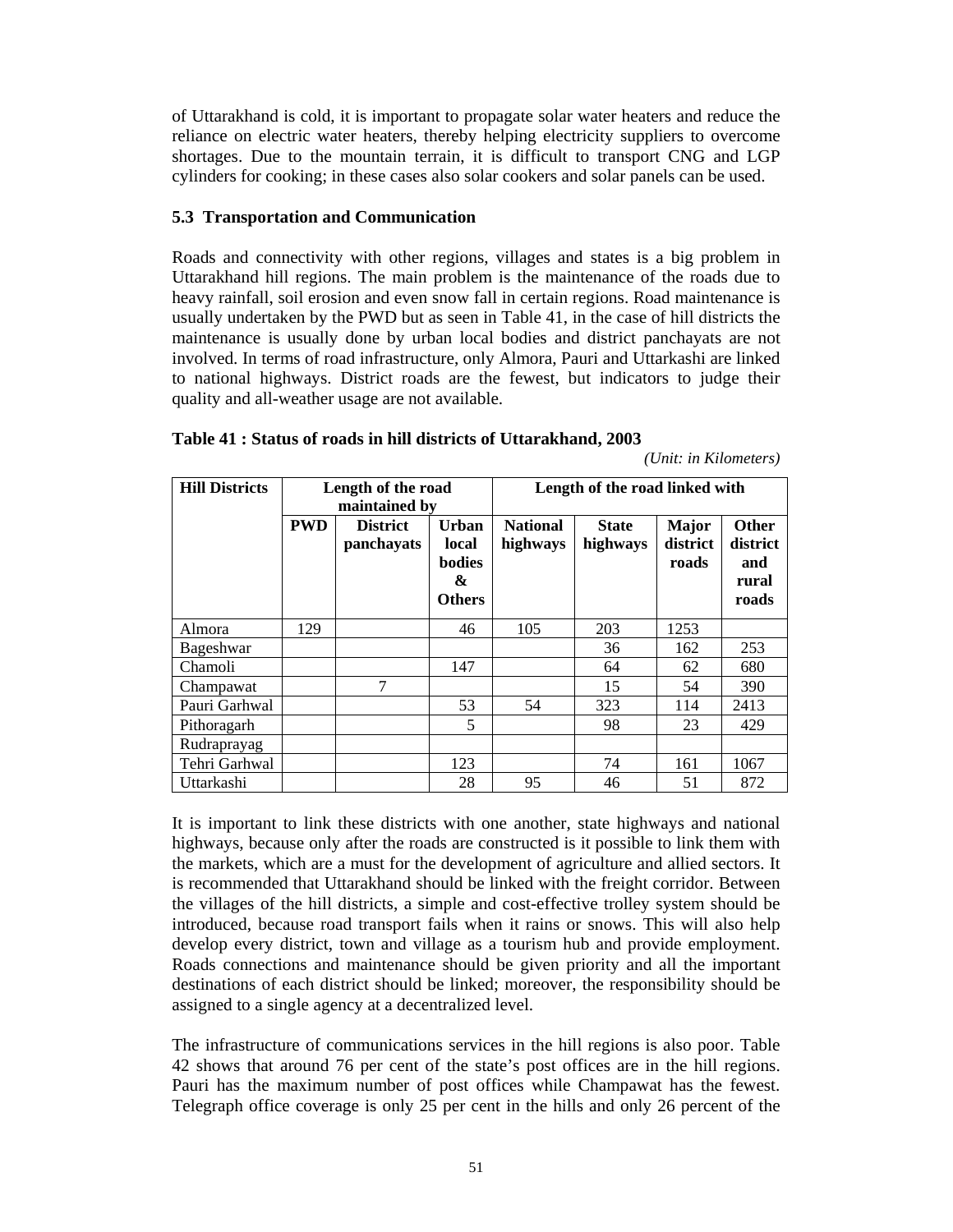public telephones are found in the hill regions. BSNL also covers only 26 per cent of their total connections in the hill regions. BSNL connections work in all areas but there are no Hutch or Airtel connections. However, a revolution in communication services through mobile phones is expected soon.

| <b>Hill Districts</b>     | <b>Post</b> | <b>Telegraph</b> | <b>PCOs</b> | <b>BSNL</b> |
|---------------------------|-------------|------------------|-------------|-------------|
|                           | offices     | offices          |             | telephone   |
|                           |             |                  |             | connections |
| Almora                    | 316         | 2                | 1005        | 27162       |
| Bageshwar                 | 150         |                  | 392         | 3211        |
| Chamoli                   | 265         | 3                | 503         | 7556        |
| Champawat                 | 78          |                  | 173         | 5415        |
| Pauri Garhwal             | 427         | 23               | 588         | 21253       |
| Pithoragarh               | 318         | 9                | 461         | 13854       |
| Rudraprayag               | 123         |                  | 164         | 4764        |
| Tehri Garhwal             | 259         | $\overline{2}$   | 375         | 16841       |
| Uttarkashi                | 132         |                  | 179         | 8090        |
| Uttarakhand               | 2719        | 163              | 14577       | 404163      |
| % Share of hill districts | 76.06       | 25.77            | 26.34       | 26.76       |

**Table 42 : Communication infrastructure in hill districts of Uttarakhand**, **2005** 

## **5.4 Banking Sector**

In 2005-06, Uttarakhand was served by 285 branches of the State Bank of India (SBI) and its associate offices as against 14,016 branches in India. The offices of Regional Rural Banks (RRBs) in the state declined from 177 in 2001-02 to 171 in 2005-06; this decline was also observed for their branches in the country (Table 43). Other private commercial banks registered a growth of 12 per cent in Uttarakhand, whereas they increased by only 4 per cent in the country.

## **Table 43 : Number of bank offices**

| <b>Banks</b>                      | <b>Uttarakhand</b> |         | India   |         |  |
|-----------------------------------|--------------------|---------|---------|---------|--|
|                                   | 2001-02            | 2005-06 | 2001-02 | 2005-06 |  |
| SBI and its associates            | 276                | 285     | 13641   | 14016   |  |
| Nationalized banks                | 370                | 407     | 33842   | 35225   |  |
| <b>Regional Rural Bank (RRBs)</b> | 177                | 171     | 14664   | 14607   |  |
| Other private commercial          | 34                 | 55      | 5549    | 6683    |  |
| banks                             |                    |         |         |         |  |

*Source: Reserve Bank of India.* 

SBI is the leading bank in all nine hill districts of Uttarakhand and mainly supports agricultural and industrial activities in these districts. It even provides loans to the landless. It is trying to achieve the objective of 100 per cent financial inclusion in the state. Through this scheme Chamoli, Pithoragarh and Nainital achieved 100 per cent financial inclusion in 2007 and Rudraprayag, Champawat, Haridwar and Dehradun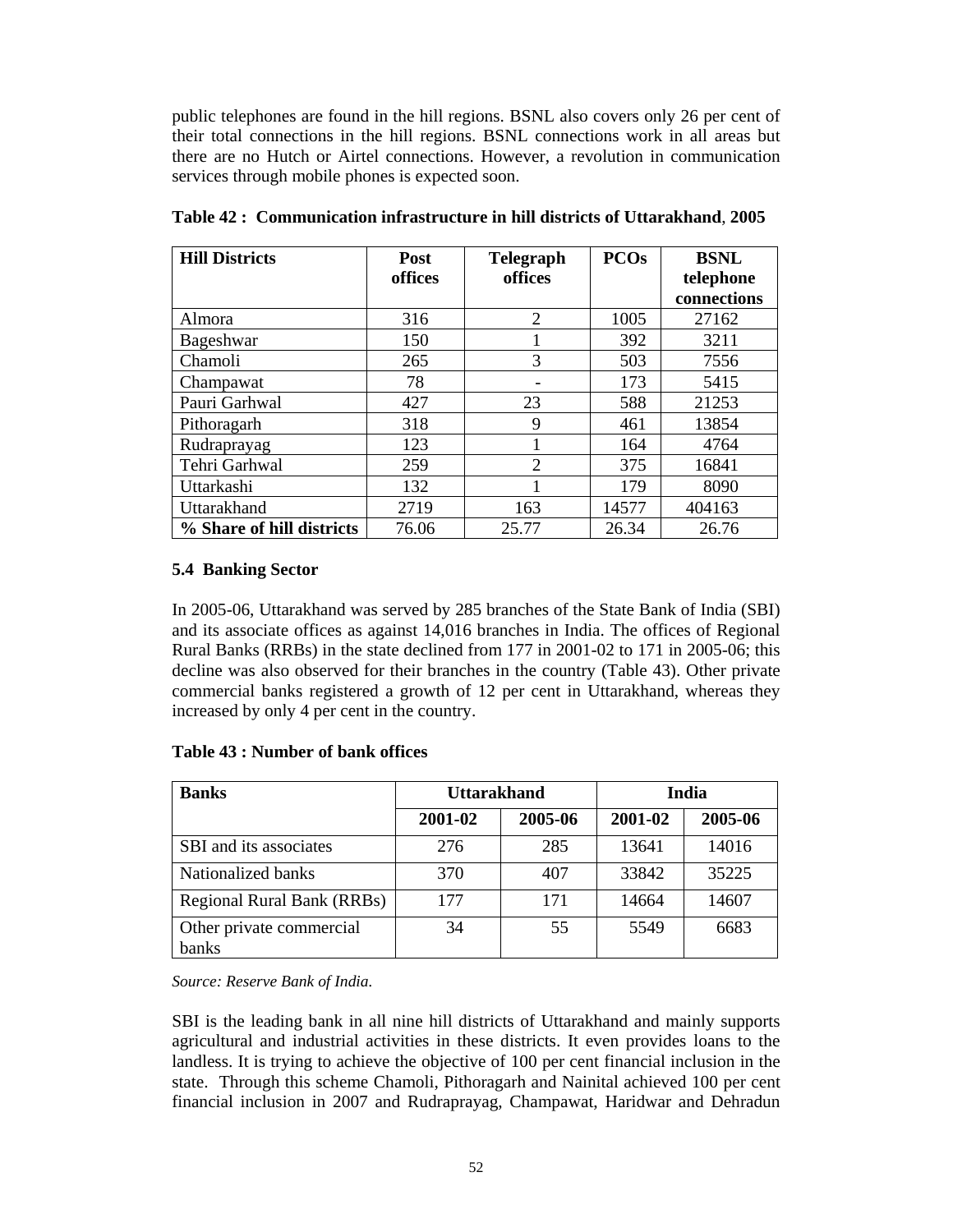are expected to achieve it in the first quarter of 2008. SBI has adopted several different methods to achieve financial inclusion. It opens a zero balance account, provides a general purpose credit card, and a kisan card to hill people; a loan of Rs. 25,000 is provided to hill people without asking for collateral; at Pithoragarh the bank. has undertaken a project where they are provide tiny SBI cards through mobile phones; it provides biometric cards that stores the customer's photo and data in a chip; and it provides Customer Service Points (CSPs) that are clustered around villages. Since there is a problem with road connectivity, SBI is trying to link households with the banks through mobile phones that get connected with the bank's server; this way, customers can make bank transactions through their mobile phones. These steps by the SBI are very helpful for the hill people of the state.

However, wide disparities still exist between the plains and the hill regions in terms of banking structure in Uttarakhand (Table 44). The presence of banks remains quite low in the hill districts except for Pauri Garhwal.

| <b>District</b>          | <b>SBI</b> and<br>its | <b>Nationalised</b><br><b>banks</b> | <b>RRBs</b> | <b>Other</b><br>private | All<br>banks |
|--------------------------|-----------------------|-------------------------------------|-------------|-------------------------|--------------|
|                          | associates            |                                     |             | commercial              |              |
|                          |                       |                                     |             | <b>banks</b>            |              |
| Almora                   | 29                    | 22                                  | 19          | 2                       | 72           |
| Bageshwar                | 9                     | 3                                   | 12          | $\overline{2}$          | 26           |
| Chamoli                  | 20                    | 4                                   | 10          |                         | 34           |
| Champawat                | 8                     | 3                                   | 4           | 5                       | 20           |
| Pauri Garhwal            | 36                    | 31                                  | 33          | 1                       | 101          |
| Pithoragarh              | 26                    | $\overline{2}$                      | 21          |                         | 50           |
| Rudraprayag              | 13                    | 3                                   | 4           |                         | 20           |
| Tehri Garhwal            | 29                    | 18                                  | 19          |                         | 66           |
| Uttarkashi               | 15                    | 8                                   | 3           |                         | 26           |
| Dehra Dun                | 37                    | 138                                 | 11          | 14                      | 200          |
| Haridwar                 | 21                    | 87                                  | 1           | 5                       | 114          |
| Nainital                 | 14                    | 44                                  | 19          | 17                      | 94           |
| <b>Udham Singh Nagar</b> | 26                    | 61                                  | 8           | 20                      | 115          |
| <b>Uttarakhand</b>       | 283                   | 424                                 | 164         | 67                      | 938          |

**Table 44 : District wise Bank offices in Uttarakhand (As on September 2007)** 

*Source: Reserve Bank of India.* 

The status of loan disbursements through financial institutions in the hill districts of Uttarakhand is presented in Table 45. Of the total loans, the share that goes to agriculture and related activities varies across districts. While Bageshwar and Tehri Garhwal account for 55 per cent and 60 per cent, respectively of the total loan towards their agricultural activities, the share of loans disbursed to these activities in Pauri is almost negligible. Instead, Pauri Garhwal has around 45 per cent of the total loans disbursed for the development of small-scale industries and 54 per cent for other activities.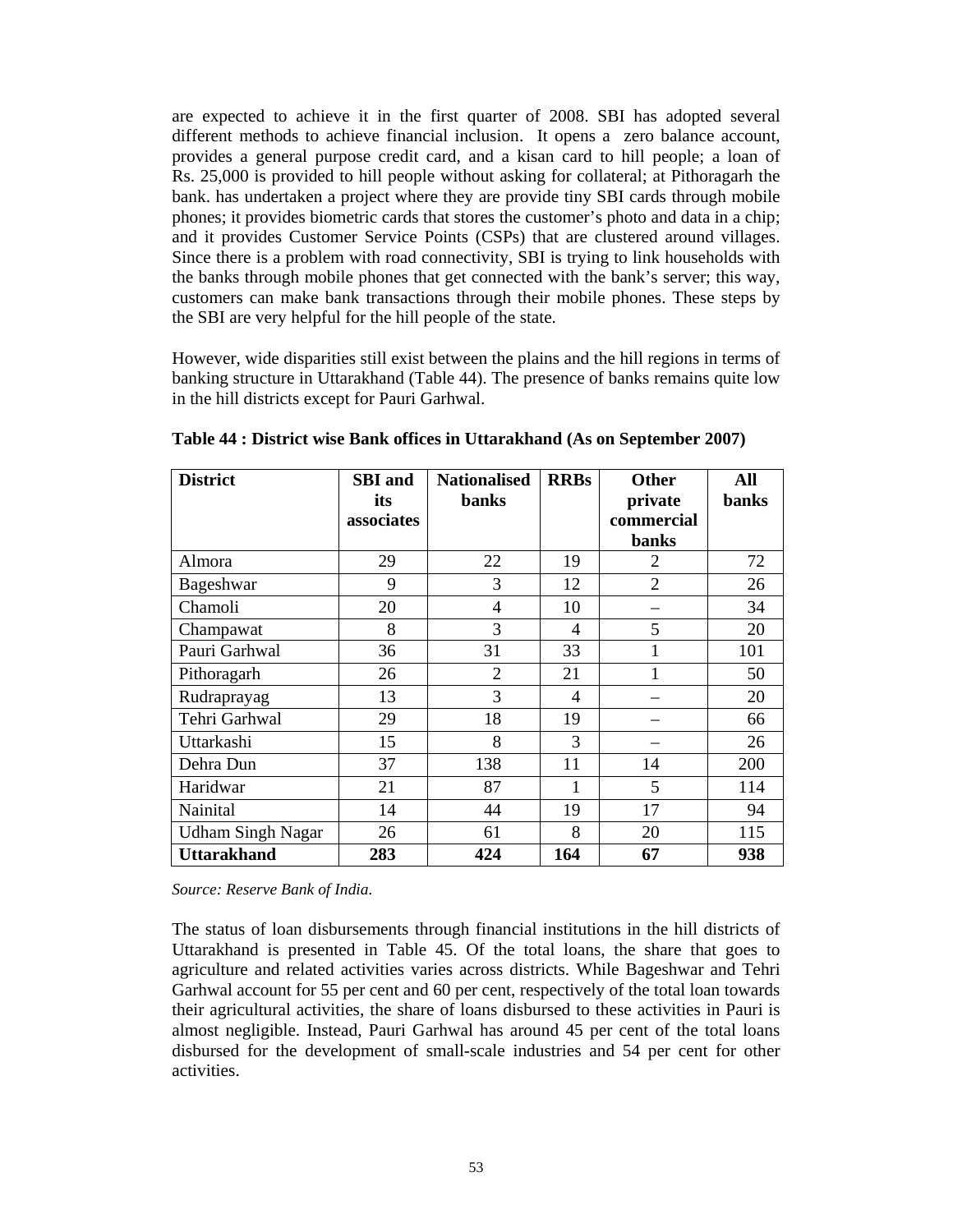| <b>District</b>  | Loans in thousand rupees          |                                         |        | Per cent share of district loans<br>between activities |                        |               |  |
|------------------|-----------------------------------|-----------------------------------------|--------|--------------------------------------------------------|------------------------|---------------|--|
|                  | <b>Agriculture</b><br>and related | <b>Others</b><br>Small-<br><b>Scale</b> |        | <b>Agriculture</b><br>and related                      | Small-<br><b>Scale</b> | <b>Others</b> |  |
|                  | work                              | industry                                |        | work                                                   | industry               |               |  |
| Almora           | 158363                            | 85589                                   | 655267 | 17.6                                                   | 9.5                    | 72.9          |  |
| Bageshwar        | 28000                             | 15190                                   | 8000   | 54.7                                                   | 29.7                   | 15.6          |  |
| Chamoli          | 128900                            | 46300                                   | 278200 | 28.4                                                   | 10.2                   | 61.4          |  |
| Pauri<br>Garhwal | 3292                              | 338115                                  | 408116 | 0.4                                                    | 45.1                   | 54.5          |  |
| Pithoragarh      | 75975                             | 21942                                   | 256495 | 21.4                                                   | 6.2                    | 72.4          |  |
| Rudraprayag      | 14128                             | 7416                                    | 85805  | 10.3                                                   | 5.4                    | 62.5          |  |
| Tehri<br>Garhwal | 840250                            | 141006                                  | 401418 | 60.8                                                   | 10.2                   | 29.0          |  |
| Uttarkashi       | 95505                             | 8858                                    | 156034 | 36.7                                                   | 3.4                    | 59.9          |  |

## **Table 45 : Loan disbursement, 2004**

*Note: Details for Champawat are not available*

This low loan disbursement for agricultural activities can be one reason for low development of the hill regions. Uttarakhand has the lowest Credit Deposit Ratio (CDR) in central India. CDR is the proportion of loan-assets created by banks from the deposits received; the higher the ratio, the higher the loan-assets created from deposits. To explain the poor credit disbursal, banks claim that there are few bankable projects worth lending to in the state. It can be seen that poor CDR is a consequence of poor development of the state, particularly the hill districts. In the hill regions the low CDR is not due to the small number of credit accounts, but the relatively small average amount in such accounts. With the objective of 100 per cent financial inclusion, servicing a large number of small accounts entails higher costs than servicing a few large loans.

| <b>Hill Districts</b> | <b>Credit Deposit Ratio (%)</b> |
|-----------------------|---------------------------------|
| Almora                | 25.36                           |
| Bageshwar             | 23.88                           |
| Chamoli               | 25.00                           |
| Champawat             | 24.00                           |
| Pauri-Garwal          | 20.30                           |
| Pithoragarh           | 27.00                           |
| Rudraprayag           | 25.00                           |
| Tehri-Garwal          | 20.73                           |
| Uttarkashi            | 34.09                           |
| Uttarakhand           | 45.00                           |

## **Table 46 : Credit Deposit Ratio (CDR), 2007**

*Source: Potential Linked Credit Plan 2007-08 (different districts), NABARD*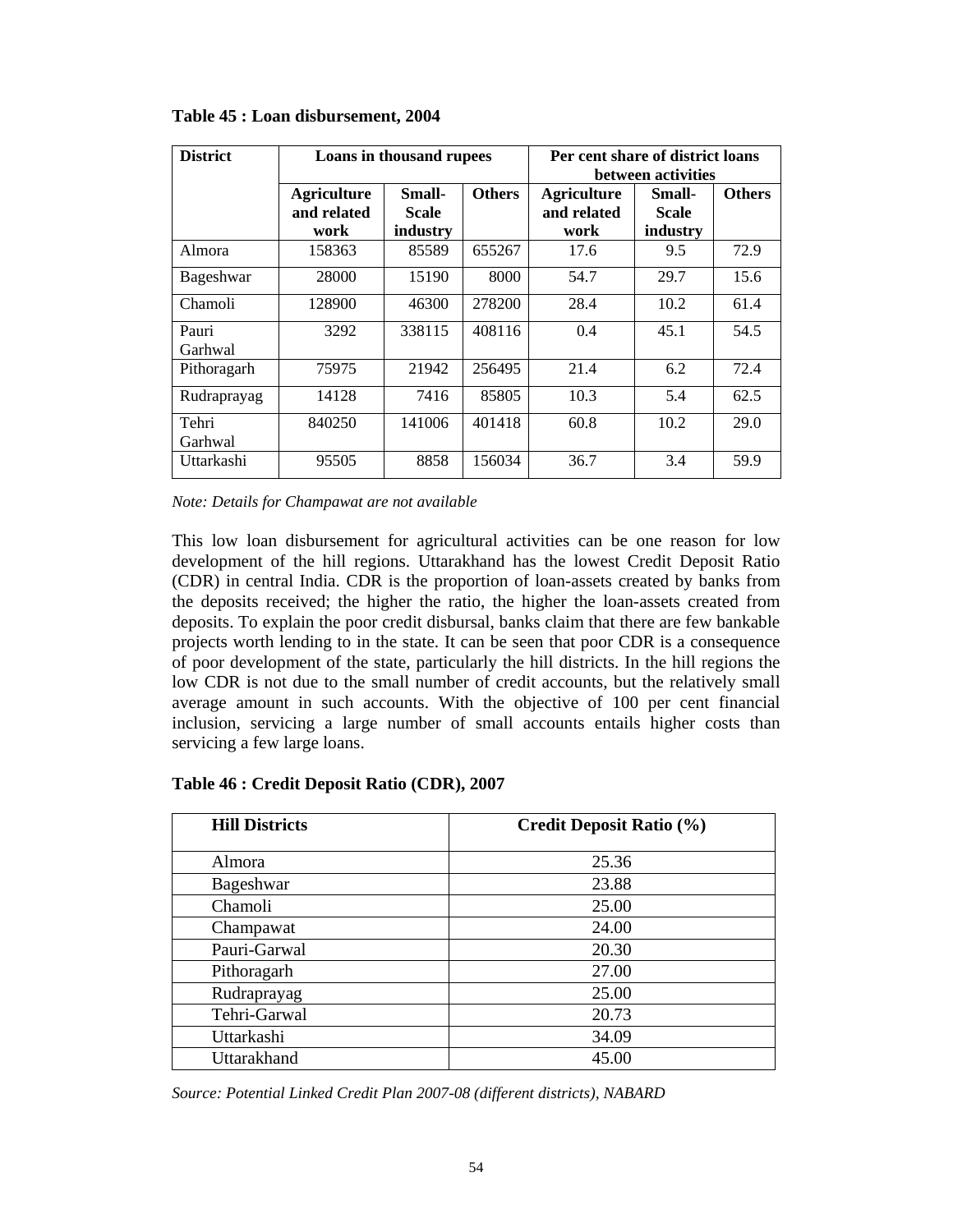Table 46 shows that all the hill districts have a CDR that is lower than the state average. To improve the CDR it is important to know if there is sufficient demand for loans or whether people go to the informal sector to meet their credit needs. Another factor to be considered is that hill district people do not go to the banks because of the difficulty in approaching them. A third reason is that people are not aware of the possibility of collateral-free lending for their entrepreneurial endeavours. Whatever the reasons, the result is that low CDR hampers the development of the region. SIDBI's credit guarantee scheme can be used to overcome the difficulty of providing collateral security.

Besides the SBI, NABARD also plays an important role in the growth and development of the hill districts. NABARD focuses on the development of rural India by facilitating credit flow to promote agriculture and the rural non-farm sector. It prepares a Potential Linked Credit (PLP) plan annually for each district of the country by assessing the potential of the agriculture and rural sector. This serves as a guide for banks and government agencies to prepare their own investment and credit plans in the district and state. The PLP for the hill districts of Uttarakhand is presented in Table 47. A summary of the table is given below, showing that in particular sectors the specified districts have the highest potential for the development of certain activities and sectors.

| <b>Sectors/Activities</b>                                     | Districts with highest credit<br>potential |
|---------------------------------------------------------------|--------------------------------------------|
| <b>Minor irrigation</b>                                       | Almora, Pithoragarh                        |
| <b>Farm mechanization</b>                                     | Pauri                                      |
| <b>Plantation &amp; Horticulture</b>                          | Almora, Pauri, Tehri, Chamoli              |
| Dairy                                                         | Almora, Pauri, Tehri, Uttarkashi           |
| <b>Poultry</b>                                                | Pithoragarh and Tehri                      |
| <b>Sheep/Goat/Pigs/Angora Rabbits</b>                         | Pauri                                      |
| <b>Fisheries</b>                                              | Champawat and Pithoragarh                  |
| Storage go-downs/ Market yards                                | Chamoli                                    |
| <b>Renewable sources of energy &amp; Waste</b><br>utilization | Uttarkashi                                 |
| <b>Non-Farm sector</b>                                        | Almora, Pauri, Pithoragarh, Tehri          |
| Agro & Food processing                                        | Chamoli                                    |
| Other agricultural activities                                 | Bageshwar                                  |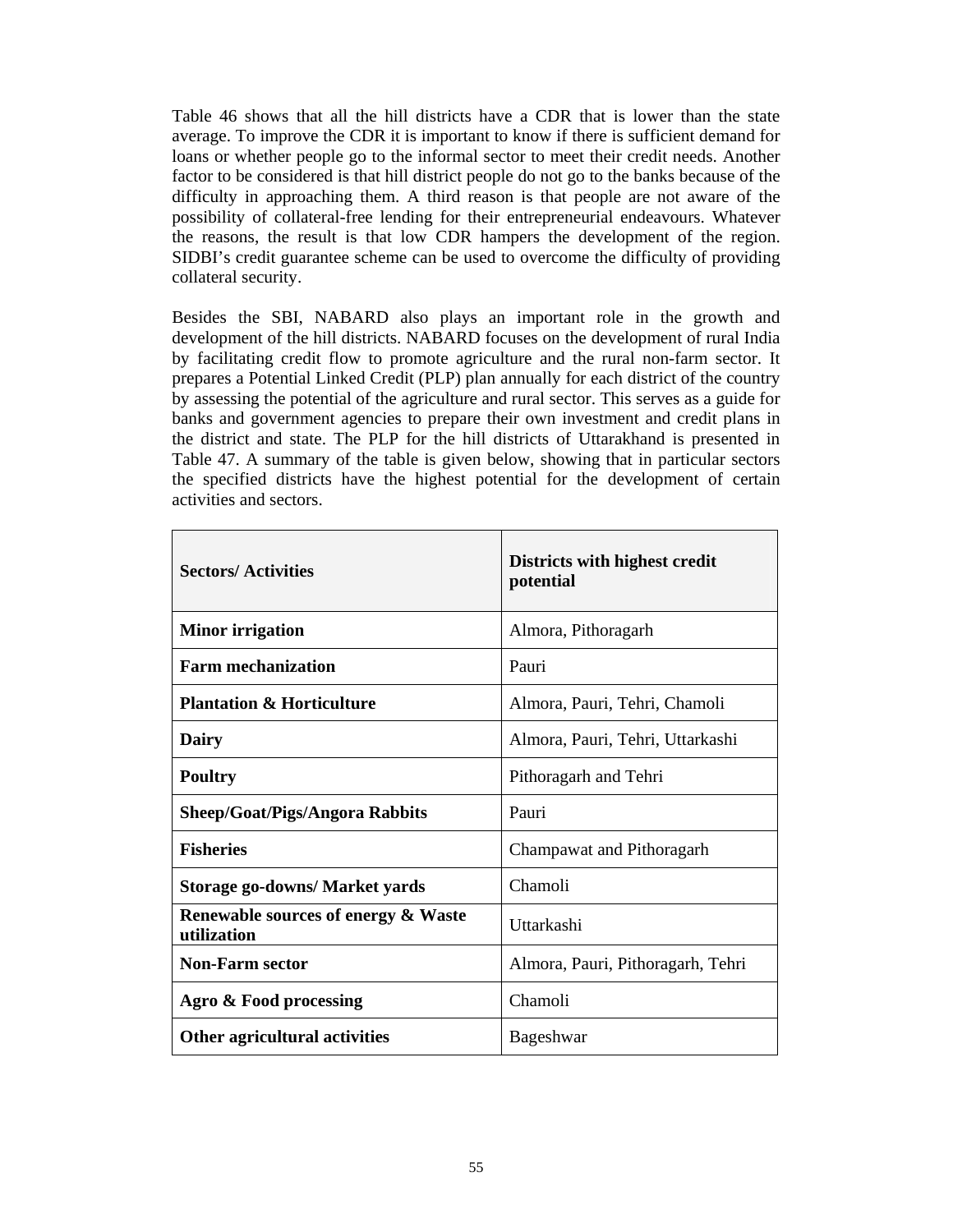|  |  | Table 47 : Sector-Wise and district-wise PLP projections for bank loans in hill districts of Uttarakhand (2007-08) |  |
|--|--|--------------------------------------------------------------------------------------------------------------------|--|
|--|--|--------------------------------------------------------------------------------------------------------------------|--|

*(Unit: Rs. Lakh)* 

| <b>Sectors</b>                 | <b>Almora</b> | <b>Bageshwar</b> | Chamoli | Champawat | Pauri-   | Pithoragarh | Rudraprayag | Tehri-  | Uttarkashi |
|--------------------------------|---------------|------------------|---------|-----------|----------|-------------|-------------|---------|------------|
|                                |               |                  |         |           | Garwal   |             |             | Garwal  |            |
| Minor irrigation               | 55.08         | 18.63            | 11.18   | 21.66     | 17.49    | 49.20       | 2.45        | 23.96   | 22.78      |
| Land development               | 60.39         | 26.83            | 5.51    | 17.06     | 27.81    | 28.07       | 14.99       | 38.01   | 27.75      |
| Farm mechanization             | 21.60         | 10.44            |         | 20.45     | 97.88    | 13.48       | 3.06        | 0.00    | 13.50      |
| Plantation & Horticulture      | 82.24         | 36.63            | 65.28   | 34.05     | 68.68    | 45.43       | 20.89       | 142.80  | 30.77      |
| Forestry & Wasteland           | 16.02         | 7.34             | 2.23    | 3.20      | 16.53    | 3.20        | 18.05       | 17.40   | 4.72       |
| development                    |               |                  |         |           |          |             |             |         |            |
| Dairy                          | 870.53        | 357.30           | 491.79  | 247.76    | 1084.81  | 557.13      | 358.83      | 1289.19 | 729.62     |
| Poultry                        | 24.39         | 21.60            | 15.39   | 28.06     | 30.56    | 65.68       | 1.61        | 58.23   | 11.12      |
| Sheep/Goats/Pigs/Angora        | 40.93         | 23.81            | 79.20   | 10.60     | 338.16   | 41.79       | 6.07        | 24.51   | 41.78      |
| rabbits                        |               |                  |         |           |          |             |             |         |            |
| Fisheries                      | 7.24          | 6.30             | 6.78    | 23.22     | 15.30    | 26.69       | 1.60        | 14.04   | 1.33       |
| Storage go-downs/              | 3.60          | 1.80             | 24.00   | 2.00      | 5.00     | 2.00        | 3.60        | 0.00    |            |
| Market yards                   |               |                  |         |           |          |             |             |         |            |
| Renewable sources of           | 0.92          | 0.92             | 3.60    | 4.37      | 0.60     | 6.00        | 2.08        |         | 14.09      |
| energy & Waste                 |               |                  |         |           |          |             |             |         |            |
| utilization                    |               |                  |         |           |          |             |             |         |            |
| Other (agriculture)            | 411.30        | 221.85           | 32.18   | 23.48     | 886.50   | 49.98       | 8.87        | 179.70  | 65.77      |
| <b>Total agricultural term</b> | 1594.24       | 733.45           | 737.14  | 435.92    | 2589.32  | 888.55      | 442.09      | 1787.83 | 963.23     |
| loans                          |               |                  |         |           |          |             |             |         |            |
| Crop loans                     | 1856.00       | 689.40           | 1106.29 | 903.76    | 1451.93  | 1606.38     | 669.57      | 2285.95 | 1685.00    |
| <b>Total agricultural</b>      | 3450.24       | 1422.85          | 1843.43 | 1339.68   | 4041.25  | 2494.93     | 1111.67     | 4073.78 | 2648.23    |
| credit                         |               |                  |         |           |          |             |             |         |            |
| Non-Farm sector                | 673.20        | 378.00           | 252.99  | 366.32    | 504.45   | 512.12      | 231.77      | 651.31  | 273.96     |
| Other priority sectors         | 6322.50       | 2668.50          | 4084.49 | 3270.00   | 6975.45  | 8030.00     | 2600.10     | 5015.00 | 2817.00    |
| Agro & Food Processing         | 12.60         | 7.20             | 137.70  | 25.65     | 30.00    | 21.00       | 18.90       |         |            |
| <b>Grand Total</b>             | 10458.54      | 4476.55          | 6318.61 | 5001.65   | 11551.15 | 11058.04    | 3962.44     | 9740.09 | 5739.19    |

*Source: Potential Linked Credit Plan 2007-08 (all districts), NABARD* 

*Note: Total Agricultural Credit = Term Loan + Crop Loan; Grand Total= Total Priority Sector, i.e., Agriculture + Non-Farm Sector + Other Priority Sectors*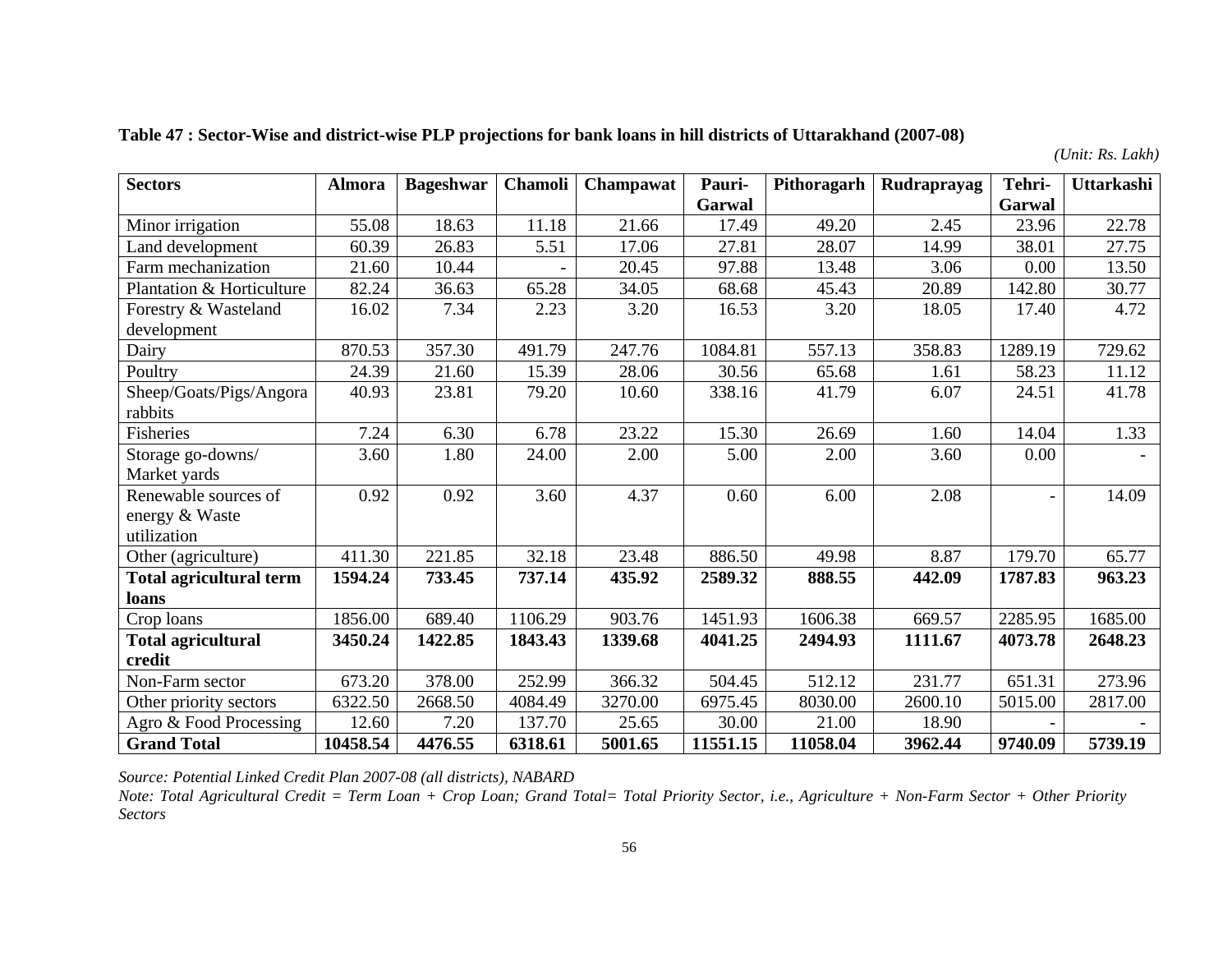| <b>Number</b>                                                          | <b>Almora</b>  | <b>Bageshwar</b> | Chamoli        | Champawat      | Pauri<br>Garwal          | Pithoragarh    | Rudraprayag    | <b>Tehri</b><br>Garwal | <b>Uttarkashi</b> |
|------------------------------------------------------------------------|----------------|------------------|----------------|----------------|--------------------------|----------------|----------------|------------------------|-------------------|
| <b>Blocks</b> in district                                              | 11             | 3                | 9              | $\overline{4}$ | 15                       | 8              | 3              | 9                      | 6                 |
| <b>Blocks where SHGs</b>                                               | 11             | 3                | 9              | $\overline{4}$ | 15                       | 8              | 3              | 9                      | 6                 |
| exist                                                                  |                |                  |                |                |                          |                |                |                        |                   |
| <b>Blocks where SHGs</b><br>are credit-linked                          | 11             | $\overline{3}$   | 9              | $\overline{4}$ | 15                       | 8              | $\overline{3}$ | 9                      | 6                 |
| NGOs in the district                                                   | 35             | 14               | 43             | 20             | $\overline{\phantom{a}}$ | 30             | 15             | 50                     | $>100$            |
| NGOs in the district<br>participating in the                           | 35             | 11               | 12             | $\overline{7}$ | 13                       | 11             | 12             | 25                     | 23                |
| linkage program.                                                       |                |                  |                |                |                          |                |                |                        |                   |
| <b>Additional NGOs to</b><br>get involved                              | $\overline{3}$ | 1                | $\overline{7}$ | $\overline{2}$ | 10                       | $\overline{4}$ | $\overline{3}$ | 10                     | $\mathbf{1}$      |
| Bank branches in the<br>district                                       | 89             | 30               | 49             | 28             | 115                      | 65             | 26             | 93                     | 39                |
| Branches in the<br>district participating<br>in the linkage<br>program | 89             | 30               | 32             | 26             | 82                       | 63             | 26             | 90                     | 37                |
| <b>Additional branches</b><br>to get involved                          | $\overline{0}$ | $\theta$         | 17             | $\overline{2}$ | 20                       | $\mathbf{1}$   | $\mathbf{0}$   | $\overline{3}$         | 1                 |
| Banks acting as<br>SHPI*                                               | $\overline{2}$ | $\overline{2}$   | $\mathbf{1}$   | $\mathbf{1}$   | $\overline{2}$           | $\mathbf{1}$   | $\mathbf{0}$   |                        | 1                 |
| Government/other<br>agencies participating                             | $\overline{3}$ | $\overline{2}$   | $\overline{4}$ | $\overline{2}$ | 5                        | 6              | $\overline{3}$ | 3                      | $\overline{4}$    |
| Government/other<br>agencies likely to<br>participate                  | $\overline{2}$ | $\overline{2}$   | $\overline{2}$ | $\overline{2}$ | $\mathbf{1}$             | $\mathbf{1}$   | $\mathbf{1}$   | $\mathbf{1}$           | $\mathbf{1}$      |

## **Table 48 : Micro-Finance profile in the districts of Uttarakhand**

*\*DCCB has been selected as an SHPI and sanctioned grant for promoting 500 SHGs. Source: Potential Linked Credit Plan 2007-08 (all districts), NABARD*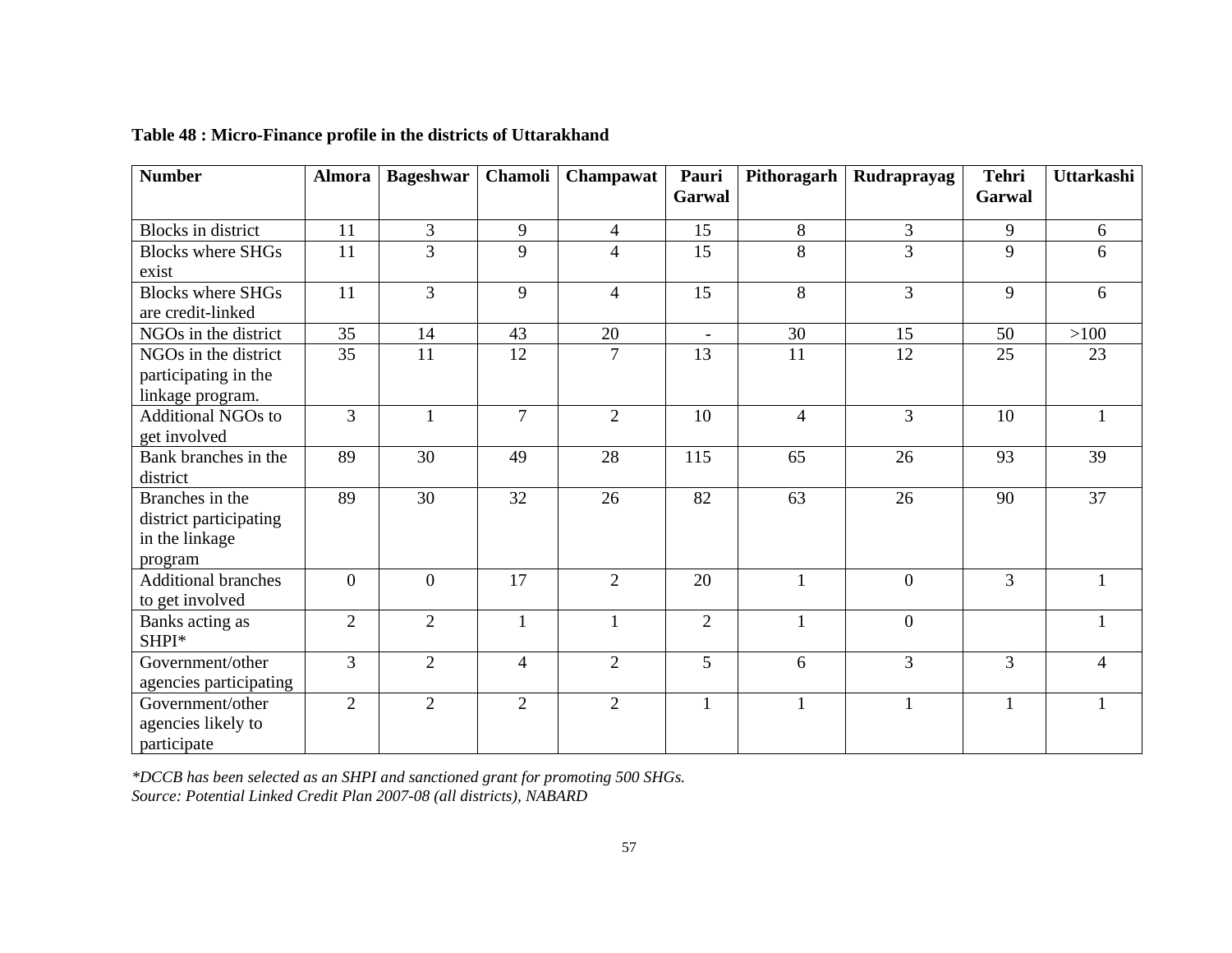Self-help groups (SHGs) and micro-finance institutions are the main motivators and providers of micro-credit to people in the villages of the hill districts (Table 48). The presence of micro-finance institutions in remote areas is quite prominent but the SHG bank linkage program is still not progressing well in the region due to the conservative policy of the banking sector. Inter-governmental departments need to come together to create awareness among the people and to make the credit and banking sector work effectively in the hill regions. The informal credit delivery system plays an important role in reaching the rural people. It is through the collaboration of the nationalized banks, regional rural banks and SHGs that the linkages can be strengthened. The Small Industries Development Bank of India (SIDBI) is actively working in this field. Another institution is MIMO Finance, which is a four-year-old organization with 8,500 loan clients. Of these clients, 96 per cent are women. Except for 250 loan clients, the remainder are from Uttarakhand. It is a purely commercial finance organization and does not give any grants. MIMO believes that there can be a large market for financial services. It provides loans averaging Rs. 25,000 to joint liability groups, each having 5 members. All loans are made available to women who are not able to access banks, and are at the mercy of private money lenders. MIMO provides loans at the doorstep without any guarantee, and makes collections through easy weekly and monthly installments. Life insurance cover for all clients and their spouses is mandatory.

#### *SIDBI Case study*

*The Small Industries Development Bank of India (SIDBI) is in the process of providing assistance to hill areas. Assistance has been given to small units through NGOs. Ushamath Mahila Sanghadhaan is one of the NGOs which is working in the hills and plains. In Almora they have given assistance through grants as well as advances and now they are planning to give assistance to Chamoli. They provide assistance mainly for development purposes and do vigilance to check that the utilization of funds has been for development purposes. SIDBI does the monitoring once in six months. On an average they have extended long-term loans of about Rs. 50 lakhs at the rate of interest of 10.5 per cent for 4-5 years for Okhimat block (Rudrapraayag district). This microfinance helps weaker sections of society to run their self-employment units. In Almora District, they have 40 units under the Rural Industrialization Programme under which hills are linked to plains. The idea of SIDBI is self-employment generation through rural empowerment. These units also provide finished products to Fabindia. SIDBI has identified Micro Financing Institutes (MFIs) through which they are trying to establish small and cottage industries. It is also trying to concentrate on hotel and tourism for the plains and follows the model of MFIs to support cottage industries. MFIs are supported by Panchayats. They have not received any requests for BPO and no initiative has been taken yet because IT infrastructure is lacking. They say that telephone connectivity is very bad in the hills mainly during the rainy season. Appropriate funds are available with the department but have not been properly utilized. SIDBI has hired MCRI, a credit-rating agency. In the case of project finance, SIDBI takes care of certification from the Pollution Control Board. Once they get the certificate, they proceed with financing. There are no defaulters in micro-finance or project finance as of now. For employment generation, SIDBI is trying to help the Entrepreneur Development Programme (EDP).*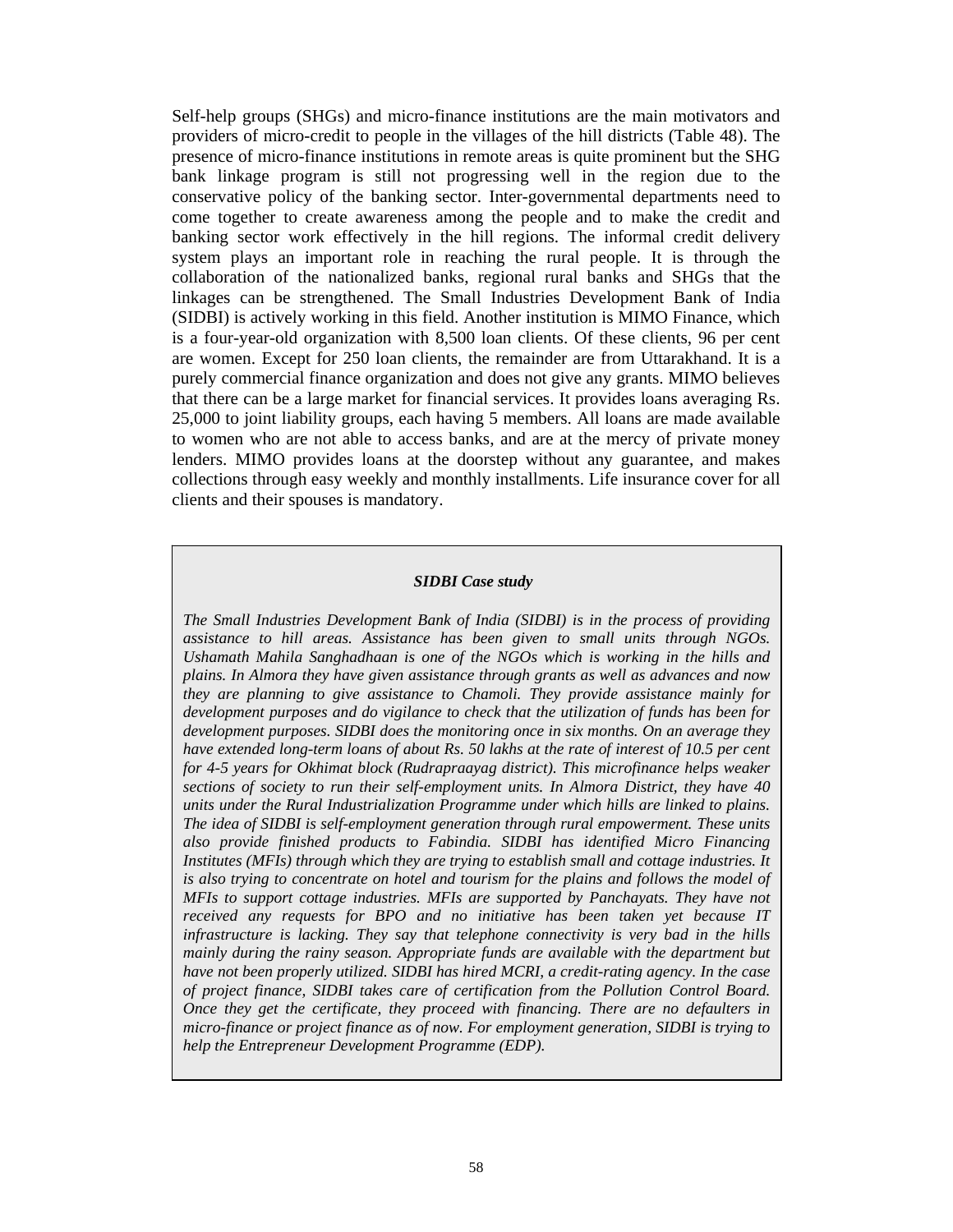The Reserve Bank of India (RBI) has suggested measures to improve banking services in Uttarakhand. They recommend that the help of local agricultural universities, agribusiness centers, and Krishi Vigyan Kendras may be taken to improve the quality of input and output. Banks should also be made a party to negotiations with producers to settle the credit issue on the spot. These may act as single window clearances or tie-ups. Banks may also extend such facilities to the entrepreneurs, at least in their specialized SME branches. In order to facilitate borrowers in using the loans more profitably, banks should have a credit plus approach in their financial inclusion schemes. They would need to extend insurance, marketing, consultancy services, etc., as they can access technological developments taking place in agricultural universities, IITs, and research institutions. Considering the time, distance and cost for customers to reach a bank branch, especially in remote areas, banks can aggressively use the business facilitator model to increase their outreach. Banks may also identify well-respected local persons like school teachers, postmen, primary health workers or retired army officials. Certain banks have set up Rural Development and Self Employment Training Institutes (RUDSETI). Such measures have evoked a good response from borrowers and have enlarged the bank clientele. Major public sector banks in the state may consider setting up similar institutes in major cities.

Foreign tourists face difficulties exchanging foreign currency in banks and hotels in the state. There have also been problems making payments through national/international credit/debit cards by both domestic as well as foreign tourists. Given that the staff of banks, hotels, shops and emporia do not know how to handle foreign currency, the RBI and banks may organize seminars/workshops in matters related to foreign exchange at major centres in the state at regular intervals. In order to provide hassle-free cash withdrawal from banks to the tourists, major banks operating in the state may set up Automated Teller Machines (ATMs) at Tourist Information Centres and Wayside Amenities Centres for the convenience of tourists. Broadband connectivity will help banks establish ATMs at places of tourist interest and accept international debit/credit cards from foreign tourists. Bank branches dealing in foreign exchange may be provided with broadband connectivity immediately so that foreign tourists are extended hassle-free conversion facilities without any delay.

## **5.5 Literacy and Education**

On social indicators, Uttarakhand fares quite well with a literacy rate of 71.6 per cent against the national figure of 64.8 per cent. Some hill districts have a literacy rate above the state average. As expected the literacy rate for females is lower than that for males; more than 80 percent of the males are literate and the female literacy rate varies across districts. However, the unexpected part is that these numbers are much higher than the national average. This can be considered a unique feature of the state and is also the reason behind the rapid growth of this state (Table 49).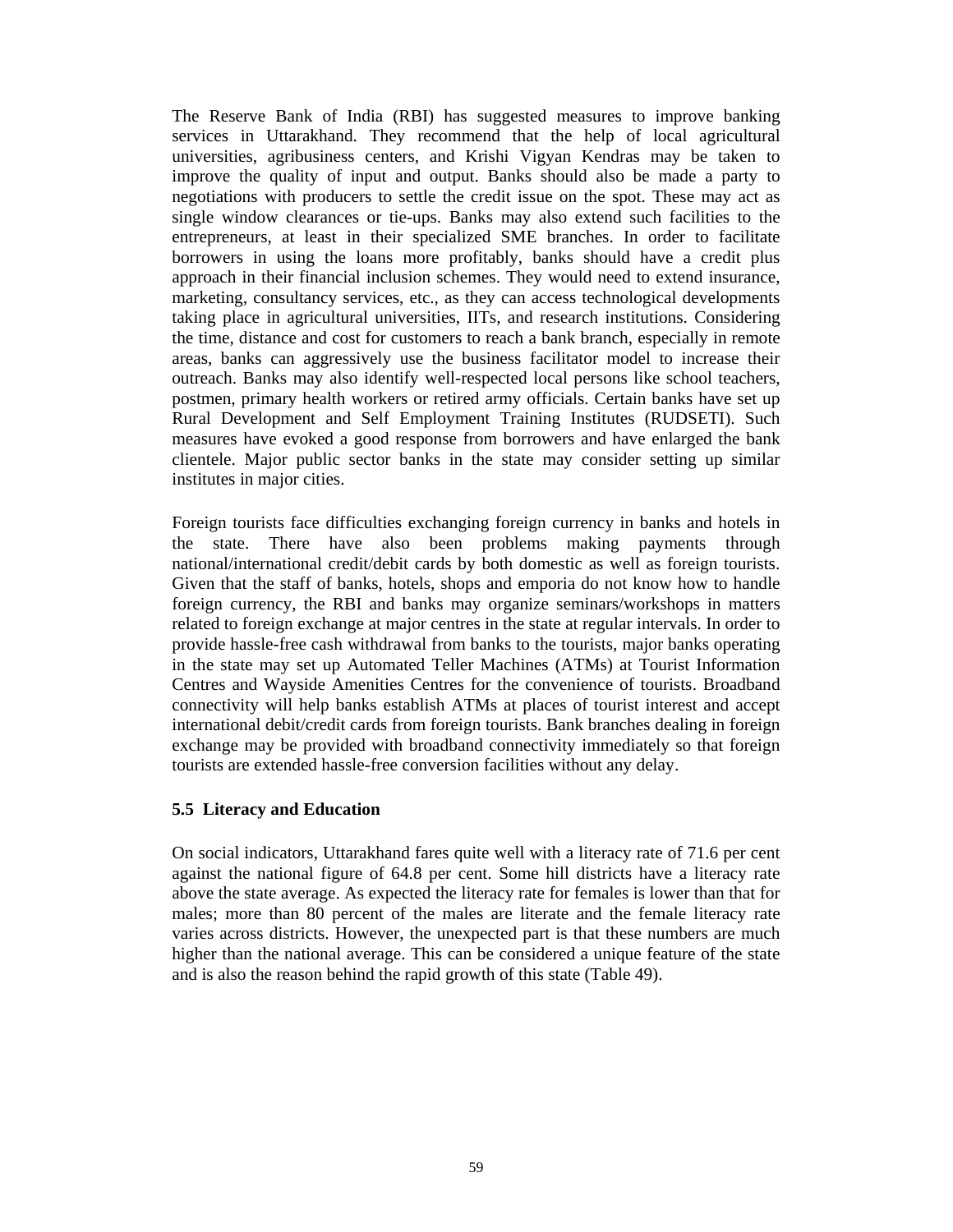| <b>Districts</b>   | <b>Total</b> | <b>Male</b> | <b>Female</b> |
|--------------------|--------------|-------------|---------------|
| Almora             | 74.0         | 89.0        | 61.0          |
| Bageshwar          | 71.3         | 87.7        | 57.0          |
| Chamoli            | 75.4         | 89.7        | 61.6          |
| Champawat          | 70.4         | 87.3        | 54.2          |
| Pauri Garhwal      | 77.5         | 90.9        | 65.7          |
| Pithoragarh        | 76.0         | 90.1        | 62.6          |
| Rudraprayag        | 73.7         | 89.8        | 59.6          |
| Tehri Garhwal      | 66.7         | 85.3        | 49.4          |
| Uttarkashi         | 65.7         | 83.6        | 46.7          |
| Dehradun           | 79.0         | 85.9        | 71.2          |
| Haridwar           | 63.8         | 73.8        | 52.1          |
| Nainital           | 78.4         | 86.3        | 69.6          |
| US Nagar           | 64.9         | 75.2        | 53.4          |
| <b>Uttarakhand</b> | 71.6         | 83.3        | 59.6          |
| India              | 64.8         | 75.3        | 53.7          |

## **Table 49 : Literacy Rate (in per cent), 2001**

In terms of basic education, the number of schools/colleges in the state in 2003-04 was 19,700 which accounted for 1.7 per cent of the national figure. Figures for 2001- 02 show that there were 1,946,343 students in the state compared to 194,946,000 in India, i.e., around 1 per cent (Table 50). The number of students in the hills is 53.5 per cent of the state total, whereas students in the plains make up 46.5 per cent.

#### **Table 50 : Number of schools and students in Basic Education**

*(Unit: No.)* 

| <b>Basic/Secondary Education</b>  | <b>Uttarakhand</b> | India     |
|-----------------------------------|--------------------|-----------|
| No. of schools/colleges (2003-04) | 19700              | 1183674   |
| No. of students $(2001-02)$       | 1946343            | 194946000 |

*Source: Central Statistical Organization.*

At the district level, the school infrastructure is not bad; it is the availability of teachers and the teacher-student ratio that creates doubts about the quality of education (Table 51). The literacy rate is high because the people of Uttarakhand are interested in getting jobs, but the quality of skills imparted is doubtful because it does not actually help them get good jobs. To create jobs in the industrial sector, ITIs have been set up in the state and even hill districts, but the students do not find work in the local job market either due to scare jobs or their low skills. Thus they migrate to other states.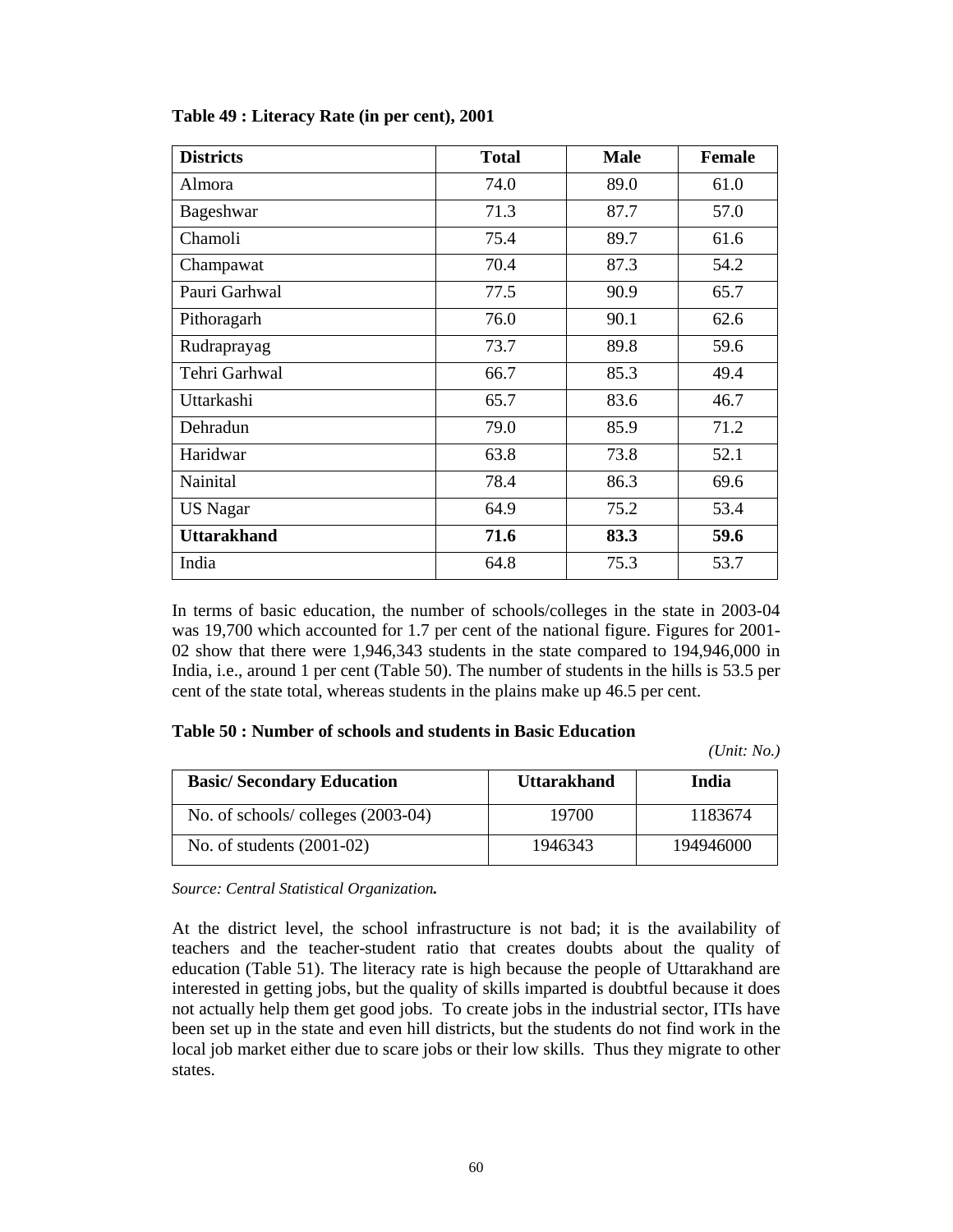| <b>District</b> | Primary<br>schools | <b>Primary</b><br>students<br>enrolled | <b>Primary</b><br>school<br>teachers | <b>Primary</b><br>students<br>per<br>teacher | <b>Secondary</b><br>schools | <b>Secondary</b><br>students<br>enrolled |
|-----------------|--------------------|----------------------------------------|--------------------------------------|----------------------------------------------|-----------------------------|------------------------------------------|
|                 | No.                | $No.$ (in<br>1000s                     | No.                                  | $N_{0}$ .                                    | No.                         | $No.$ (in<br>1000s                       |
| Almora          | 1917               | 174                                    | 4407                                 | 39                                           | 87                          | 71                                       |
| Bageshwar       | 776                | 55                                     | 1847                                 | 30                                           | 29                          | 25                                       |
| Chamoli         | 1374               | 80                                     | 2998                                 | 27                                           | 79                          | 23                                       |
| Champawat       | 663                | 50                                     | 1449                                 | 35                                           | 34                          | 18                                       |
| Pauri Garhwal   | 2366               | 105                                    | 5160                                 | 20                                           | 107                         | 70                                       |
| Pithoragarh     | 1578               | 108                                    | 3183                                 | 34                                           | 57                          | 45                                       |
| Rudraprayag     | 826                | 44                                     | 1557                                 | 29                                           | 40                          | 30                                       |
| Tehri Garhwal   | 1957               | 141                                    | 4212                                 | 33                                           | 66                          | 60                                       |
| Uttarkashi      | 1098               | 80                                     | 2135                                 | 37                                           | 39                          | 31                                       |
| Dehradun        | 1986               | 150                                    | 3208                                 | 47                                           | 62                          | 130                                      |
| Haridwar        | 1467               | 276                                    | 2245                                 | 123                                          | 43                          | 69                                       |
| Nainital        | 1510               | 155                                    | 3866                                 | 40                                           | 68                          | 51                                       |
| <b>US Nagar</b> | 1396               | 247                                    | 3298                                 | 75                                           | 62                          | 88                                       |

**Table 51 : Status of Education in districts of Uttarakhand, 2006** 

The industrial requirements for a skilled work force are far higher than the availability due not only to the shortage of ITIs in the state but also, more importantly, due to the quality and orientation of education and training imparted at these institutes which does not fit job requirements at the factories. It is estimated that around 70 percent of the ITI-trained local persons do not get employment in the industries, whereas outside candidates are given employment opportunities. Vocational courses should be encouraged to meet the shortage of skilled labour and the government should take steps to tackle this problem. The Navodya Vidyalayas provide a good model of how to provide high-quality education to talented students who cannot afford it.

Thus there is need for training that includes industry-specific training; for example, there are different requirements for the paper industry and the pharmaceutical industry, so the same training may not be applicable at both places. Given this scenario the state unit of the CII has suggested that the state government privatize five ITIs to impart industry-oriented training that matches industry requirements. These training institutes should tie up with industry. Creating education centers would lead to development in a radius area around it. High-level vocational training is required for which polytechnics should be set up; they could train students for the hotel and construction industries. Course development is also required in every block of the state but it should be customized and not standardized. Since soft skills are very important, 10-20 per cent of training time should be spent on developing these skills.

## **6. Development Strategy and Sectoral Perspective**

Uttarakhand, in spite of being a small state, has certain key features that make it distinct from other states of the country and highlights its potential for development. Uttarakhand is the first state in the country to have created a Tourism Development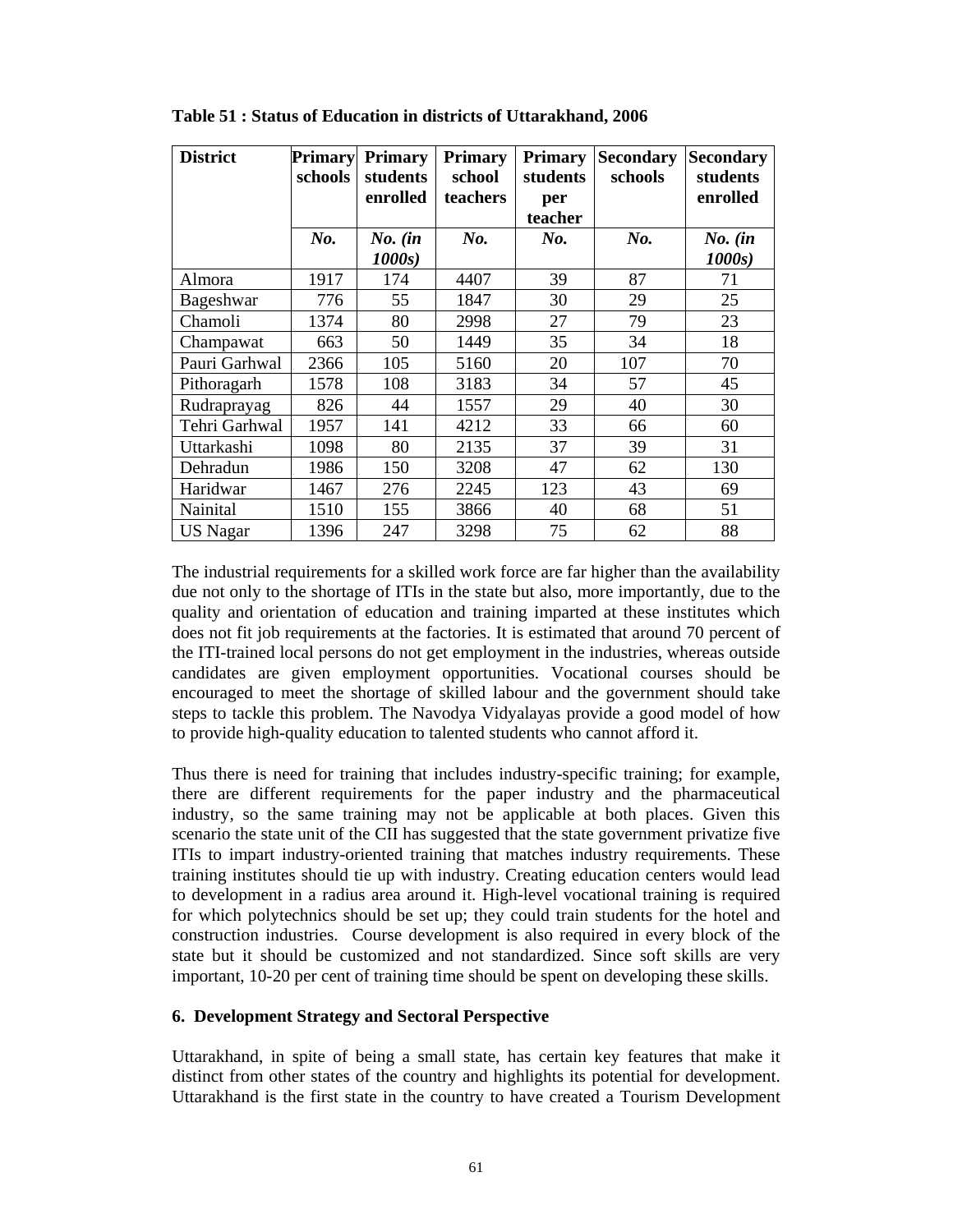Board by legislation. It is also the first state to propagate organic farming on a wide scale. However, the development has predominantly been in the plains and the hill districts have been left behind. All the hill districts have farming and crop husbandry as their main economic activities, along with dairy and poultry farming to diversify their source of earnings. But these are only subsistence activities that have led to migration and a remittance economy in the hill districts. Thus, the hill districts have a demographic bias towards women who are not skilled in earning money. In addition, female literacy is only 57%. Overall, the hill districts are characterized by low productivity, shortage of inputs, and lack of marketing that have confined the villages to producing only for self-consumption. These regions are land-locked with huge distances between the markets and resources. Because of these constraints, traditional agriculture cannot be the lead sector for development. The positive features of these hill districts are that they have huge tourism potential, a suitable climate for highvalue agriculture, and a pleasant environment due to 60 per cent forest cover. These have to be harnessed to create a development strategy.

The development strategy for the Uttarakhand hills should be based on developing brand equity under the name of **Organic Green State.** An **Uttarakhand Brand Equity Fund** should be developed in line with IBEF (Appendix 10). This can be achieved through:

- Developing infrastructure
- Propagating tourism
- Diversifying agriculture
- Promoting poultry- and wool-based livelihoods
- Establishing SMEs based on the above
- Capturing linkages with industry and tourism

Although some hill districts are rich in mineral resources, mining should not be promoted. Modern mining which is highly mechanized will not create significant additional employment. Further, mining can be a threat to ecology, disturbs the natural environment and affects agriculture. This would discourage tourism and works against the state's brand equity of **Organic Green State**.

## **6.1 Agriculture Diversification and Development of Allied Sectors**

Since the hill regions are very different in their ecosystem from the plains, it is essential to use a different approach to agriculture in the hill districts of Uttarakhand. The green revolution of the 1960s benefited only those areas that had irrigation facilities, but this was not possible in the hills, which lacked this resource. Thus the recommendations for development of the hill districts based on agriculture diversification are as follows:

1. Promote agriculture that is based on high-value herbal, medicinal and aromatic plantation. Since markets are a problem, links with retailers and ayurvedic firms should be propagated. A memorandum of understanding should be signed with retailers and firms backed by legislation in order to prevent exploitation of farmers; this will help in evolving rules for fair transactions. This should be in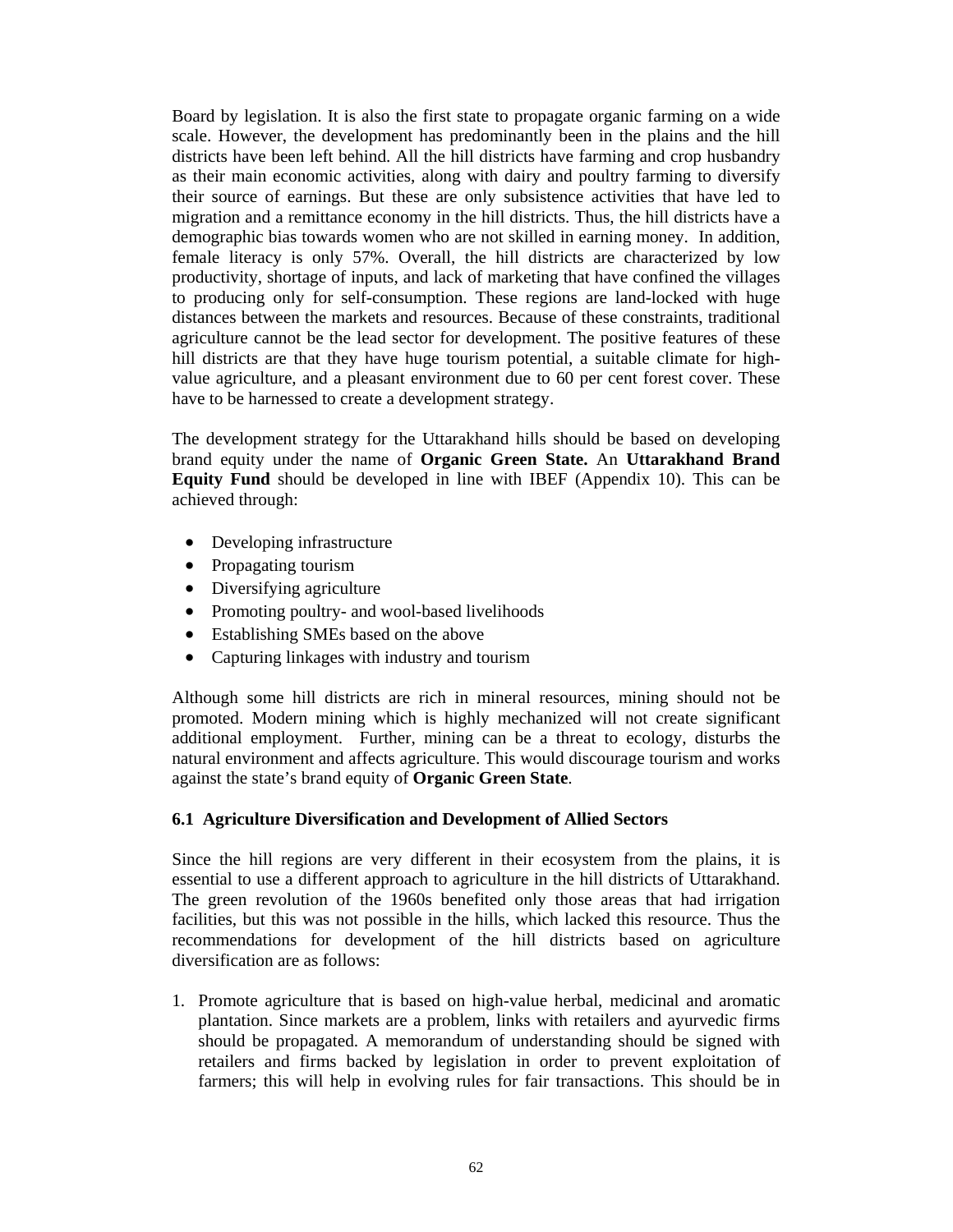coordination with the Herbal Research and Development Institute (HRDI) to help farmers in selecting village-specific commodities.

- 2. Alternative areas of diversification are towards horticulture crops, spices and condiments (chilies, ginger, and garlic), tea plantation, floriculture, oilseeds (sesamum, rapeseed & mustard and soybean) and traditional hill grains (mandua, bhatt, sanwa, urad, gahat). Intercropping of aromatic plants with conventional grains can also help in diversifying the income basket of small and marginal farmers.
- 3. If these commodities are grown organically they can increase incomes in the hill regions because discerning buyers prefer and are willing to pay more for organic goods. Organic farming methods are the preferred option for the agriculture-based hill region. It is necessary to promote the Organic Uttarakhand brand in order to secure the interests of the small organic agriculturalists of the state and develop the brand image of the state.
- 4. A cluster approach should be adopted in the hill regions. The cluster approach includes the provision of extension services, financial services, inputs, production process and facilitation of processing. This will help reduce the cost of production, improve yields and generate marketable surpluses. Performance-based credits and subsidy policies can incentivise small and marginal farmers to adopt the best practices.
- 5. Develop mandis and create linkages between producers and buyers; even contract farming can be promoted, but under a suitable legislative framework. Mandis have to be created for the sale of good quality produce at reasonable prices. For unique biodiversity products, separate markets should be developed in the hills. Low-cost collection centers and facilities should be created and then aligned with the terminal market in Chandigarh. In the long run, a terminal market can be created specifically for Uttarakhand.
- 6. Rural infrastructure development should be in line with the focus on diversification that is suggested above.
- 7. Animal husbandry and forest resource use are a part of hill livelihood; these need to be developed on a commercial basis. Measures should be taken to improve the genetic stock of sheep and goats. There is a need to rejuvenate the government's agriculture extension and veterinary systems.
- 8. Forest and land development. Forest trees offer an alternative source of livelihood. The state should connect with agencies in other countries like Israel and China for expertise on the development of semi-arid land. Research firms should be contacted for commercialization of jatropha for bio-diesel. Land Army- Doon Valley model should be spread to other districts. Agro-forestry can play an important role in the rural economy, making it essential to regenerate degraded forest and wasteland. Wasteland can be converted to grow plants, fodder and fuel, barren land can be used for non-farm activities, and land that is left uncultivable due to lack of credit, inputs, etc. can be adopted by organizations and clusters and diverted towards high-value cultivation.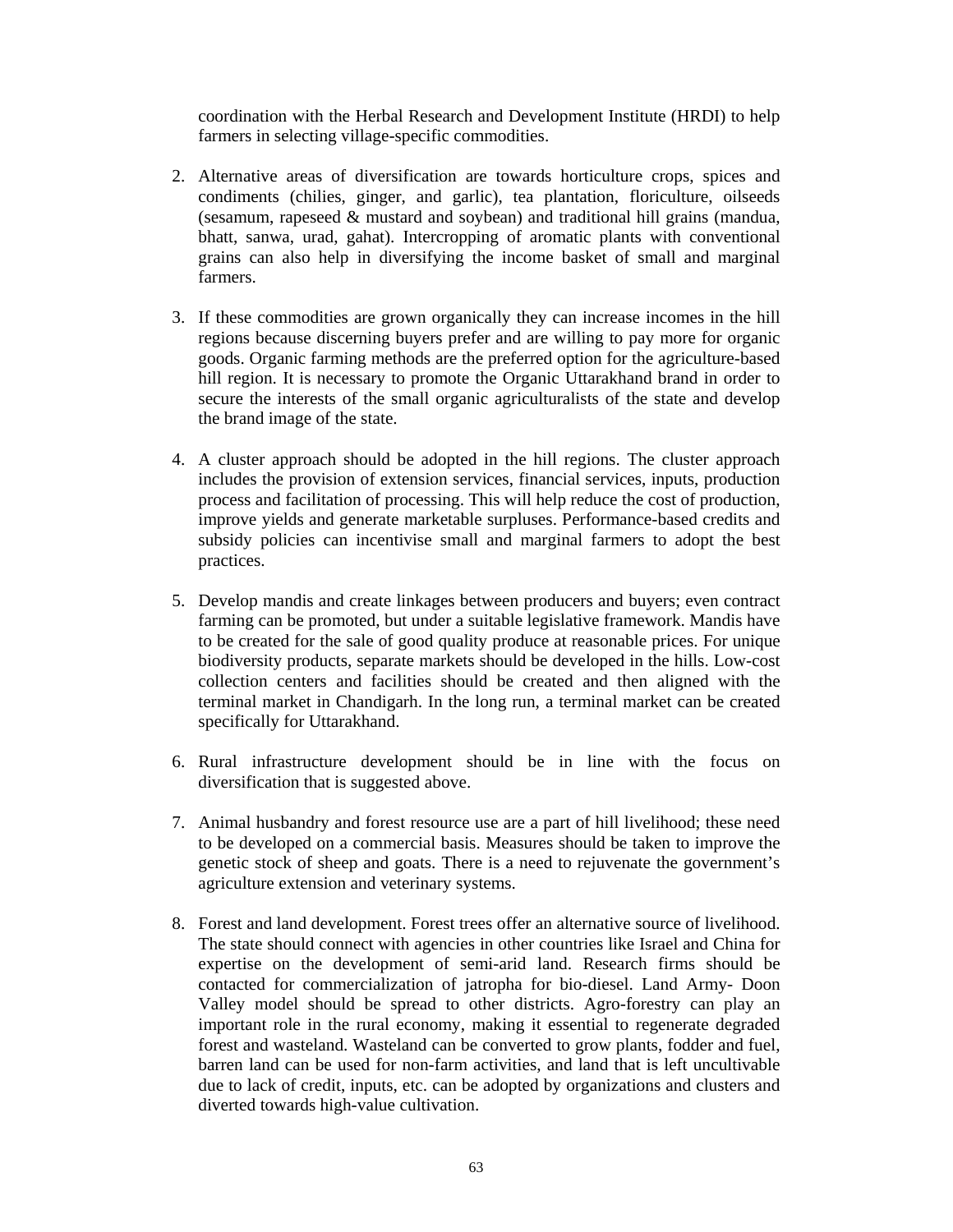9. The active involvement of people in conserving and managing the forests can result in high biodiversity as well as meet their bio-mass requirements. Carbon Trading (Appendix 12) should be encouraged and Carbon Credit facility should be given for environment conservation/maintenance. This should be done through the Planning Commission or by the state government.

## **6.2 Development of Small and Medium Enterprises (SMEs)**

The Integrated Industrial Development Policy 2008 was launched in February 2008 especially for the industrial development of hilly and remote areas in the state. Under this policy, small-scale agro-based industries and cottage industries should be promoted for the development of the hills.

- 1. Encourage agro-processing SMEs. Industrial activity in the hill regions can be tapped from local agro-based industries (e.g. herbs, fruits, frozen tulsi, fruit juices, and jams) and handicraft/ cottage industries (e.g. shawls, woolens, and hosiery). To improve the output, the latest technology and easy accessibility of raw materials should be provided
- 2. To facilitate the development of these SMEs, the land acquisition process should be handled with sensitivity, stable power supply should be provided by the government, and single-window clearance and licenses should be made available within three days. The findings of the World Bank survey, "Doing Business" should be fully implemented.
- 3. Create a task force for vocational training and skill upgrading with the active participation of local industries. Upgrade the ITIs and revise their curriculum to suit local needs.
- 4. For the development of business skills in people, the development of entrepreneurial skills is crucial. Creating awareness and training can also help develop entrepreneurial skills. Since in the hill regions it is equally important to develop the entrepreneurial skills of women, vocational training should be imparted in activities like dairy processing, poultry raising, papad-making, mushroom cultivation, bee-keeping, quilt-making and running a small business.
- 5. Link up with CDRI, Lucknow for research and development in pharmaceuticals, aromatic cosmetic industries, etc. This will help add value to agri-products. Seed testing laboratories, organic certification centers, etc. should be developed in the hills.

## **6.3 Promoting Tourism**

Tourism should be given the highest priority because it can be the biggest source of employment and it also creates linkages for local area development. Tourism should be given the status of an industry. The Uttarakhand Tourism Development Master Plan for 2007-22 has already been developed with the coordination of the Government of India, Government of Uttarakhand, United Nations Development Programme (UNDP) and World Tourism Organization.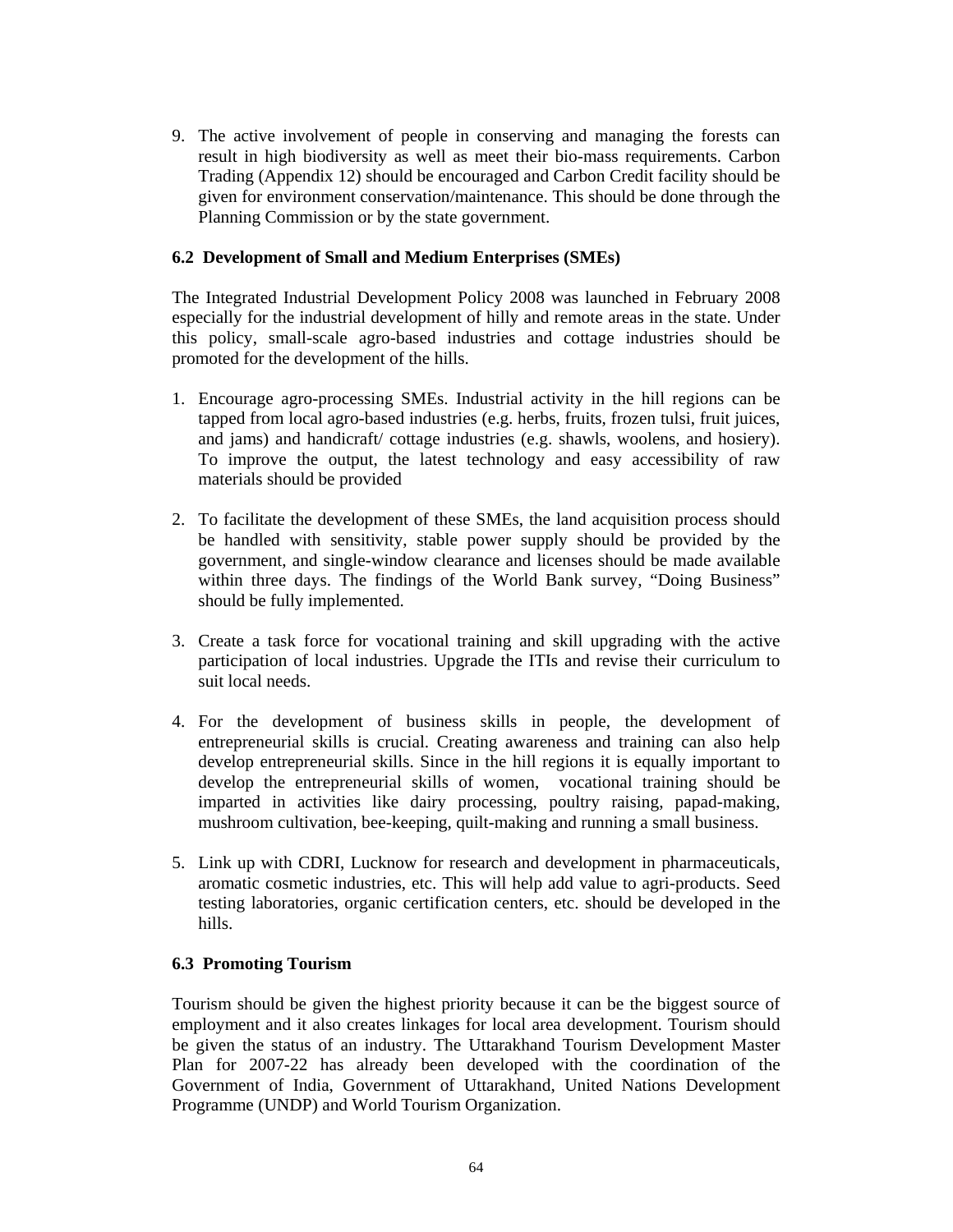- 1. The state attracts tourists for pilgrimages, cultural tourism, nature tourism, adventure tourism, wildlife tourism, eco-tourism, and amusement and leisure tourism. It is crucial to identify the seasonality of different kinds of tourism. Tourists should be attracted taking this into account so as to create round-the-year tourism-based employability.
- 2. Tourism should be developed in an environment-friendly manner so as to harmonize with the effective branding of the state as an **Organic Green State.**  The objective should be to nurture the existing beauty rather than to create modern tourist destinations.
- 3. Uncontrolled and unplanned tourism is not healthy. Thus tourist zones have to be connected by formal and informal links in the form of roads, trails and tracks and thematic circuits. A strong regulatory framework that oversees quality of service is necessary. Implementation of rules and security should be given utmost priority.
- 4. Proper publicity and marketing is required along with the development of skills and the associated service sector to provide world-class service. There is lack of awareness of Uttarakhand as a tourism destination because of ineffective branding of the state, the lack of marketing strategies and unfocussed annual campaigns. For tourism development, there should be a tie-up with major tour operators like Thomas Cook and Carlson Wagonlit Travel. To develop hotels in all categories, there needs to be a tie-up with national and international hotel groups.
- 5. The bed-and-breakfast model should also be propagated for low-budget domestic travelers.
- 6. Investments in hotels and inns can be promoted/ facilitated if the investor is granted a long-term lease. In selected cases, a collaborative partnership between the local land-owner and investor can also be implemented.

## **6.4 Developing Infrastructure**

 $\overline{a}$ 

The major infrastructure issues are drinking water and irrigation facilities, electricity, road and communication facilities, banking infrastructure, and social infrastructure like housing and education. For all infrastructure development projects it is important for targets to be specified.

- 1. The issue of drinking water supply must be part of an integrated water resource management plan, which in turn is part of an integrated natural resource management based on a watershed development approach. Lift irrigation techniques, such as hydrams and guhls can be used to improve irrigation in Uttarakhand, particularly in the hill districts.
- 2. Gharats in Uttarakhand, have traditionally been used to mill grain and extract oil. The contribution of institutions like  $HESCO<sup>25</sup>$  (Himalayan Environmental Studies

<sup>&</sup>lt;sup>25</sup> HESCO got the CNN-IBN 'Real Heroes Award' 2007 for their contribution to rural development.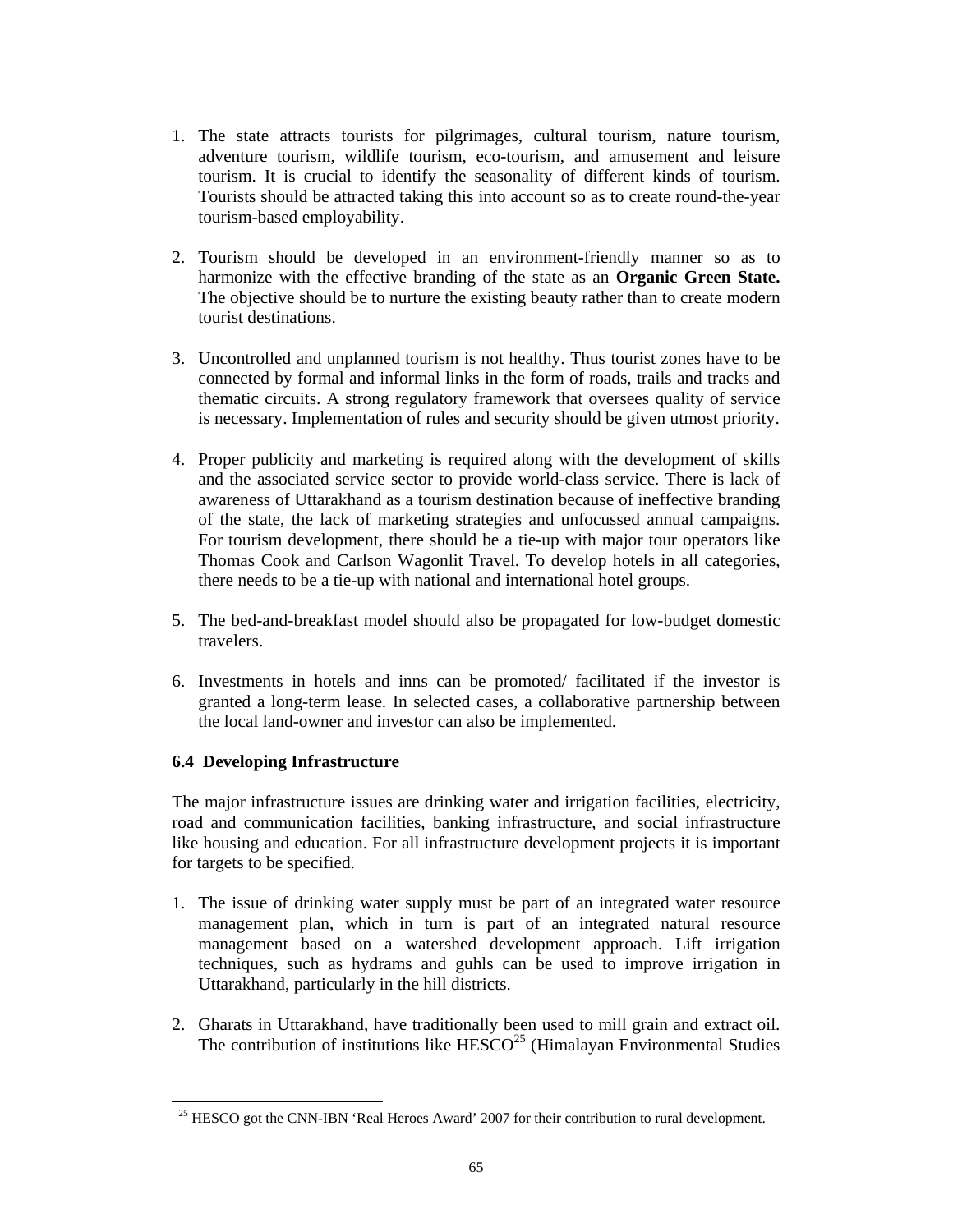and Conservation Organization) to promote the use of water mills in generating hydropower is significant, and such efforts should be encouraged.

- 3. The availability of cheap power by way of inexpensive water-lifting systems for irrigation will boost agriculture. Alternative energy sources like solar energy should be encouraged.
- 4. Road networks should be further developed. In addition to roads in smaller villages, a simple and cost-effective trolley system should be introduced. Road connections and maintenance should be given priority and important destinations in each district should be linked. The responsibility should be assigned to an agency at a decentralized level.
- 5. The ideal approach involves large-scale community participation which makes the installation as well as running of the micro-plant economical. Panchayati Raj institutions must play an active role regarding control and management of water, land, forest resources and maintenance of the roads.
- 6. The banking sector offers a low credit deposit ratio (CDR) that is only 25 % in hill districts as against 45% in the rest of the state. Only the State Bank of India (SBI) is active in the hill regions where it is trying to achieve the objective of 100 per cent financial inclusion. To achieve the stated objective of financial inclusion, the RBI should be approached to impose a Universal Service Obligation on all commercial banks that will facilitate the faster spread of rural/ hill area banking,
- 7. People in the hill regions should be made aware that loan schemes are available, e.g., SIDBI's credit guarantee scheme. The setting up of self-help groups and micro-finance institutions as motivators and providers of micro-credit should be facilitated.
- 8. Special emphasis on female education is needed. For the school education system it is important to meet the shortfall in teachers and quality educational institution. Thus, measures are needed like removing institutional licensing, drawing up a plan for teacher training, raising teacher's salaries (in other words, immediately implementing the recommendations of the 6th Pay Commission), and giving additional incentives to teachers in hill regions.

#### **6.5 Development Strategy for Hill Districts**

Infrastructure development is a common development agenda to facilitate development in the hill districts. In addition, specific issues pertaining to each hill district are identified and listed below. The listing is based on the areas that should be given priority

Organic farming methods are recommended for all in order to create the brand equity of **Organic Green State.**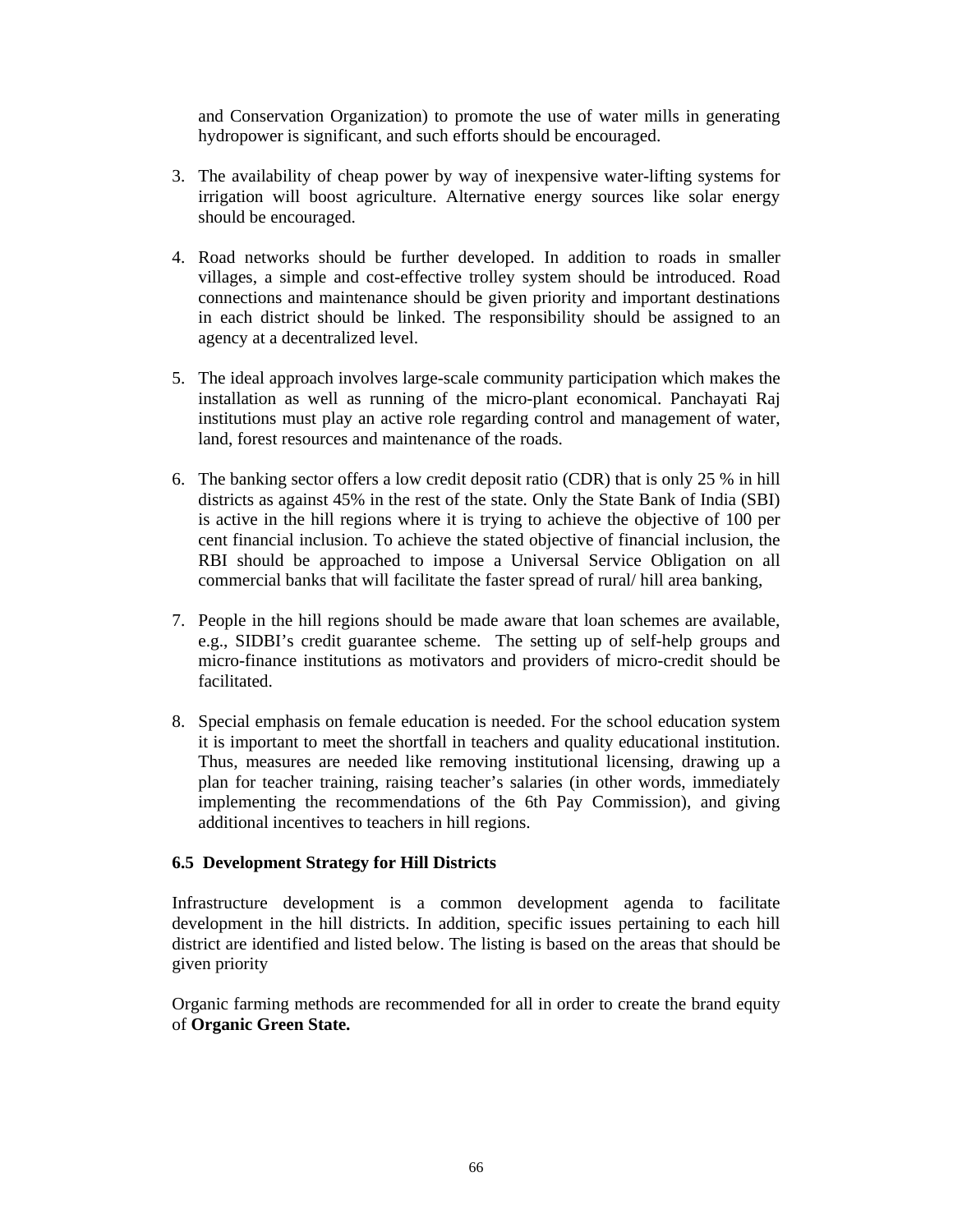| <b>Hill Districts</b> | <b>Development Plan</b>                                                                                                                                                                                                                                                                                                                                                                                                                                                                |
|-----------------------|----------------------------------------------------------------------------------------------------------------------------------------------------------------------------------------------------------------------------------------------------------------------------------------------------------------------------------------------------------------------------------------------------------------------------------------------------------------------------------------|
| <b>Almora</b>         | Diversify agricultural products to include fruits (apples),<br>spices (ginger), and herbal/medicinal plants<br>Develop minor irrigation projects to facilitate agricultural<br>diversification<br>SSIs based on wool<br>Impart training in design in the handloom sector<br>Develop leisure and nature tourism. For example, areas<br>such as Ranikhet and Kausani have not been explored.                                                                                             |
| <b>Bageshwar</b>      | Diversify agricultural products to include off-season<br>vegetables and fruits (peas, cabbage, beans, tomato and<br>potato). The traditional crop, bhatt, is important. Promote<br>plantation of tea, chillies, turmeric and other herbal plants.<br>Fodder and grazing land is an asset that can be used to meet<br>demand from neighboring districts.<br>SSIs and agro-based industries for jams and pickles. Khadia<br>in cosmetic products.<br>Promote leisure and nature tourism. |
| <b>Chamoli</b>        | Religious tourism to the Valley of the Flowers, Hemkunt<br>Sahib, Badrinath, and Kedarnath. Other types of tourism to<br>Nanda Devi National Park, river rafting, and rock climbing.<br>Poultry and wool-based industry<br>Agriculture diversification towards herbal and medicinal<br>plants, pulses, and off-season vegetables<br>Develop forest resources: Jatropha plantation for bio-fuel,<br>bimal trees for the cosmetics industry, and forest-based<br>handicrafts             |
| Champawat             | Diversify agricultural products to include medicinal and<br>aromatic plants, ginger and other spices, and organic fruits<br>and vegetables<br>Forest products: Ringal-based products by local artists                                                                                                                                                                                                                                                                                  |
| Pauri Garhwal         | Poultry and wool-based development: Sheep<br>Diversify agricultural products to include herbal and<br>medicinal plants, pulses, bee-keeping and mushroom<br>cultivation<br>SSIs and agro-based industries: Bamboo<br>fiber<br>and<br>development, and jatropha-based bio-diesel.<br>Start a medicinal plant-based pharmaceutical industry<br>Bimal and rambans fiber for handicrafts and furniture                                                                                     |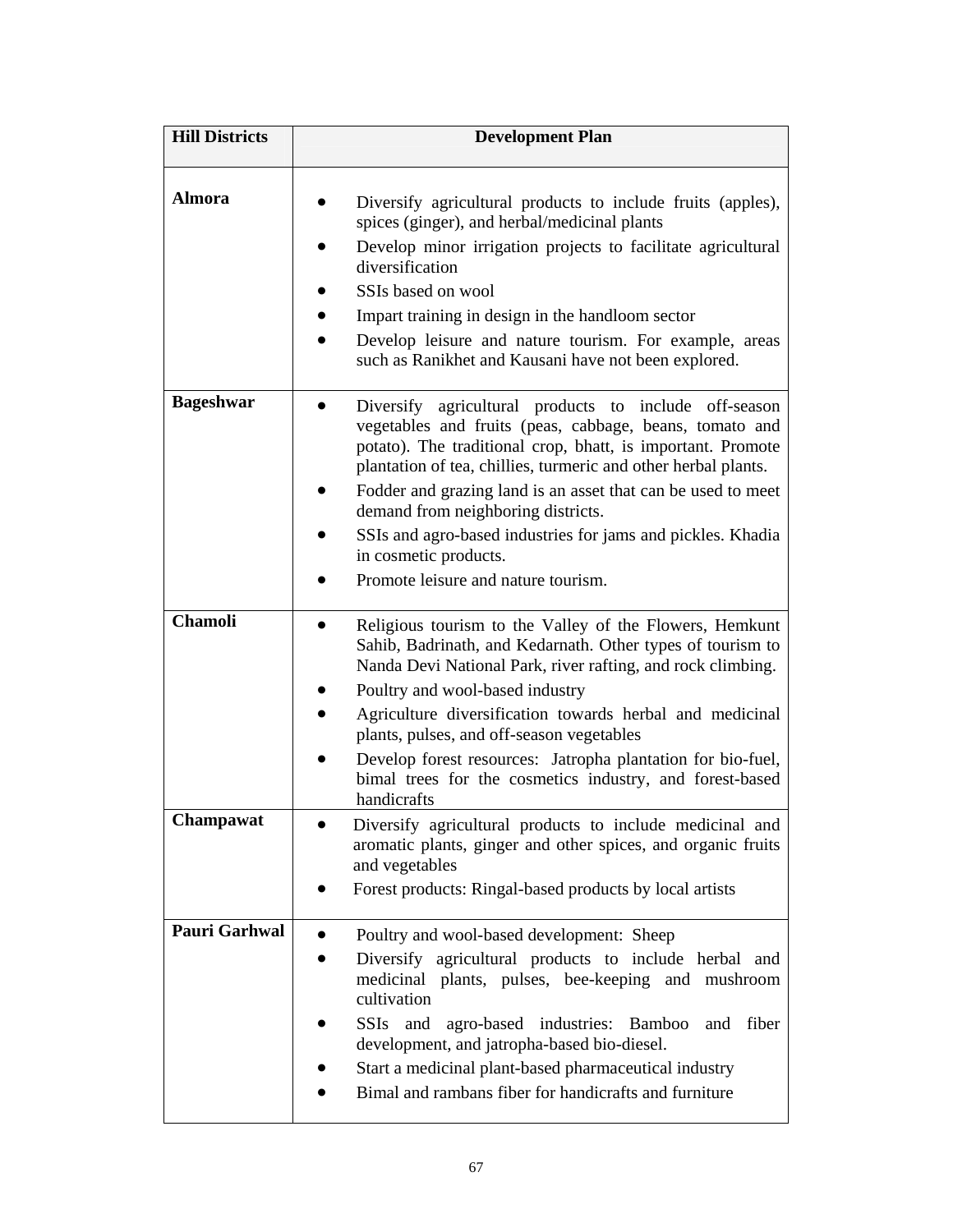| <b>Hill Districts</b> | <b>Development Plan</b>                                                                                                                                                                                                                                                                                                                                                                                                                                                                                                   |
|-----------------------|---------------------------------------------------------------------------------------------------------------------------------------------------------------------------------------------------------------------------------------------------------------------------------------------------------------------------------------------------------------------------------------------------------------------------------------------------------------------------------------------------------------------------|
| Pithoragarh           | Poultry and wool-based development: Goat-rearing<br>Diversify agricultural products to include litchi, herbal and<br>medicinal plants, garlic and spices.<br>SSIs and agro-based industries- Bamboo, ringal and fiber<br>development, and furniture production from forest products                                                                                                                                                                                                                                       |
| Rudraprayag           | Religious tourism to Kedarnath; adventure tourism like<br>$\bullet$<br>river rafting, rock climbing<br>Diversify agricultural products to include herbal and<br>medicinal plants, haldi and coriander.<br>SSIs and agro-based industries:<br>Bio-fuel, bamboo<br>plantation, and traditionally-grown mandua for bakery<br>products<br>Forest-based industry                                                                                                                                                               |
| <b>Tehri Garhwal</b>  | This district is rich in irrigation facilities; thus, agricultural<br>diversification towards fruits and vegetables, spices, pulses,<br>herbal and aromatic plants using a cluster approach<br>combined with proper market development can be very<br>successful.<br>SSIs and agro-based industries: Food-processing industry,<br>forest-based industry, fruit- and vegetable-processing<br>industry.<br>Training and innovation to add value to small enterprises.<br>Nature tourism and adventure tourism in Devprayag. |
| <b>Uttarkashi</b>     | Religious tourism to Gangotri, Yumunotri, etc.<br>Diversify agricultural products to include fruits and<br>vegetables, apple orchards, tea plantations, and aromatic<br>plants<br>Development of sheep- and goat-rearing, and wool-based<br>industry<br>Nature and leisure tourism                                                                                                                                                                                                                                        |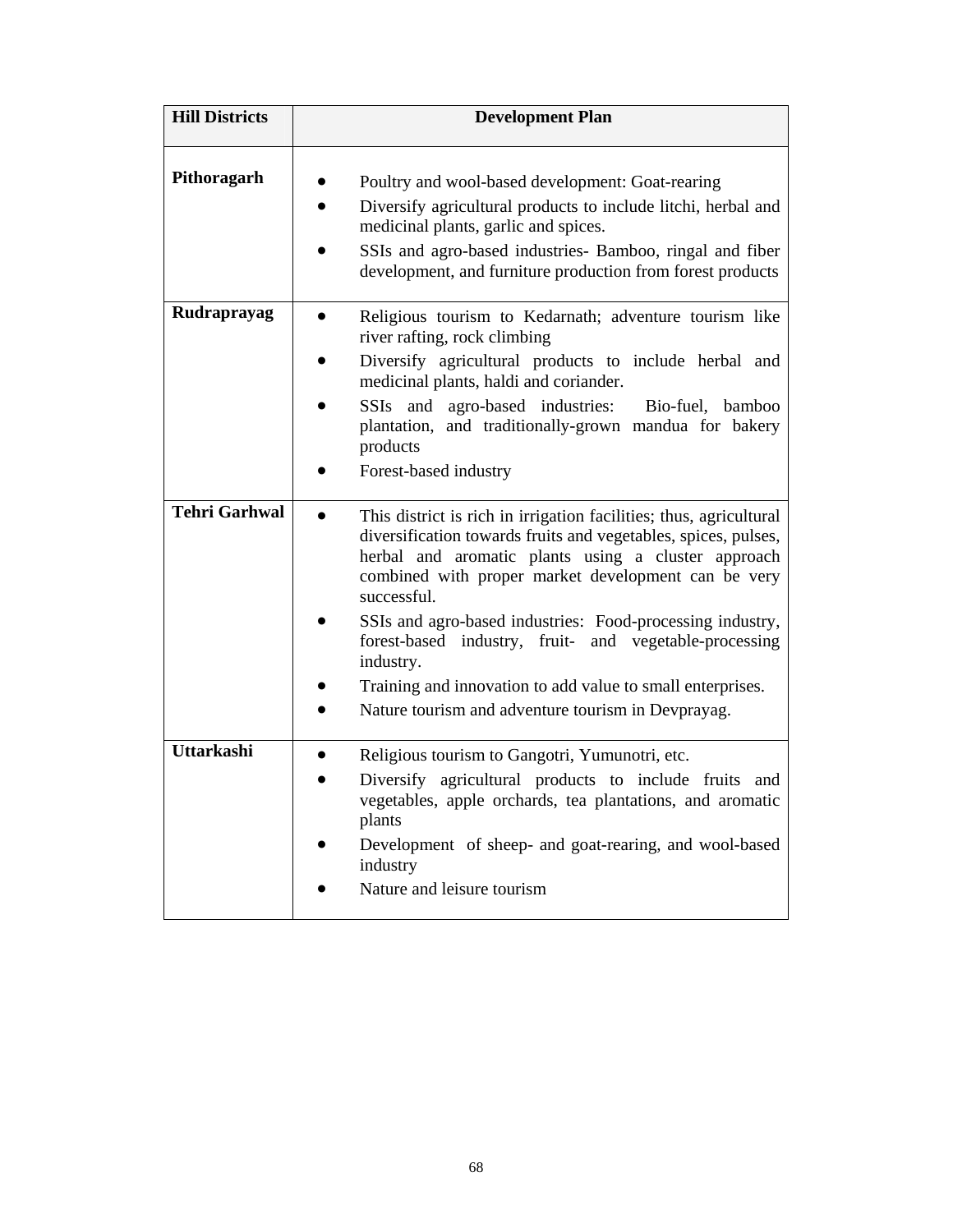#### **References**

- A New Era of Economic Development Uttaranchal: The Next Destination (2005). PHDCCI Centenary Partnership Summit with the Government of Uttaranchal. PHD Chamber of Commerce and Industry and YES Bank Ltd.
- Bisht, D.S. (2006). *Poverty, Planning and Development A Case Study of Uttaranchal State* (submitted to the Planning Commission). Central Himalayan Institute. Dehradun. Trishul Publications, Dehradun.
- Bisht, Sonali (2005). Concerns and challenges. In M.L. Dewan and Jagdish Bahadur (Eds.), *Uttaranchal: Vision and Action Programme.* Concept Publishing Company, New Delhi, pp. 82-87.
- Datta, S.K. and K.J. Virgo (1998). Towards sustainable watershed development through people's participation: Lessons from the Lesser Himalayas, Uttar Pradesh, India*. Mountain Research and Development*, Vol. 18, No.3, pp. 213- 233.
- Dewan, M.L. and Jagdish Bhadur (Eds.) (2005). *Uttaranchal: Vision and Action Programme.* Concept Publishing Company, New Delhi.
- Dewan, M.L. and K.D. Singh (2005). Forests resources: Regeneration and conservation. In M.L. Dewan and Jagdish Bahadur (Eds.), *Uttaranchal: Vision and Action Programme.* Concept Publishing Company, New Delhi, pp. 190- 198.
- Confederation of Indian Industry (Sept 2007). *Economic Update*. Economic Research and Policy Division.
- Rohit Asthana (2003). Evaluation of Varied Approaches for Enabling Sustainable and Equitable Access to Drinking Water in Uttaranchal. Development Centre for Alternative Policies, New Delhi (submitted to SER Division, Planning Commission).
- Kar, Sabyasachi (2007). *Inclusive Growth in Hilly Regions: Priorities for the Uttarakhand Economy*. E/281/2007. IEG Working Paper, New-Delhi.
- Kumar, Yogesh (2005). Micro-Hydropower Potential in Uttaranchal. In M.L. Dewan and Jagdish Bahadur (Eds.), *Uttaranchal: Vision and Action Programme.*  Concept Publishing Company, New Delhi, pp. 102-109.
- Malhotra, S.P. (2005). Opportunities, challenges and prospects in agriculture and forestry. In M.L. Dewan and Jagdish Bahadur (Eds.), *Uttaranchal: Vision and Action Programme.* Concept Publishing Company, New Delhi, pp. 54-66.
- Mattoo, R.P., Anshu Singh, Dhananjay Kumar and Mudit Kumar (2004). Mechanism for Sustainable Development & Promotion of Herbal & Medicinal Plants in the State of Uttaranchal. Natural Resources India Foundation (NRIF) New Delhi (submitted to SER division, Planning Commission).
- Monthly Review of Uttaranchal Economy (Oct-Nov-Dec 2006). Centre for Monitoring Indian Economy (CMIE), Dehradun branch office, Uttaranchal.
- Pai, Rekha (2005). Evolution of Van Panchayats Community participation in management and protection of forests. In M.L. Dewan and Jagdish Bahadur (Eds.), *Uttaranchal: Vision and Action Programme.* Concept Publishing Company, New Delhi, pp. 88-101.
- Planning Commission, Government of India. *Annual Reports 2001-02, 2002-03, 2003-04, 2004-05, 2005-06* and *2006-07.*
- Potential Linked Credit Plan 2007-2008 (for various districts of Uttarakhand state). National Bank for Agriculture and Rural Development, Uttaranchal Regional Office, Dehradun.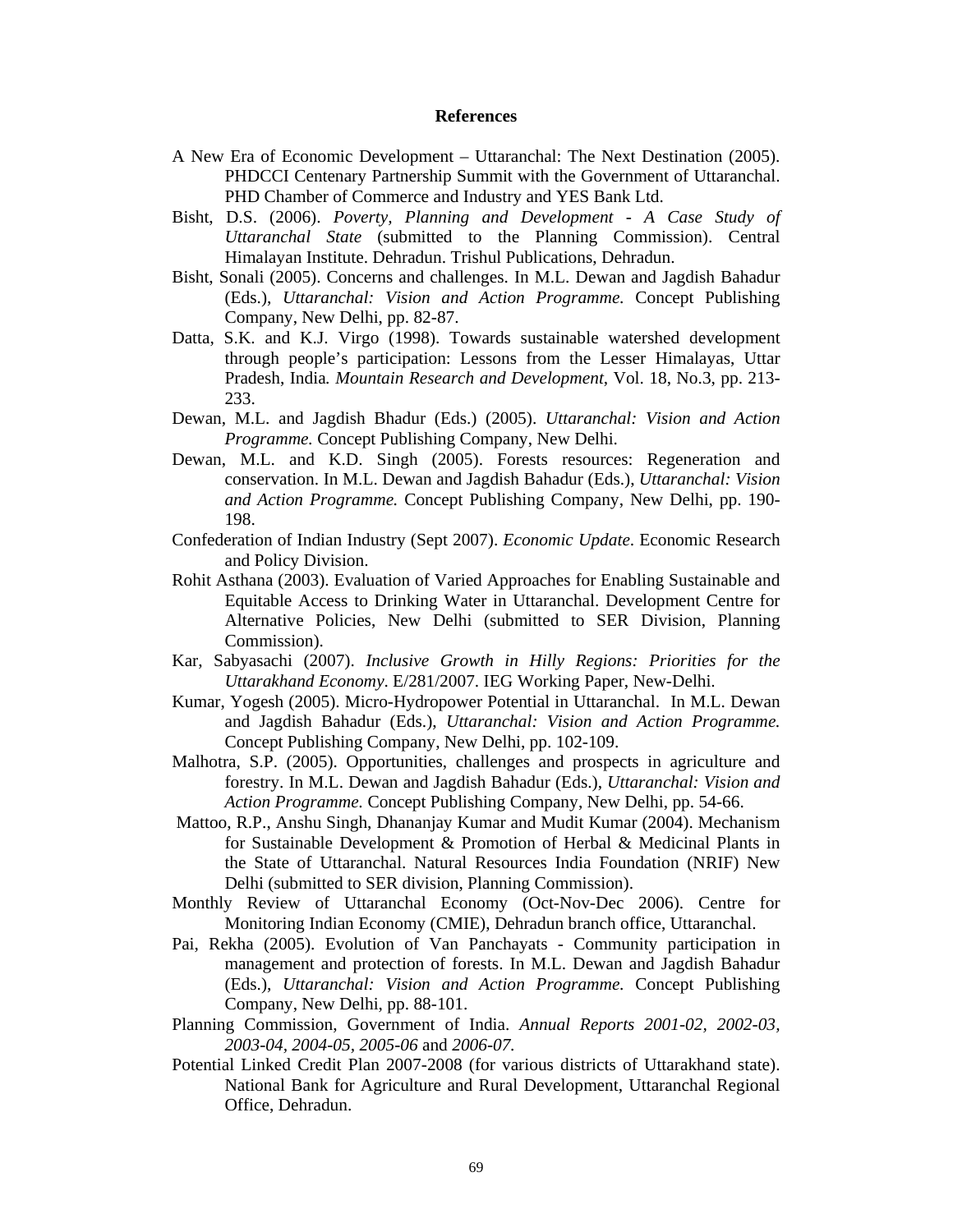- Rautela, Piyush (2005). Watershed development: A success story. In M.L. Dewan and Jagdish Bahadur (Eds.), *Uttaranchal: Vision and Action Programme.* Concept Publishing Company, New Delhi, pp. 199-218.
- Report of the Task Force on the Mountain Ecosystems (Environment and Forest Sector) (Nov. 2006). Eleventh Five Year Plan. Planning Commission, Government of India.
- Report of the Working Group on Improvement of Banking Services in Uttaranchal (Aug. 2006). Reserve Bank of India, Mumbai.
- Report on Detailed Potential Survey of Rural Non-Farm Sector in Nainital (2003) Bankers Institute of Rural Development Lucknow, District Rural Industries Project (DRIP), Nainital District, Uttaranchal and National Bank for Agriculture and Rural Development (NABARD), Mumbai.
- Samant, P.K. and Palni, L.M.S. (2005). Resource conservation as a tool for economic development. In M.L. Dewan and Jagdish Bahadur (Eds.), *Uttaranchal: Vision and Action Programme.* Concept Publishing Company, New Delhi, pp. 242- 262.
- Sankhyiki Diary Uttarakhand (2005-06). Directorate of Economics and Statistics, Planning Department, Government of Uttarakhand, Dehradun.
- Sekhar, C.S.C. (2007). *Viable Entrepreneurial Trade for Women in Agriculture in Utttaranchal.* Working Report. Agriculture Economics Research Centre, University of Delhi.
- Sharda, V.N. and Tayal, G.P. (2005). Potentials and problems of soil and water conservation in the development of Uttaranchal state. In M.L. Dewan and Jagdish Bahadur (Eds.), *Uttaranchal: Vision and Action Programme.* Concept Publishing Company, New Delhi, pp. 45-53.
- Sreedhar, R. (2005). Mountain tourism for local community development. In M.L. Dewan and Jagdish Bahadur (Eds.), *Uttaranchal: Vision and Action Programme.* Concept Publishing Company, New Delhi, pp. 285-296.
- State Focus Paper 2007-2008 Uttarakhand. National Bank for Agriculture and Rural Development, Uttaranchal Regional Office, Dehradun.
- Study of Impact Assessment of C.O.F. Activities in Selected Locations for Organic Farming in Uttarakhand. Centre for Organic Farming, Uttarakhand Organic Commodity Board, Dehradun (submitted to Sir Ratan Tata Trust, Mumbai).
- Tolia, R.S. (2007). *Inside Uttarakhand Today*. Published by Abhimanyu Gahlot for M/s Bishen Singh Mahendra Pal Singh, Dehradun.
- UOCB (2007). Study of Impact Assessment of C.O.F Activities in Selected Locations for Organic Farming in Uttarakhand". Conducted by COF: Led By Programme Manager, Center for Organic Farming Uttarakhand Organic Commodity Board, Vansant Vihar, Dehradun. January 2007.
- Uttarakhand Tourism Development Master Plan 2007-2022 (October 2007). Draft report by the Government of India, the Government of Uttarakhand, the United Nations Development Programme and the World Tourism Organization.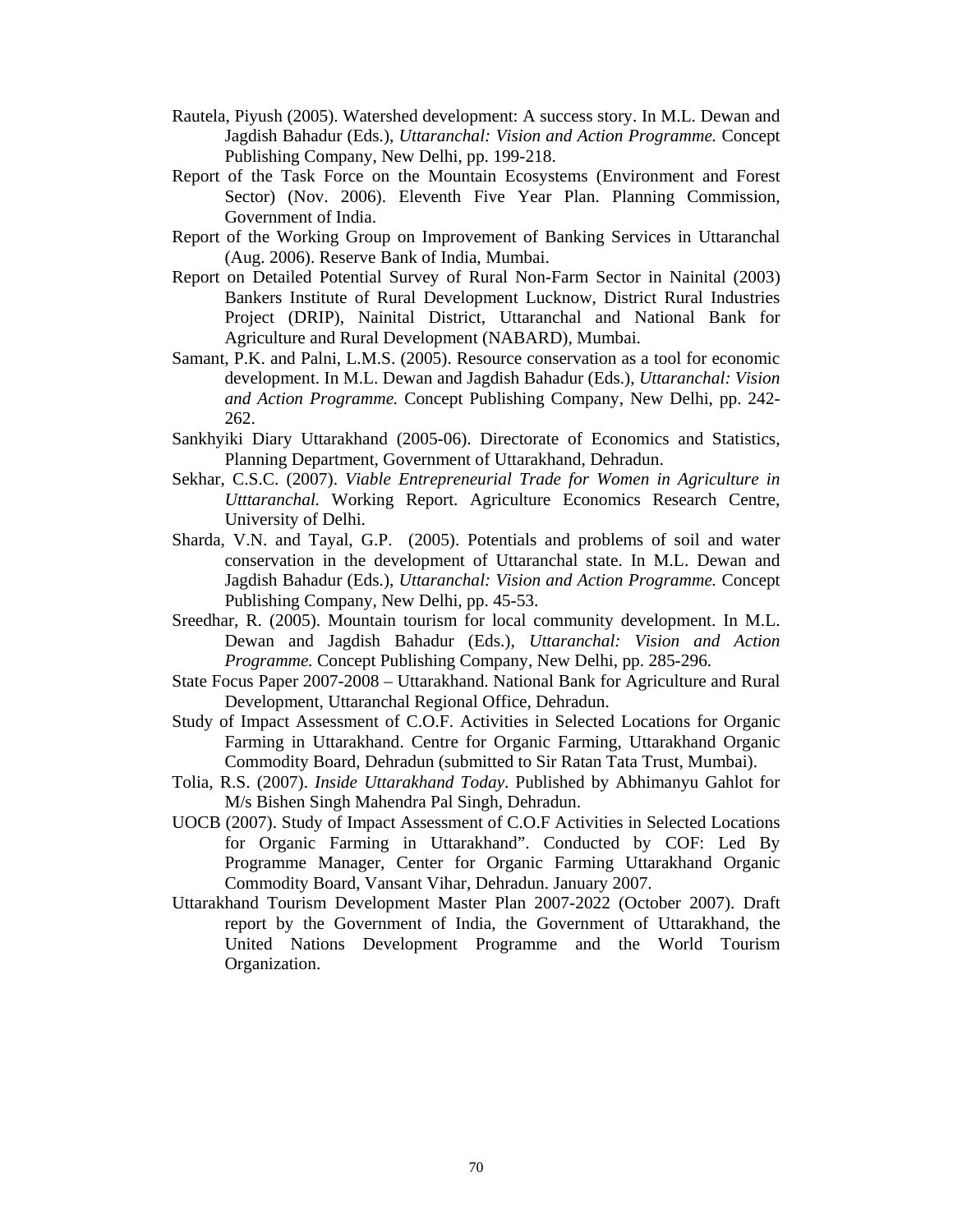#### **Websites**

http://www.organicuttarakhand.org/products\_marketing.asp http://www.yesbank.in/food\_agribusiness.htm http://www.projectsmonitor.com/detailnews.asp?newsid=10257 http://law.incometaxindia.gov.in/DitTaxmann/Notifications/IncomeTaxAct/2007/Noti f251\_2007.htm http://www.sidcul.com/sidculweb/home.aspx http://www.sidcul.com/sidculweb/inner\_pages.aspx?cat\_id=14 http://gov.ua.nic.in/ http://gov.ua.nic.in/uaglance/ http://www.hauraki-dc.govt.nz/documents/publications/EcoDev/Content.htm http://gov.ua.nic.in/des/mainpage.htm http://gov.ua.nic.in/AnnualDistPlan/ http://planningcommission.nic.in http://districts.nic.in/ http://agricoop.nic.in/Agristatistics.htm http://dacnet.nic.in/ http://www.uttara.in/ http://www.uttara.in/hindi/agriculture/intro.html http://www.censusindia.gov.in http://agcensus.nic.in/ http://www.rbi.org.in/home.aspx http://www.ibef.org/aboutus.aspx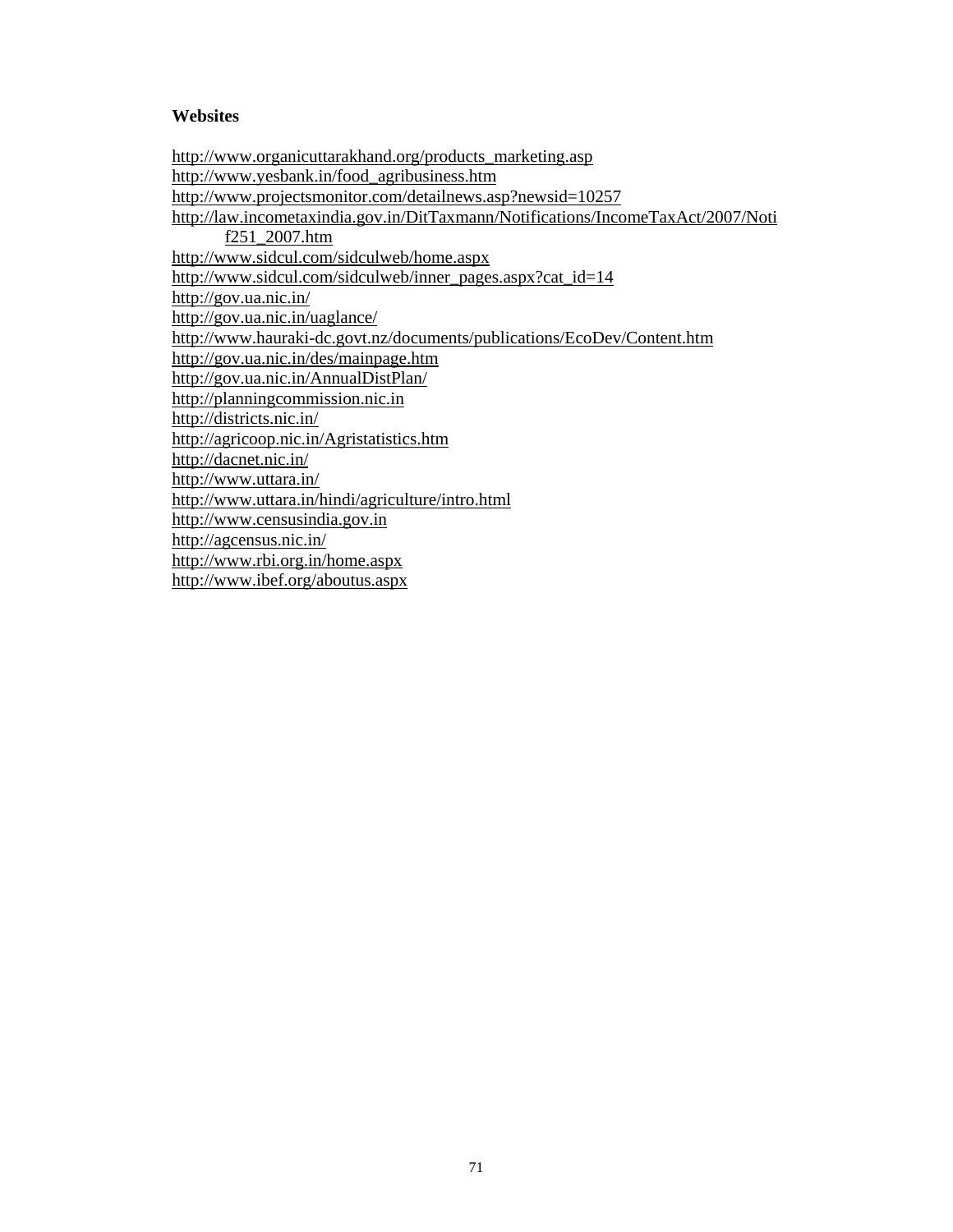| Almora           | <b>Bageshwar</b> | Champawat       | <b>Chamoli</b> |
|------------------|------------------|-----------------|----------------|
| Syalde           | Kapkot           | Pati            | Joshimath      |
| Chaukhutiya      | Bageshwar        | <b>Baurakot</b> | Karnaprayag    |
| <b>Bhikiasen</b> | Garud (Baijnath) | Lohaghat        | Dasholi        |
| Tadikhet         |                  | Champawat       | Ghat           |
| Salt             |                  |                 | Narain Bagad   |
| Dwarahaat        |                  |                 | Gairsain       |
| Takula           |                  |                 | Tharali        |
| Bhaisiyachhana   |                  |                 | Devaal         |
| Hawalbagh        |                  |                 | Pokhari        |
| Lamgada          |                  |                 |                |
| Dhauladevi       |                  |                 |                |

## **Appendix 1 : Development Blocks in Various Districts of Uttarakhand**

| Pauri      | Pithoragarh   | Rudraprayag | <b>Tehri</b>  | Uttarkashi   |
|------------|---------------|-------------|---------------|--------------|
| Kot        | Munsyari      | Ukhimath    | Pratap Nagar  | Mori         |
| Kaljikhal  | Dharchula     | Agustmuni   | Bhilangana    | Purola       |
| Pauri      | Berinaag      | Jakholi     | Jakhnidhar    | Naugaon      |
| Pabo       | Didihaat      |             | Jaunpur       | Dunda        |
| Thaisain   | Kanalichheena |             | Thauladhar    | Chinyalisaud |
| Bironkhal  | Gangolihaat   |             | Chamba        | Bhatwadi     |
| Dwarikhal  | Pithoragarh   |             | Narendranagar |              |
| Dugadda    | Moonakot      |             | Devprayag     |              |
| Jaharikhal |               |             | Kirti Nagar   |              |
| Ekeshwar   |               |             |               |              |
| Rikhnikhal |               |             |               |              |
| Yamkeshwar |               |             |               |              |
| Nainidanda |               |             |               |              |
| Pokhda     |               |             |               |              |
| Khirsu     |               |             |               |              |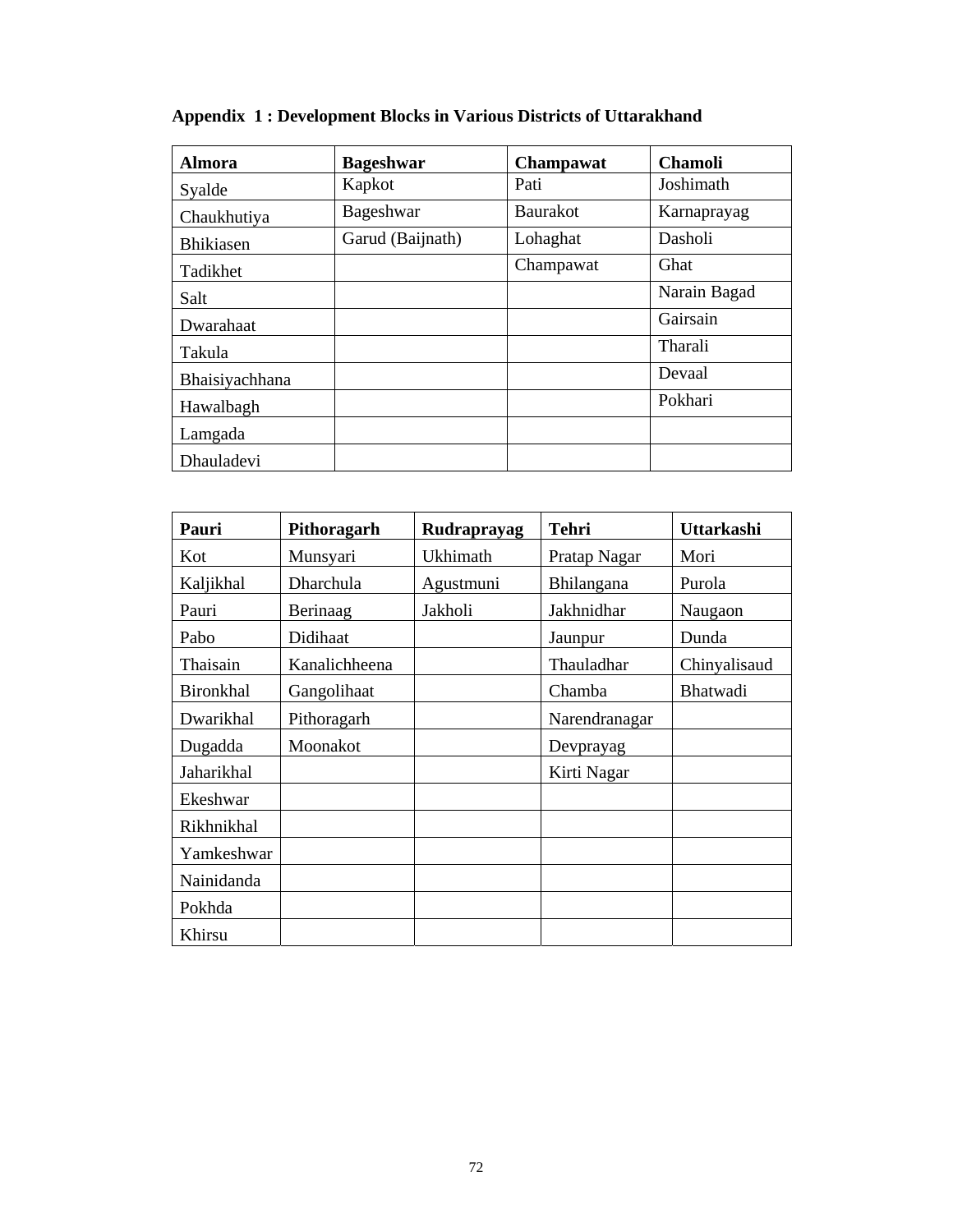|                      |                   |             |               | <b>Population</b> |                   |            | <b>Crude</b> | <b>Infant</b>    | <b>Literacy</b> |             |        |
|----------------------|-------------------|-------------|---------------|-------------------|-------------------|------------|--------------|------------------|-----------------|-------------|--------|
|                      | <b>Total</b>      |             |               | Growth            | <b>Population</b> | <b>Sex</b> | <b>Birth</b> | <b>Mortality</b> | Rate            |             |        |
| <b>Districts</b>     | <b>Population</b> | <b>Male</b> | <b>Female</b> | Rate              | <b>Density</b>    | Ratio      | Rate*        | Rate*            | <b>Total</b>    | <b>Male</b> | Female |
| Almora               | 630567            | 293848      | 336719        | 3.14              | 171               | 1,146      | 30           | 40               | 73.64           | 89.2        | 60.56  |
| <b>Bageshwar</b>     | 249462            | 118510      | 130952        | 17.56             | 148               | 1105       | 32.6         | 65               | 71.29           | 87.65       | 56.98  |
| <b>Chamoli</b>       | 370359            | 183745      | 186614        | 13.51             | 49                | 1016       |              |                  | 75.43           | 89.66       | 61.63  |
| Champawat            | 224542            | 111084      | 113458        | 9.21              | 115               | 1021       |              |                  | 70.39           | 87.27       | 54.18  |
| <b>Pauri Garhwal</b> | 697078            | 331061      | 366017        | 3.87              | 133               | 1106       | 27.4         | 69               | 77.49           | 90.91       | 65.7   |
| Pithoragarh          | 462289            | 227615      | 234674        | 10.92             | 64                | 1031       | 30.7         | 76               | 75.95           | 90.06       | 62.59  |
| Rudraprayag          | 227439            | 107535      | 119904        | 13.44             | 93                | 1115       |              |                  | 73.65           | 89.81       | 59.57  |
| <b>Tehri Garhwal</b> | 604747            | 295168      | 309579        | 16.15             | 159               | 1,049      | 32           | 69               | 66.73           | 85.33       | 49.42  |
| <b>Uttarkashi</b>    | 295013            | 152016      | 142997        | 22.72             | 37                | 941        | 32.8         | 98               | 65.71           | 83.6        | 46.69  |

**Appendix 2: District wise demographic indicators, 2001** 

*Note: \* Data pertains to the year 2000* 

*Total Population in lakhs.* 

*Source: National Population Policy, GOI 2000 and Census of India, 2001*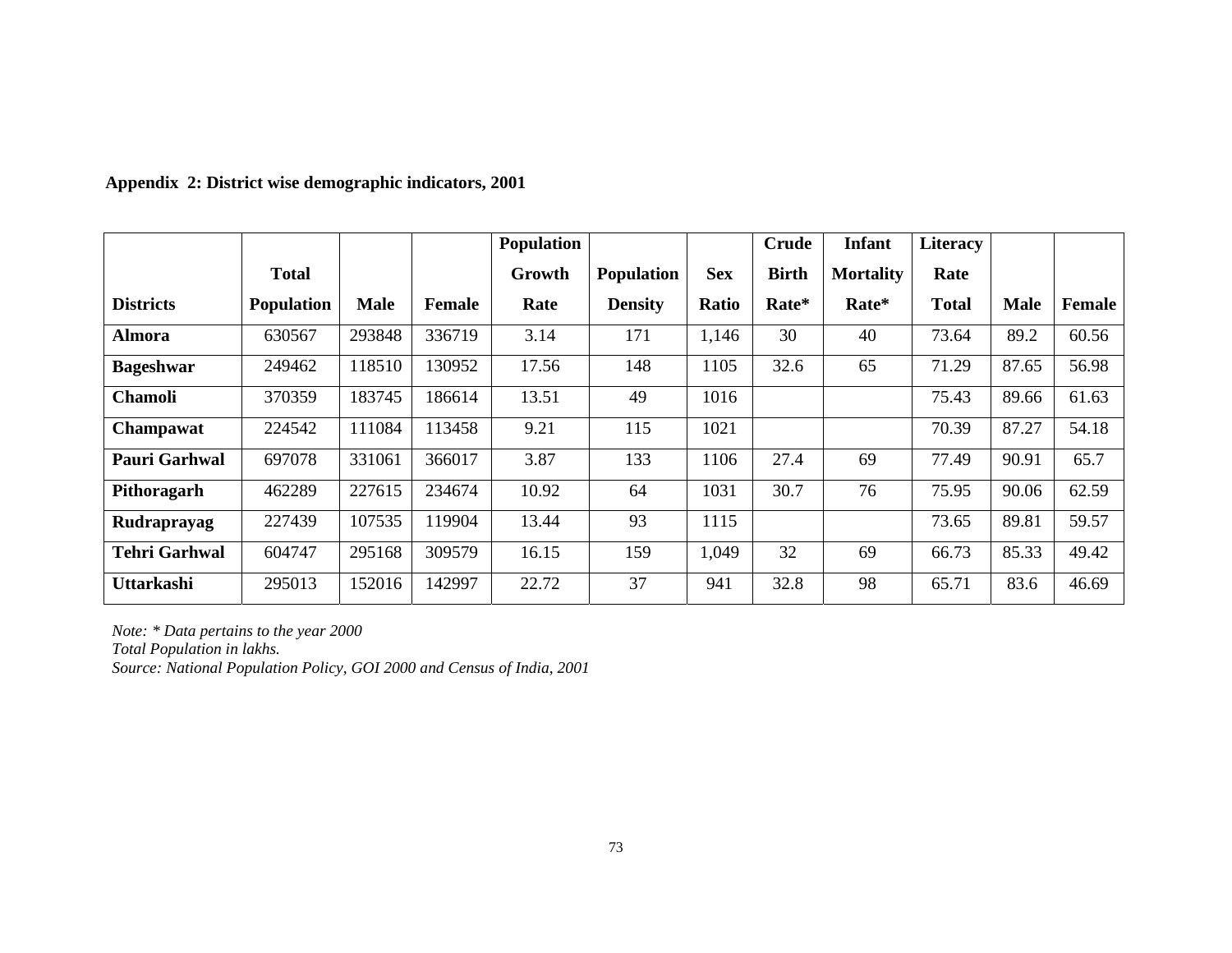| <b>Hill districts</b> |                                            | <b>Number</b>                                  |                                                | Area (in hectares) |                             |                          |                               |                    |
|-----------------------|--------------------------------------------|------------------------------------------------|------------------------------------------------|--------------------|-----------------------------|--------------------------|-------------------------------|--------------------|
|                       | <b>Marginal</b><br>holdings<br>$(<1.0$ Ha) | <b>Small</b><br>holdings $(1.0)$<br>$-2.0$ Ha) | Medium &<br>large<br>holdings $($<br>$2.0$ Ha) | All size<br>groups | <b>Marginal</b><br>holdings | <b>Small</b><br>holdings | Medium &<br>large<br>holdings | All size<br>groups |
| Almora                | 94260                                      | 21796                                          | 6231                                           | 122287             | 44503                       | 29251                    | 16978                         | 90732              |
| Bageshwar             | 49786                                      | 4670                                           | 831                                            | 55287              | 19553                       | 6193                     | 2265                          | 28011              |
| Chamoli               | 26262                                      | 7595                                           | 4666                                           | 38523              | 9390                        | 10874                    | 15563                         | 35827              |
| Champawat             | 26765                                      | 6430                                           | 2475                                           | 35670              | 12576                       | 8936                     | 7348                          | 28860              |
| Pauri Garhwal         | 43590                                      | 24389                                          | 18286                                          | 86265              | 21024                       | 34703                    | 59648                         | 115375             |
| Pithoragarh           | 75127                                      | 9652                                           | 2047                                           | 86826              | 35236                       | 12926                    | 5596                          | 53758              |
| Rudraprayag           | 25273                                      | 4718                                           | 1517                                           | 31508              | 9702                        | 6589                     | 4495                          | 20786              |
| Tehri Garhwal         | 55774                                      | 17895                                          | 7075                                           | 80744              | 23280                       | 24631                    | 21019                         | 68930              |
| Uttarkashi            | 24516                                      | 6288                                           | 5505                                           | 36309              | 7372                        | 9356                     | 17923                         | 34651              |
| Dehradun              | 50267                                      | 8409                                           | 6988                                           | 65664              | 18604                       | 11943                    | 28040                         | 58587              |
| Haridwar              | 78525                                      | 20945                                          | 16586                                          | 116056             | 32417                       | 28480                    | 58374                         | 119271             |
| Nainital              | 32666                                      | 8349                                           | 8793                                           | 49808              | 11573                       | 12068                    | 33473                         | 57114              |
| <b>US Nagar</b>       | 43787                                      | 17014                                          | 22522                                          | 83323              | 21978                       | 24383                    | 93975                         | 140336             |

### **Appendix 3 : Holdings and Areas under Different Operational Holding Sizes, 2001**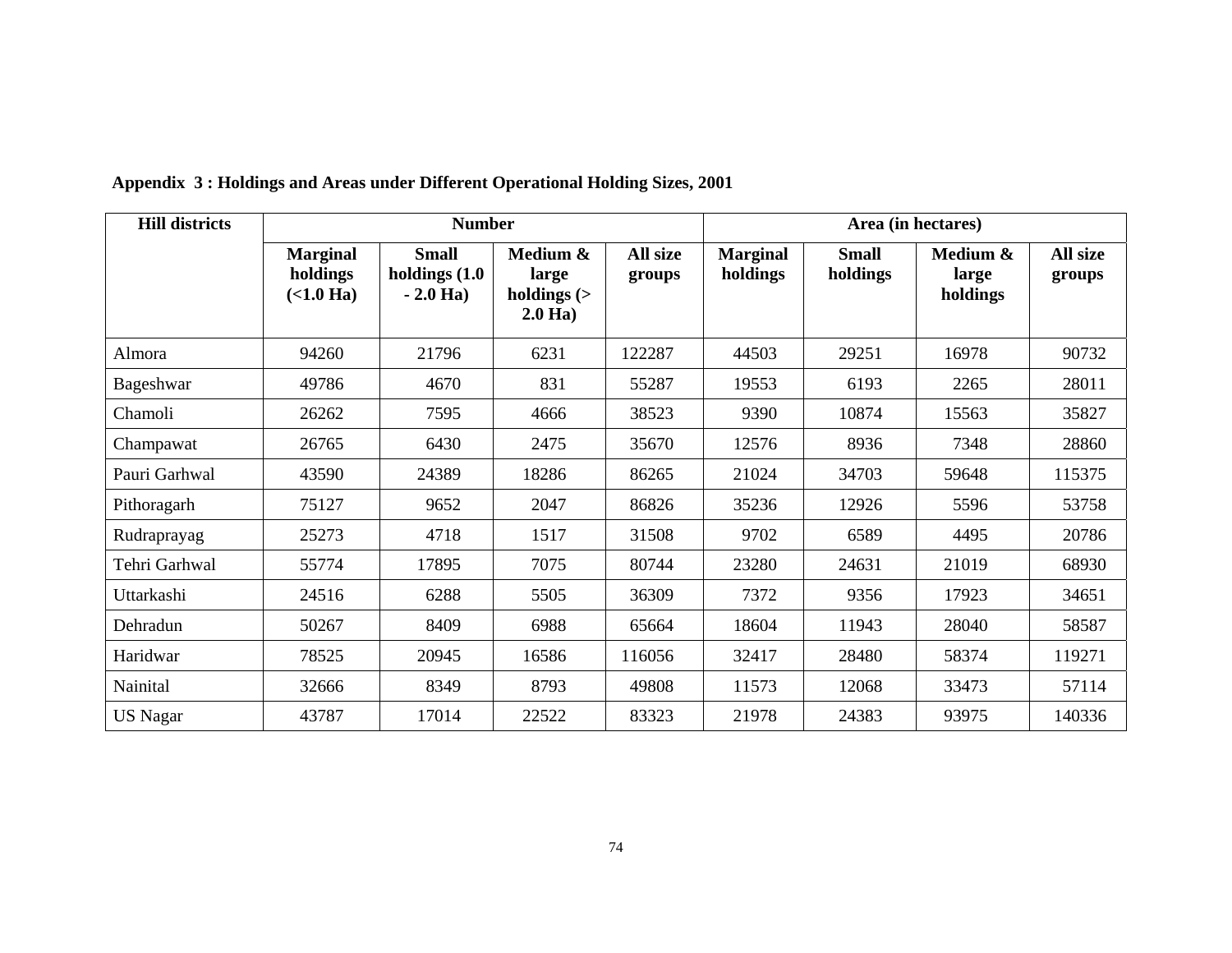#### **Appendix 4 : Forest Rules and Regulations**

#### **Van Panchayats**

The state of Uttarakhand is blessed with good forest wealth. Out of the total geographical area, the forest area is around 61.1 percent. These forest lands in the state are managed by different agencies, viz., the Forest Department, Revenue Department, Van Panchayats, private forests, Municipal & Cantonment Forests, and others<sup>26</sup>.

Van Panchayats are unique to Uttarakhand. The history of Van Panchayats goes back to the 1910s when the British Government launched a program of forest management in which the local people were debarred from using forest resources. Consequently, there was much resentment amongst the local people and in 1921 the British government was forced to constitute a Forest Grievance Committee. As a result of the deliberations of this committee, in 1931 the British government agreed to return the forests around the villages to people for utilisation and management. Thus, the concept of Van Panchayat was born. In 2001, after the formation of the state of Uttarakhand, the Van Panchayat Rules were further amended to provide a greater role to the Forest Department in the functioning of the Van Panchayats.

The main functions of Van Panchayats are as follows:

- To develop and protect forests by preventing indiscriminate felling of trees and to fell only those trees that are marked by the forest department and are useful for silviculture.
- To ensure that there is no encroachment on Van Panchayati land and no violation of rules under the Kumaon and Sodic Land Act of 1948 and that no land is encroached on for agricultural practices without prior permission.
- To construct and fix boundary pillars and to maintain them.
- To carry out the directives of the Sub-Divisional Magistrate in developing and protecting forests.
- To distribute its produce amongst right holders in an equitable manner. 20 per cent of the area of the forest must be closed for grazing every year.

There are 12,067 Van Panchayats in Uttarakhand formed under the Joint Forest Management or other programmes by the State Forest department. These Van Panchayats/ Forest protection committees look after an approximate area of 5.22 lakh ha of forest area in the state. The Van Panchayats manage forest lands under their control and members are entitled to usufructuary rights; earlier, landless villagers had also been given the rights of users. The Forest Department provides necessary technical help in the management of panchayati forests. The share of forest panchayat income is about 80 per cent of the total produce. So far, 5.45 lakh ha land has been brought under Van Panchayats for which an amount of Rs. 732.04 lakh has been created as part of the Van Panchayat Fund. The total funds available for each Van Panchayat works out to Rs. 6,065.45 or Rs. 13.43 per ha which appears to be highly

 $\overline{a}$ 

<sup>26</sup> State Focus Paper, 2007-08, NABARD.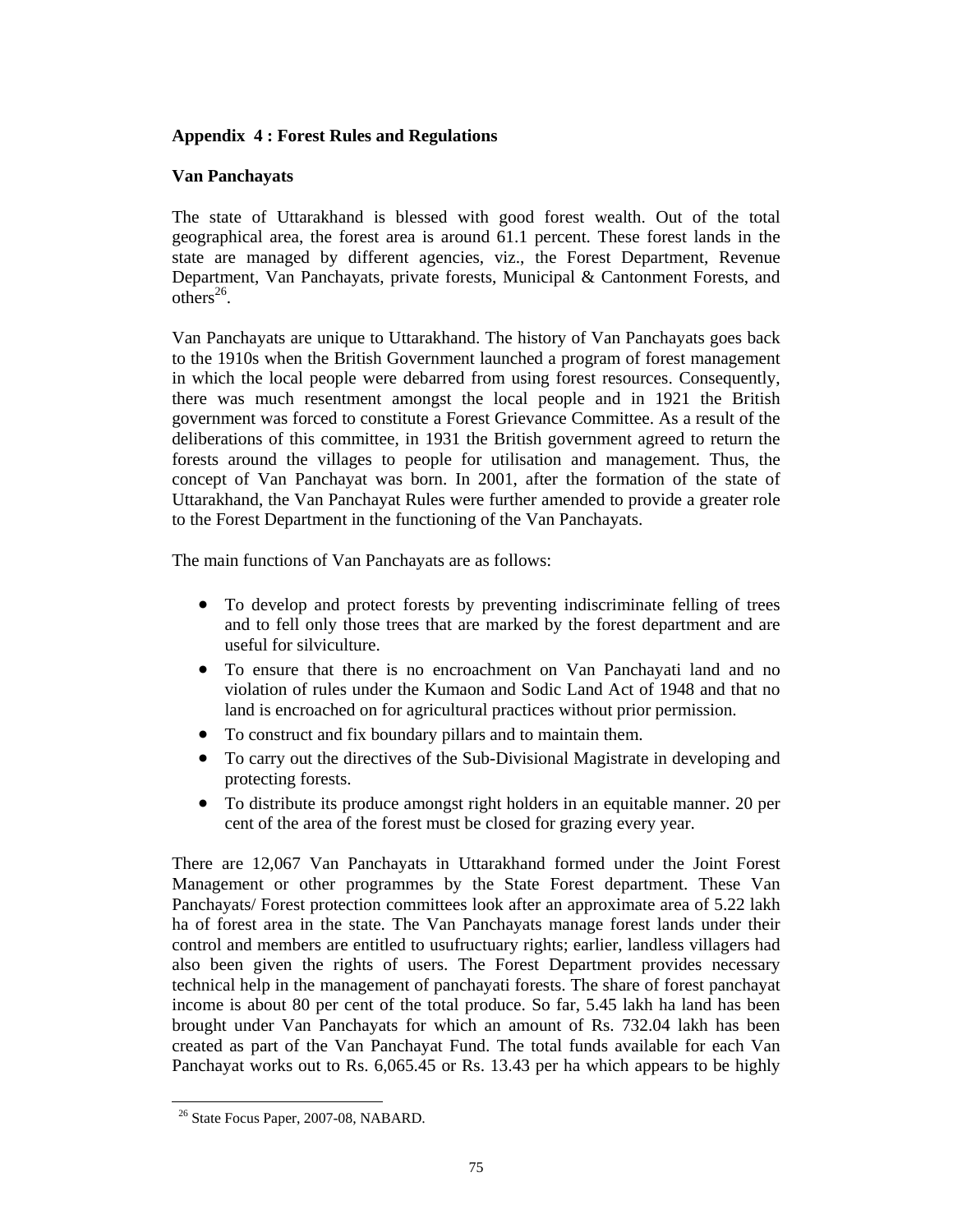inadequate. It is, therefore, necessary to set up an appropriate plan to revamp the Van Panchayats in order to sustain them.

Despite being an excellent example of state-people partnership, which has been relatively successful in managing forest resources in the region, the institutions are facing challenges from unrealistic and target-driven policies that affect their democratic functioning. There is a need to replicate such institutions in other areas rather than interfering with the existing ones. Moreover, Non-Governmental Organizations need to play a more active role in keeping these institutions alive by bringing the communities to the centre stage of decision-making.

**Joint Forest Management (JFM) Programme** JFM is a concept of developing partnerships between fringe forest-user groups and the Forest Department on the basis of mutual trust and jointly-defined roles and responsibilities with regard to forest protection and development. The basic concept is to develop forests with the participation of the people. JFM is slowly emerging as a form of sustainable forestry, which augments the forestry regime with processes for rapid adaptation to changes in what people need, want and can do. While the primary objective of the JFM programme continues to be rehabilitation of degraded forestlands with people's organizations and Forest Protection Committees (FPCs), in the course of its evolution approaches like village resource development, micro-watershed development, water and soil conservation, and rural infrastructure development have become integrated into JFM; this is because the government is attempting to improve the socio-economic status of forest-dependent communities in order to reduce the pressure on forests. JFM in Uttarakhand is governed by the UP Village Forests Joint Management Rules, 1997 that apply to village forests in the state not governed by the UP Panchayati Forest Rules, 1976 (now amended to the Uttarakhand Panchayat Forest Rules, 2001). Uttarakhand ranks second to Madhya Pradesh in the whole of India in the number of villages which have taken up joint forest management.

#### **Forest Council Act**

The Forest Council Act prescribes how panchayats (councils) can be formed and imposes duties on village panchayats. The objective is to protect forest areas and ensure that forest products are distributed among the right holders in an equitable manner. The Kumaon Panchayat Forest Rules enacted under Section 28 (2) of the Indian Forest Act of 1927 provides broad guidelines for the supervision and management of forests under the control of Van Panchayats. These Forest Council rules lay down the broad parameters of management practices to be followed by the Van Panchayats.

**Forest (Conservation) Act, 1980** with Amendments Made in 1988: It is an Act to provide for the conservation of forests and for matters connected therewith or ancillary or incidental thereto. Restriction on the de-reservation of forests or use of forest land for non-forest purpose. Non-forest purpose means the breaking up or clearing of any forest land or portion thereof for the cultivation of tea, coffee, spices, rubber, palms, oil-bearing plants, horticultural crops or medicinal plants; any purpose other than re-afforestation; but does not include any work relating or ancillary to conservation, development and management of forests and wildlife, namely, the establishment of check-posts, fire lines, wireless communications and construction of fencing, bridges and culverts, dams.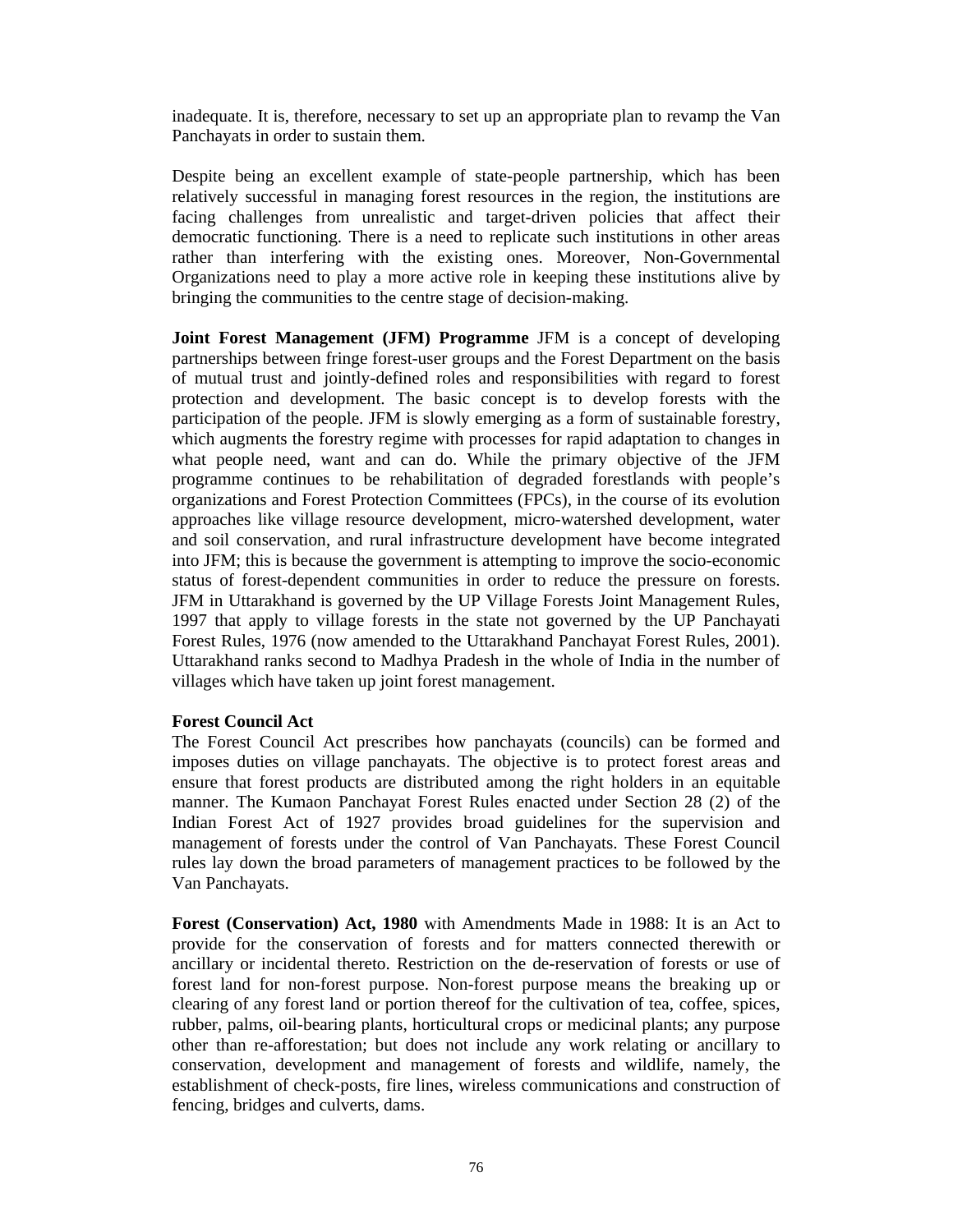#### **Appendix 5 : Tehri Dam Project**

Tehri dam is the main dam of the Tehri Hydro Project, a major power project located near Tehri in the state of Uttarakhand in India. It is a multipurpose river valley project. Towering 855 feet (261 m) high, the main dam at Tehri is the 8th tallest dam in the world. The dam's projected capabilities include a power generation capacity of 2400 MW, irrigation stabilization to an area of 6,000 km², an additional area of 2,700 km² of irrigation stabilization and a supply of 270 million gallons (1.23 million cubic metres) of drinking water to industrialized cities in Delhi, Uttar Pradesh and Uttarakhand. The dam is being constructed at the confluence of the Bhagirathi and Bhilangana, close to the Garhwal town of Tehri. The lake created by the dam will extend upto 45 kms in the Bhagirathi Valley and 25 kms in the Bhilangana Valley with a water-spread area of 42.5 sq. kms. As a result, nearly 100 villages, including Tehri a historical capital, will be submerged and as many as 85,600 families relocated.

The Tehri dam project has provoked controversy focused on three issues. The completed dam will displace many people and submerge several towns, among them the town of Tehri. The region is vulnerable to earthquakes and the dam may be structurally incapable of withstanding them or may even cause them. The possible destruction of the dam could kill hundreds of thousands of people and destroy downstream towns of immense religious significance; of particular concern are the 170,000 inhabitants of the downstream Hindu holy towns of Hardwar and Rishikesh. Both the resettlement policies and the structural flaws of the dam have provoked civil protests, lawsuits and international attention that have repeatedly stalled the project, which was begun in 1978. The principal finding of the multi-disciplinary team that conducted the appraisal was that the benefit to cost ratio of the Tehri dam, after calculating social and environmental costs and benefits, works out to 0.56:1, well short of the 1.5:1 ratio adopted by the Planning Commission to sanction such projects. The Supreme Court dismissed the petition in 1990 after a limited enquiry. Although the Environmental Appraisal Committee had unanimously concluded that the Tehri project should not be approved, the Central Government relied instead on the opinion of the Department of Mines to convince itself and the court that the project was sound.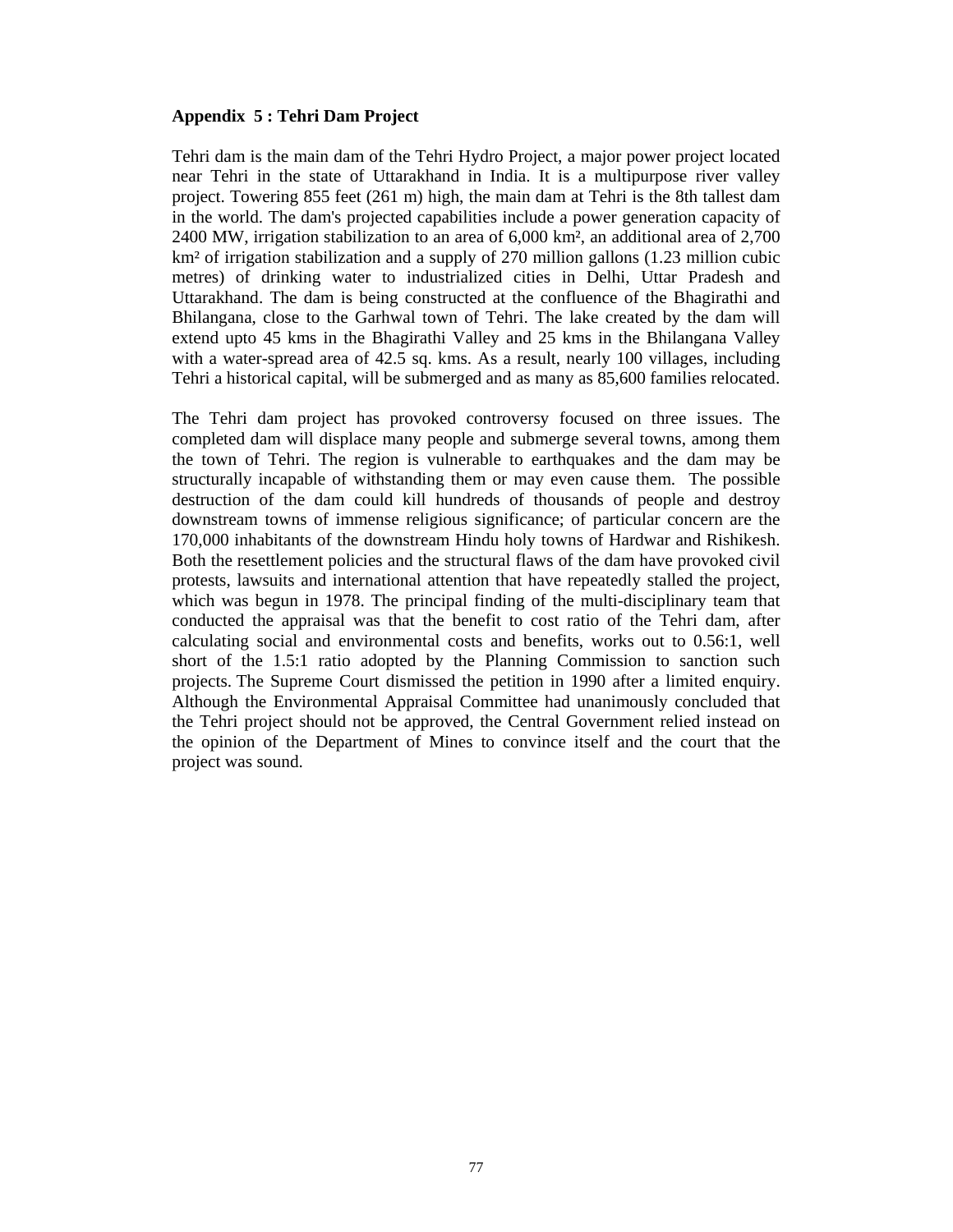#### **Appendix 6 : Existing Master Plans for Tourism Development**

- 1) Tourism Master Plan for Pithoragarh Munsyari Circuit, March 2005.
- 2) Master Plan for Trekking Routes in Uttarakhand, January 2003
- 3) Master Plan for Dayra Bugyal, 2002
- 4) Master Plan for Eco-Tourism in the Valley of the Flowers Hemkund Belt, 2005
- 5) Master Plan for Pauri, Khirsu and Lansdowne, 2003
- 6) Master Plan for Development of Eco-Tourism Destination at Hempur, 2003
- 7) Tourism Master Plan for Tehri Dam Project Area, 2002
- 8) Master Plan for development of Aviation Infrastructure in Uttarakhand
- 9) Concept Plan for Development of land around three local airstrips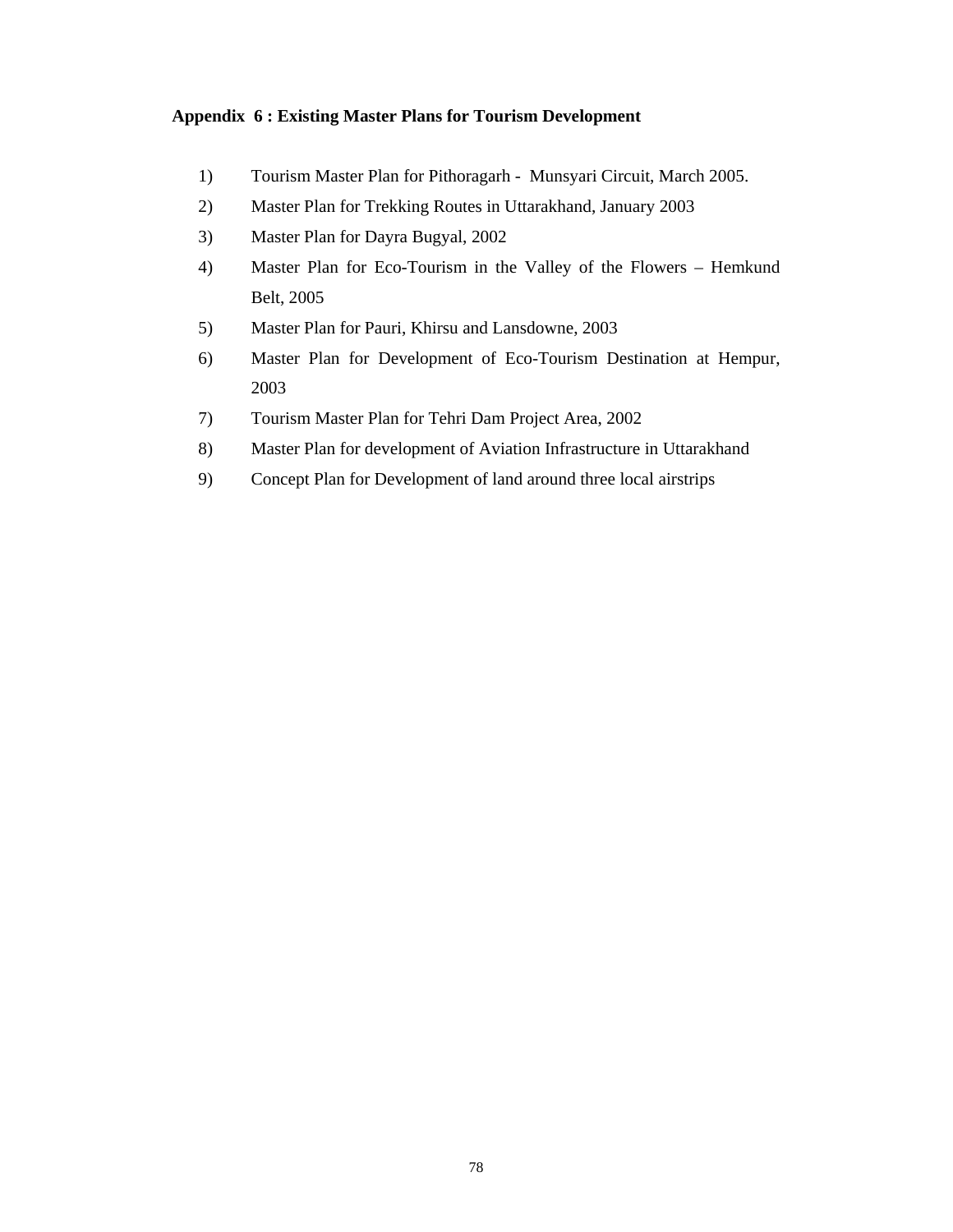| <b>Places</b>                | Domestic (no.) | Foreign (no.)     | Total (no.) | <b>Details</b>                                      |
|------------------------------|----------------|-------------------|-------------|-----------------------------------------------------|
| Almora                       | 79435          | 4921              | 84356       | main city                                           |
| Auli                         | 10525          | 456               | 10981       | ice games, skating                                  |
| Badrinath                    | 566224         |                   | 566224      | religious                                           |
| Bageshwar                    |                |                   |             | city                                                |
| Champawat                    | 44623          | 128               | 44751       | city                                                |
| Dehra Dun                    | 1013959        | 12012             | 1025971     | city                                                |
| Gangotri                     | 222834         | 227               | 223061      | religious                                           |
| Gopeswar                     | 198785         | 313               | 199098      | city                                                |
| Haridwar                     | 7527020        | 13624             | 7540644     | religious & city                                    |
| <b>Hemkund Saheb</b>         | 548389         | 25                | 548414      | religious                                           |
| Joshimath                    | 934242         | $14\overline{10}$ | 935652      | city                                                |
| Kathgodam                    | 46914          | 240               | 47154       | gateway to Kumaon hills, last rail station to hills |
| Kausani                      | 66335          | 419               | 66754       | famous tourist spot                                 |
| Kedarnath                    | 378162         | 4811              | 382973      | religious                                           |
| Kotdwara                     | 251563         | 14677             | 266240      | city                                                |
| Mussoorie                    | 1044245        | 3547              | 1047792     | paharon ki rani, tourist place                      |
| Nainital                     | 510959         | 6789              | 517748      | tourist place                                       |
| <b>National Corbett Park</b> | 114623         | 8199              | 122822      | wild-life sanctuary                                 |
| Pauri                        | 80303          | $\overline{38}$   | 80341       | city - tourist                                      |
| Pithoragarh                  | 160311         | 989               | 161300      | city - tourist                                      |
| Punyagiri                    |                |                   |             | religious                                           |
| Ranikhet                     | 75165          | 867               | 76032       | tourist place                                       |
| Rishikesh                    | 369573         | 5538              | 375111      | religious & tourist city                            |
| Rudraprayag                  | 439719         | 1289              | 441008      | city                                                |
| Srinagar                     | 188051         | 423               | 188474      | city                                                |
| Tehri                        | 676223         | 9843              | 686066      | city                                                |
| <b>Udhamsingh Nagar</b>      | 69030          | 205               | 69235       | city                                                |
| Uttarkashi                   | 489990         | 1060              | 491050      | city                                                |
| Valley of the Flowers        | 4664           | 547               | 5211        | tourist place                                       |
| Yamunotri                    | 168899         | 147               | 169046      | religious                                           |
| <b>Total</b>                 | 16280765       | 92744             | 16373509    |                                                     |

**Appendix 7 : Major Places and Tourist Arrivals in Districts of Uttarakhand, 2005-06** 

*Source*: Monthly Review of Uttaranchal Economy, Centre for Monitoring Indian Economy, Oct-Nov-Dec 2006 issue (p. 40). *Note*: Data for the months of April to December of 2005-06.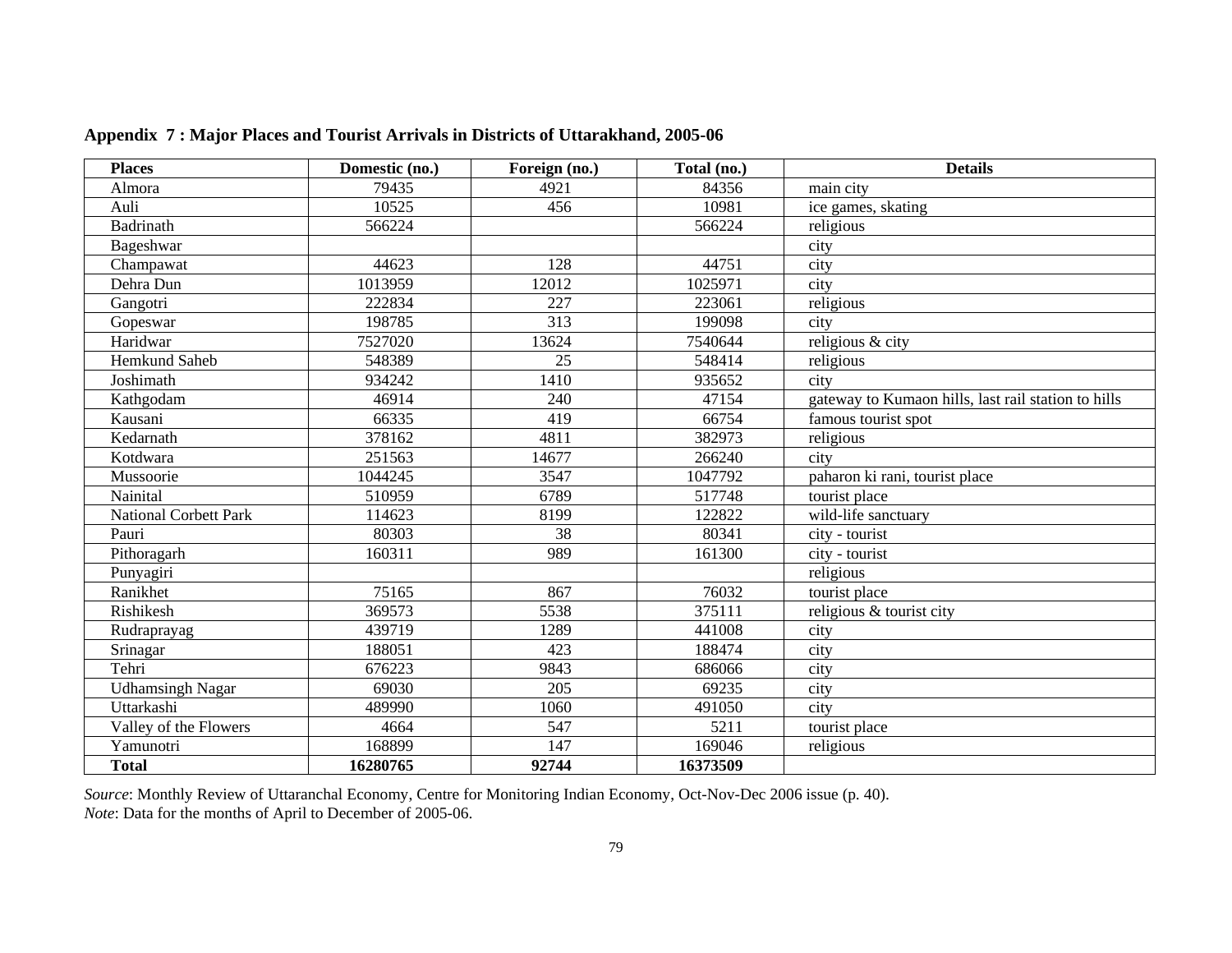#### **Appendix 8 : Panchayati Raj Institutions and Uttarakhand**

Panchayati Raj Institutions – the grass-roots units of self-government – have proven to be an instrument of socio-economic transformation in rural India. Effective and meaningful functioning of these bodies depends on active involvement, contribution and participation of its citizens. Mahatma Gandhi advocated Panchayati Raj, a decentralized form of government where each village is responsible for its own affairs, as the foundation of India's political system. His term for such a vision was "Gram Swaraj" (Village Self-governance).

Decentralized development and peoples' empowerment would help the local people of the state of Uttarakhand to achieve positive socio-economic conditions such as removal of regional economic backwardness, poverty and unemployment. There is strong evidence in the case of Kerala where bold and historic initiatives taken by the state government have brought about high literacy rates, sharp reduction in deprivation and absolute poverty, better medical and health facilities, successful land reforms, mass organizations to strengthen the case for local democracy, and better redistributive policies of the government for social sector planning including social provisioning of education, health, economic assets, improved working conditions, and bargaining power of the labor force. The state of Kerala has a good record of literacy and educational levels and today ranks among the top ten Indian states in terms of higher literacy rates. Apart from the abundance of natural resources and a welleducated human resource base, a rich cultural and social heritage can enormously contribute to the success of participatory governance in a state. Traditional village panchayats and Van Panchayats have performed well in bringing social welfare and delivering justice to the people. Under the decentralized system of development, the government will have to transfer common property rights of the land to local selfgovernments. In fact, most of the land under government control including reserve forests needs to be transferred to the village and urban local self-governments to be managed, protected and developed by them without any bureaucratic interference.

The full participation of the people and their empowerment will ensure the dual objectives of creating employment opportunities and a swift increase in production, asset creation, and value addition. After the initiation of the people's campaign for decentralized development in 1996, Kerala is demonstrating a unique and successful model of decentralized planning for social development to the world in our own country.

If such model is adopted for Uttarakhand, it would not only ensure collective property rights over the people's natural resources but also bring in economic prosperity and social harmony.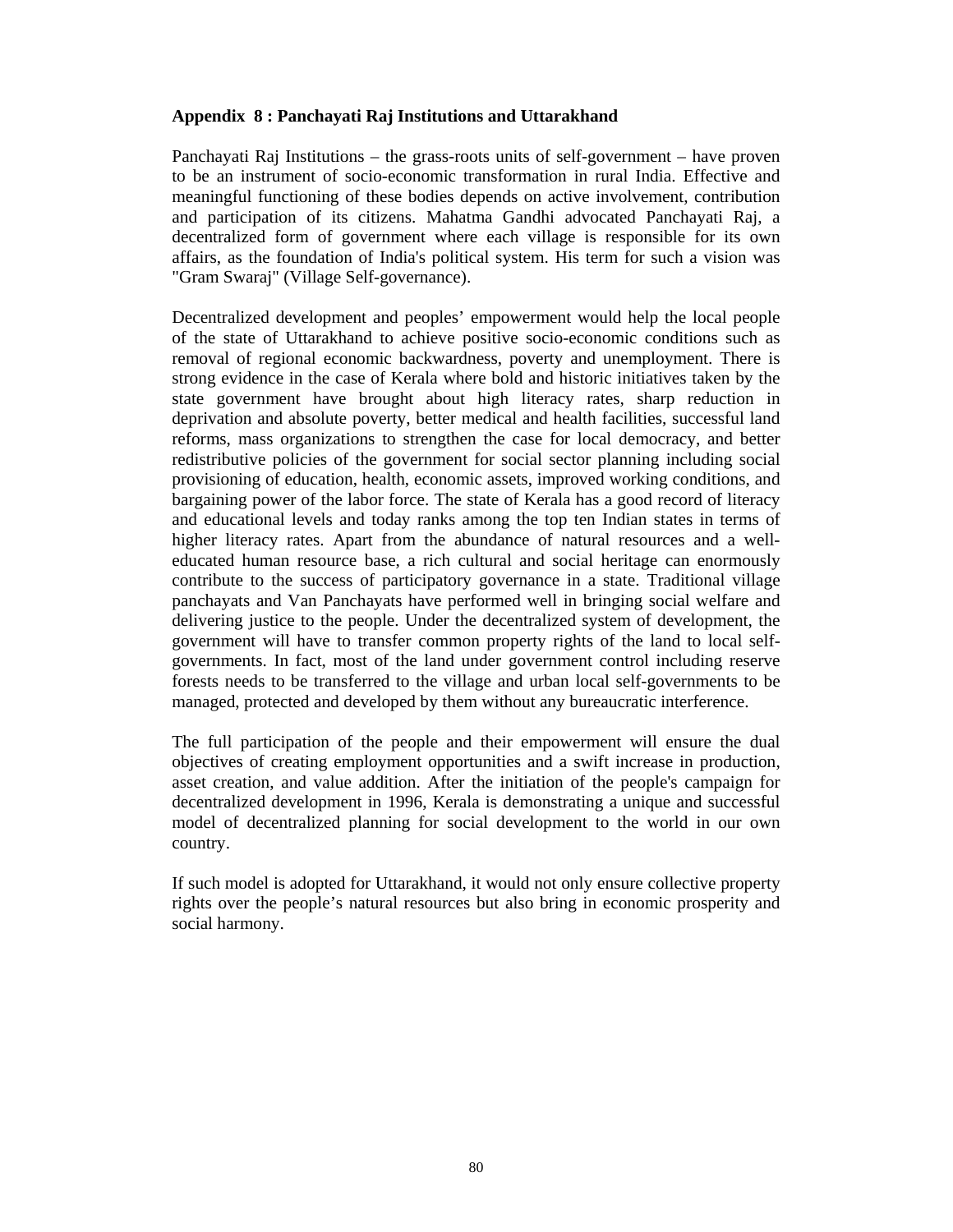| <b>Infrastructure</b><br>component | <b>Uttarakhand</b> | Almora | <b>Bageshwar</b> | Chamoli | Champawat | Pauri<br>Garhwal | <b>Pithora</b><br>garh | Rudraprayag | <b>Tehri</b><br>Garhwal | Uttarkashi     |
|------------------------------------|--------------------|--------|------------------|---------|-----------|------------------|------------------------|-------------|-------------------------|----------------|
|                                    |                    |        |                  |         |           |                  |                        |             |                         |                |
| Electricity                        |                    |        |                  |         |           |                  |                        |             |                         |                |
| Percentage of villages             | 86.91              | 81.83  | 80               | 87.82   | 73        | 75.99            | 86.7                   | 84          | 80                      | 97.88          |
| electrified                        |                    | (A)    | (A)              | $(A+)$  | (B)       | (A)              | (A)                    | (A)         | (A)                     | (A)            |
| <b>Transportation</b>              |                    |        |                  |         |           |                  |                        |             |                         |                |
| Road density (total                | 478.06             | 509 km | 291 km           | 144.28  | 329.9     | 649.52           | 185.17                 | 312.42      | 480.51                  | 153.32         |
| length of surfaced                 |                    | $(A+)$ | (C)              | (D)     | (C)       | $(A+)$           | (D)                    | (C)         | (A)                     | (D)            |
| roads in km) per 1000              |                    |        |                  |         |           |                  |                        |             |                         |                |
| sq. km.                            |                    |        |                  |         |           |                  |                        |             |                         |                |
| No. of transport                   | 18,753.67          | NA     | NA               | 9,348   | 2,046     | <b>NA</b>        | 730                    | NA          | NA                      | NA             |
| vehicles (registered               |                    | $(-)$  | $(-)$            | (D)     | (D)       | $(-)$            | (D)                    | $(-)$       |                         |                |
| vehicles of all types)             |                    |        |                  |         |           |                  |                        |             |                         |                |
| per 1000 sq. km.                   |                    |        |                  |         |           |                  |                        |             |                         |                |
| Villages connected by              | 63.75              | 47     | 69               | 65.18   | 38        | 66.91            | 44.52                  | 71.51       | 71.74                   | 52.34          |
| pucca roads (per cent)             |                    | (B)    | $(A+)$           | $(A+)$  | (C)       | $(A+)$           | (B)                    | $(A+)$      | (B)                     | (B)            |
| <b>Irrigation</b>                  |                    |        |                  |         |           |                  |                        |             |                         |                |
| Irrigated area to net              | 43.72              | 8      | 23.31            | 6.13    | 8.8       | 8.51             | 19.64                  | 12.67       | 13                      | 20.15          |
| cropped area (per cent)            |                    | (D)    | (C)              | (D)     | (D)       | (D)              | (B)                    | (D)         | (D)                     | (D)            |
| Area irrigated through             | $\overline{58.20}$ | 0.00   | 0.00             | NA      | 0.00      | 6.05             | NA                     | NA          | 17.53                   | $\Omega$       |
| groundwater                        |                    | (D)    | (D)              | $(-)$   | (D)       | (D)              | $(-)$                  | $(-)$       | (D)                     | (D)            |
| Area irrigated through             | 41.80              | 100    | 100              | 100     | 8.8       | 93.95            | 19.64                  | 100         | 80.81                   | 100            |
| surface water                      |                    | $(A+)$ | $(A+)$           | $(A+)$  | (D)       | $(A+)$           | (B)                    | $(A+)$      | (B)                     | $(A+)$         |
| No. of tube wells per              | 15.47              | $- -$  | $-$              | NA      | Nil       | 0.02             | Nil                    | NA          | 1.06                    | $\overline{0}$ |
| 100 ha. of cropped                 |                    | (D)    | (D)              | $(-)$   | (D)       | (D)              |                        | $(-)$       | (D)                     | (D)            |
| area                               |                    |        |                  |         |           |                  |                        |             |                         |                |
| Communication                      |                    |        |                  |         |           |                  |                        |             |                         |                |
| No. of telephone lines             | 4.37               | 4.64   | 0.9              | 2.16    | 2.78      | 2.86             | 3.28                   | 1.93        | 1.82                    | 3.95           |
| per hundred                        |                    | $(A+)$ | (D)              | (D)     | (C)       | (C)              | (A)                    | (D)         | (D)                     | (A)            |
| population                         |                    |        |                  |         |           |                  |                        |             |                         |                |
|                                    |                    |        |                  |         |           |                  |                        |             |                         |                |

 **Appendix 9 : Infrastructure Support in Districts of Uttarakhand**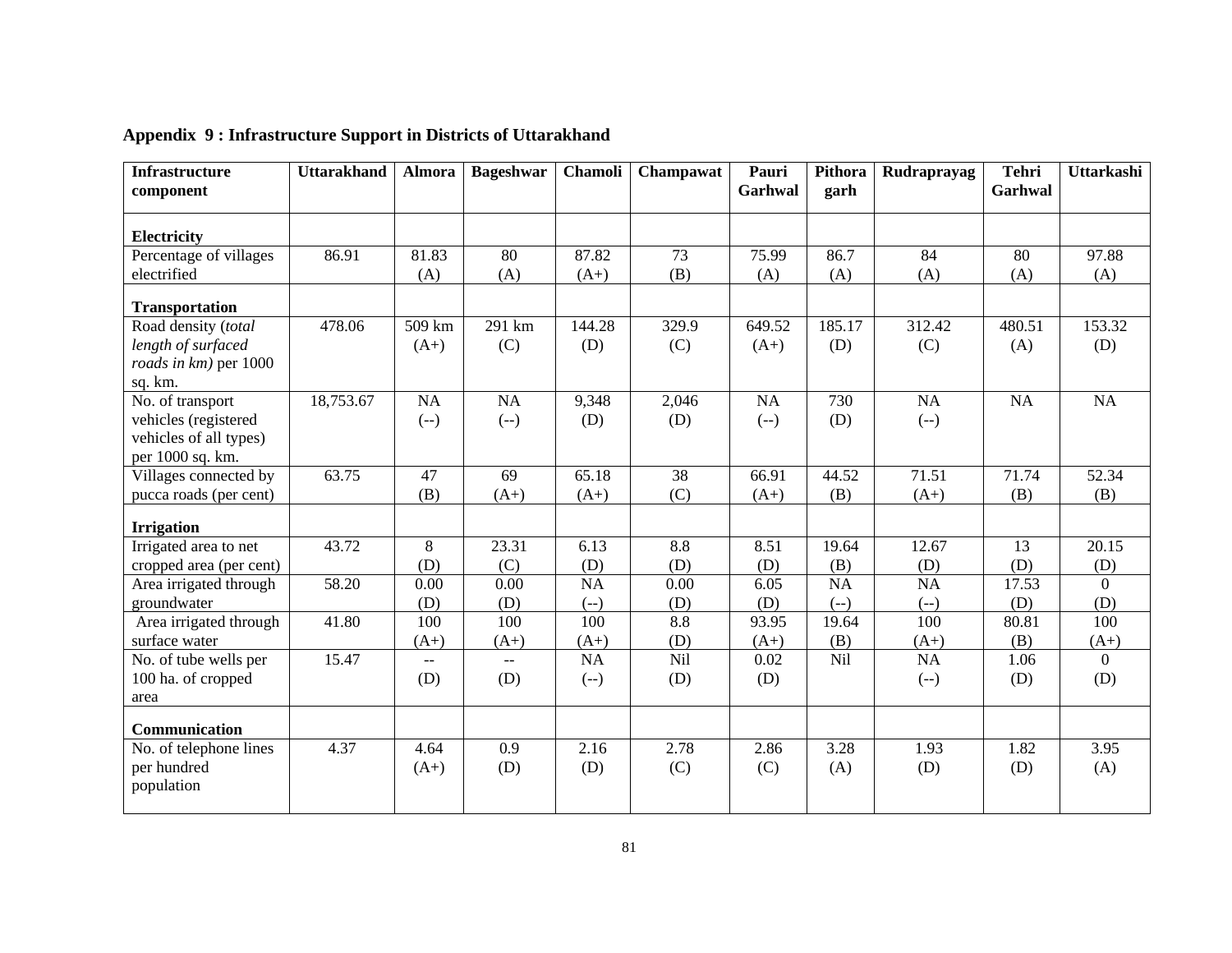| <b>Infrastructure</b>  | <b>Uttarakhand</b> | Almora | <b>Bageshwar</b>   | Chamoli          | Champawat | Pauri   | Pithora            | Rudraprayag | <b>Tehri</b>   | <b>Uttarkashi</b> |
|------------------------|--------------------|--------|--------------------|------------------|-----------|---------|--------------------|-------------|----------------|-------------------|
| component              |                    |        |                    |                  |           | Garhwal | garh               |             | Garhwal        |                   |
|                        |                    |        |                    |                  |           |         |                    |             |                |                   |
| Population served per  | 3,119              | 1,830  | 1,681              | 1,392            | 2,871     | 1632.51 | 1,452              | 1,849       | 4,541          | 2,379             |
| post office (2002-03)  |                    | $(A+)$ | (C)                | $(A+)$           | $(A+)$    | $(A+)$  | $(A+)$             | $(A+)$      | (A)            | $(A+)$            |
| Average area served    | 19.64              | 11.7   | 11.53              | 24.3             | 25.06     | 1761.98 | 22.7               | 19.83       | 14.71          | 66.65             |
| per post office (sq.   |                    | $(A+)$ | (A)                | (B)              | (B)       | (D)     | (B)                | $(A+)$      | (D)            | (D)               |
| $km.$ )                |                    |        |                    |                  |           |         |                    |             |                |                   |
| <b>Education</b>       |                    |        |                    |                  |           |         |                    |             |                |                   |
| Literacy rate          | 71.60              | 66.19  | 71.30              | 64.08            | 57        | 66.23   | 75.25              | 73.6        | 66.73          | 54.63             |
|                        |                    | (A)    | (A)                | (A)              | (B)       | (A)     | $(A+)$             | $(A+)$      | (B)            | (B)               |
| Literacy rate - Male   | 83.30              | 78.42  | 87.64              | 75.6             | 71        | 76.50   | 90.06              | 89.8        | 85.33          | 69.51             |
|                        |                    | (A)    | $(A+)$             | (A)              | (A)       | (A)     | $(A+)$             | $(A+)$      | $(A+)$         | (B)               |
| Literacy rate - Female | 59.60              | 55.90  | $\overline{57.03}$ | 52.74            | 45        | 56.94   | $\overline{62.59}$ | 59.6        | 49.42          | 38.81             |
|                        |                    | (A)    | (A)                | (A)              | (B)       | (A)     | $(A+)$             | $(A+)$      | (B)            | (C)               |
| No. of schools         | 168.25             | 301    | 315.38             | $\overline{313}$ | 250       | 324.93  | 335                | NA          | 277.28         | 260.33            |
| (elementary education  |                    | $(A+)$ | $(A+)$             | $(A+)$           | $(A+)$    | $(A+)$  | $(A+)$             | $(-)$       | <i>(junior</i> | $(A+)$            |
| upto Class VIII) per 1 |                    |        |                    |                  |           |         |                    |             | basic          |                   |
| lakh population        |                    |        |                    |                  |           |         |                    |             | schools)       |                   |
|                        |                    |        |                    |                  |           |         |                    |             | 75.23          |                   |
|                        |                    |        |                    |                  |           |         |                    |             | <i>(senior</i> |                   |
|                        |                    |        |                    |                  |           |         |                    |             | basic          |                   |
|                        |                    |        |                    |                  |           |         |                    |             | schools)       |                   |
|                        |                    |        |                    |                  |           |         |                    |             | $(A+)$         |                   |
| Population served per  | 594                | NA     | NA                 | NA               | NA        | NA      | NA                 | 326         | NA             | NA                |
| school (elementary     |                    | $(-)$  | $(-)$              | $(-)$            | $(-)$     | $(-)$   | $(-)$              | $(A+)$      | $(-)$          | $(-)$             |
| education upto Class   |                    |        |                    |                  |           |         |                    |             |                |                   |
| VIII)                  |                    |        |                    |                  |           |         |                    |             |                |                   |
| No. of secondary and   | 61.19              | 32     | 25.91              | 36.96            | 21        | 36.87   | 29                 | NA          | 30.6           | 96.61             |
| sr. secondary schools  |                    | (C)    | (D)                | (C)              | (D)       | (C)     | (C)                | $(-)$       | (C)            | $(A+)$            |
| per 1 lakh population  |                    |        |                    |                  |           |         |                    |             |                |                   |
| Population served per  | 1,634              | NA     | NA                 | NA               | NA        | NA      | NA                 | 2,645       | NA             | NA                |
| school (secondary and  |                    | $(-)$  | $(-)$              | $(-)$            | $(-)$     | $(-)$   | $(-)$              | (C)         | $(-)$          | $(-)$             |
| sr. secondary school)  |                    |        |                    |                  |           |         |                    |             |                |                   |
| No. of degree and      | 0.94               | 1.03   | 0.4                | 1.89             | 0.89      | 2.15    | 1.3                |             | 0.83           | 3.39              |
| professional colleges  |                    | $(A+)$ | (D)                | $(A+)$           | (A)       | (D)     | $(A+)$             |             | (B)            | $(A+)$            |
| per 1 lakh population  |                    |        |                    |                  |           |         |                    |             |                |                   |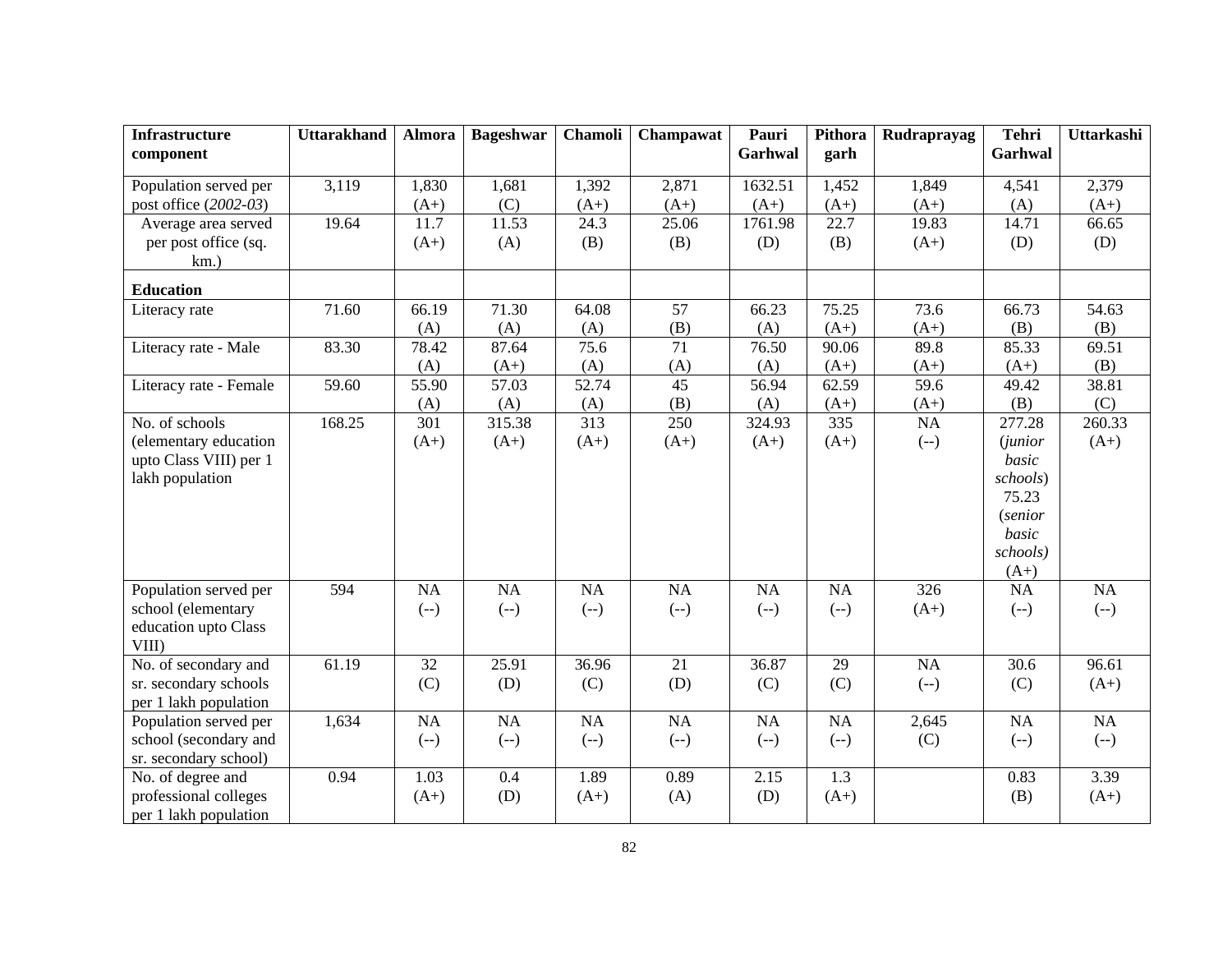| <b>Infrastructure</b>  | <b>Uttarakhand</b> | <b>Almora</b> | <b>Bageshwar</b> | Chamoli          | Champawat     | Pauri     | Pithora        | Rudraprayag          | <b>Tehri</b> | Uttarkashi     |
|------------------------|--------------------|---------------|------------------|------------------|---------------|-----------|----------------|----------------------|--------------|----------------|
| component              |                    |               |                  |                  |               | Garhwal   | garh           |                      | Garhwal      |                |
| Population served per  | 106,382            | NA            | <b>NA</b>        | <b>NA</b>        | <b>NA</b>     | NA        | NA             | 113,720              | NA           | NA             |
| degree and             |                    | $(-)$         | $(-)$            | $(-)$            | $(-)$         | $(-)$     | $(-)$          | (A)                  | $(-)$        | $(-)$          |
| professional college   |                    |               |                  |                  |               |           |                |                      |              |                |
| Teacher- pupil ratio   | 1:50               | 1:36          | 1:35             | 1:31             | $1:40$ (upto  | 1:25      | 1:21           | $1:34$ (upto         |              | $1:25$ (upto   |
| upto Class VIII        |                    | $(A+)$        | $(A+)$           | $(\mu p \tau o)$ | Class V       | (upto)    | $(\mu p \tau)$ | Class V              |              | Class V        |
|                        |                    |               |                  | Class V          | $A+$          | Class V   | Class          | $(C)$ , state, $1$ : |              | $(B)$ , state, |
|                        |                    |               |                  | $A+$             | $1:42$ (Class | $A+$      | V)             | 20                   |              | 1:20           |
|                        |                    |               |                  | 1:69             | VI to VIII)   | 1:30      | $A+$           | $1:48$ (Class        |              | 1:29           |
|                        |                    |               |                  | (Class V)        | (B)           | (Class VI | 1:45           | VI to VIII)          |              | (Class V to    |
|                        |                    |               |                  | to VIII)         |               | to VIII)  | (Class         | $(C)$ , state, $1$ : |              | VIII)          |
|                        |                    |               |                  | (D)              |               | (A)       | VI to          | 26                   |              | $(A)$ , state, |
|                        |                    |               |                  |                  |               |           | VIII)          |                      |              | 1:26           |
|                        |                    |               |                  |                  |               |           | (A)            |                      |              |                |
| <b>Health</b>          |                    |               |                  |                  |               |           |                |                      |              |                |
| No. of dispensaries    | 4.6                | 8.82          | 6.88             | 10.65            | 0.89          | 0.13      | 2.38           |                      | 6.29         | 26.10          |
| and hospitals per 1    |                    | $(A+)$        | $(A+)$           | $(A+)$           | (D)           | (D)       | (C)            |                      | $(A+)$       | $(A+)$         |
| lakh population        |                    |               |                  |                  |               |           |                |                      |              |                |
| No. of beds in         | 83.9               | 155.53        | 63.96            | 53.87            | 73.66         | 83.4      | 133            |                      | 57.69        | 105            |
| hospitals per 1 lakh   |                    | $(A+)$        | (B)              | (C)              | (A)           | (A)       | $(A+)$         |                      | (C)          | $(A+)$         |
| population             |                    |               |                  |                  |               |           |                |                      |              |                |
| Doctors (modern, i.e., | NA                 | 10.55         | 9.31             | NA               | 9.37          |           | 11.9           |                      |              | 9.5            |
| allopathic system) per |                    | $(-)$         | $(-)$            |                  |               |           |                |                      |              |                |
| 1 lakh population      |                    |               |                  |                  |               |           |                |                      |              |                |
| <b>Water Supply</b>    |                    |               |                  |                  |               |           |                |                      |              |                |
| No. of villages with   | 97.72              | 95.06         | 100              | 98.97            | 98.42         | 98.6      | 98.79          | 100                  | 97.62        | 100            |
| drinking water supply  |                    | (A)           | $(A+)$           | $(A+)$           | $(A+)$        | $(A+)$    | $(A+)$         | $(A+)$               | (A)          | $(A+)$         |
| (fully or partially)   |                    |               |                  |                  |               |           |                |                      |              |                |

 *Sources: Potential Linked Credit Plan 2007-2008; National Bank for Agriculture and Rural Development (NABARD), Uttaranchal Regional Office, Dehradun. Note: A\* - district indicator (D.I.) is either 100% or more than state indicator; A – D.I. is between 85% and 99.9%; B - D.I. is between 70% and 84.9%; C - D.I. is between 50% and 69.9%; D – D.I. is less than 50%*.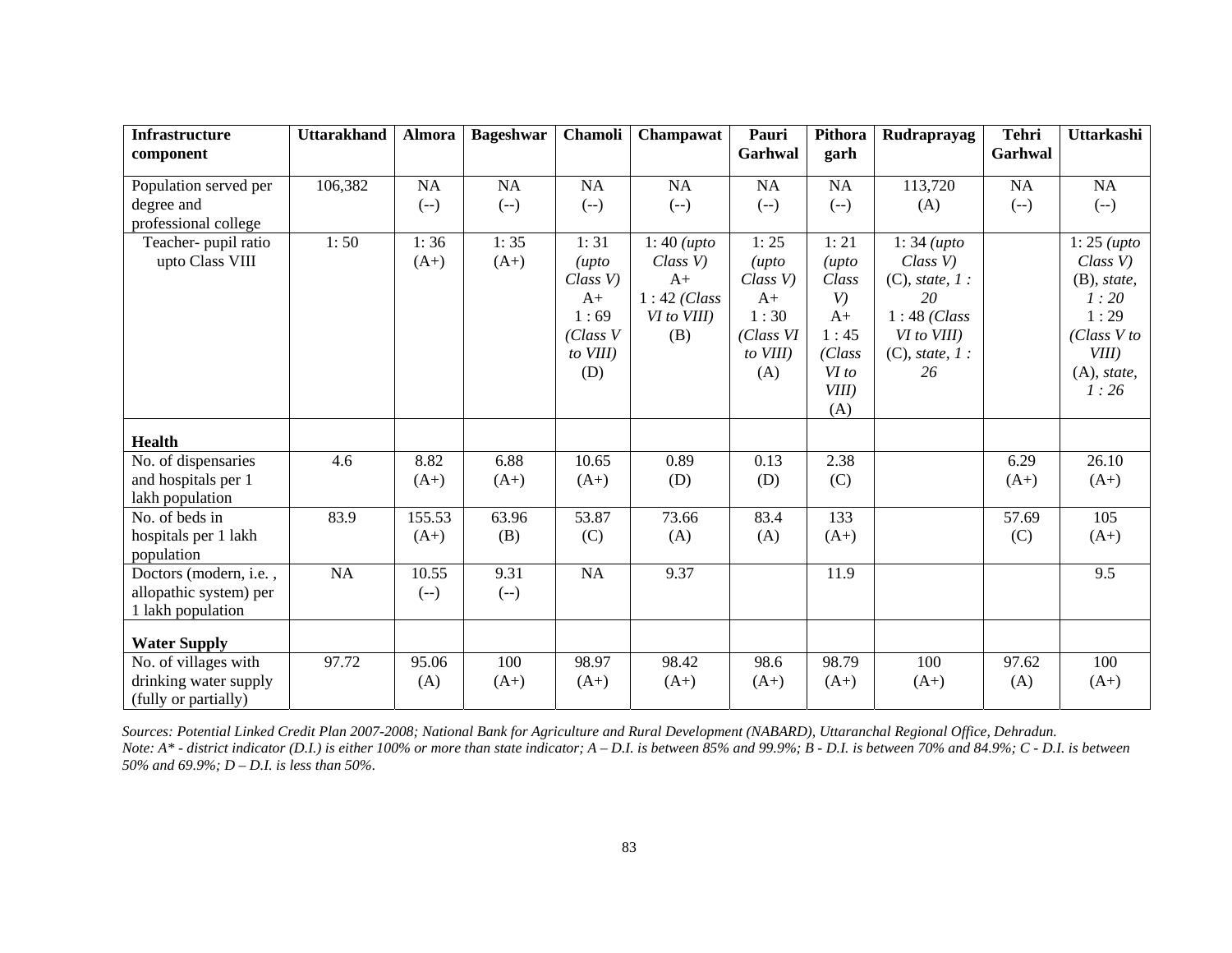| <b>Infrastructure</b> | <b>Central</b>       | <b>State</b> | Local          | <b>Private</b> |
|-----------------------|----------------------|--------------|----------------|----------------|
| Component             | Government           | Government   | Government     | <b>Sector</b>  |
|                       |                      |              |                |                |
| <b>National Roads</b> | PWD Plan, build and  | State PWD to |                |                |
|                       | fund maintenance     | provide      |                |                |
|                       |                      | maintenance  |                |                |
|                       |                      | on behalf of |                |                |
|                       |                      | national     |                |                |
|                       |                      | government   |                |                |
| <b>State</b>          |                      | Plan, build  |                |                |
| Government            |                      | and maintain |                |                |
| Local roads           |                      | Plan         | Build and      |                |
|                       |                      |              | maintain       |                |
| Ropeways/             |                      | Build and    | Build and      | Build and      |
| Cable cars            |                      | maintain     | maintain       | maintain       |
| Railways              | Railway Authority    |              |                |                |
|                       | Plan; build maintain |              |                |                |
|                       | and operate          |              |                |                |
| International         | AAI: Plan and        |              |                |                |
| airports              | quality control      |              |                |                |
| Domestic              | AAI: Plan and        |              |                |                |
| airports              | quality control      |              |                |                |
| Electricity           |                      | <b>State</b> | Communal       | Electricity    |
| generation            |                      | electricity  | power plants,  | for            |
|                       |                      | board, plan, | i.e., Gangotri | private        |
|                       |                      | build &      |                | use            |
|                       |                      | maintain     | Treat and      |                |
| Water supply          |                      | Irrigation   | distribute     | Collect        |
| Waste water           |                      | Department   | Collect and    | and use        |
|                       |                      |              | dispose        | Dispose        |
| Solid waste           |                      |              | Collect and    |                |
|                       |                      |              | dispose        | Dispose        |
| Telecom (fixed        | MTNL Plan, build     |              | Several        |                |
| lines)                | and maintain         |              | operators,     |                |
|                       |                      |              | Plan, build &  |                |
|                       |                      |              | maintain       |                |
| Telecom               |                      |              | Several        |                |
| (mobile)              |                      |              | operators.     |                |
|                       |                      |              | Plan, build &  |                |
|                       |                      |              | maintain       |                |
| Telecom               |                      |              | Several        |                |
| (Internet)            |                      |              | operators.     |                |
|                       |                      |              | Plan, build &  |                |
|                       |                      |              | maintain       |                |

### **Appendix 10 : Stakeholders in Infrastructure Development**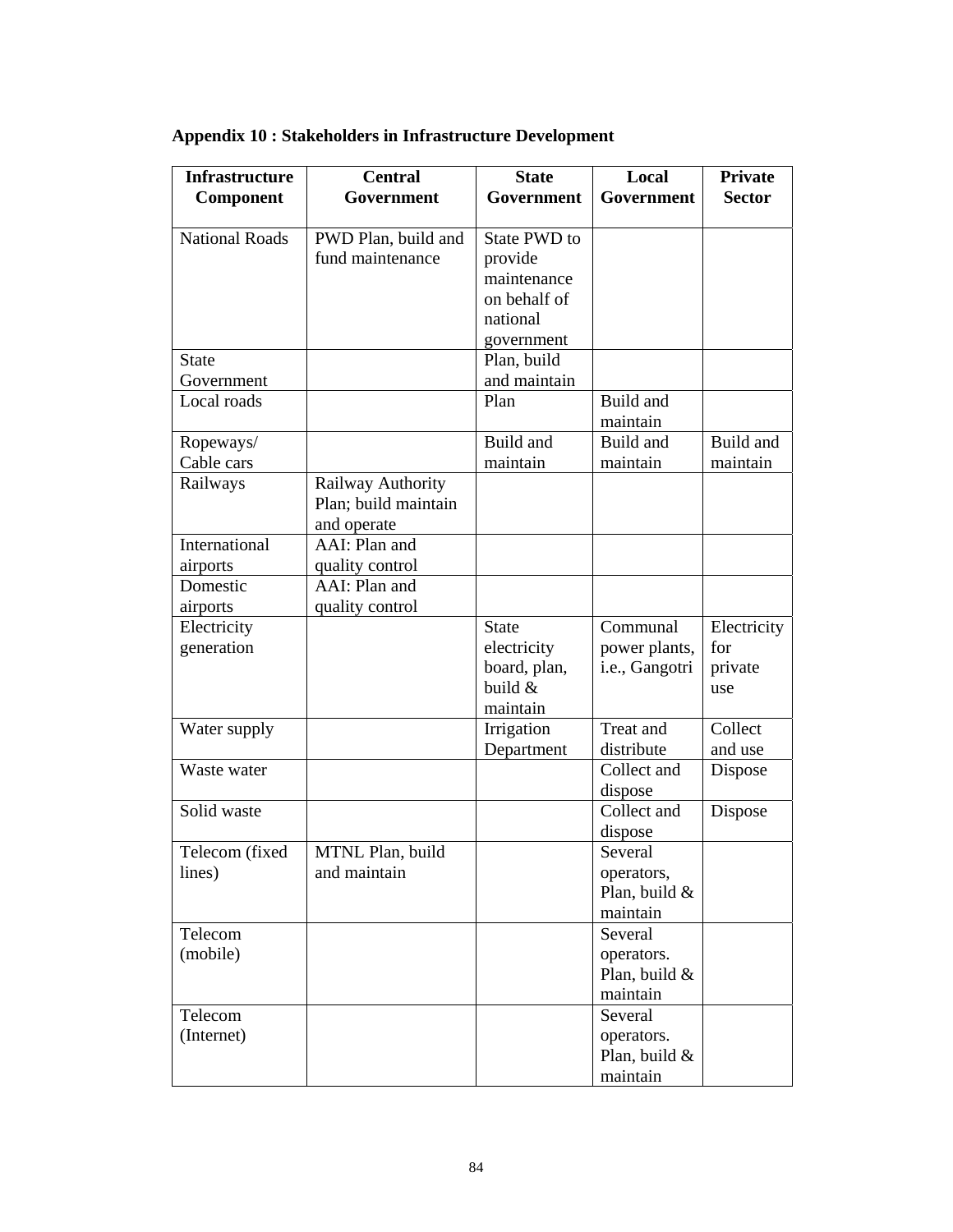#### **Appendix 11 : India Brand Equity Foundation (IBEF)**

#### http://www.ibef.org/aboutus.aspx

India Brand Equity Foundation (IBEF) is a public-private partnership between the Ministry of Commerce and Industry, the Government of India, and the Confederation of Indian Industry. It aims to effectively present the India business perspective and leverage business partnerships in a globalizing market place. IBEF regularly tracks government announcements in policy, foreign investment, macroeconomic indicators, and business trends. It collects, collates and disseminates accurate, comprehensive and current information on India. In the overall nation-branding campaign for India, IBEF plays three well-defined roles: Forum for brand vision development, Coordinator of strategic marketing initiatives, and India Resource Centre.

It works with a network of stakeholders – domestic and international – to promote the Fastest Growing Free Market Democracy. Working with stakeholders from across a wide spectrum of businesses and academia, IBEF follows a consultative and inclusive process in developing contemporary global business brands for India Inc.

IBEF produces a wide range of well-researched publications focused on India's economic and business advantages. These provide decision-makers with relevant, detailed information on opportunities and successes, and help them benchmark India against competing business destinations and leverage the India advantage to their benefit.

**Strategic Initiatives:** IBEF has taken up many initiatives. .Some of them are for building positive economic perceptions of India globally; for this, a series of road shows have been organized. These events serve as an effective "Nation Branding" platform to further strengthen the positioning of India as the world's fastest-growing free market democracy.

- IBEF led an advertisement campaign in the Financial Times of the UK projecting the business image and skills of India.
- IBEF played a key role in the successful "INDIA EVERYWHERE" campaign that left its mark on global business. www.indiaeverywhere.com
- IBEF developed the project logo and overall branding plan and ran an outdoor and print media campaign.
- IBEF developed the 'India Partner Country' literature for distribution at the Hanover Messe press conferences in India. The literature was also sent to various Indian Missions all over the world.
- IBEF support to the "Investing in India" Conference at Chicago Graduate School of Business.
- IBEF's CEO took a special session on "Brand India" as part of the IFS Officers' training module.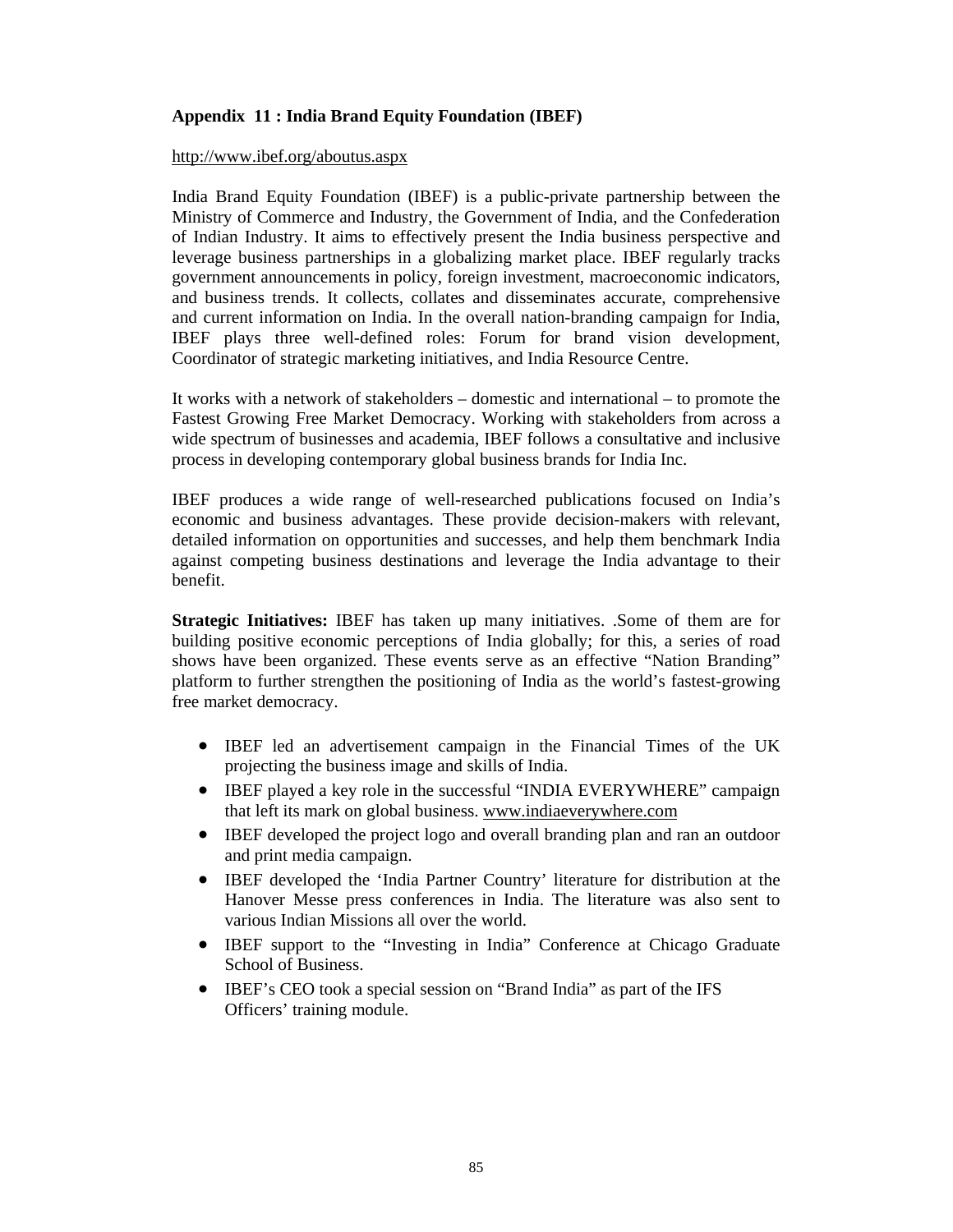#### **Appendix 12 : Carbon Trading**

Emission trading is a central authority monitored and regulated (government or international organization) mechanism for preventing the pollution caused by emissions of green-house gases produced by industries, as mandated by the Kyoto Protocol. Emission trading, dealing specifically with carbon dioxide (calculated in equivalents of carbon dioxide), is known as carbon emission trading. The bulk of emission trading is carbon emission trading. Under this mechanism, the central authority puts a cap on the amount of emission caused by a pollutant. Emission permits are issued to the companies or other groups. These companies are required to hold an equivalent number of allowances or credits representing the permissible limit of pollution emission for that pollutant. The sum of all the credits is necessarily less than the emission cap for that pollutant. The companies adopting cleaner technologies and procedures cost-effectively can successfully reduce the extent of emission that they cause. And, if the pollution caused by those is below the permissible limit for that pollutant under the mechanism, they are left with surplus credits which can be traded with those companies which find it difficult/costly to keep their pollution under the permissible limit. The companies which contribute towards pollution control are rewarded by selling the credits earned by them to those which found that difficult. This is also known as cap-and-trade.

The Kyoto Protocol also provides for industrialized countries to sponsor/invest in low pollution generating /clean projects in developing countries, and thereby earn carbon credits. It encourages developing countries (that are not yet fully industrialized) to go for low pollution emitting technologies and projects, a proposition which is relatively difficult for industrialized countries. Developing countries can achieve economic benefits by trading the credits that they earn with the industrialized countries.

Carbon trading has also now come to India. The MCX launched futures trading in carbon financial instruments in January 2008. MCX is planning to get approval from the Forward Markets Commission to launch a trading platform for primary Carbon Emission Reductions (CER). This is likely to increase the number of transactions and the level to requisite liquidity. One CER unit is equivalent to the prevention of 1 metric tonne of carbon emission. The recent UN climate change conference in Bangkok made it clear that marked-oriented arrangements such as the clean development mechanism (CDM) and emission trading ushered in by the Kyoto protocol will continue beyond the year 2012.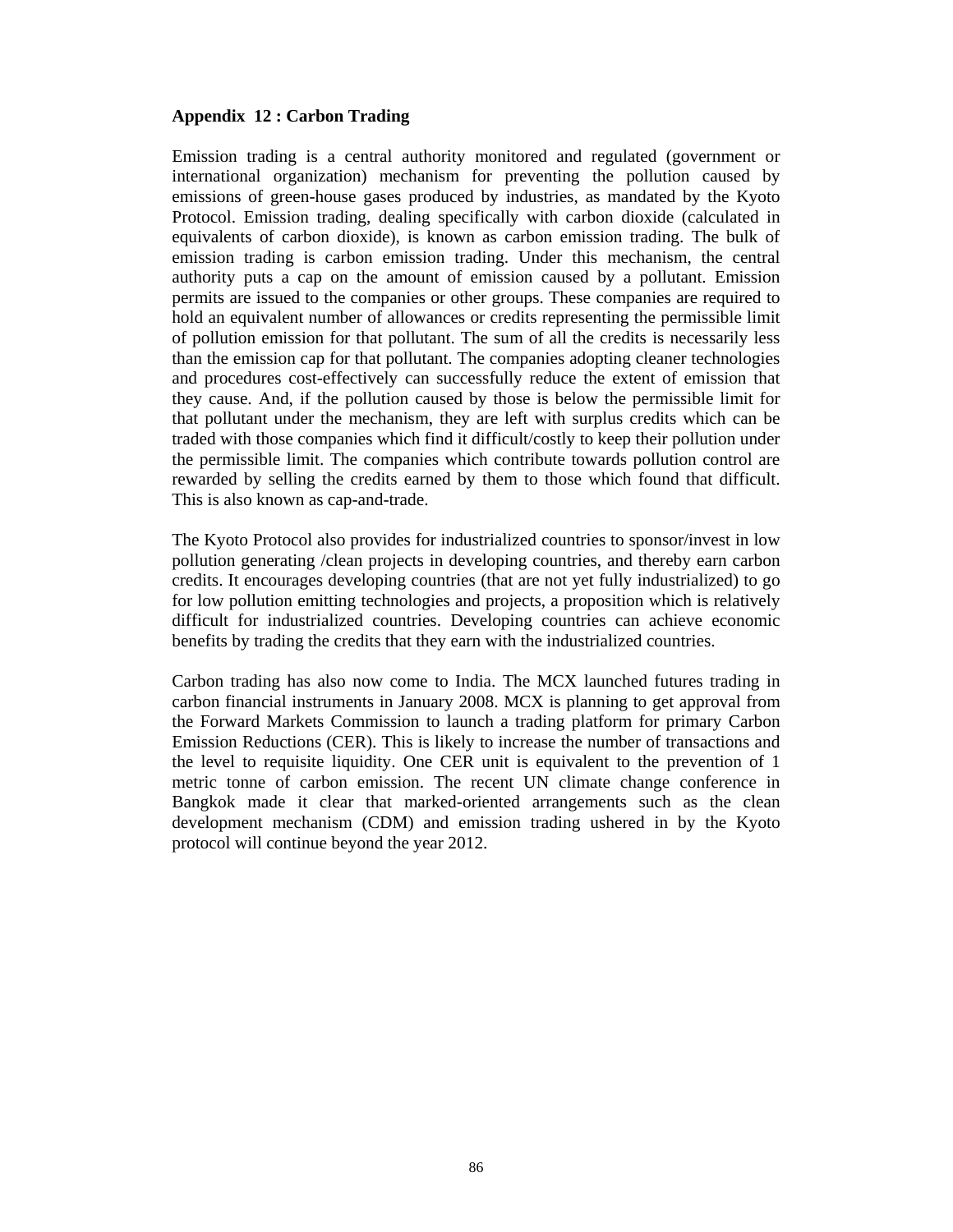# **LATEST ICRIER'S WORKING PAPERS**

| NO. | <b>TITLE</b>                                                                                                                               | <b>AUTHOR</b>                                                     | <b>YEAR</b>       |
|-----|--------------------------------------------------------------------------------------------------------------------------------------------|-------------------------------------------------------------------|-------------------|
| 216 | <b>IMPACT OF PROPOSED</b><br><b>COMMODITY TRANSACTION TAX</b><br>ON FUTURES TRADING IN INDIA                                               | <b>PRAVAKAR SAHOO</b><br><b>RAJIV KUMAR</b>                       | <b>JULY 2008</b>  |
| 215 | <b>INDEX OF FINANCIAL INCLUSION</b>                                                                                                        | <b>MANDIRA SARMA</b>                                              | <b>JUNE 2008</b>  |
| 214 | <b>MEASURING SUSTAINABILITY</b><br>WITH MACROECONOMIC DATA<br><b>FOR INDIA</b>                                                             | PURNAMITA DASGUPTA<br><b>SHIKHA GUPTA</b>                         | <b>MAY 2008</b>   |
| 213 | DEEPENING INTRAREGIONAL<br><b>TRADE AND INVESTMENT IN</b><br><b>SOUTH ASIA</b><br>THE CASE OF THE TEXTILES AND<br><b>CLOTHING INDUSTRY</b> | <b>MEENU TEWARI</b>                                               | <b>APRIL 2008</b> |
| 212 | <b>CHANGING PARADIGM OF INDO-</b><br><b>JAPAN RELATIONS:</b><br><b>OPPORTUNITIES AND</b><br><b>CHALLENGES</b>                              | P G RAJAMOHAN<br><b>DIL BAHADUR RAHUT</b><br><b>JABIN T JACOB</b> | <b>APRIL 2008</b> |
| 211 | <b>WHAT CONSTRAINS INDIAN</b><br><b>MANUFACTURING?</b>                                                                                     | POONAM GUPTA<br><b>RANA HASAN</b><br><b>UTSAV KUMAR</b>           | <b>MARCH 2008</b> |
| 210 | AN OPEN SERVICES REGIME<br><b>RECIPE FOR JOBLESS GROWTH?</b>                                                                               | <b>SUPARNA KARMAKAR</b>                                           | <b>MARCH 2008</b> |
| 209 | DEMAND-SUPPLY TRENDS AND<br>PROJECTIONS OF FOOD IN INDIA                                                                                   | <b>SURABHI MITTAL</b>                                             | <b>MARCH 2008</b> |
| 208 | <b>FEASIBILITY OF AN ASIAN</b><br><b>CURRENCY UNIT</b>                                                                                     | <b>ABHIJIT SEN GUPTA</b><br><b>AMITENDU PALIT</b>                 | <b>MARCH 2008</b> |
| 207 | <b>MINERAL POLICY ISSUES IN THE</b><br><b>CONTEXT OF EXPORT AND</b><br>DOMESTIC USE OF IRON ORE IN<br><b>INDIA</b>                         | A. S. FIROZ                                                       | <b>MARCH 2008</b> |